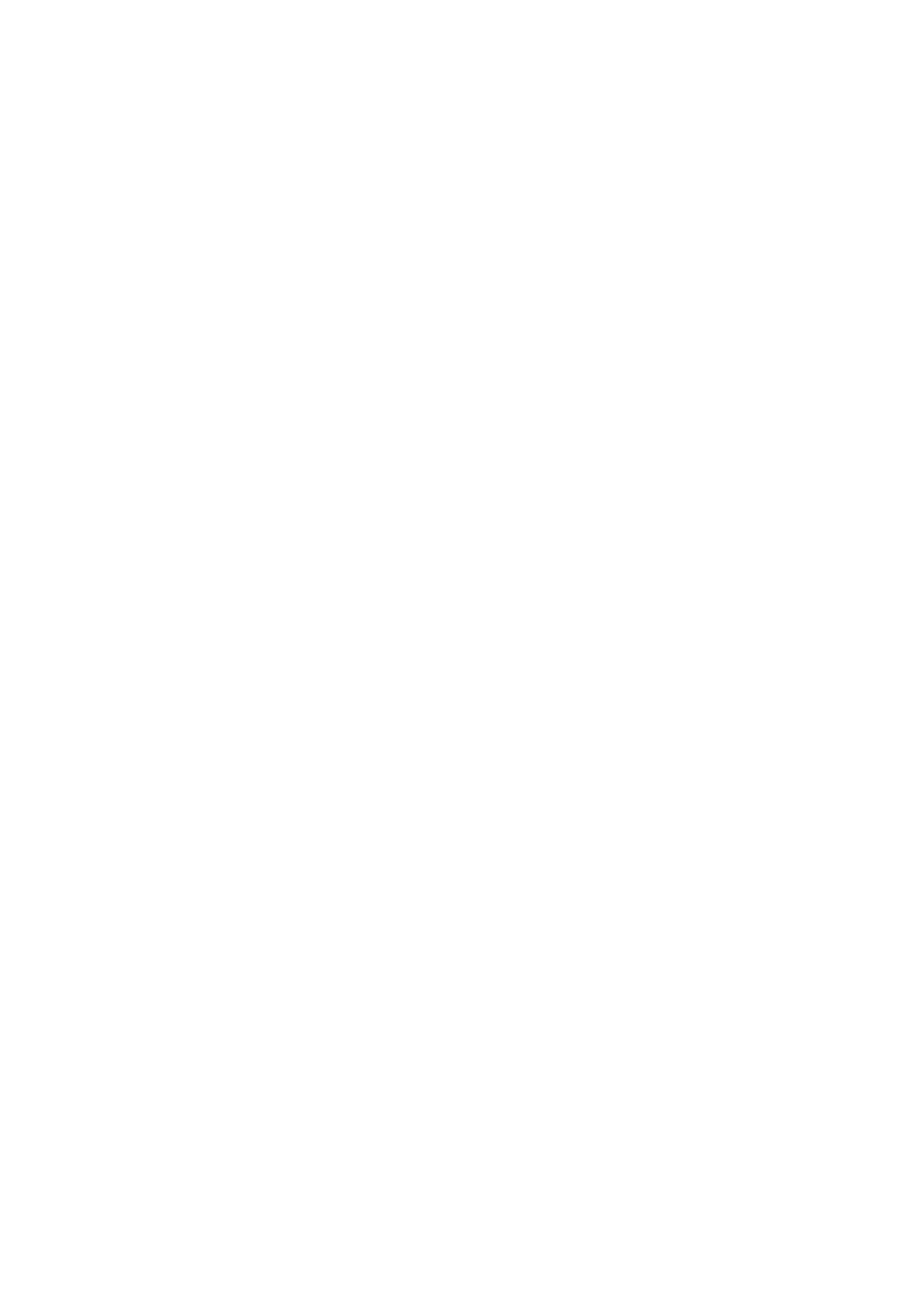Western Australia

# **Occupational Safety and Health Act 1984**

# **CONTENTS**

# **Part I — Preliminary**

|     | Short title                                             | 2  |  |  |
|-----|---------------------------------------------------------|----|--|--|
| 2.  | Commencement                                            | 2  |  |  |
| 3.  | Interpretation                                          |    |  |  |
| 3A. | Penalty levels defined                                  |    |  |  |
| 3B. | Meaning of "first offence" and "subsequent offence"     |    |  |  |
| 4.  | Application of this Act                                 | 9  |  |  |
| 4A. | Act does not operate to affect adversely certain police |    |  |  |
|     | operations                                              | 10 |  |  |
|     | Objects                                                 |    |  |  |
|     | <b>Part II — Commission for Occupational</b>            |    |  |  |

# **Safety and Health**

| 6.   | The Commission                            | 13 |
|------|-------------------------------------------|----|
| 6A.  | Deputy chairperson                        | 15 |
| 7.   | Acting members                            | 15 |
| 8.   | Terms and conditions of appointed members | 16 |
| 9.   | WorkSafe Western Australia Commissioner   | 16 |
| 10.  | Vacation of office                        | 17 |
| 11.  | Leave of absence                          | 18 |
| 12.  | Casual vacancies                          | 18 |
| 13.  | Meetings of the Commission                | 18 |
| 14.  | Functions of the Commission               | 20 |
| 14A. | Mining Industry Advisory Committee        | 21 |
| 15.  | Advisory committees                       | 23 |
| 16.  | Annual report                             | 24 |
|      |                                           |    |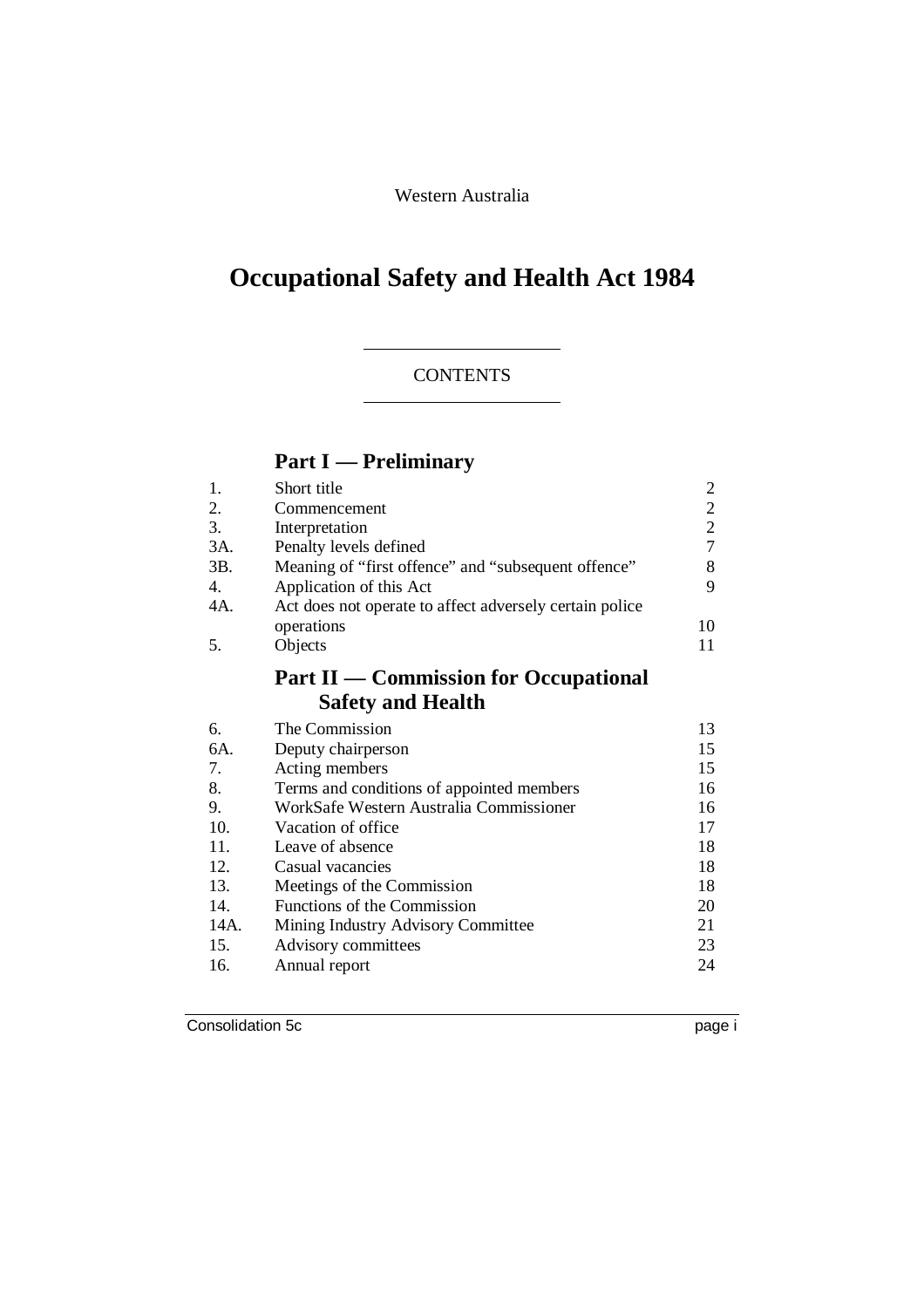| 17.<br>18.  | 24<br>Staff to assist the Commission<br>24<br>The Commissioner and the department  |          |  |  |
|-------------|------------------------------------------------------------------------------------|----------|--|--|
|             | <b>Part III - General provisions relating</b><br>to occupational safety and health |          |  |  |
|             | Division 1 — Preliminary                                                           |          |  |  |
| 18A.        | Meaning of gross negligence in relation to certain<br>breaches of this Part        | 26       |  |  |
|             | Division 2 — General workplace duties                                              |          |  |  |
| 19.         | Duties of employers                                                                | 26       |  |  |
| 19A.        | Breaches of section 19(1)                                                          | 28       |  |  |
| 20.         | Duties of employees                                                                | 28       |  |  |
| 20A.        | Breaches of section $20(1)$ or (3)                                                 | 29       |  |  |
| 21.         | Duties of employers and self-employed persons                                      | 30       |  |  |
| 21A.        | Breaches of section 21                                                             | 31       |  |  |
| 21B.        | Duty placed on body corporate to which section 23D,                                |          |  |  |
|             | 23E or 23F applies                                                                 | 32       |  |  |
| 21C.        | Breaches of section 21B                                                            | 33       |  |  |
| 22.<br>22A. | Duties of persons who have control of workplaces                                   | 33<br>34 |  |  |
| 23.         | Breaches of section $22(1)$<br>Duties of manufacturers, etc.                       | 35       |  |  |
| 23AA.       | Breaches of section 23                                                             | 37       |  |  |
| 23A.        | Prohibited activities in prescribed areas                                          | 38       |  |  |
| 23B.        | Breaches of section 23A                                                            | 38       |  |  |
|             | Division 3 — Certain workplace situations to be                                    |          |  |  |
|             | treated as employment                                                              |          |  |  |
| 23C.        | Terms used in this Division                                                        | 39       |  |  |
| 23D.        | Contract work arrangements                                                         | 39       |  |  |
| 23E.        | Labour arrangements in general                                                     | 41       |  |  |
| 23F.        | Labour hire arrangements                                                           | 43       |  |  |
|             | Division 4 — Duty relating to certain                                              |          |  |  |
|             | employment accommodation                                                           |          |  |  |
| 23G.        | Duty of employer to maintain safe premises                                         | 44       |  |  |
| 23H         | Breaches of section 23G                                                            | 45       |  |  |
|             | Division 5 - Other duties                                                          |          |  |  |
| 23I.        | Notification of deaths, injuries and diseases                                      | 47       |  |  |
| 23J.        | Breaches of section 23I                                                            | 48       |  |  |
| 23K.        | Duty to inform employee who reports a hazard or                                    |          |  |  |
|             | injury 48                                                                          |          |  |  |
|             |                                                                                    |          |  |  |

page ii Consolidation 5c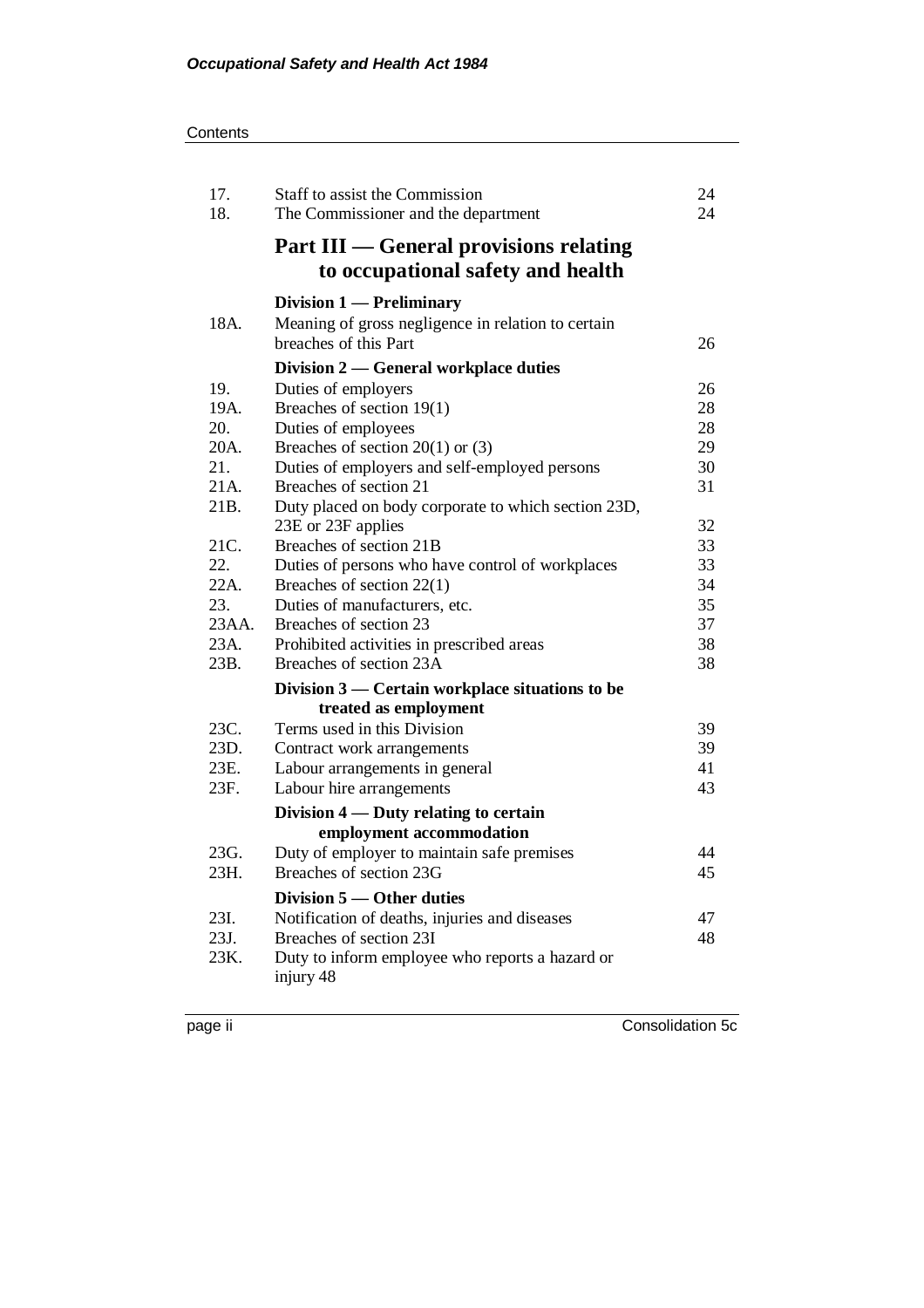|              |                                                                                        | Contents |
|--------------|----------------------------------------------------------------------------------------|----------|
| 23L.         | Notification of hazard to person having control<br>of workplace                        | 49       |
|              | Division 6 – Resolution of workplace issues, and<br>refusal to work on grounds of risk |          |
| 24.          | Resolution of issues at the workplace                                                  | 50       |
| 25.          | Inspector may be notified where issues unresolved                                      | 51       |
| 26.          | Refusal by employees to work in certain cases                                          | 51       |
| 27.          | Assignment of other work                                                               | 52       |
| 28.          | Entitlements to continue                                                               | 52       |
| 28A.         | Offences — refusal to work                                                             | 53       |
|              | Part IV - Safety and health                                                            |          |
|              | representatives and committees                                                         |          |
|              | Division 1 — Safety and health representatives                                         |          |
| 29.          | Notices requiring election of safety and health                                        |          |
|              | representatives                                                                        | 55       |
| 30.          | Consultation on matters relevant to elections                                          | 55       |
| 30A.         | Election scheme may be established                                                     | 57       |
| 30B.         | What may be included in a scheme                                                       | 58       |
| 30C.         | Appointment of further delegates may be required                                       | 59       |
| 31.          | Election of safety and health representatives                                          | 59       |
| 32.          | Terms of office                                                                        | 61       |
| 33.          | Functions of safety and health representatives                                         | 61       |
| 34.          | Disqualification of safety and health representatives                                  | 63       |
| 35.          | Certain duties of employers in relation to safety and                                  |          |
|              | health representatives                                                                 | 65       |
| 35A.         | Discrimination against safety and health                                               |          |
|              | representative in relation to employment                                               | 67       |
| 35B.         | Discrimination against safety and health                                               |          |
|              | representative in relation to contract for services                                    | 68       |
| 35C.<br>35D. | Claim may be referred to the Tribunal                                                  | 69       |
|              | Remedies that may be granted                                                           | 70       |
| 36.          | Division 2 - Safety and health committees<br>Interpretation                            | 71       |
| 37.          | Employees to appoint representatives                                                   | 72       |
| 38.          | Obligation of employer to establish a safety and health                                |          |
|              | committee                                                                              | 72       |
| 39.          | Request for establishment of safety and health                                         |          |
|              | committee                                                                              | 72       |
|              |                                                                                        |          |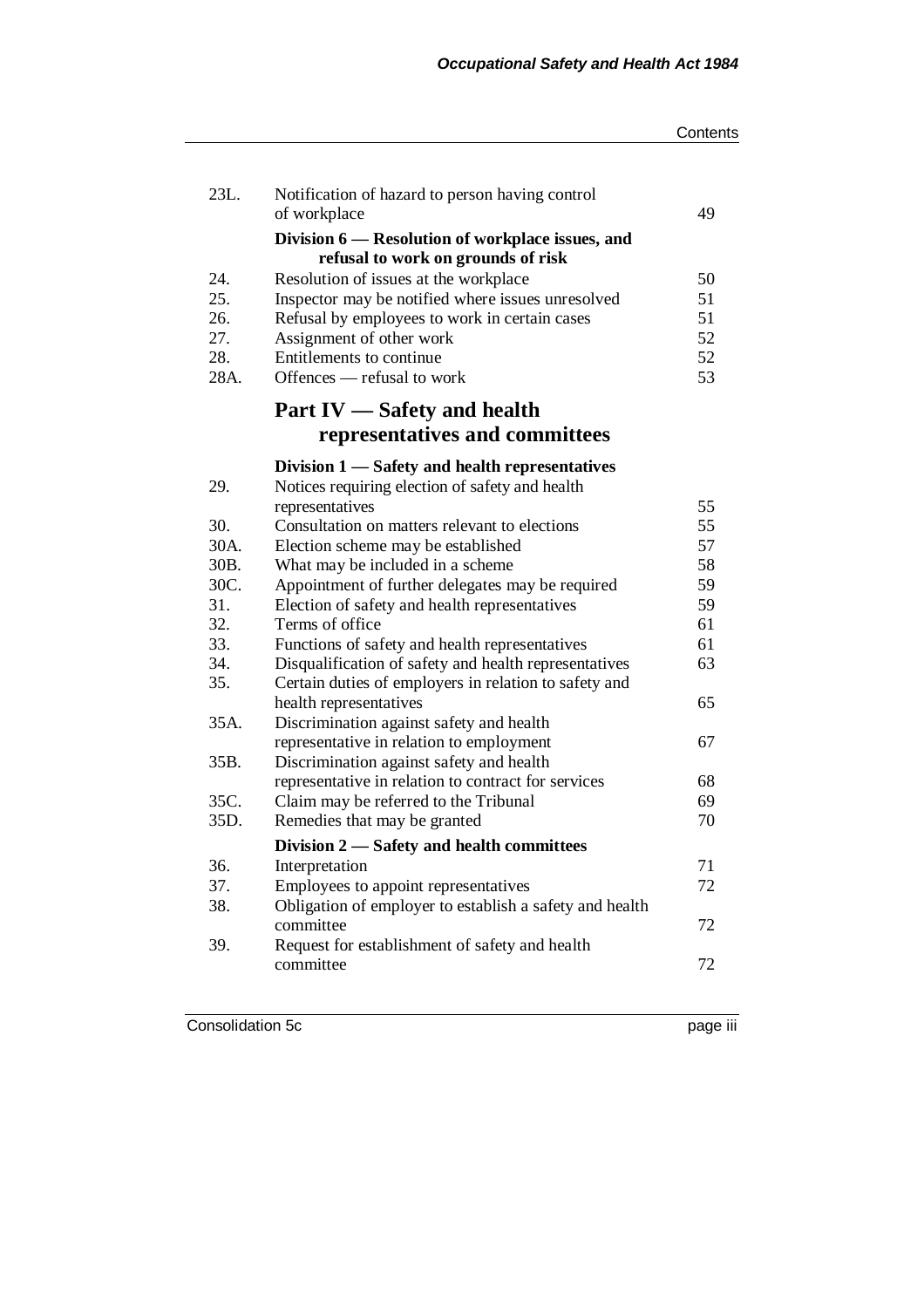| 39A. | 73<br>Referral of question to Commissioner                  |    |  |  |  |
|------|-------------------------------------------------------------|----|--|--|--|
| 39B. | Employer may establish a safety and health committee        |    |  |  |  |
| 39C. | How safety and health committee to be constituted           |    |  |  |  |
| 39D. | Commissioner may make determination in certain<br>cases 75  |    |  |  |  |
| 39E. | Functions of committee may cover more than one<br>workplace | 76 |  |  |  |
| 39F. | Amendment of agreement and abolition of committee           | 77 |  |  |  |
| 39G. | Review of Commissioner's decision                           | 78 |  |  |  |
| 40.  | Functions of safety and health committees                   | 79 |  |  |  |
| 41.  | Procedures                                                  | 80 |  |  |  |
|      | <b>Part V</b> — Inspectors                                  |    |  |  |  |
| 41A. | Extended meaning of "employer" and "employee"               | 81 |  |  |  |
| 42.  | Appointment of inspectors                                   | 81 |  |  |  |
| 42A. | Appointment of restricted inspectors                        | 81 |  |  |  |
| 42B. | Powers of restricted inspector                              | 82 |  |  |  |
| 42C. | Certificate of appointment                                  |    |  |  |  |
| 43.  | Powers                                                      |    |  |  |  |
| 44.  | Interpreters                                                | 85 |  |  |  |
| 45.  | Notification by inspector                                   | 86 |  |  |  |
| 46.  | Samples                                                     |    |  |  |  |
| 47.  | <b>Offences</b>                                             | 88 |  |  |  |
|      | <b>Part VI</b> — Improvement and                            |    |  |  |  |
|      | prohibition notices                                         |    |  |  |  |
|      | Division $1$ — Issue of notices by inspector                |    |  |  |  |
| 47A. | Extended meaning of "employer" and "employee"               | 90 |  |  |  |
| 48.  | Inspectors may issue improvement notices                    | 90 |  |  |  |
| 49.  | Inspectors may issue prohibition notices                    | 92 |  |  |  |
| 50.  | Notices may include directions                              |    |  |  |  |
| 50A. | Notices may be issued to the Crown                          | 95 |  |  |  |
|      |                                                             |    |  |  |  |

51. Review of notices 96<br>51AA. Further power of Commissioner to cancel notice 97 Further power of Commissioner to cancel notice 51A. Further review of notices 98

### **Division 2 — Issue of provisional improvement notices by safety and health representative**

| 51AB. Definition                               | -99 |
|------------------------------------------------|-----|
| 51AC. Issue of provisional improvement notices | QQ. |
| 51AD. Consultation required before issue       | 100 |
|                                                |     |

page iv Consolidation 5c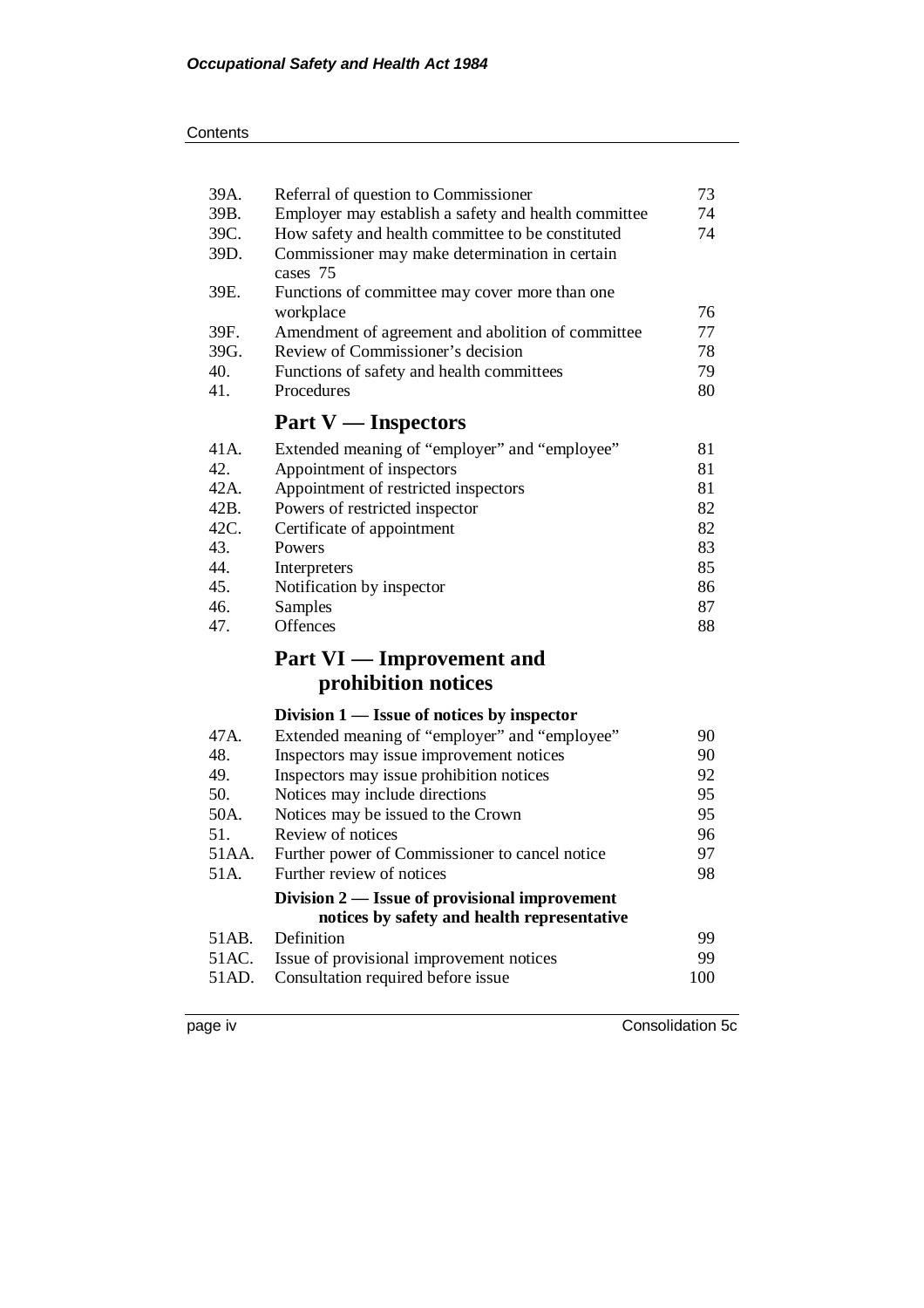| 51AE.<br>51AF.<br>51AG.<br>51AH. | Contents of notice<br>Provisional notices may include directions<br>Failure to comply with notice<br>Review of notice by an inspector | 101<br>102<br>102<br>102 |  |  |
|----------------------------------|---------------------------------------------------------------------------------------------------------------------------------------|--------------------------|--|--|
|                                  | Part VIA — Safety and health                                                                                                          |                          |  |  |
|                                  | magistrates                                                                                                                           |                          |  |  |
| 51B.                             | Safety and health magistrates                                                                                                         | 104                      |  |  |
| 51C.                             | Jurisdiction of safety and health magistrate                                                                                          | 104                      |  |  |
| 51D.<br>51E.                     | Representation                                                                                                                        | 105<br>105               |  |  |
|                                  | Administrative arrangements                                                                                                           |                          |  |  |
|                                  | <b>Part VIB — Occupational Safety and</b><br><b>Health Tribunal</b>                                                                   |                          |  |  |
| 51F.                             | Interpretation                                                                                                                        | 106                      |  |  |
| 51G.                             | Industrial Relations Commission sitting as the                                                                                        |                          |  |  |
|                                  | Occupational Safety and Health Tribunal                                                                                               | 106                      |  |  |
| 51H.                             | Jurisdiction to be exercised by Commissioner with                                                                                     |                          |  |  |
|                                  | requisite qualifications                                                                                                              | 106                      |  |  |
| 51I.<br>51J.                     | Practice, procedure and appeals<br>Conciliation                                                                                       | 107<br>108               |  |  |
| 51K.                             | Certain matters to be heard together                                                                                                  | 109                      |  |  |
|                                  |                                                                                                                                       |                          |  |  |
|                                  | <b>Part VII — Legal proceedings</b>                                                                                                   |                          |  |  |
|                                  | Division 1 — General provisions                                                                                                       |                          |  |  |
| 52.                              | Prosecutions                                                                                                                          | 111                      |  |  |
| 53.                              | Evidentiary provisions                                                                                                                | 111                      |  |  |
| 54.<br>54A.                      | General penalty<br>Continuing offences                                                                                                | 112<br>113               |  |  |
| 54B.                             | Appeals                                                                                                                               | 113                      |  |  |
| 55.                              | Offences by bodies corporate                                                                                                          | 114                      |  |  |
| 55A.                             | No double jeopardy                                                                                                                    | 115                      |  |  |
|                                  | Division $2$ — Criminal proceedings against the                                                                                       |                          |  |  |
|                                  | Crown                                                                                                                                 |                          |  |  |
| 55B.                             | Crown may be prosecuted                                                                                                               | 116                      |  |  |
| 55C.                             | Prosecution against body corporate                                                                                                    | 116<br>116               |  |  |
| 55D.                             | Prosecution in other cases<br>117<br>Provisions applicable to responsible agency<br>Proceedings where agency has ceased to exist      |                          |  |  |
| 55E.<br>55F.                     |                                                                                                                                       |                          |  |  |
| 55G.                             | 118<br>Penalties in proceedings against the Crown<br>119                                                                              |                          |  |  |
|                                  |                                                                                                                                       |                          |  |  |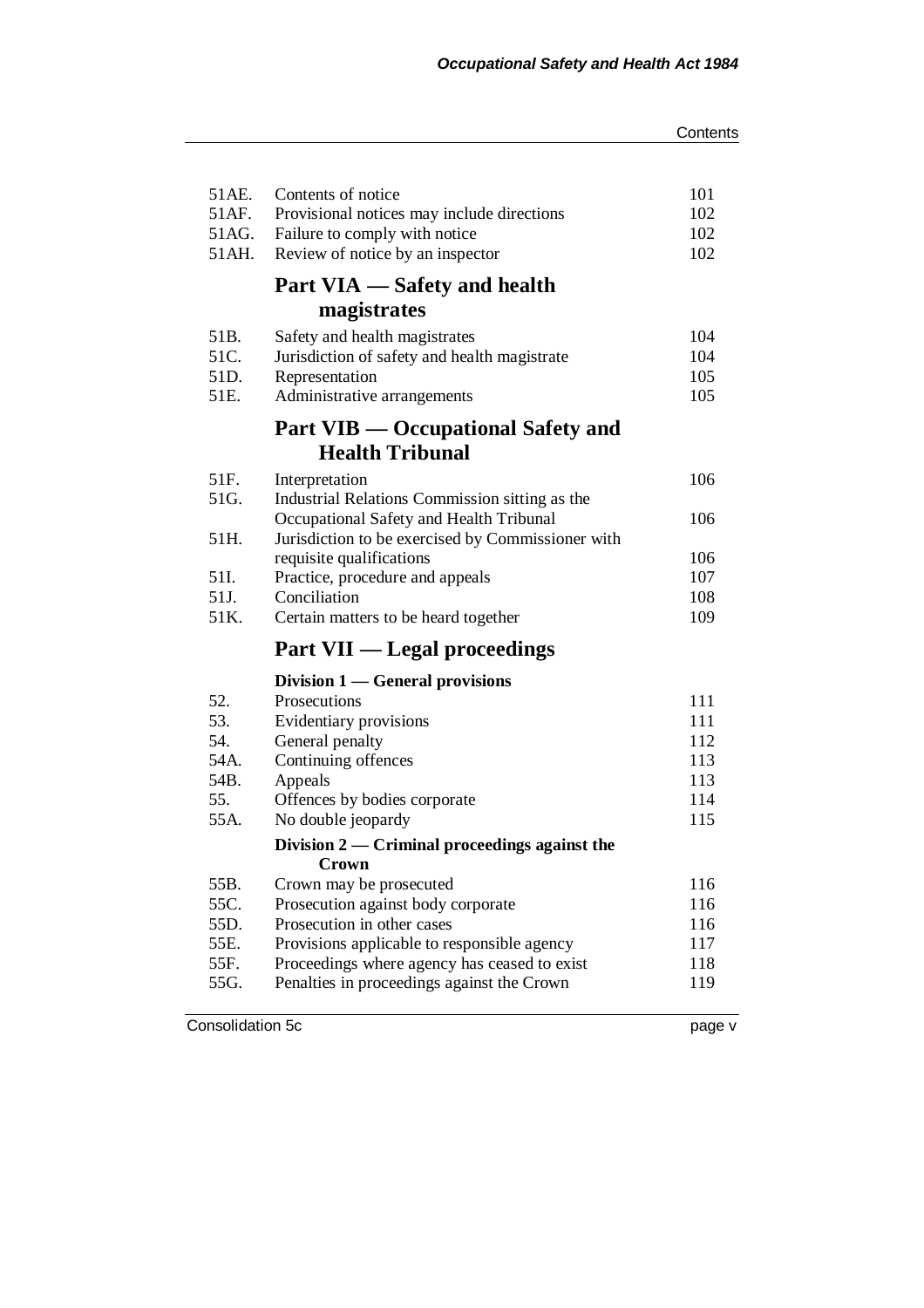### **Division 3 — Undertaking by offender in lieu of payment of fine**

| Terms used in this Division               | 119 |
|-------------------------------------------|-----|
| Court may allow offender to make election | 120 |
| Making of election                        | 121 |
| Failure to enter into undertaking         | 121 |
| Time for payment of fines                 | 122 |
| Nature and terms of undertaking           | 122 |
| What may be included in undertaking       | 123 |
| Effect of undertaking                     | 124 |
| Failure to comply with undertaking        | 124 |
| Amendment of undertaking                  | 125 |
| Undertaking may be published              | 125 |
|                                           |     |

# **Part VIII — Miscellaneous**

| 56.  | Discrimination                                       | 126 |  |  |  |
|------|------------------------------------------------------|-----|--|--|--|
| 57.  | Codes of practice                                    |     |  |  |  |
| 57A. | Visitors to comply with directions                   |     |  |  |  |
| 58.  | Governor may transfer administration of certain laws |     |  |  |  |
|      | to Minister                                          | 129 |  |  |  |
| 59.  | Liability of members                                 | 130 |  |  |  |
| 60.  | Regulations                                          |     |  |  |  |
| 61.  | Review of Act                                        | 133 |  |  |  |
|      | <b>Schedule</b>                                      | 134 |  |  |  |
|      | Subject matter for regulations                       | 134 |  |  |  |
|      | <b>Notes</b>                                         |     |  |  |  |
|      | Compilation table                                    | 138 |  |  |  |
|      | Provisions that have not come into operation         | 140 |  |  |  |

page vi Consolidation 5c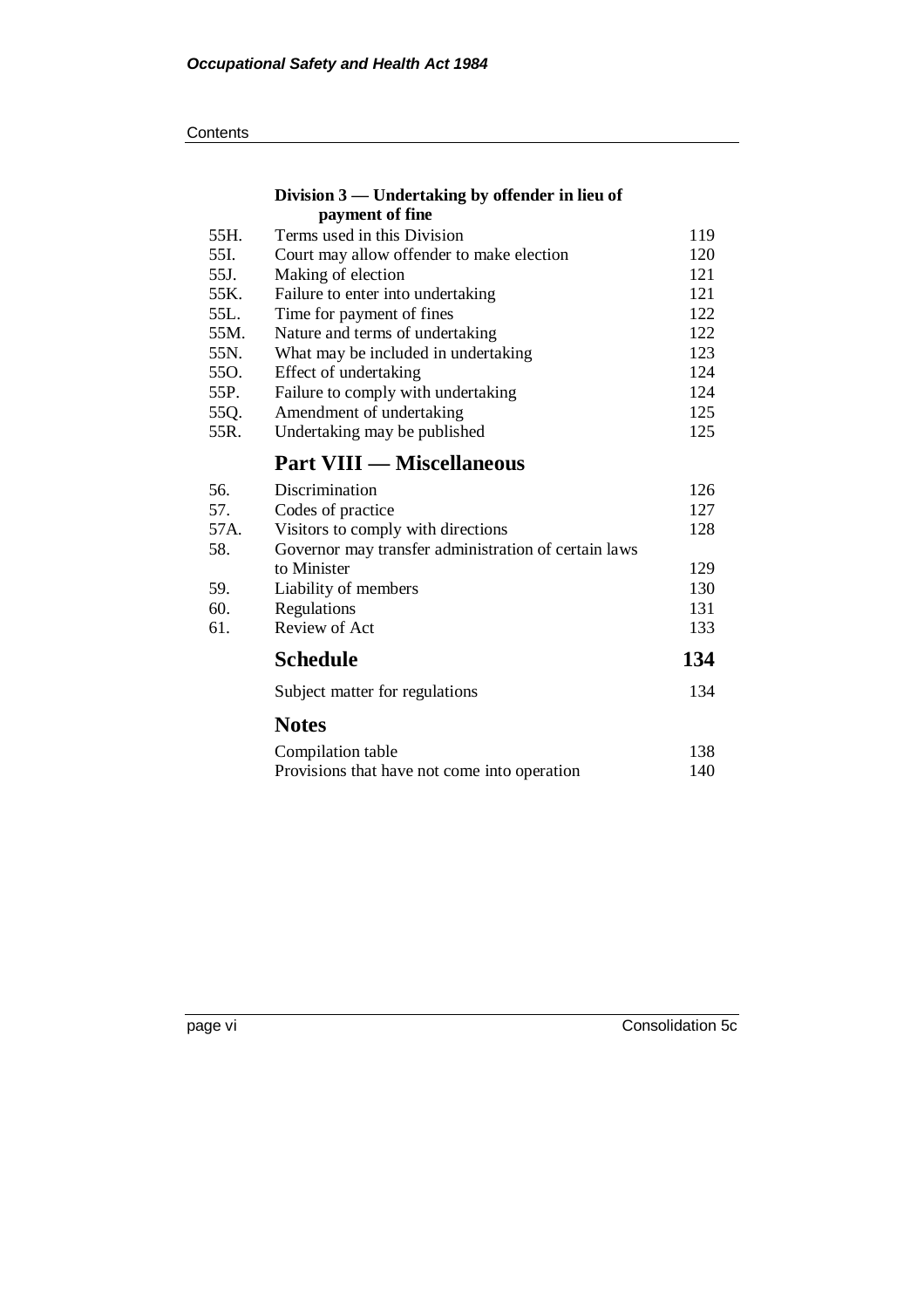Western Australia

# **Occupational Safety and Health Act 1984**

**An Act to promote and improve standards for occupational safety and health, to establish the Commission for Occupational Safety and Health, to provide for a tribunal for the determination of certain matters and claims, to facilitate the coordination of the administration of the laws relating to occupational safety and health and for incidental and other purposes.**

> *[Long title amended by No. 30 of 1995 s. 4; No. 74 of 2003 s. 87(2); No. 51 of 2004 s. 62.]*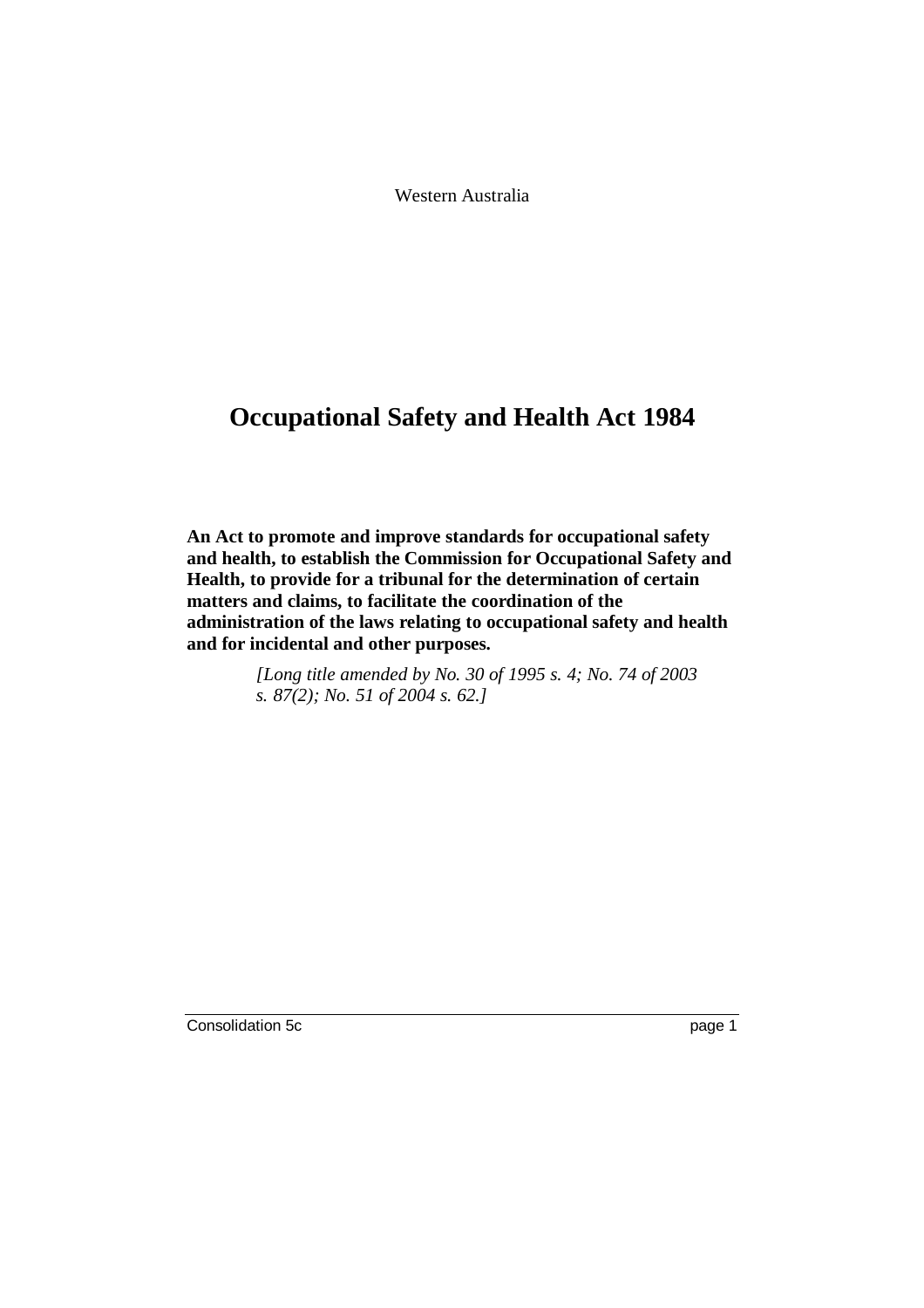# **Part I — Preliminary**

*[Heading inserted by No. 43 of 1987 s. 4.]*

# **1. Short title**

This Act may be cited as the *Occupational Safety and Health Act 1984* <sup>1</sup> .

*[Section 1 amended by No. 30 of 1995 s. 5.]*

# **2. Commencement**

The provisions of this Act shall come into operation on such day or days as is or are respectively fixed by proclamation<sup>1</sup>.

# **3. Interpretation**

- (1) In this Act unless the contrary intention appears
	- **"appointed member"** means a member of the Commission referred to in section  $6(2)(a)$  or (d);

## **"apprentice"** —

- (a) means an apprentice under the *Industrial Training Act 1975*; or
- (b) if Part 7 of the *Vocational Education and Training Act 1996* comes into operation, means a person who, as an employee, has entered into an apprenticeship within the meaning of that term in section 58 of that Act;
- **"Australian Standard"** means a document having that title published by Standards Australia International Limited (ACN 087 326 690);
- **"Australian/New Zealand Standard"** means a document having that title published jointly by —
	- (a) Standards Australia International Limited (ACN 087 326 690); and
	- (b) the Standards Council of New Zealand;

**"chairperson"** means the chairperson of the Commission;

page 2 Consolidation 5c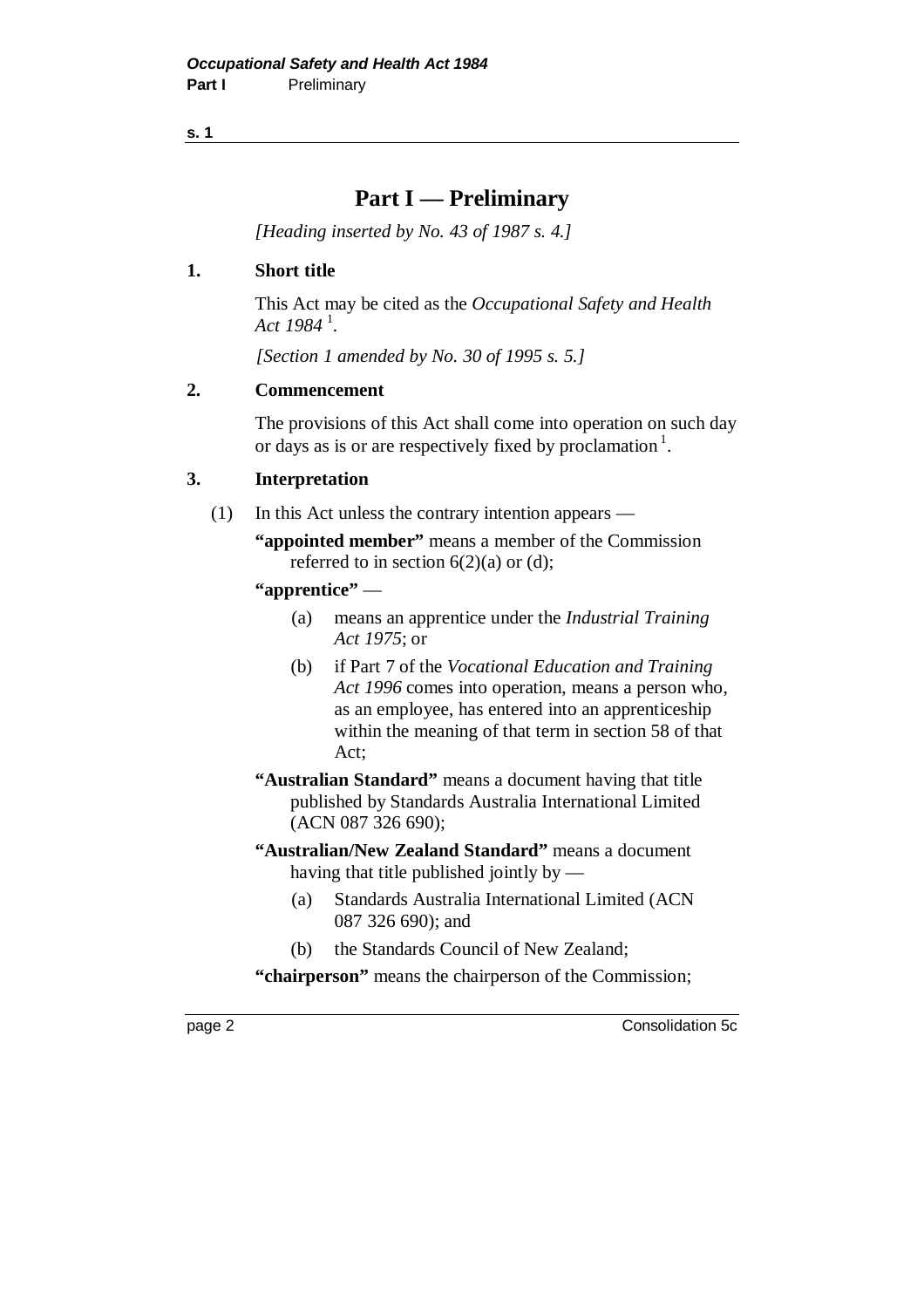- **"code of practice"** means a code of practice approved by the Minister under Part VIII;
- **"Commission"** means the Commission for Occupational Safety and Health established under this Act;
- **"Commissioner"** means the person holding office as WorkSafe Western Australia Commissioner under section 9;
- **"Commissioner of Police"** means the person holding the office of Commissioner of Police under the *Police Act 1892*;
- **"department"** means the department of the Public Service of the State principally assisting the Minister in the administration of this Act;

**"employee"** means —

- (a) a person by whom work is done under a contract of employment; or
- (b) an apprentice or trainee;
- **"employer"** means
	- (a) a person that employs an employee under a contract of employment; and
	- (b) in relation to an apprentice or trainee, the person that employs the apprentice or trainee under an apprenticeship or traineeship scheme under the *Industrial Training Act 1975*;
- **"hazard"**, in relation to a person, means anything that may result in —
	- (a) injury to the person; or
	- (b) harm to the health of the person;
- **"import"** means to bring into the State, whether from outside Australia or otherwise;
- **"improvement notice"** means an improvement notice issued under Part VI;
- **"inspector"** means an inspector appointed under section 42, and subject to section 42B(3), includes a restricted inspector appointed under section 42A;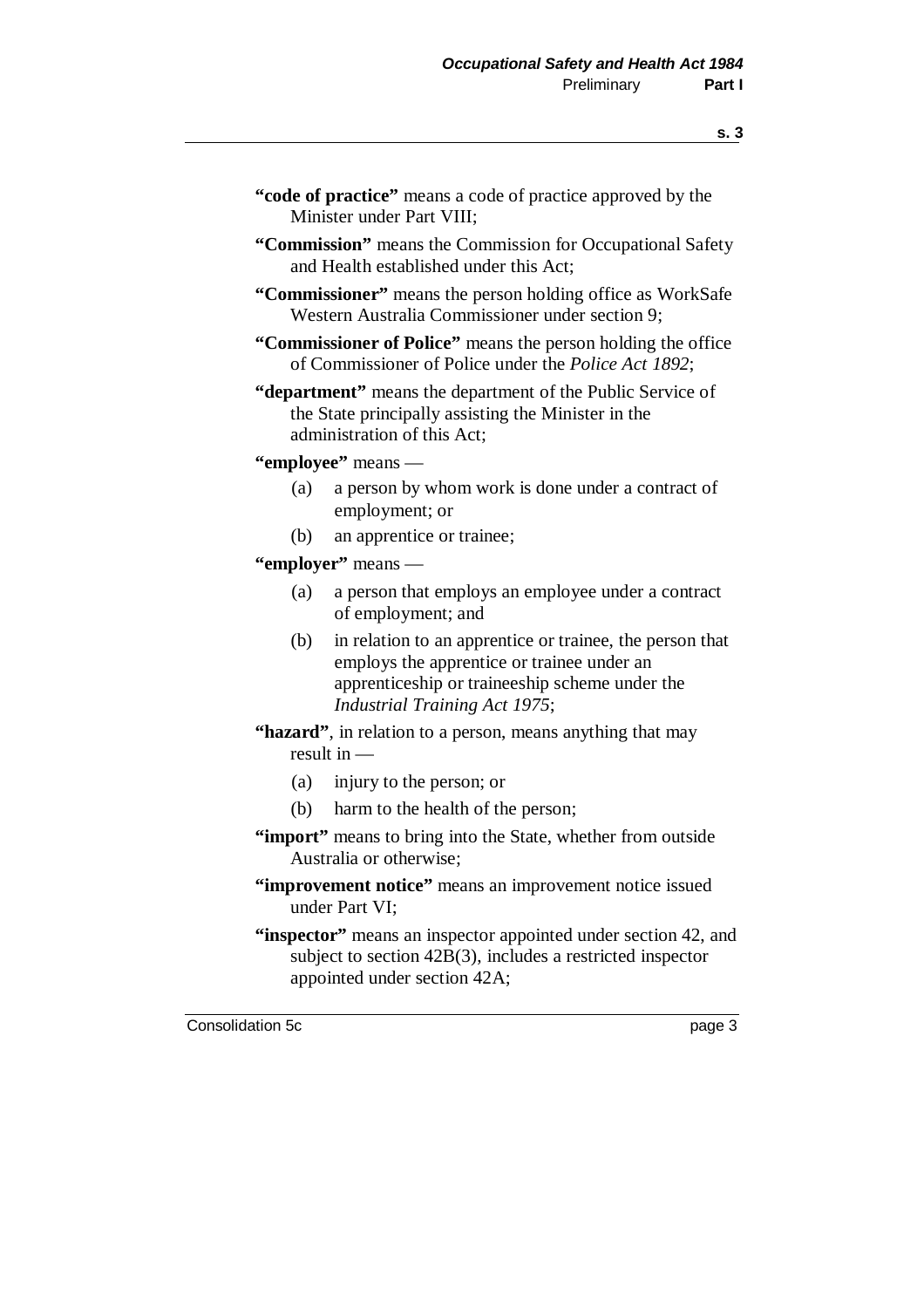# **s. 3**

|        |                                                                                                             | accessory thereto; | "plant" includes any machinery, equipment, appliance,<br>implement, or tool and any component or fitting thereof or |  |  |
|--------|-------------------------------------------------------------------------------------------------------------|--------------------|---------------------------------------------------------------------------------------------------------------------|--|--|
|        |                                                                                                             |                    | "police officer" means a person appointed —                                                                         |  |  |
|        | (a)                                                                                                         |                    | under Part I of the <i>Police Act 1892</i> to be a member of<br>the Police Force of Western Australia;              |  |  |
|        | (b)                                                                                                         |                    | under Part III of the <i>Police Act 1892</i> to be a special<br>constable; or                                       |  |  |
|        | (c)                                                                                                         |                    | under Part IIIA of the <i>Police Act 1892</i> to be an<br>aboriginal aide;                                          |  |  |
|        |                                                                                                             |                    | " <b>practicable</b> " means reasonably practicable having regard,<br>where the context permits, to $-$             |  |  |
|        | (a)                                                                                                         | occurring;         | the severity of any potential injury or harm to health<br>that may be involved, and the degree of risk of it        |  |  |
|        | (b)                                                                                                         |                    | the state of knowledge about —                                                                                      |  |  |
|        |                                                                                                             | (i)                | the injury or harm to health referred to in<br>paragraph (a);                                                       |  |  |
|        |                                                                                                             | (ii)               | the risk of that injury or harm to health<br>occurring; and                                                         |  |  |
|        |                                                                                                             | (iii)              | means of removing or mitigating the risk or<br>mitigating the potential injury or harm to health;                   |  |  |
|        |                                                                                                             | and                |                                                                                                                     |  |  |
|        | (c)                                                                                                         |                    | the availability, suitability, and cost of the means<br>referred to in paragraph (b)(iii);                          |  |  |
|        | "prescribed law" means a law prescribed for the purposes of<br>section $14(1)(b)$ ;                         |                    |                                                                                                                     |  |  |
|        | "prohibition notice" means a prohibition notice issued under<br>Part VI;                                    |                    |                                                                                                                     |  |  |
|        | "provisional improvement notice" means a provisional<br>improvement notice issued under Part VI Division 2; |                    |                                                                                                                     |  |  |
|        |                                                                                                             |                    | "risk", in relation to any injury or harm, means the probability<br>of that injury or harm occurring;               |  |  |
| page 4 |                                                                                                             |                    | Consolidation 5c                                                                                                    |  |  |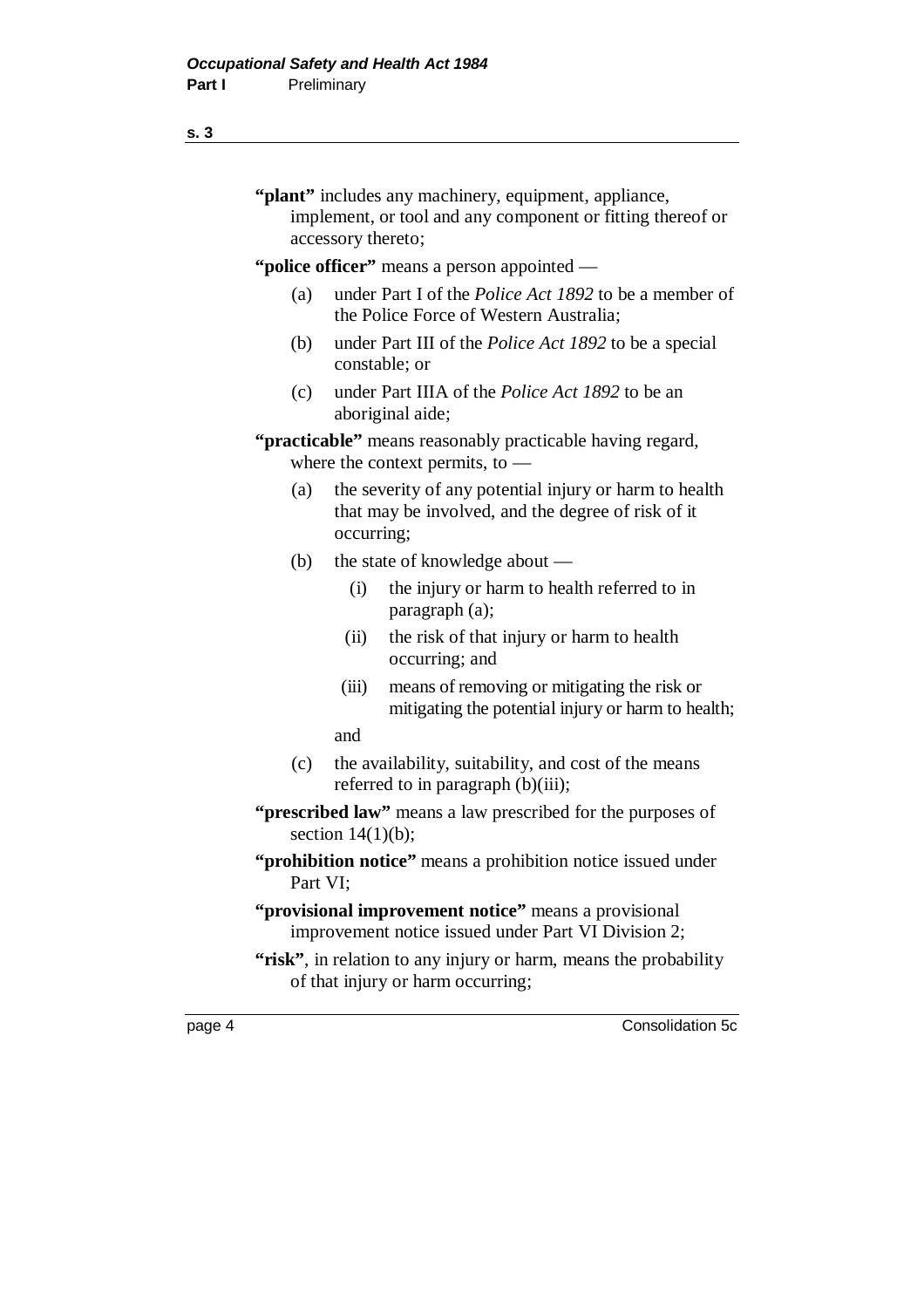- **"safety and health committee"** means a safety and health committee established under Part IV Division 2;
- **"safety and health magistrate"** means a person holding office as a safety and health magistrate under section 51B;
- **"safety and health representative"** means a safety and health representative elected under Part IV Division 1;
- **"self-employed person"** means an individual who works for gain or reward otherwise than —
	- (a) under a contract of employment; or
	- (b) as an apprentice or trainee,
	- whether or not the individual is an employer;
- **"supply"**, in relation to any plant or substance, includes supply and re-supply by way of —
	- (a) sale (including by auction), exchange, lease, hire, or hire-purchase, whether as principal or agent;
	- (b) the disposal in a manner referred to in paragraph (a) of assets of a business that include any plant or substance; and
	- (c) the disposal of all of the shares in a company that owns any plant or substance;

### **"trade union"** means —

- (a) an organisation registered under section 53 of the *Industrial Relations Act 1979*; or
- (b) an organisation registered under the *Industrial* Relations Act 1988<sup>2</sup> of the Parliament of the Commonwealth and having employees as its members, or a branch of any such organisation;
- **"trainee"** means a person belonging to a class of persons defined by the regulations as trainees for the purposes of this Act;
- **"transferred law"** means a law or a provision of a law transferred to the administration of the Minister pursuant to an order under this Act;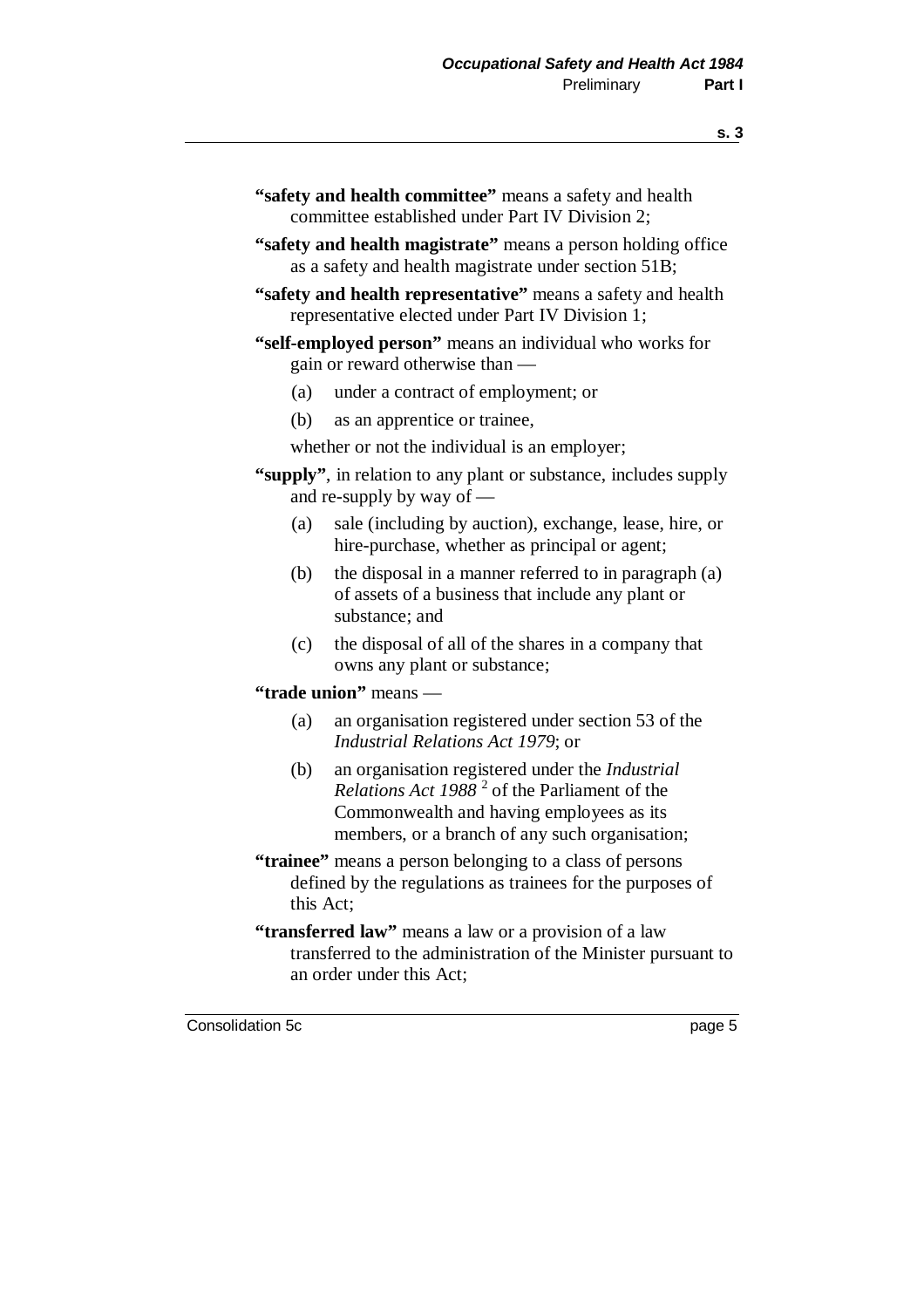# **"Tribunal"** has the meaning given to that term in section 51G(2):

- **"WA Police"** means the Police Force of Western Australia provided for by the *Police Act 1892*;
- **"workplace"** means a place, whether or not in an aircraft, ship, vehicle, building, or other structure, where employees or self-employed persons work or are likely to be in the course of their work.
- (2) Anything that, under this Act, is required to be served on, or otherwise done in relation to, an employer in relation to a workplace or a matter related to a workplace, is deemed to have been so served or done if it is served on, or done in relation to, a person at the workplace who has or reasonably appears to have responsibility for the management or control of the workplace.
- (3) For the purposes of sections 18A, 19A(2), 20A(2), 21A(2), 21C(2), 22A(2), 23AA(2), 23B(2) and 23H(2), a contravention causes serious harm to a person if it causes any bodily injury to the person, or causes the person to have a disease, of such a nature as to —
	- (a) endanger, or be likely to endanger, the person's life; or
	- (b) result, or be likely to result, in permanent injury or harm to the person's health.
- (4) For the purposes of this Act, a police officer is to be treated as an employee of the Crown.
- (5) Without limiting any other provision of this Act, a police officer is at work during any period of time when the officer is performing a function of a police officer, whether or not the officer is rostered on duty and, in relation to a police officer, the expressions "work" and "at work" are to be construed accordingly.

*[Section 3 amended by No. 43 of 1987 s. 5; No. 30 of 1995 s. 6; No. 79 of 1995 s. 67(5); No. 54 of 2002 s. 4; No. 74 of 2003 s. 87(3); No. 51 of 2004 s. 14, 38, 63, 73 and 104.]*

#### **s. 3**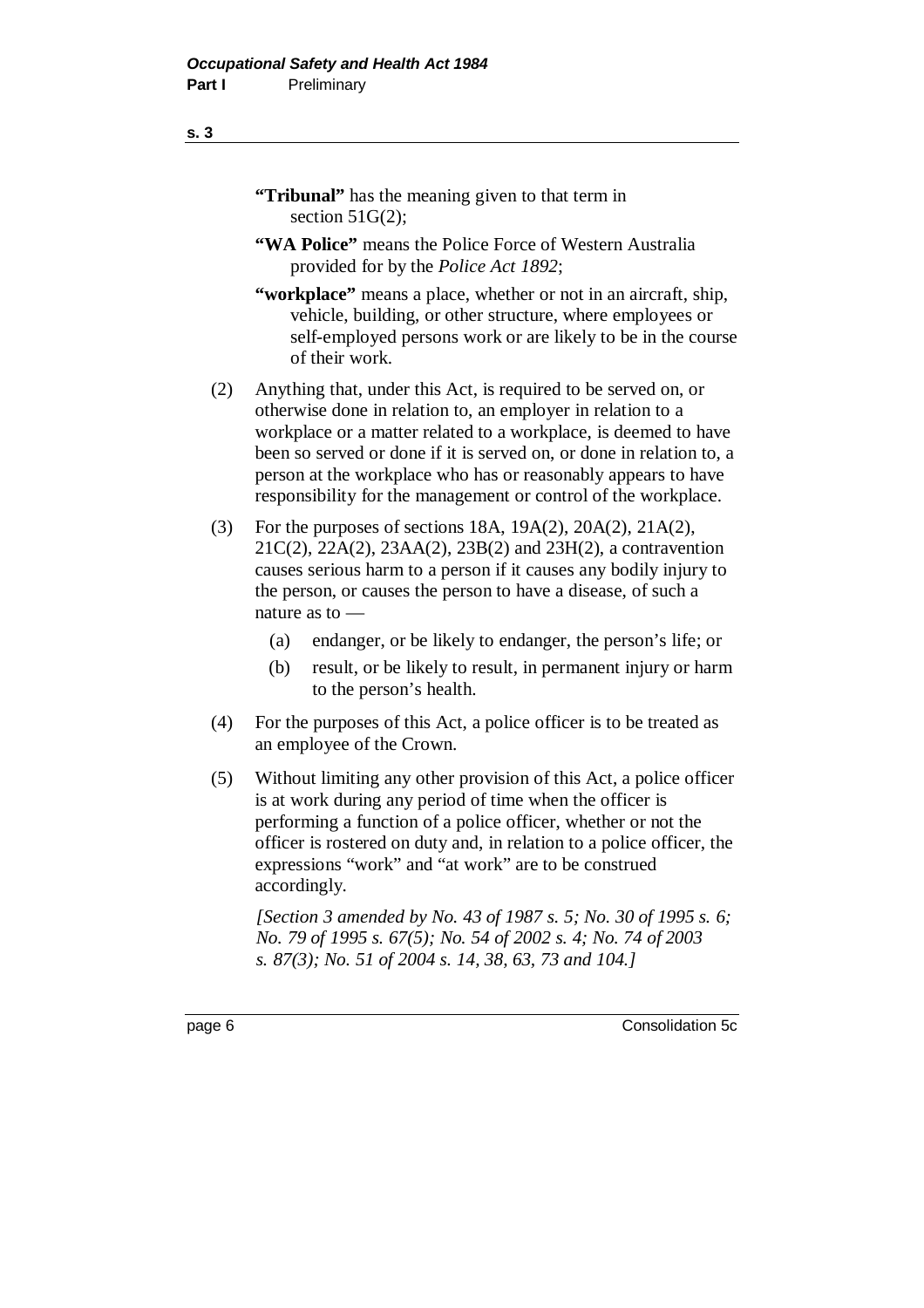### **3A. Penalty levels defined**

- (1) Where a person is liable to a level one penalty for an offence against this Act the person is liable —
	- (a) if the offence was committed by the person as an employee —
		- (i) for a first offence, to a fine of \$5 000; and
		- (ii) for a subsequent offence, to a fine of \$6 250;
	- (b) if paragraph (a) does not apply
		- (i) in the case of an individual
			- (I) for a first offence, to a fine of \$25 000; and
			- (II) for a subsequent offence, to a fine of \$31 250;
			- or
		- (ii) in the case of a body corporate
			- (I) for a first offence, to a fine of \$50 000; and
			- (II) for a subsequent offence, to a fine of \$62 500.
- (2) Where a person is liable to a level 2 penalty for an offence against this Act the person is liable —
	- (a) in the case of an individual
		- (i) for a first offence, to a fine of \$100 000; and
		- (ii) for a subsequent offence, to a fine of \$125 000; or
	- (b) in the case of a body corporate
		- (i) for a first offence, to a fine of \$200 000; and
		- (ii) for a subsequent offence, to a fine of \$250 000.
- (3) Where a person is liable to a level 3 penalty for an offence against this Act the person is liable —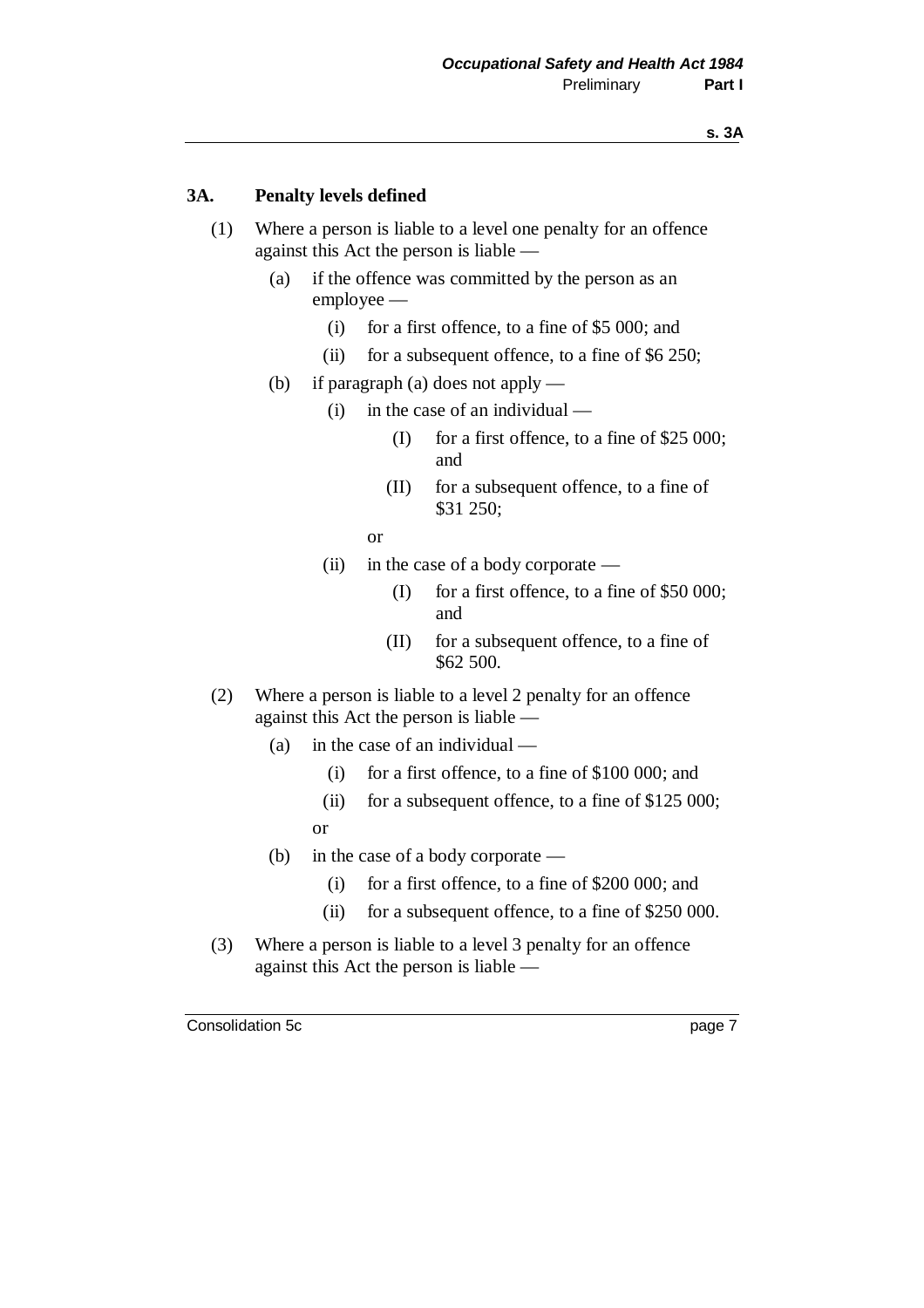**s. 3B**

- (a) in the case of an individual
	- (i) for a first offence, to a fine of \$200 000; and
	- (ii) for a subsequent offence, to a fine of \$250 000; or
- (b) in the case of a body corporate
	- (i) for a first offence, to a fine of \$400 000; and
	- (ii) for a subsequent offence, to a fine of \$500 000.
- (4) Where a person is liable to a level 4 penalty for an offence against this Act the person is liable —
	- (a) in the case of an individual
		- (i) for a first offence, to a fine of \$250 000 and imprisonment for 2 years; and
		- (ii) for a subsequent offence, to a fine of \$312 500 and imprisonment for 2 years;

or

- (b) in the case of a body corporate
	- (i) for a first offence, to a fine of \$500 000; and
	- (ii) for a subsequent offence, to a fine of \$625 000.

*[Section 3A inserted by No. 51 of 2004 s. 15.]*

## **3B. Meaning of "first offence" and "subsequent offence"**

(1) In this section —

**"relevant day"** means the day on which section 15 of the *Occupational Safety and Health Legislation Amendment* and Repeal Act 2004<sup>1</sup> comes into operation.

- (2) For the purposes of this Act
	- (a) an offence is a first offence committed by a person if, at the time when the offence is committed, the person has not previously been convicted of any offence against this Act committed on or after the relevant day; and

page 8 Consolidation 5c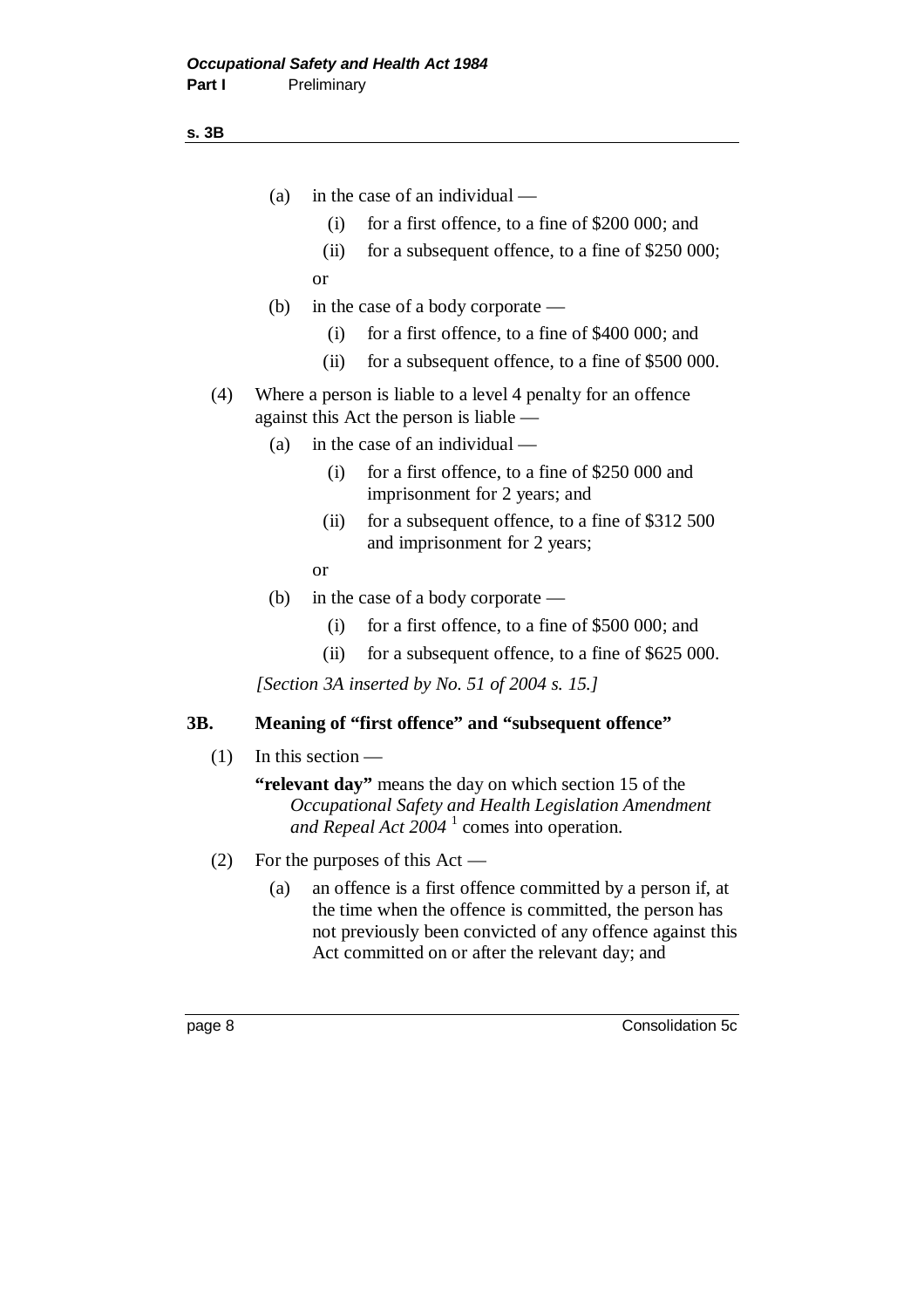(b) an offence is a subsequent offence committed by a person if, at the time when the offence is committed, the person has previously been convicted of one or more offences against this Act committed on or after the relevant day.

*[Section 3B inserted by No. 51 of 2004 s. 15.]*

### **4. Application of this Act**

- (1) This Act binds the Crown in right of the State and also, so far as the legislative power of the State extends, in all its other capacities.
- (1a) The functions that the Crown has under this Act because a police officer is to be treated as an employee of the Crown are, so far as they concern a police officer, to be performed by the Commissioner of Police.
- (1b) This Act has effect subject to any instrument for the time being in force under section 6A of the *Mines Safety and Inspection Act 1994*.
- (2) Subject to this section and except as may be otherwise expressly provided by Parliament, this Act does not apply to or in relation to any workplace that is, or at which work is carried out on, a mine, petroleum well or petroleum pipeline to which the *Mining Act 1978*, the *Mines Safety and Inspection Act 1994*, the *Petroleum Act 1967*, the *Petroleum (Submerged Lands) Act 1982* or the *Petroleum Pipelines Act 1969*, applies.
- (2a) Subsection (2) does not prevent a provision of Part II from applying in relation to a workplace that is, or at which work is carried out on, a mine to which the *Mining Act 1978*, or the *Mines Safety and Inspection Act 1994*, applies.
- (3) The Minister and the Minister for the time being administering the Act referred to in subsection (2) that is concerned may, by instrument in writing, jointly declare that this Act, or such provision of or under this Act as is specified in the instrument shall, for such period as is described in the instrument, apply to or in relation to a workplace referred to in subsection (2), or any part of such workplace that is specified in the instrument.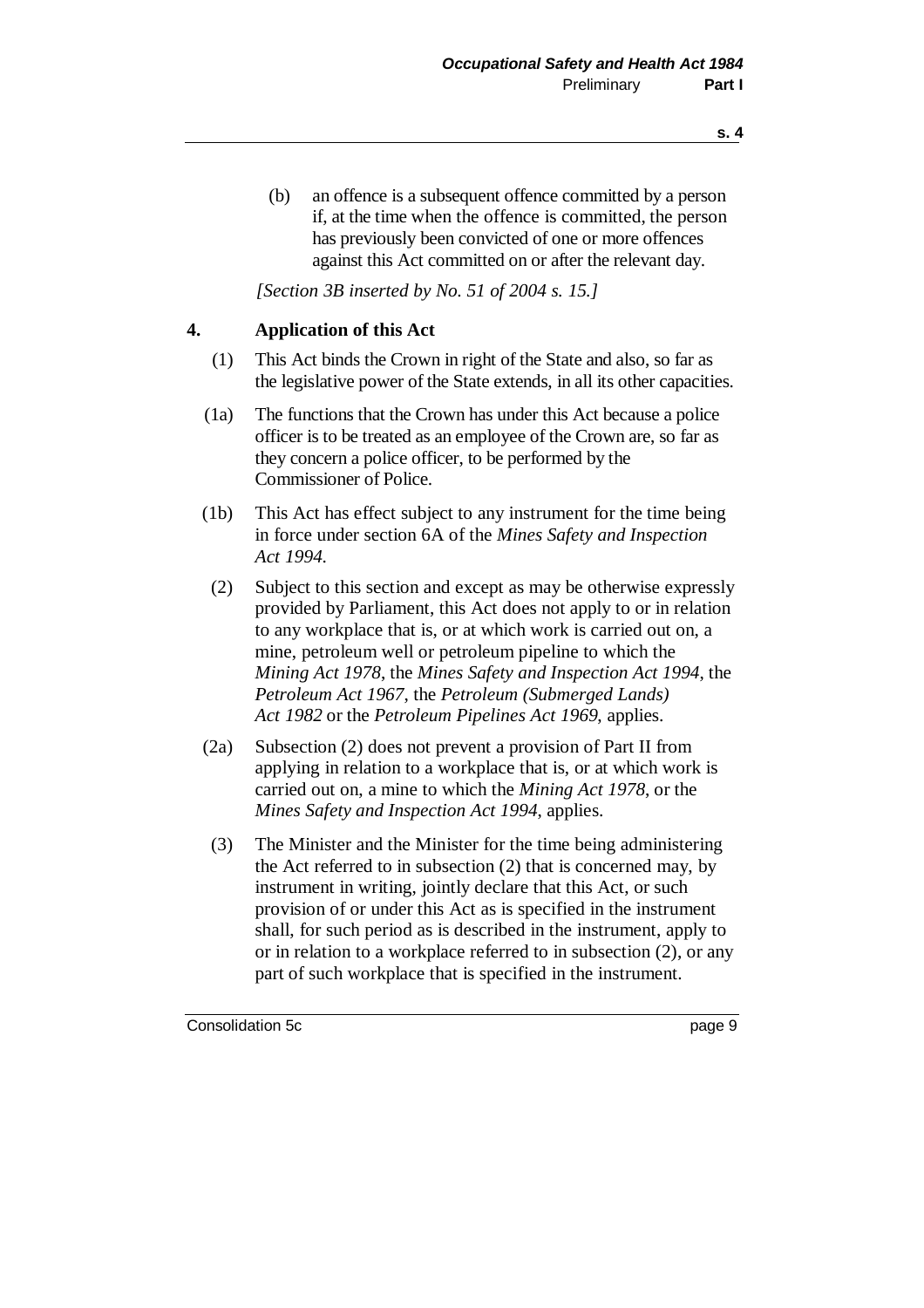### **s. 4A**

- (4) On the service of a copy of the instrument mentioned in subsection (3) on an employer that would be subject to a duty under this Act if this Act applied in accordance with the instrument, this Act shall so apply in relation to the workplace or part of a workplace concerned to the exclusion of any inconsistent provision of or under the Act referred to in subsection (2) that is concerned.
- (5) A copy of each instrument under subsection (3) shall be published in the *Gazette* as soon as practicable after the instrument is made and before it is so published a person, other than the employer served with the instrument under subsection (4), that is subject to a provision of or under this Act by reason of that subsection is not guilty of an offence against a provision of or under this Act if the person proves that the person did not know, and could not reasonably be expected to have known, that the provision so applied.

*[Section 4 inserted by No. 43 of 1987 s. 7; amended by No. 84 of 1990 s. 2; No. 62 of 1994 s. 109; No. 54 of 2002 s. 5; No. 51 of 2004 s. 74; No. 68 of 2004 s. 94.]*

## **4A. Act does not operate to affect adversely certain police operations**

 $(1)$  In this section —

**"covert operation"** means the performance of a function of a police officer in circumstances where —

- (a) a covert operation is undertaken by WA Police for the purpose of obtaining information about criminal activity;
- (b) performance of the function is not practicable without exposing a police officer to a risk of imminent and serious injury or imminent and serious harm to the police officer's health; and
- (c) unless the performance of the function is secret or confidential, it would be likely that —

page 10 Consolidation 5c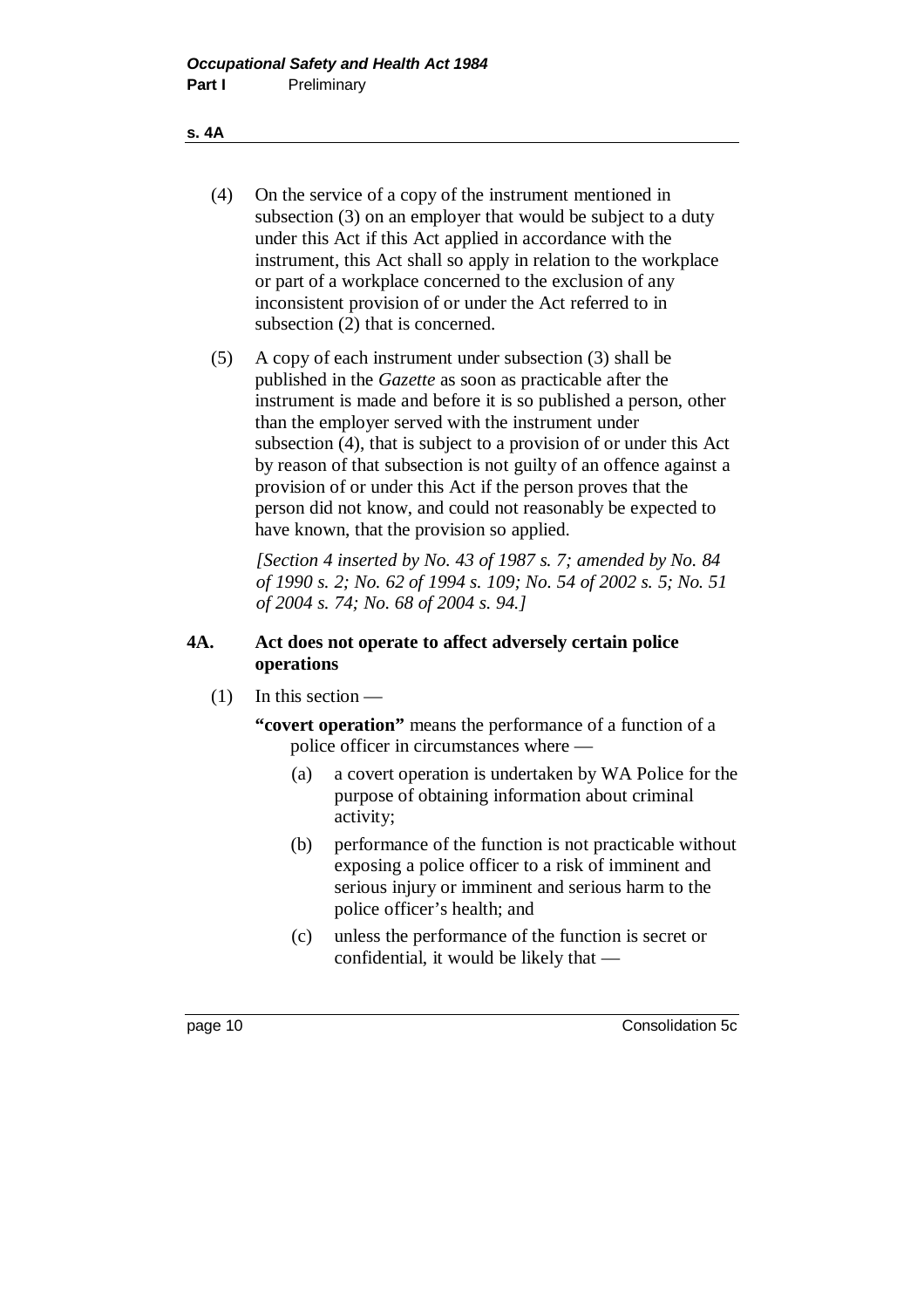- (i) the effectiveness of the performance of the function is reduced; or
- (ii) a person is exposed to the danger of physical harm arising from the actions of another person;
- **"dangerous operation"** means the performance of a function of a police officer in circumstances where performance of that function —
	- (a) is reasonably necessary; and
	- (b) is not practicable without exposing a police officer to a risk of imminent and serious injury or imminent and serious harm to the police officer's health.
- (2) A police officer cannot refuse to work as mentioned in section 26(1) if the refusal to work would adversely affect, or could reasonably be expected to affect adversely, a covert operation or a dangerous operation.
- (3) An inspector cannot issue a prohibition notice under section 49(1) to prohibit an activity if prohibiting the carrying on of the activity would adversely affect, or could reasonably be expected to affect adversely, a covert operation or a dangerous operation.

*[Section 4A inserted by No. 54 of 2002 s. 6.]*

### **5. Objects**

The objects of this Act are —

- (a) to promote and secure the safety and health of persons at work;
- (b) to protect persons at work against hazards;
- (c) to assist in securing safe and hygienic work environments;
- (d) to reduce, eliminate and control the hazards to which persons are exposed at work;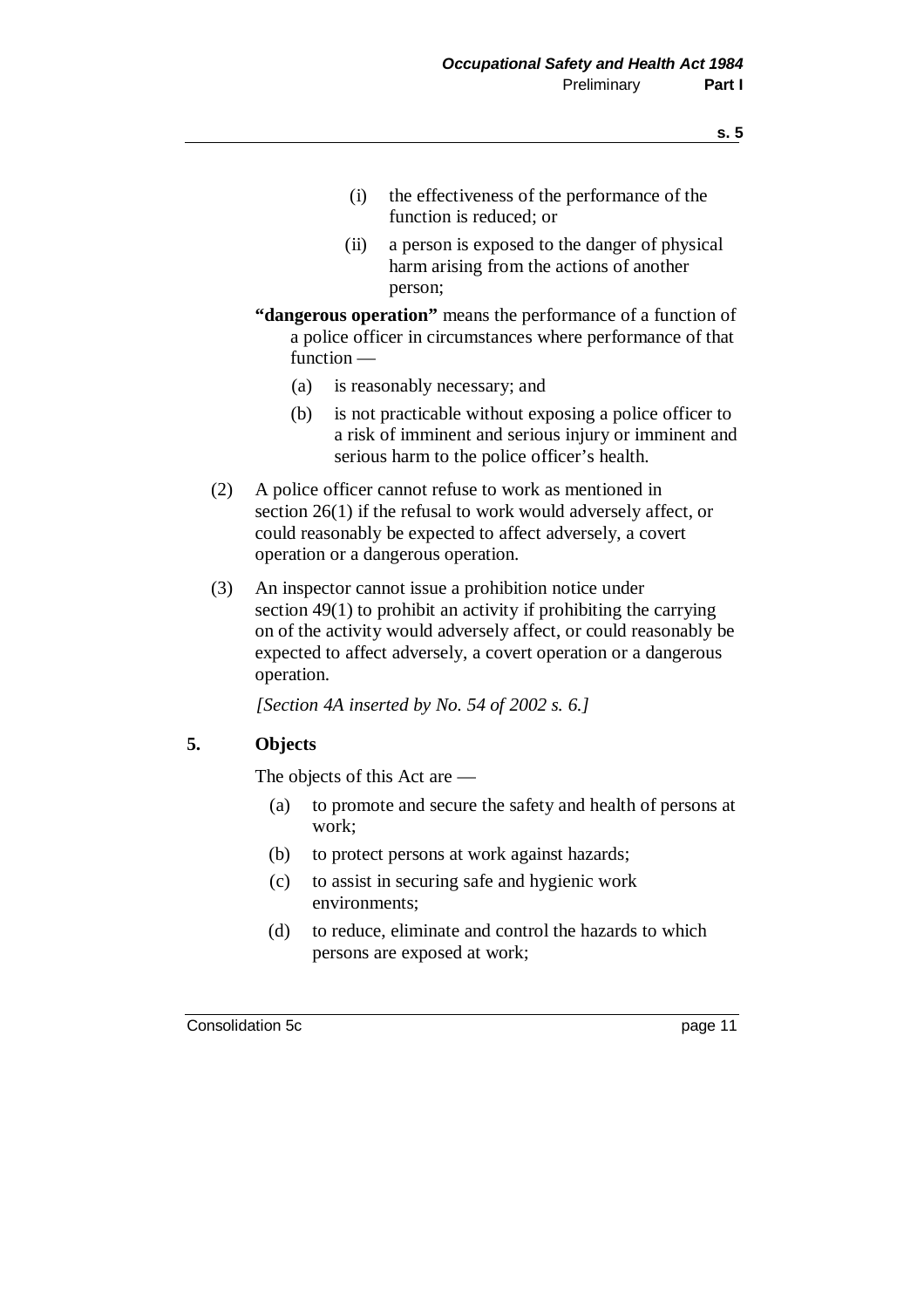(e) to foster cooperation and consultation between and to provide for the participation of employers and employees and associations representing employers and employees in the formulation and implementation of safety and health standards to current levels of technical knowledge and development;

- (f) to provide for formulation of policies and for the coordination of the administration of laws relating to occupational safety and health;
- (g) to promote education and community awareness on matters relating to occupational safety and health.

*[Section 5 amended by No. 43 of 1987 s. 8; No. 30 of 1995 s. 47.]*

**s. 5**

page 12 Consolidation 5c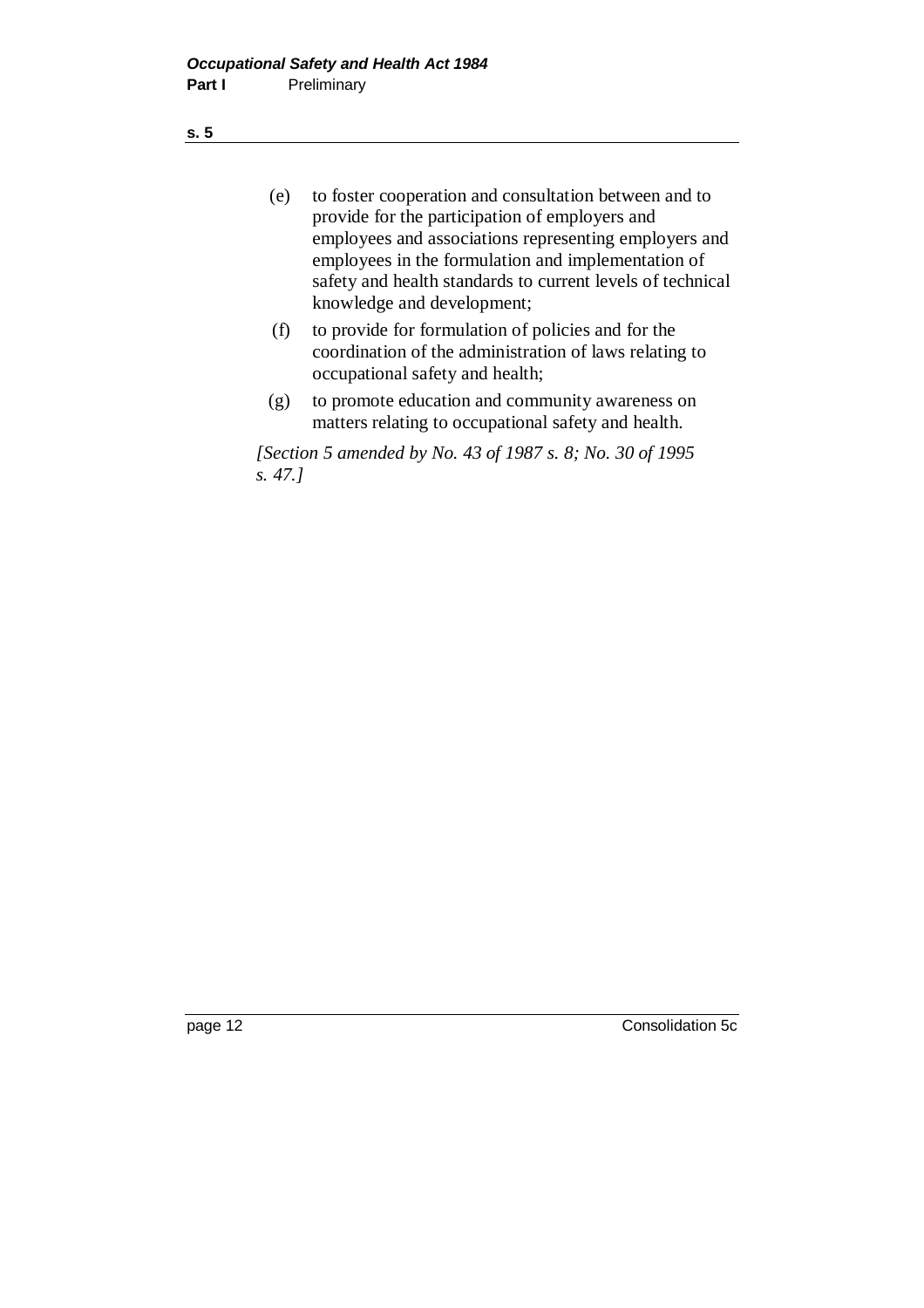# **Part II — Commission for Occupational Safety and Health**

*[Heading inserted by No. 74 of 2003 s. 87(4).]*

# **6. The Commission**

- (1) There shall be a Commission for Occupational Safety and Health.
- (2) The Commission shall consist of
	- (a) a person nominated by the Minister and appointed by the Governor as chairperson;
	- (b) the Commissioner;
	- (c) 2 persons employed in the Public Service under Part 3 of the *Public Sector Management Act 1994*, of whom —
		- (i) one shall be nominated by the Minister; and
		- (ii) the other shall be an officer of the department, as defined in section 4(1) of the *Mines Safety and Inspection Act 1994*, nominated by the Minister to whom the administration of that Act is committed;
		- and
	- (d) 9 persons appointed by the Governor of whom  $-$ 
		- (i) 2 shall be persons nominated for appointment by the body known as the Chamber of Commerce and Industry of Western Australia (Inc);
		- (ii) 3 shall be persons, of whom one shall be a person who has knowledge of and experience in the mining industry in the State, nominated for appointment by the body known as The Trades and Labor Council of Western Australia;
		- (iii) 3 shall be persons having knowledge of or experience in occupational safety and health who shall be nominated for appointment by the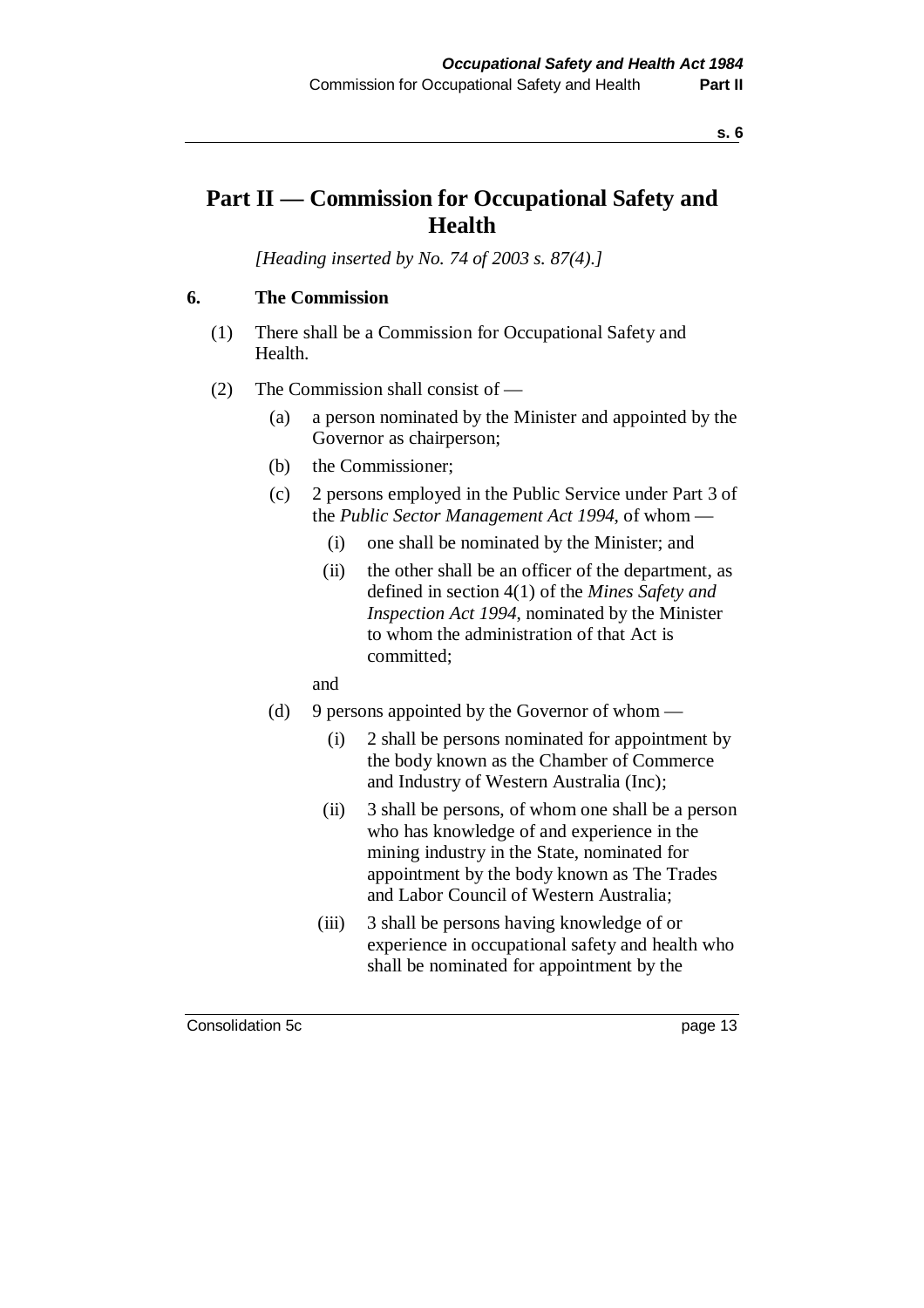Minister after consultation between the Minister and the bodies referred to in subparagraphs (i) and (ii); and

- (iv) one shall be a person nominated by the Chamber of Minerals and Energy of Western Australia Inc.
- (3) Where any of the bodies referred to in subsection  $(2)(d)(i)$ , (ii) or (iv) fails to make a nomination within 60 days after being requested in writing by the Minister to do so the Governor may appoint any person who is suitably qualified, and any person so appointed shall be deemed to have been nominated pursuant to subsection  $(2)(d)(i)$ , (ii) or (iv), as the case may be.
- (4) A nomination for the purposes of subsection  $(2)(c)$  may be made from time to time, may be made by reference to the holder of a specified office and may be expressed to operate for a period or in such circumstances as are specified in the instrument of nomination.
- (5) In addition to the name mentioned in subsection (1), the Commission may use, and operate under, the name "WorkSafe W A".
- (6) A person other than the Commission that uses or operates under the name mentioned in subsection  $(1)$  or  $(5)$ , or any name that is so similar that it is likely to be misunderstood as referring to the Commission, commits an offence.
- (7) Nothing in subsection (6) prevents the department of the Public Service principally assisting the Minister in the administration of this Act from using or operating under the name of "WorkSafe Western Australia" or a similar name if that designation is given to it under section 35 of the *Public Sector Management Act 1994.*

*[Section 6 amended by No. 30 of 1995 s. 8; No. 74 of 2003 s. 87(5); No. 51 of 2004 s. 103 and 105.]*

page 14 Consolidation 5c

**s. 6**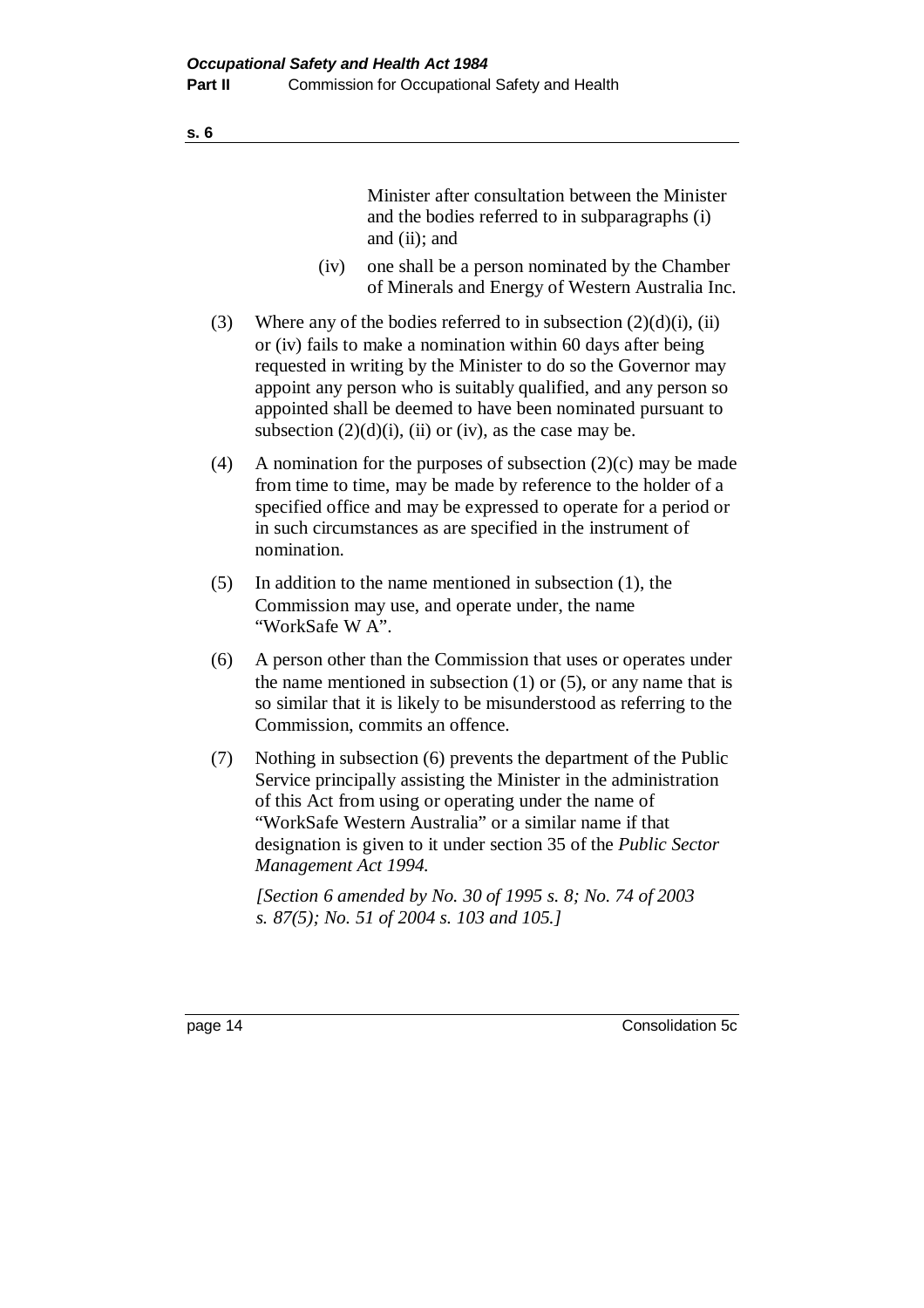### **6A. Deputy chairperson**

- (1) The Minister shall appoint one of the members of the Commission to be deputy chairperson of the Commission.
- (2) During any vacancy in the office of chairperson or while the chairperson is unable to act by reason of sickness, absence or other cause, the deputy chairperson shall perform the functions of the chairperson.
- (3) No act or omission of the deputy chairperson acting as the chairperson shall be questioned on the ground that the occasion for so acting had not arisen or had ceased.

*[Section 6A inserted by No. 30 of 1995 s. 9.]*

## **7. Acting members**

- $(1)$  If
	- (a) an appointed member is unable to act by reason of sickness, absence or other cause; or
	- (b) the office of an appointed member is vacant and has not been filled in accordance with this Act,

the Minister may appoint an eligible person to act temporarily in the place of that appointed member, and while so acting according to the tenor of the appointment that other person has all of the functions, powers and immunities of that appointed member.

- (2) Where an appointed member who is deputy chairperson is performing the functions of the chairperson, the Minister may, under subsection (1), appoint another eligible person to act in the place of that appointed member.
- (3) No act or omission of a person acting in the place of another under this section is to be questioned on the ground that the occasion for the appointment or so acting had not arisen or had ceased.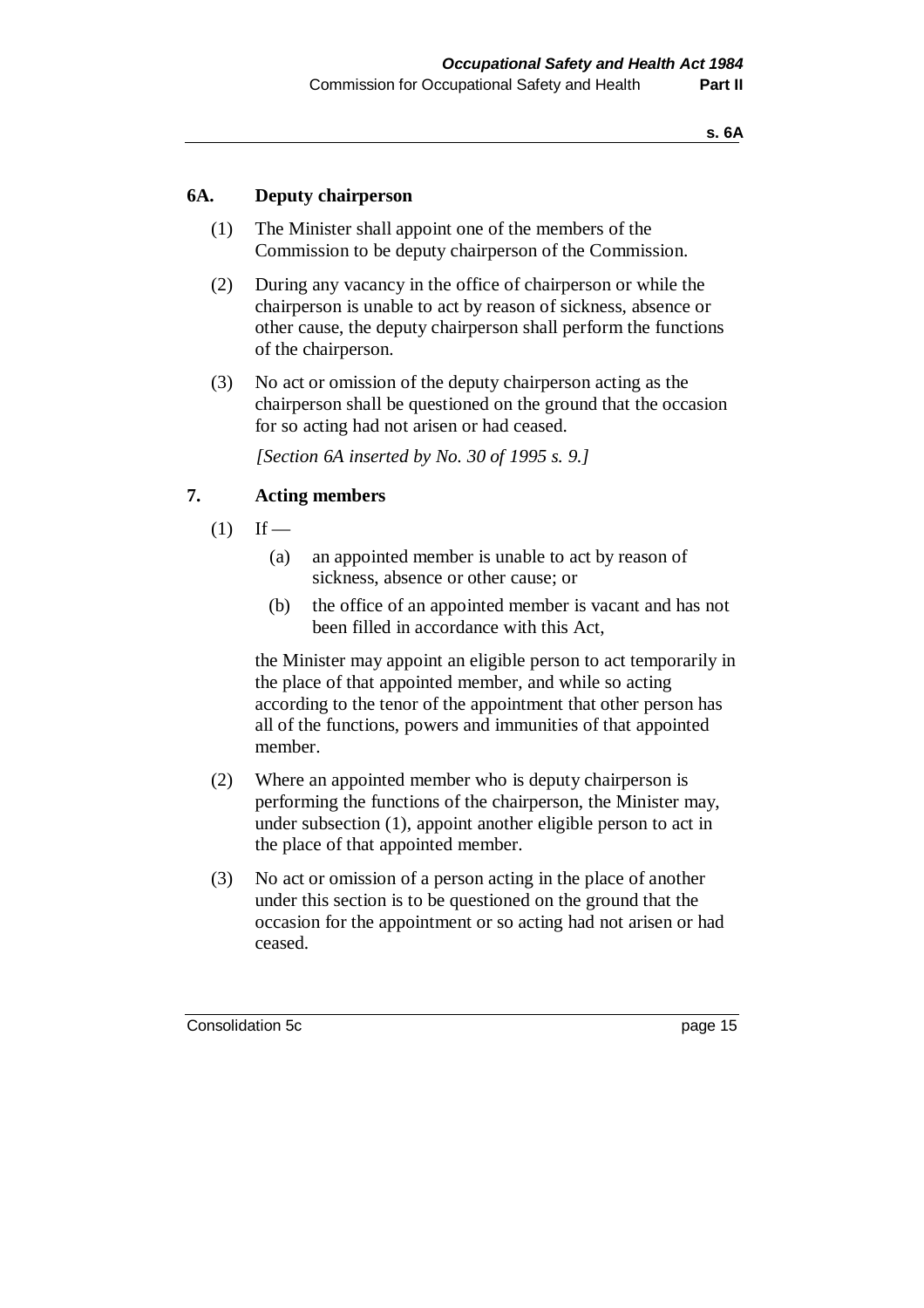(4) The appointment of a person as an acting member may be terminated at any time by the Minister.

*[Section 7 inserted by No. 30 of 1995 s. 10.]*

# **8. Terms and conditions of appointed members**

- (1) An appointed member shall hold office for such term not exceeding 3 years as is specified in the instrument of appointment and is eligible for re-appointment.
- (2) An appointed member other than a person who is an officer of the Public Service of the State is entitled to such remuneration and allowances as are determined by the Minister on the recommendation of the Minister for Public Sector Management  $3$ .

*[Section 8 amended by No. 51 of 2004 s. 75.]*

## **9. WorkSafe Western Australia Commissioner**

- (1) The Governor shall appoint a person to be WorkSafe Western Australia Commissioner.
- (2) The Commissioner shall be appointed for such term not exceeding 5 years as is specified in the instrument of appointment and on the expiration of the term is eligible for re-appointment.
- (3) Subject to the *Salaries and Allowances Act 1975*, the Commissioner is entitled to such conditions of service as are determined by the Minister from time to time on the recommendation of the Minister for Public Sector Management<sup>3</sup>.
- (4) If a person appointed to be Commissioner was immediately before that appointment an officer of the Public Service of the State the person shall despite that appointment retain all existing and accruing rights on appointment as Commissioner.
- (5) If a person appointed to be Commissioner was immediately before that appointment a public service officer within the meaning of the

page 16 Consolidation 5c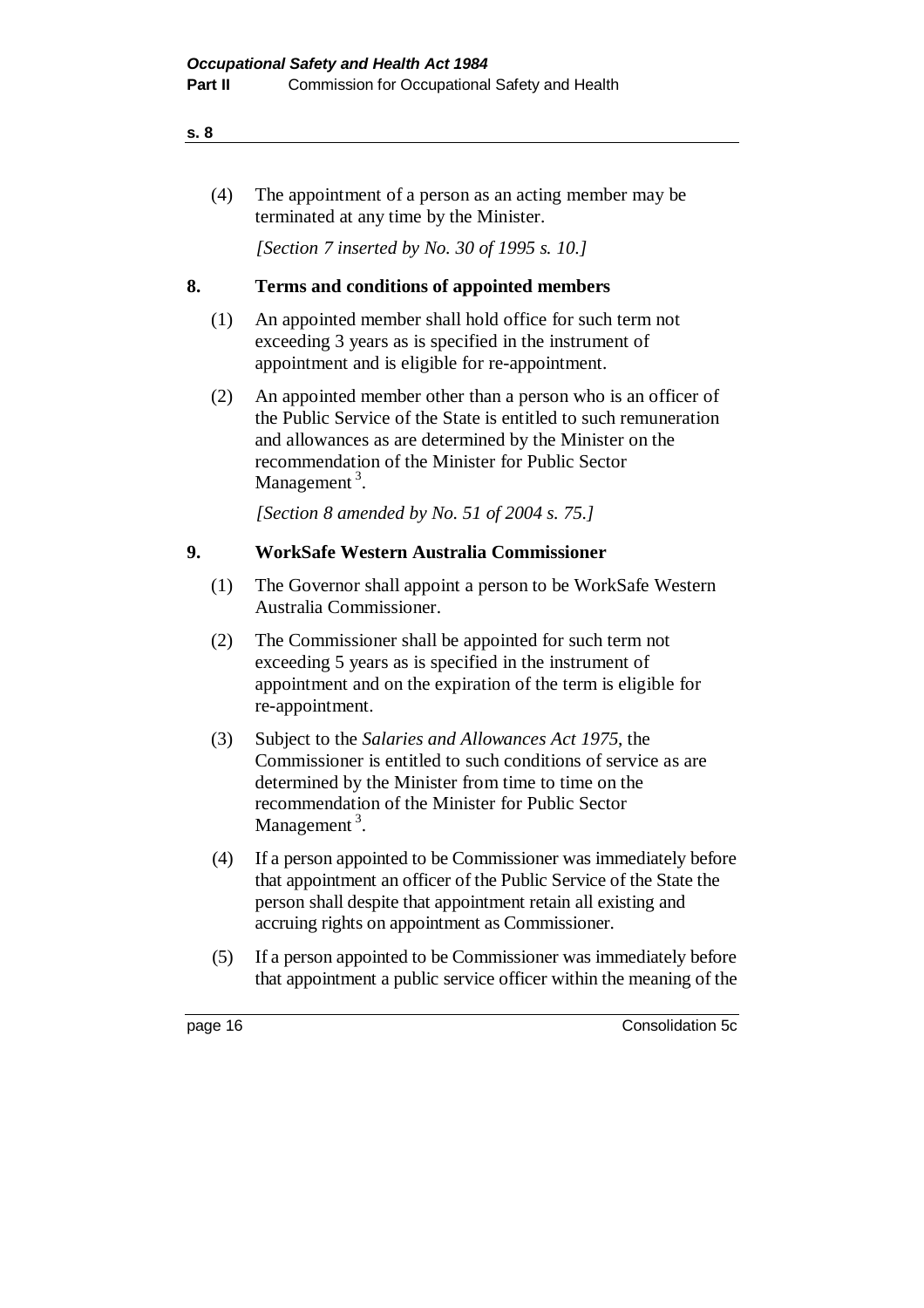*Public Sector Management Act 1994*, the person is entitled upon resigning his or her office as Commissioner or upon ceasing to be Commissioner to be appointed to an office in the Public Service of the State not lower in status than the office the person so occupied immediately before appointment as Commissioner.

- (6) The Commissioner shall not engage in paid employment outside his or her duties and functions under this Act without first obtaining the approval in writing of the Minister.
- *[(7) repealed]*
- (8) In addition to the name mentioned in subsection (1), the Commissioner may use, and operate under, the name "WorkSafe W A Commissioner".

*[Section 9 amended by No. 43 of 1987 s. 10; No. 55 of 1987 s. 4; No. 32 of 1994 s. 19; No. 30 of 1995 s. 11 and 47; No. 51 of 2004 s. 76 and 102(2).]*

### **10. Vacation of office**

A person's office as Commissioner or as an appointed member becomes vacant if —

- (a) the person's term of office expires; or
- (b) the person
	- (i) dies;
	- (ii) becomes permanently incapable of performing the duties of the office;
	- (iii) resigns from office by written notice addressed to the Minister;
	- (iv) is an undischarged bankrupt or a person whose property is subject to an order or arrangement under the laws relating to bankruptcy;
	- (v) is removed from office by the Governor on the grounds of neglect of duty, incompetence or the person's behaviour; or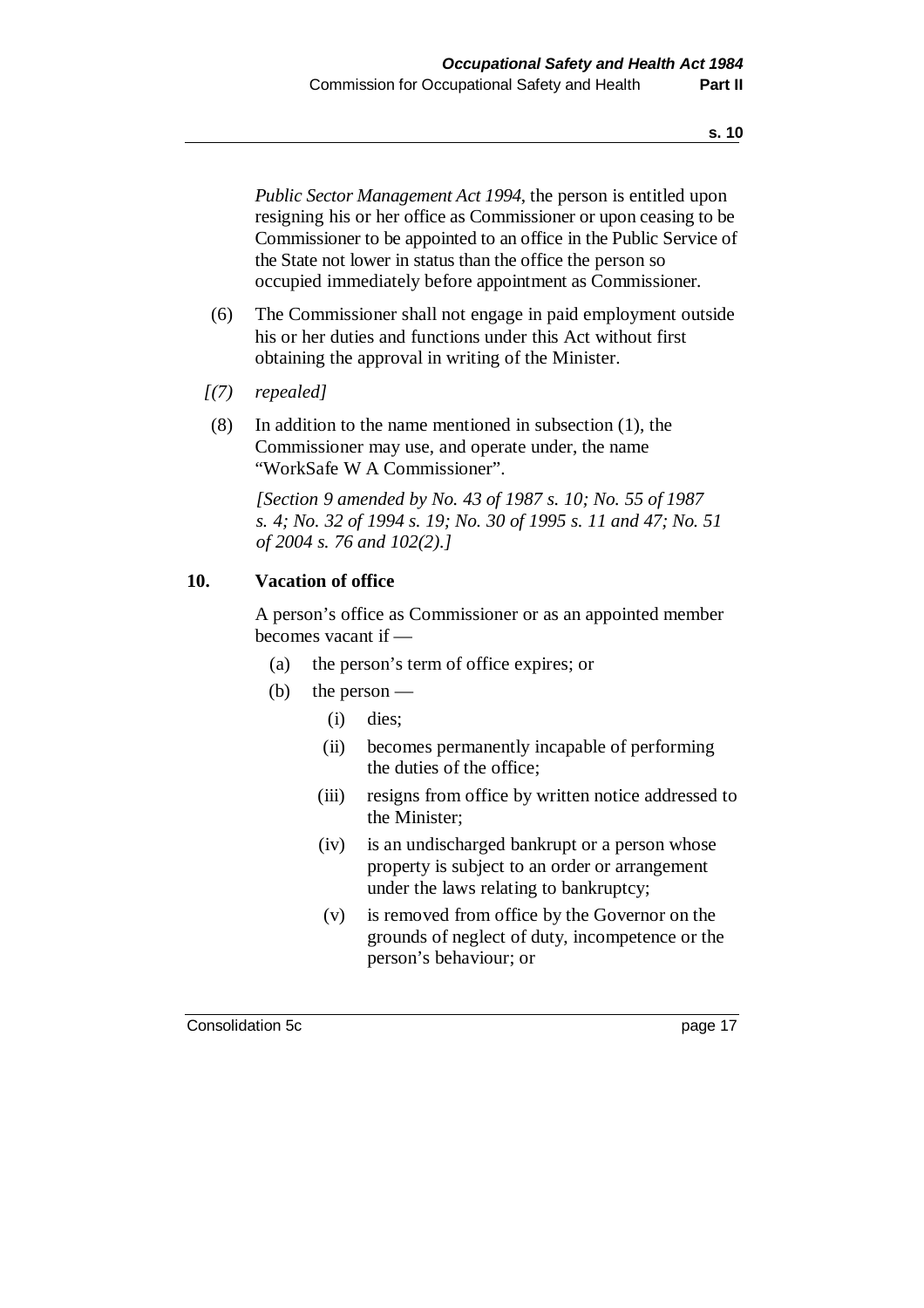(vi) is absent without leave of the Minister from 3 consecutive meetings of the Commission;

or

(c) being a member appointed under section  $6(2)(d)(i)$ , (ii) or (iv), the person's nomination is revoked.

*[Section 10 inserted by No. 51 of 2004 s. 77.]*

### **11. Leave of absence**

The Minister may grant leave of absence to an appointed member on such terms and conditions as the Minister determines.

### **12. Casual vacancies**

Where an office of appointed member becomes vacant otherwise than by effluxion of time a person appointed to the vacancy shall hold office only for the balance of the term of the person whose vacancy he or she fills.

*[Section 12 amended by No. 51 of 2004 s. 102(1).]*

### **13. Meetings of the Commission**

- (1) The chairperson may at any time and shall when so requested by the Minister or by not less than 5 members of the Commission convene a meeting of the Commission to be held at a time and place to be determined by the chairperson.
- (2) The Commission shall meet at least 6 times a year at intervals of not more than 3 months.
- (3) The chairperson shall preside at any meeting of the Commission at which he or she is present.
- (4) If both the chairperson and the deputy chairperson are absent from a meeting of the Commission, the members present shall elect by secret ballot one of their number to preside at that meeting and that member shall have, in addition to the powers of a member of the Commission, the powers of the chairperson under this section.

page 18 Consolidation 5c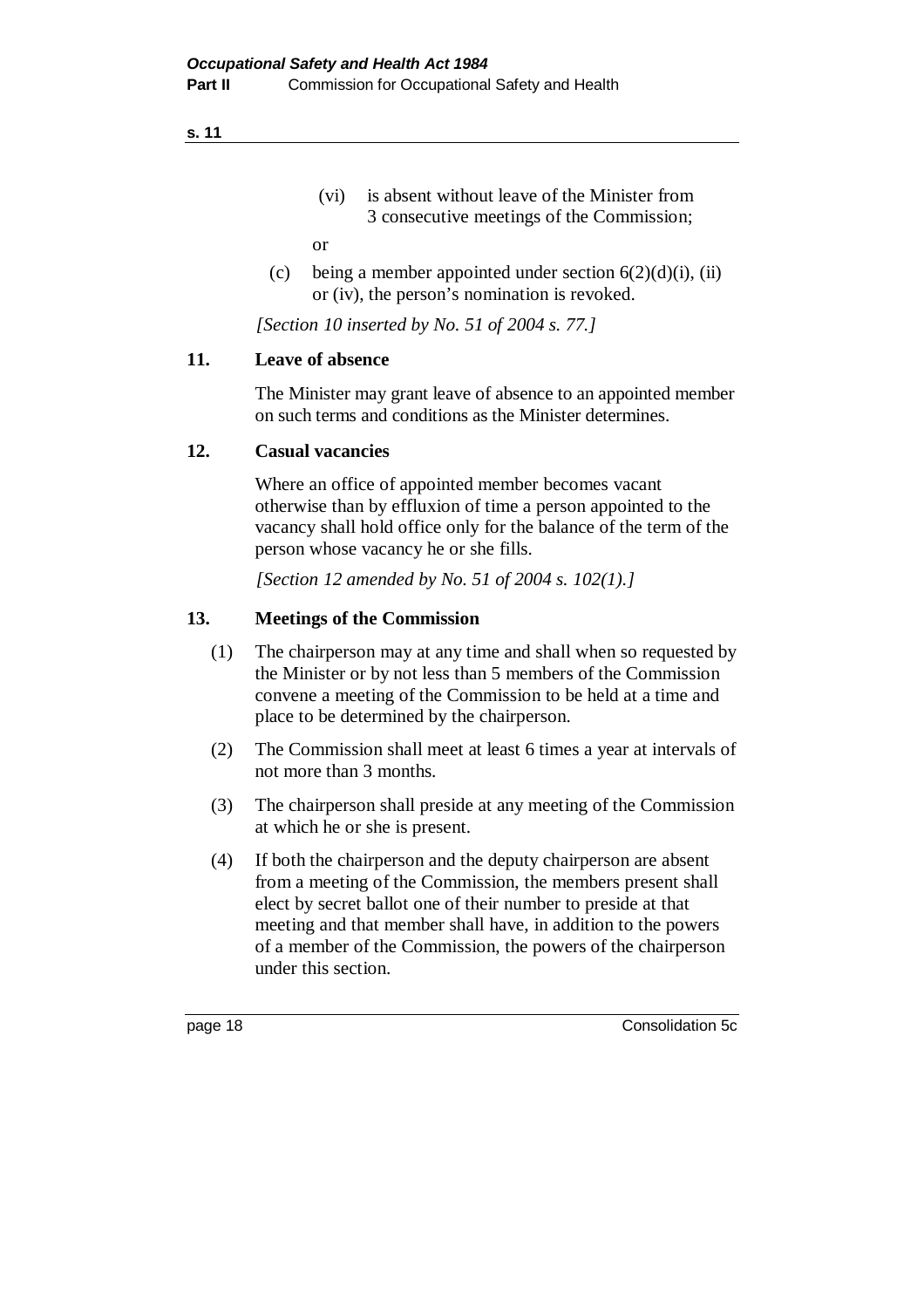- (5) At a meeting of the Commission 7 members constitute a quorum.
- (6) Subject to subsection (6a), at a meeting of the Commission
	- (a) only members appointed under section  $6(2)(d)$  are entitled to vote; and
	- (b) where any question requiring a vote arises the question shall be decided by a majority of the votes of the members appointed under section 6(2)(d) if, and only if, not less than 6 of those members also constitute such majority.

 $(6a)$  If —

- (a) on a vote at a meeting of the Commission, a majority of the votes of members appointed under section  $6(2)(d)$  is constituted by 5 of those members; and
- (b) on a vote at a subsequent meeting of the Commission on the same question, a majority of the votes is constituted by 5 of those members,

the chairperson may, at that subsequent meeting, cast a vote to be included in the majority vote.

- (7) Subject to the presence of a quorum the Commission may act notwithstanding any vacancy in its membership.
- (8) A member of the Commission who has a pecuniary interest whether direct or indirect in any matter to be considered by the Commission shall declare the nature of that interest at every meeting at which the matter is considered.
- (9) Subject to this Act, the Commission may determine its own procedures.
- (10) It is the duty of the Commission to work for the attainment of the objects of this Act by achieving a consensus, as far as this is practicable, among its members.

*[Section 13 amended by No. 30 of 1995 s. 12; No. 51 of 2004 s. 102(1).]*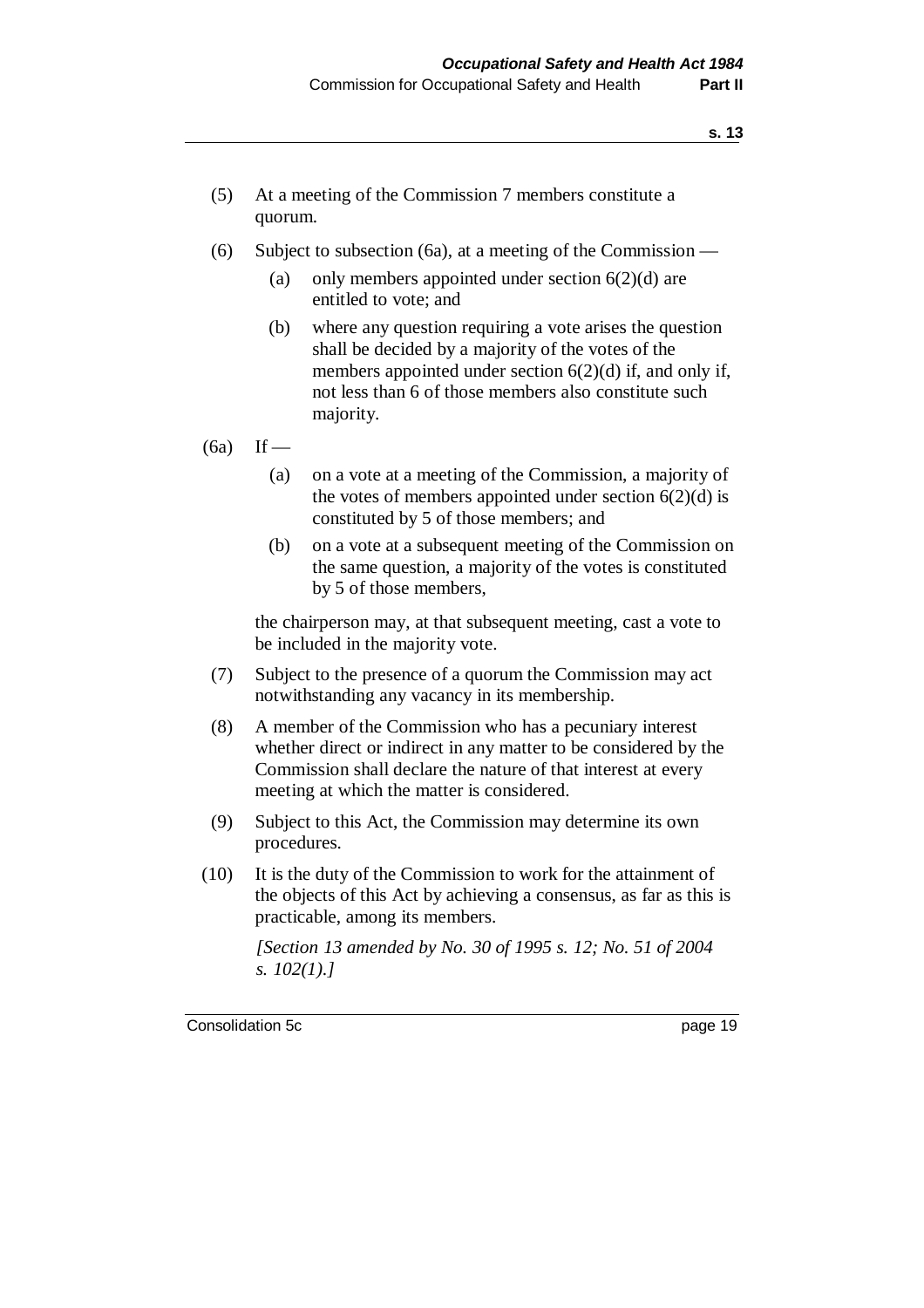### **14. Functions of the Commission**

- (1) The functions of the Commission are
	- (a) to inquire into and report to the Minister upon any matters referred to it by the Minister;
	- (b) to make recommendations to the Minister with respect  $to -$ 
		- (i) this Act;
		- (ii) any law or provision of a law, relating to occupational safety and health that is administered by the Minister and any law or provision of a law relating to occupational safety and health that is prescribed for the purposes of this paragraph; and
		- (iii) subsidiary legislation, guidelines and codes of practice proposed to be made under or for the purposes of any prescribed law;
	- (c) to examine, review and make recommendations to the Minister in relation to existing and proposed registration or licensing schemes relating to occupational safety and health;
	- (d) to provide advice to and cooperate with Government departments, public authorities, trade unions, employer organisations and other interested persons in relation to occupational safety and health;
	- (e) to formulate or recommend standards, specifications or other forms of guidance for the purpose of assisting employers, self employed persons and employees to maintain appropriate standards of occupational safety and health;
	- (f) to promote education and training in occupational safety and health as widely as possible;
	- (g) in cooperation with educational authorities or bodies to devise and approve courses in relation to occupational safety and health;

page 20 Consolidation 5c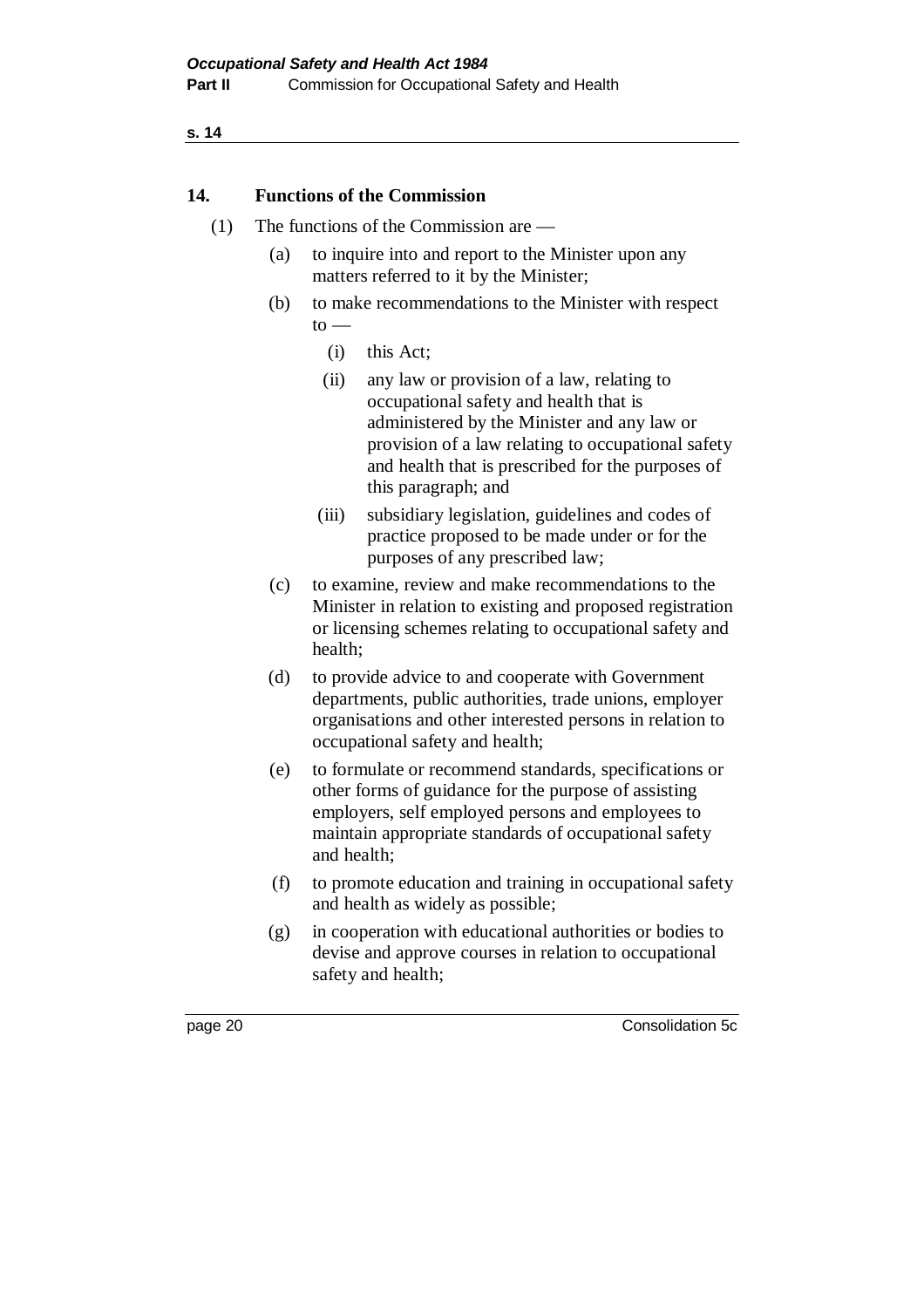- (h) having regard to the criteria laid down by the National Occupational Health and Safety Commission, to advise persons on training in occupational safety and health and to formulate and accredit training courses in occupational safety and health;
- (i) to recommend to the Minister the establishment of public inquiries into any matter relating to occupational safety and health;
- (j) to collect, publish and disseminate information on occupational safety and health;
- (k) to formulate reporting procedures and monitoring arrangements for identification of workplace hazards, and incidents in which injury or death is likely to occur in an occupational situation; and
- (l) to commission and sponsor research into occupational safety and health.
- (2) The Commission may issue for public review and comment any regulations, codes of practice or guidelines with respect to which it proposes under subsection  $(1)(b)$  to make any recommendations to the Minister.
- (3) The Commission shall ensure, as far as is practicable, that any information it provides is in such language and form as are appropriate for the persons to whom the information is directed.
- (4) The Minister shall within 60 days after receiving from the Commission a recommendation under subsection (1) make reply in writing to the Commission in relation to that recommendation.

*[Section 14 amended by No. 43 of 1987 s. 11; No. 30 of 1995 s. 47.]*

### **14A. Mining Industry Advisory Committee**

(1) In this section —

**"committee"** means the committee referred to in subsection (2); **"mining industry"** means the mining industry in the State;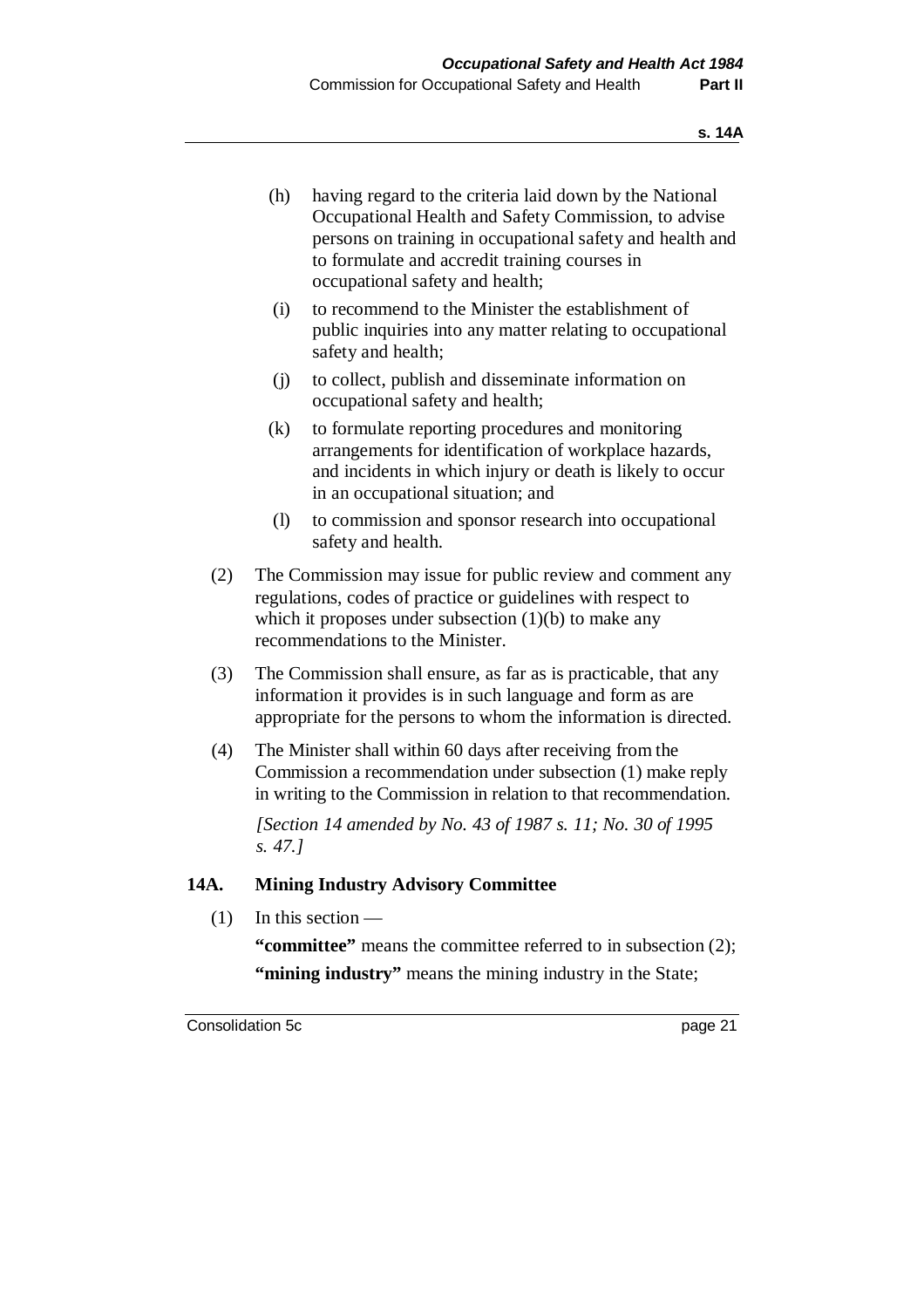### **s. 14A**

**"Ministers"** means —

- (a) the Minister to whom the administration of this Act is committed; and
- (b) the Minister to whom the administration of the *Mines Safety and Inspection Act 1994* is committed (the **"Minister for Mines"**),

acting jointly.

- (2) There is to be an advisory committee called the Mining Industry Advisory Committee.
- (3) The functions of the committee are
	- (a) to advise and make recommendations to the Ministers and the Commission on occupational safety and health matters concerning the mining industry; and
	- (b) to liaise with the Commission to coordinate activities on related functions and to maintain parallel standards,

and in particular, but without limiting the generality of paragraphs (a) and  $(b)$  —

- (c) to inquire into and report to the Ministers regarding any matter referred to it by the Ministers relating to occupational safety and health in the mining industry;
- (d) to make recommendations to the Minister for Mines regarding the formulation, amendment, or repeal of laws relating to occupational safety and health for which that Minister is responsible;
- (e) to prepare or recommend the adoption of codes of practice, guidelines, standards, specifications or other forms of guidance for the purpose of assisting employers, self-employed persons, employees, manufacturers or other persons to maintain appropriate standards of occupational safety and health in the mining industry; and
- (f) to provide advice on
	- (i) education and publications; and

page 22 Consolidation 5c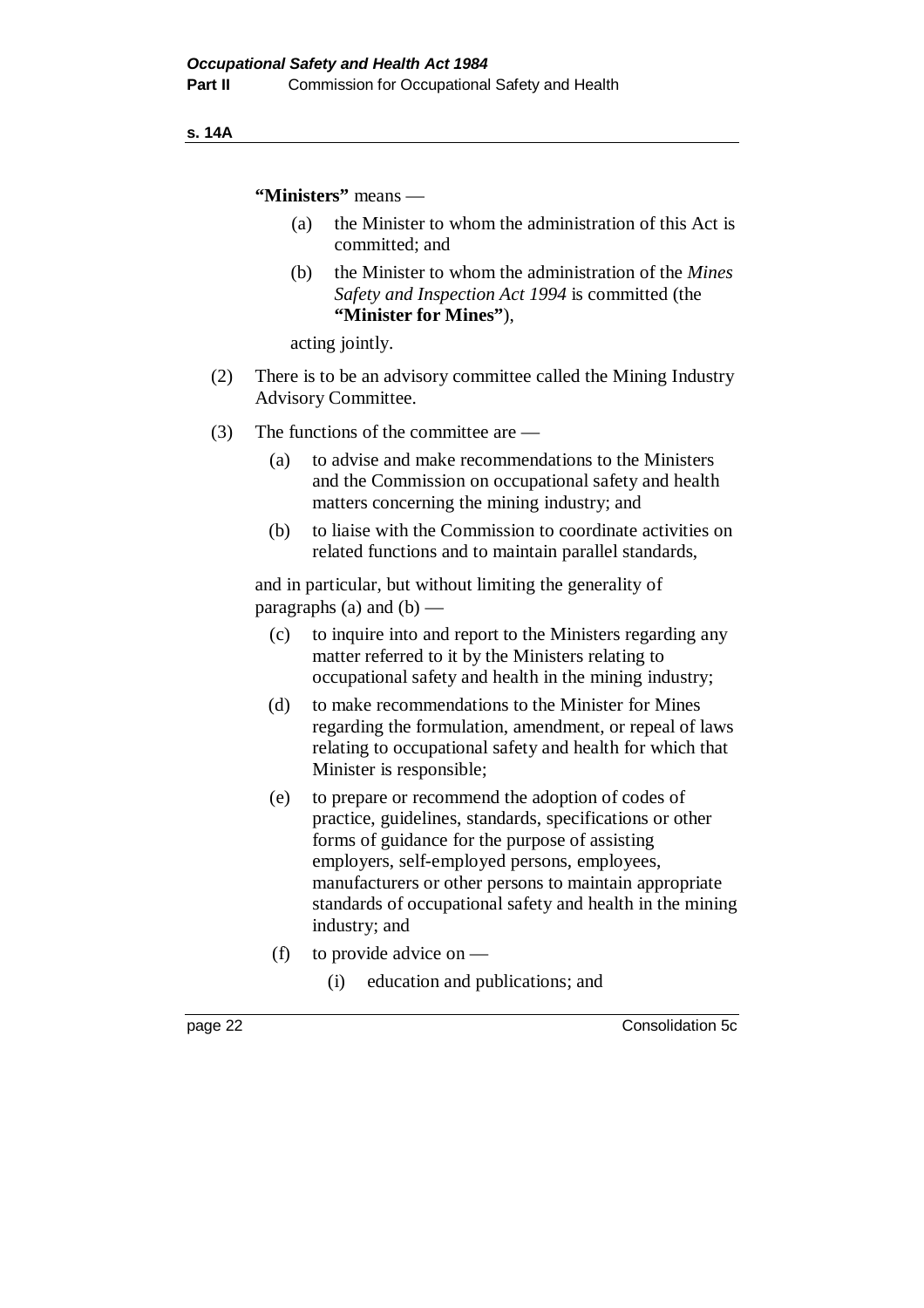(ii) training and training courses,

with respect to occupational safety and health in the mining industry.

- (4) The chairperson of the committee is to be the member of the Commission nominated under section  $6(2)(c)(ii)$ .
- (5) Subject to subsection (4), the Ministers
	- (a) are to appoint the members of; and
	- (b) may alter or reconstitute,

the committee.

- (6) The members of the committee are entitled to be paid such remuneration and travelling and other allowances as may be determined by the Ministers on the recommendation of the Minister for Public Sector Management.
- (7) Subject to any direction given to it by the Commission, the committee is to determine its own procedures.

*[Section 14A inserted by No. 51 of 2004 s. 106.]*

### **15. Advisory committees**

- (1) The Commission may at any time and when so requested by the Minister shall appoint advisory committees to assist it in the performance of its functions and duties.
- (2) Subject to this section, an advisory committee shall consist of such number of persons as are appointed by the Commission.
- (3) Subject to the direction of the Commission an advisory committee may determine its own procedures.
- (4) The members of advisory committees are entitled to be paid such remuneration and travelling and other allowances as may be determined by the Minister on the recommendation of the Minister for Public Sector Management<sup>3</sup>.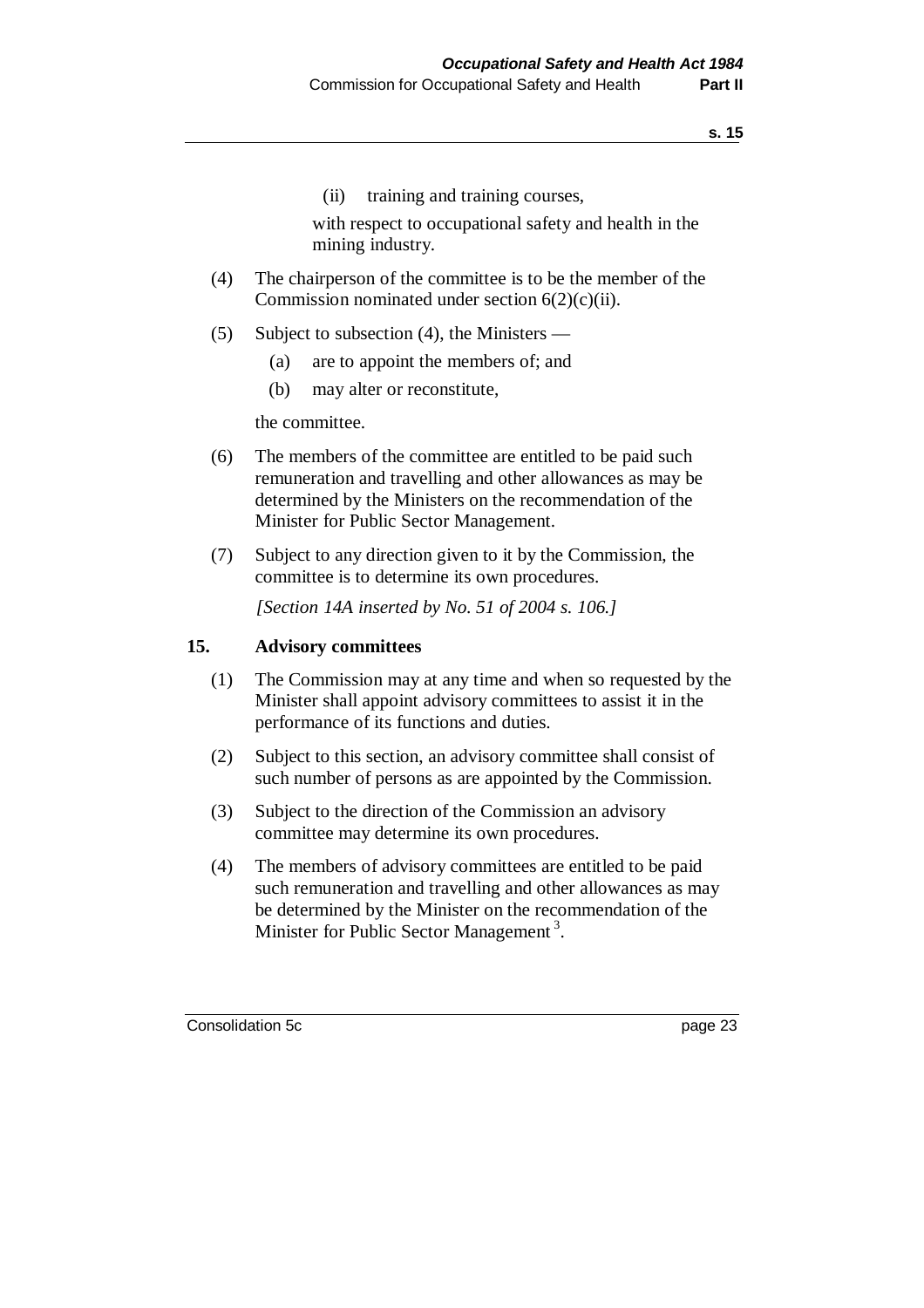- (5) In appointing persons to be members of advisory committees under this section the Commission —
	- (a) shall, as far as is practicable, appoint persons who represent employers, employees and persons having knowledge of or experience in occupational safety and health; and
	- (b) shall have regard to the desirability of having a reasonable number of men and women, including persons of differing ethnic backgrounds and other groups with special needs.

*[Section 15 amended by No. 30 of 1995 s. 47.]*

# **16. Annual report**

- (1) The Commission shall on or before 31 October in each year prepare and submit to the Minister a report of its operations and the operation of this Act and any prescribed law during the year ending on the preceding 30 June.
- (2) The Minister shall cause a report submitted under this section to be laid before each House of Parliament within 12 sitting days of such House of its receipt by him or her.

*[Section 16 amended by No. 51 of 2004 s. 102(3).]*

## **17. Staff to assist the Commission**

There shall be appointed under and subject to Part 3 of the *Public Sector Management Act 1994* such officers and employees as are necessary to assist the Commission in the performance of its functions and duties.

*[Section 17 amended by No. 32 of 1994 s. 19; No. 30 of 1995 s. 47.]*

## **18. The Commissioner and the department**

(1) The Commissioner is subject to the control and direction of the Minister, and is responsible to the Minister for the

page 24 Consolidation 5c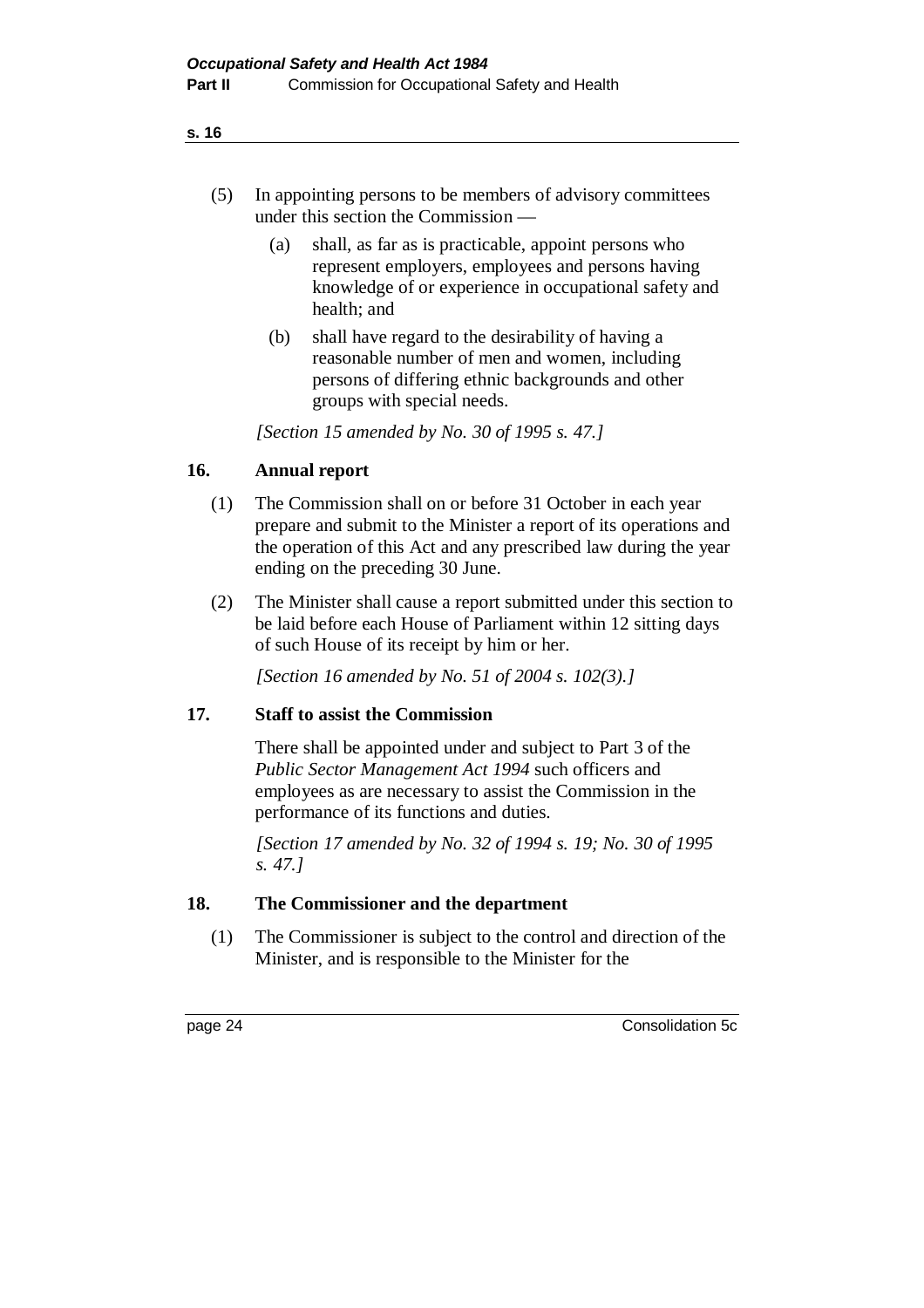administration of this Act and any other law relating to occupational safety and health administered by the Minister.

- (2) There shall be appointed under and subject to Part 3 of the *Public Sector Management Act 1994* such officers as are necessary for the administration of this Act and any law relating to occupational safety and health administered by the Minister.
- (3) The offices of Commissioner and chief executive officer of the department may be held by the same person.
- (4) The Commissioner may, either generally or as provided by the instrument of delegation, by writing signed by him or her, delegate to any officer of the department any of his or her functions under this Act other than this power of delegation, and a function performed in accordance with a delegation under this subsection is deemed to be performed by the Commissioner.

*[Section 18 amended by No. 43 of 1987 s. 12; No. 55 of 1987 s. 5; No. 32 of 1994 s. 19; No. 30 of 1995 s. 47; No. 51 of 2004 s. 102(2) and (3).]*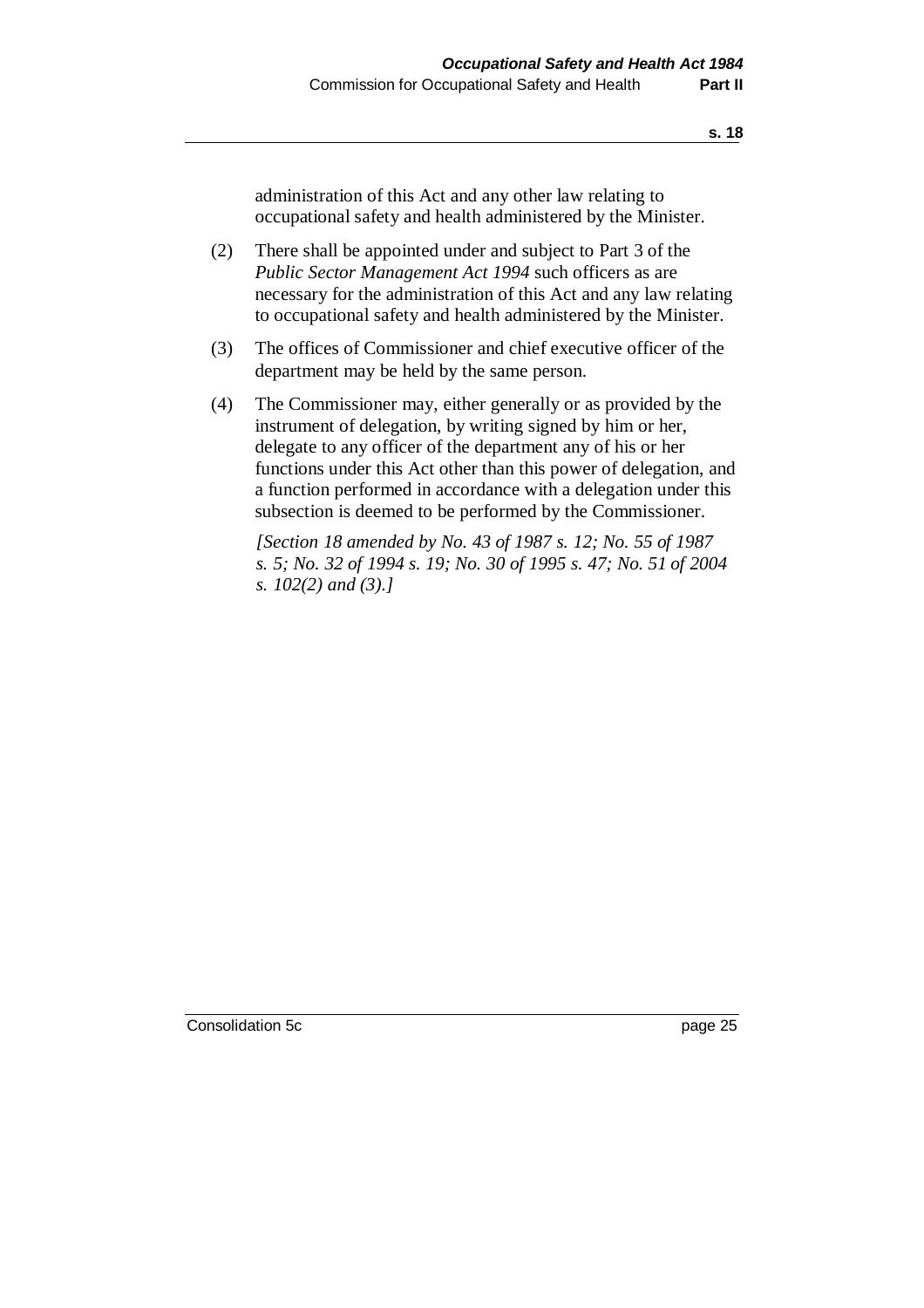**s. 18A**

# **Part III — General provisions relating to occupational safety and health**

*[Heading inserted by No. 43 of 1987 s. 13; amended by No. 30 of 1995 s. 47.]*

# **Division 1 — Preliminary**

*[Heading inserted by No. 51 of 2004 s. 16.]*

### **18A. Meaning of gross negligence in relation to certain breaches of this Part**

- (1) This section applies to a contravention of section 19(1), 20(1) or (3), 21(1) or (2), 21B(2), 22(1), 23(1), (2), (3) or (3a), 23A or 23G(2).
- (2) A contravention of a provision mentioned in subsection (1) is committed in circumstances of gross negligence if —
	- (a) the offender
		- (i) knew that the contravention would be likely to cause the death of, or serious harm to, a person to whom a duty is owed under that provision; but
		- (ii) acted or failed to act in disregard of that likelihood;

and

(b) the contravention did in fact cause the death of, or serious harm to, such a person.

*[Section 18A inserted by No. 51 of 2004 s. 16.]*

# **Division 2 — General workplace duties**

*[Heading inserted by No. 51 of 2004 s. 4.]*

## **19. Duties of employers**

(1) An employer shall, so far as is practicable, provide and maintain a working environment in which the employees of the employer (the **"employees"**) are not exposed to hazards and in particular,

page 26 Consolidation 5c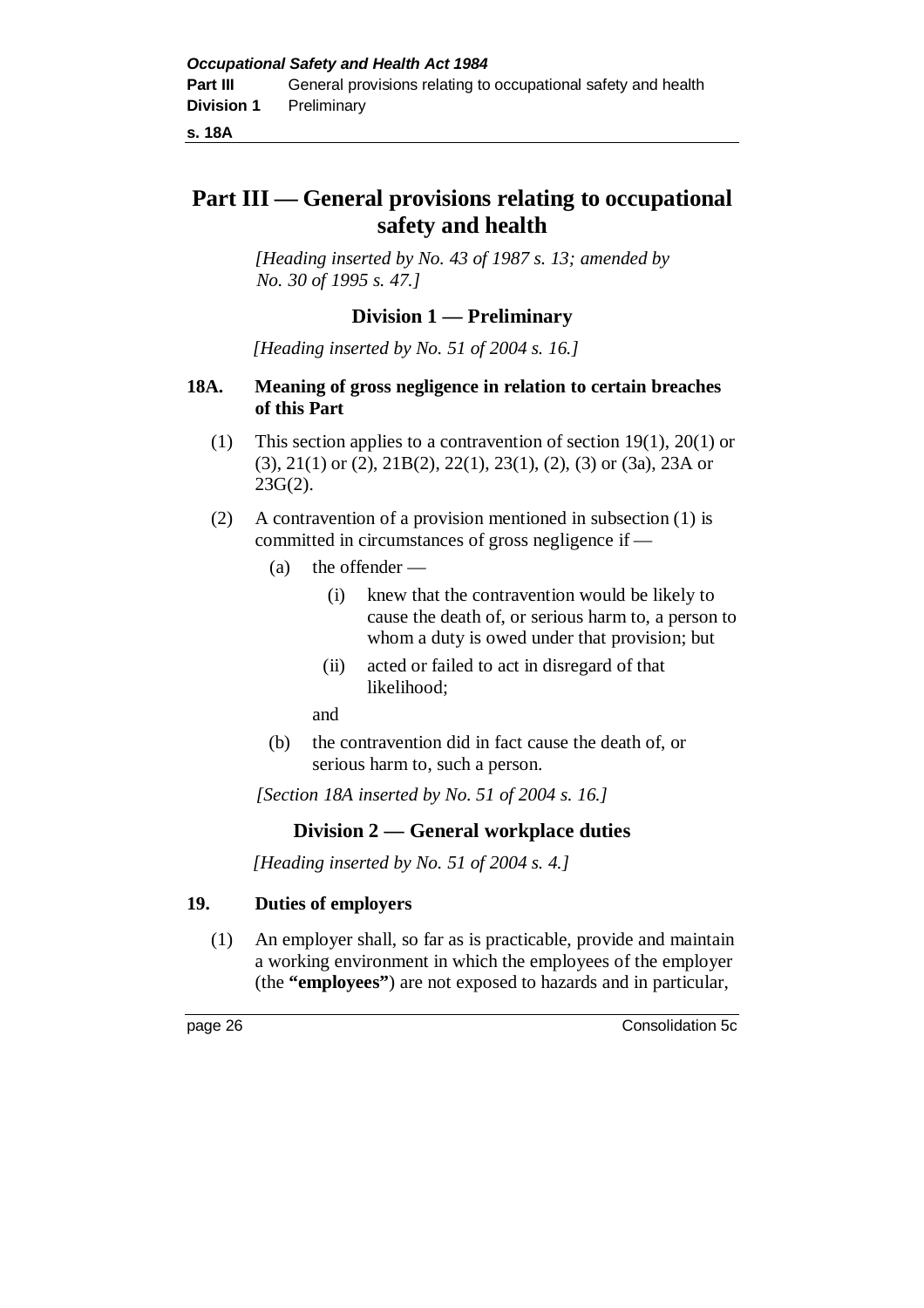but without limiting the generality of the foregoing, an employer shall —

- (a) provide and maintain workplaces, plant, and systems of work such that, so far as is practicable, the employees are not exposed to hazards;
- (b) provide such information, instruction, and training to, and supervision of, the employees as is necessary to enable them to perform their work in such a manner that they are not exposed to hazards;
- (c) consult and cooperate with safety and health representatives, if any, and other employees at the workplace, regarding occupational safety and health at the workplace;
- (d) where it is not practicable to avoid the presence of hazards at the workplace, provide the employees with, or otherwise provide for the employees to have, such adequate personal protective clothing and equipment as is practicable to protect them against those hazards, without any cost to the employees; and
- (e) make arrangements for ensuring, so far as is practicable, that —
	- (i) the use, cleaning, maintenance, transportation and disposal of plant; and
	- (ii) the use, handling, processing, storage, transportation and disposal of substances,

at the workplace is carried out in a manner such that the employees are not exposed to hazards.

(2) In determining the training required to be provided in accordance with subsection (1)(b) regard shall be had to the functions performed by employees and the capacities in which they are employed.

*[Section 19 inserted by No. 43 of 1987 s. 13; amended by No. 30 of 1995 s. 13 and 47; No. 51 of 2004 s. 5, 17 and 78.]*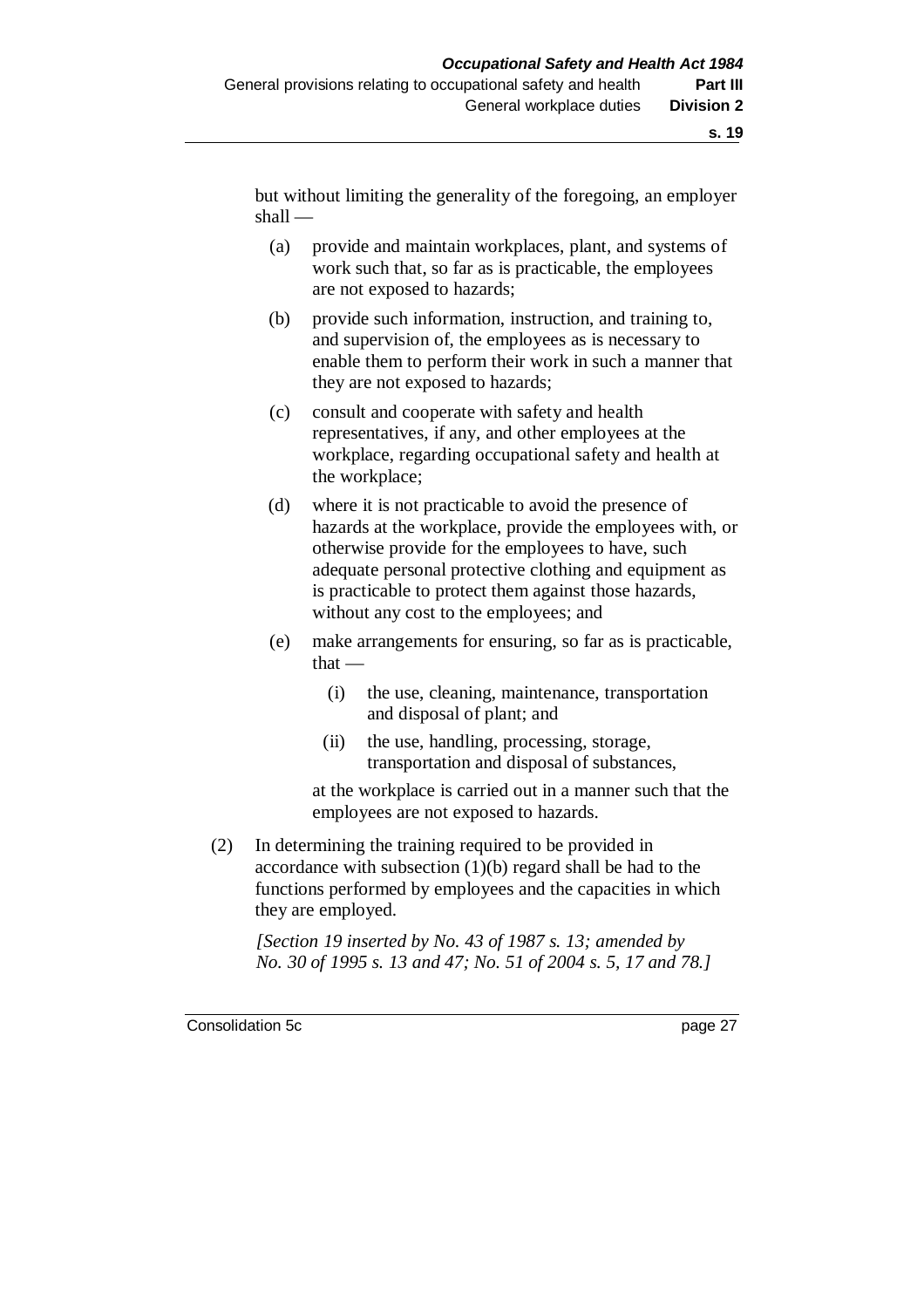**s. 19A**

### **19A. Breaches of section 19(1)**

- (1) If an employer contravenes section 19(1) in circumstances of gross negligence, the employer commits an offence and is liable to a level 4 penalty.
- $(2)$  If
	- (a) an employer
		- (i) contravenes section 19(1); and
		- (ii) by the contravention causes the death of, or serious harm to, an employee;

and

(b) subsection (1) does not apply,

the employer commits an offence and is liable to a level 3 penalty.

 $(3)$  If —

- (a) an employer contravenes section 19(1); and
- (b) neither subsection (1) nor subsection (2) applies,

the employer commits an offence and is liable to a level 2 penalty.

- (4) An employer charged with an offence under
	- (a) subsection (1) may, instead of being convicted of that offence, be convicted of an offence under subsection (2) or  $(3)$ ; or
	- (b) subsection (2) may, instead of being convicted of that offence, be convicted of an offence under subsection (3).

*[Section 19A inserted by No. 51 of 2004 s. 18.]*

## **20. Duties of employees**

- (1) An employee shall take reasonable care
	- (a) to ensure his or her own safety and health at work; and
	- (b) to avoid adversely affecting the safety or health of any other person through any act or omission at work.

page 28 Consolidation 5c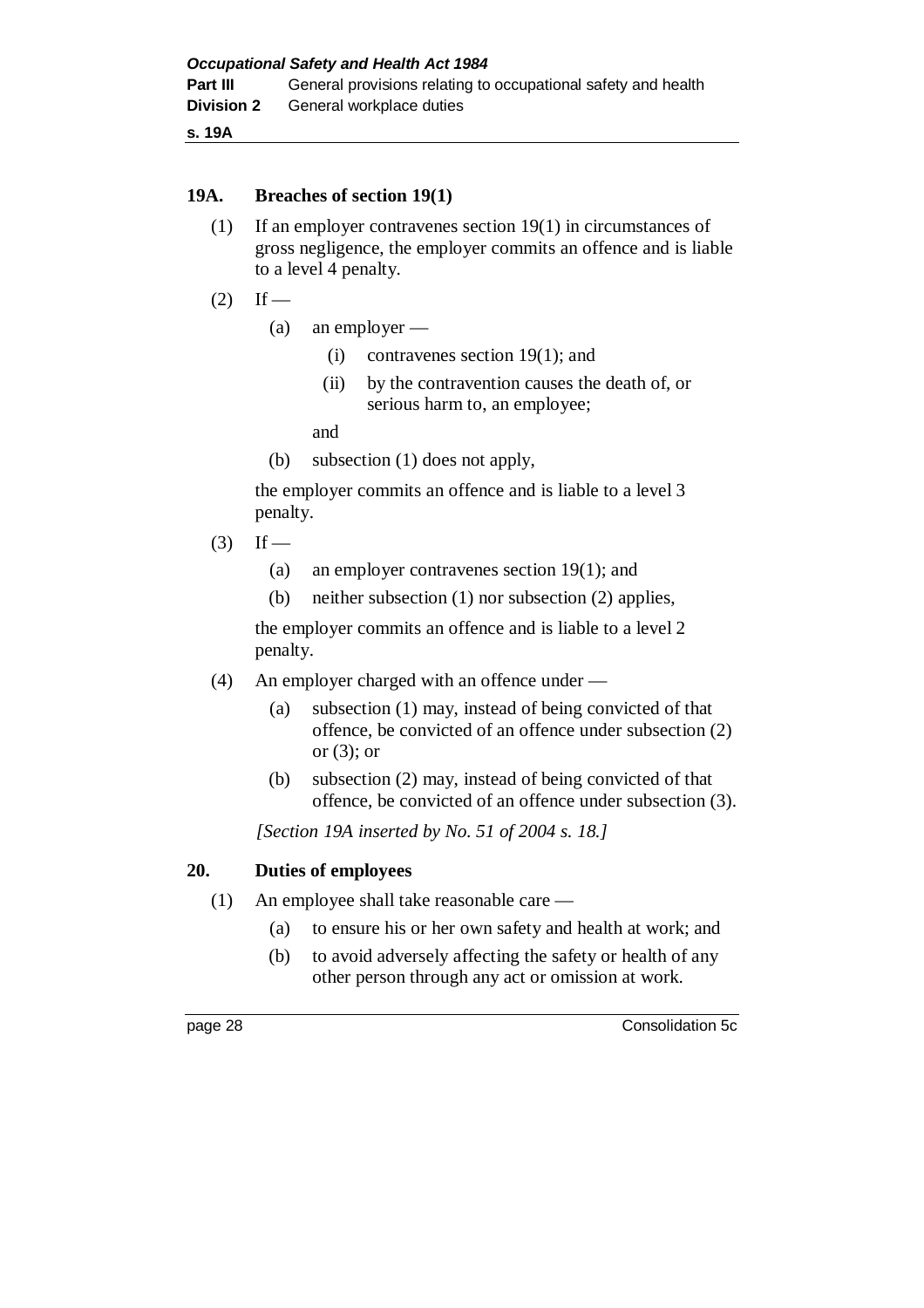- (2) Without limiting the generality of subsection (1), an employee contravenes that subsection if the employee —
	- (a) fails to comply, so far as the employee is reasonably able, with instructions given by the employee's employer for the safety or health of the employee or for the safety or health of other persons;
	- (b) fails to use such protective clothing and equipment as is provided, or provided for, by his or her employer as mentioned in section  $19(1)(d)$  in a manner in which he or she has been properly instructed to use it;
	- (c) misuses or damages any equipment provided in the interests of safety or health; or
	- (d) fails to report forthwith to the employee's employer
		- (i) any situation at the workplace that the employee has reason to believe could constitute a hazard to any person that the employee cannot correct; or
		- (ii) any injury or harm to health of which he or she is aware that arises in the course of, or in connection with, his or her work.
- (3) An employee shall cooperate with the employee's employer in the carrying out by the employer of the obligations imposed on the employer under this Act.

*[Section 20 inserted by No. 43 of 1987 s. 13; amended by No. 30 of 1995 s. 14 and 47; No. 51 of 2004 s. 19, 79, 102(1) and (2).]*

### **20A. Breaches of section 20(1) or (3)**

- (1) If an employee contravenes section 20(1) or (3) in circumstances of gross negligence, the employee commits an offence and is liable —
	- (a) for a first offence, to a fine of \$25 000; and
	- (b) for a subsequent offence, to a fine of \$31 250.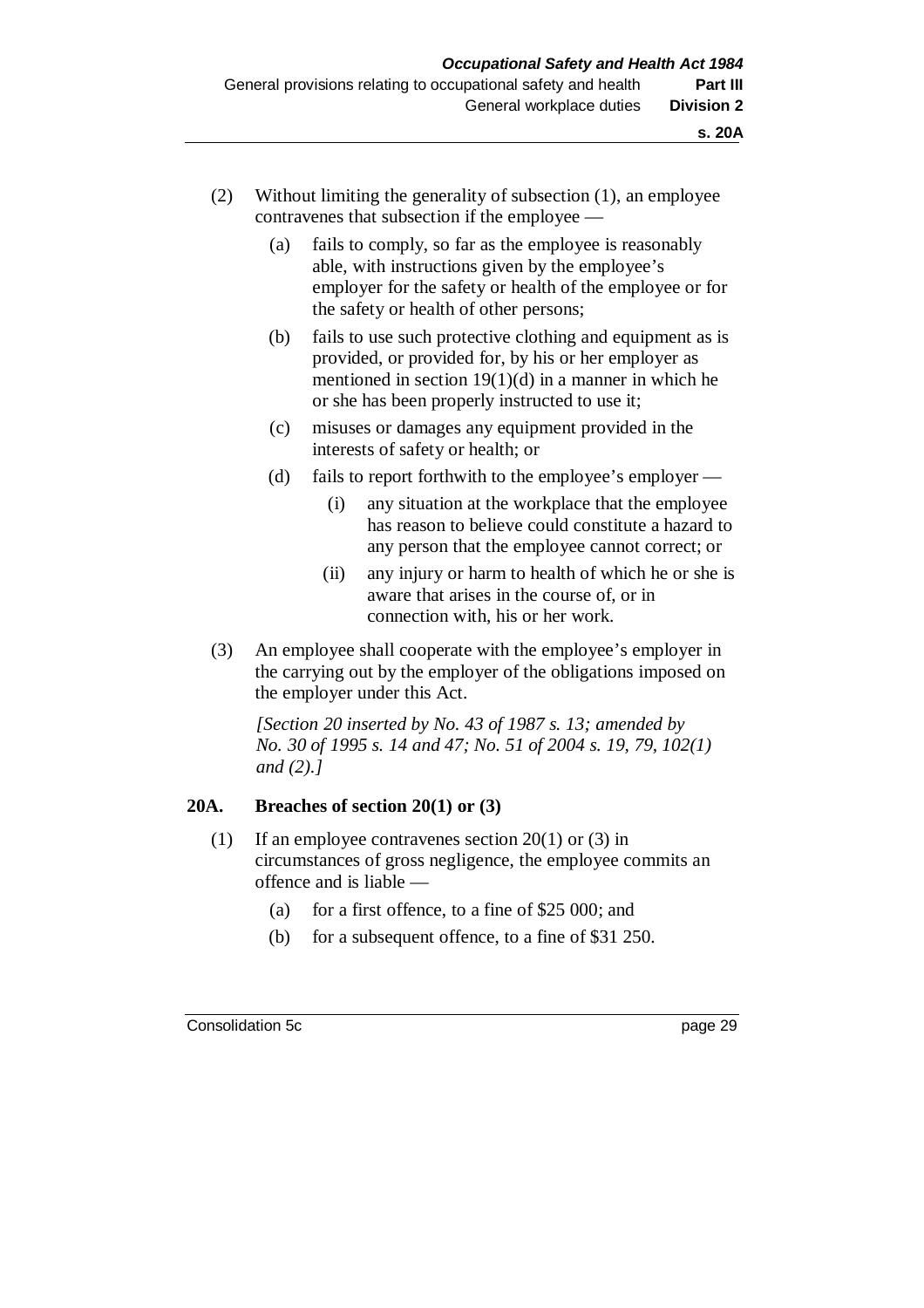- $(2)$  If
	- (a) an employee
		- (i) contravenes section  $20(1)$  or (3); and
		- (ii) by the contravention causes the death of, or serious harm to, a person;

and

(b) subsection (1) does not apply,

the employee commits an offence and is liable —

- (c) for a first offence, to a fine of \$20 000; and
- (d) for a subsequent offence, to a fine of \$25 000.
- $(3)$  If
	- (a) an employee contravenes section  $20(1)$  or (3); and
	- (b) neither subsection (1) nor subsection (2) applies,

the employee commits an offence and is liable —

- (c) for a first offence, to a fine of \$10 000; and
- (d) for a subsequent offence, to a fine of \$12 500.
- (4) An employee charged with an offence under
	- (a) subsection (1) may, instead of being convicted of that offence, be convicted of an offence under subsection (2) or  $(3)$ ; or
	- (b) subsection (2) may, instead of being convicted of that offence, be convicted of an offence under subsection (3).

*[Section 20A inserted by No. 51 of 2004 s. 20.]*

#### **21. Duties of employers and self-employed persons**

- (1) A self-employed person shall take reasonable care to ensure his or her own safety and health at work.
- (2) An employer or self-employed person shall, so far as is practicable, ensure that the safety or health of a person, not

page 30 Consolidation 5c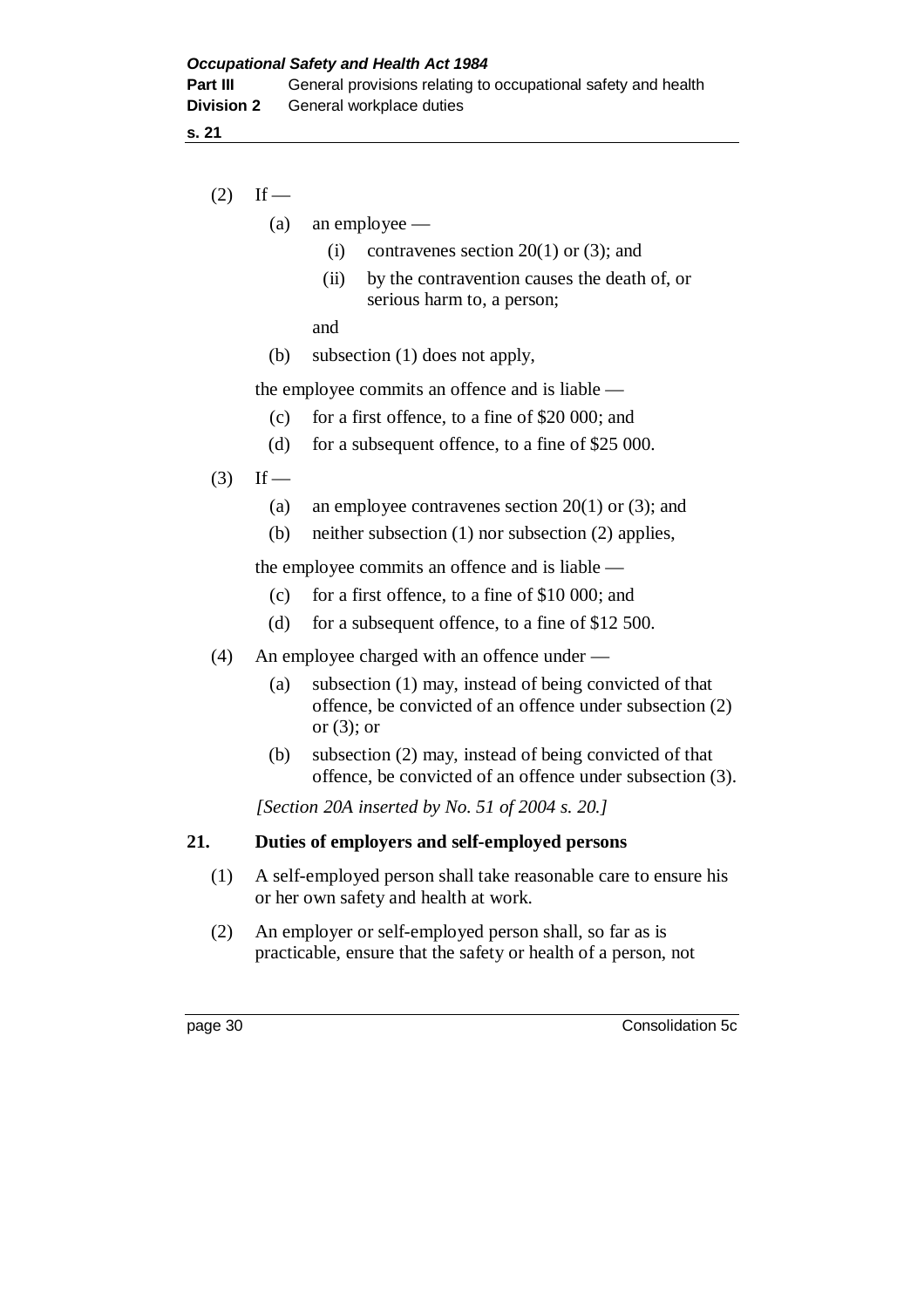being (in the case of an employer) an employee of the employer, is not adversely affected wholly or in part as a result of —

- (a) work that has been or is being undertaken by
	- (i) the employer or any employee of the employer; or
	- (ii) the self-employed person;
	- or
- (b) any hazard that arises from or is increased by
	- (i) the work referred to in paragraph (a); or
	- (ii) the system of work that has been or is being operated by the employer or the self-employed person.

*[Section 21 inserted by No. 43 of 1987 s. 13; amended by No. 30 of 1995 s. 15 and 47; No. 51 of 2004 s. 6 and 21.]*

### **21A. Breaches of section 21**

- (1) If an employer or a self-employed person contravenes section 21(1) or (2) in circumstances of gross negligence, the employer or a self-employed person commits an offence and is liable to a level 4 penalty.
- $(2)$  If
	- (a) an employer or self-employed person
		- (i) contravenes section  $21(1)$  or (2); and
		- (ii) by the contravention causes the death of, or serious harm to, a person;

and

(b) subsection (1) does not apply,

the employer or self-employed person commits an offence and is liable to a level 3 penalty.

- $(3)$  If
	- (a) an employer or self-employed person contravenes section 21(1) or  $(2)$ ; and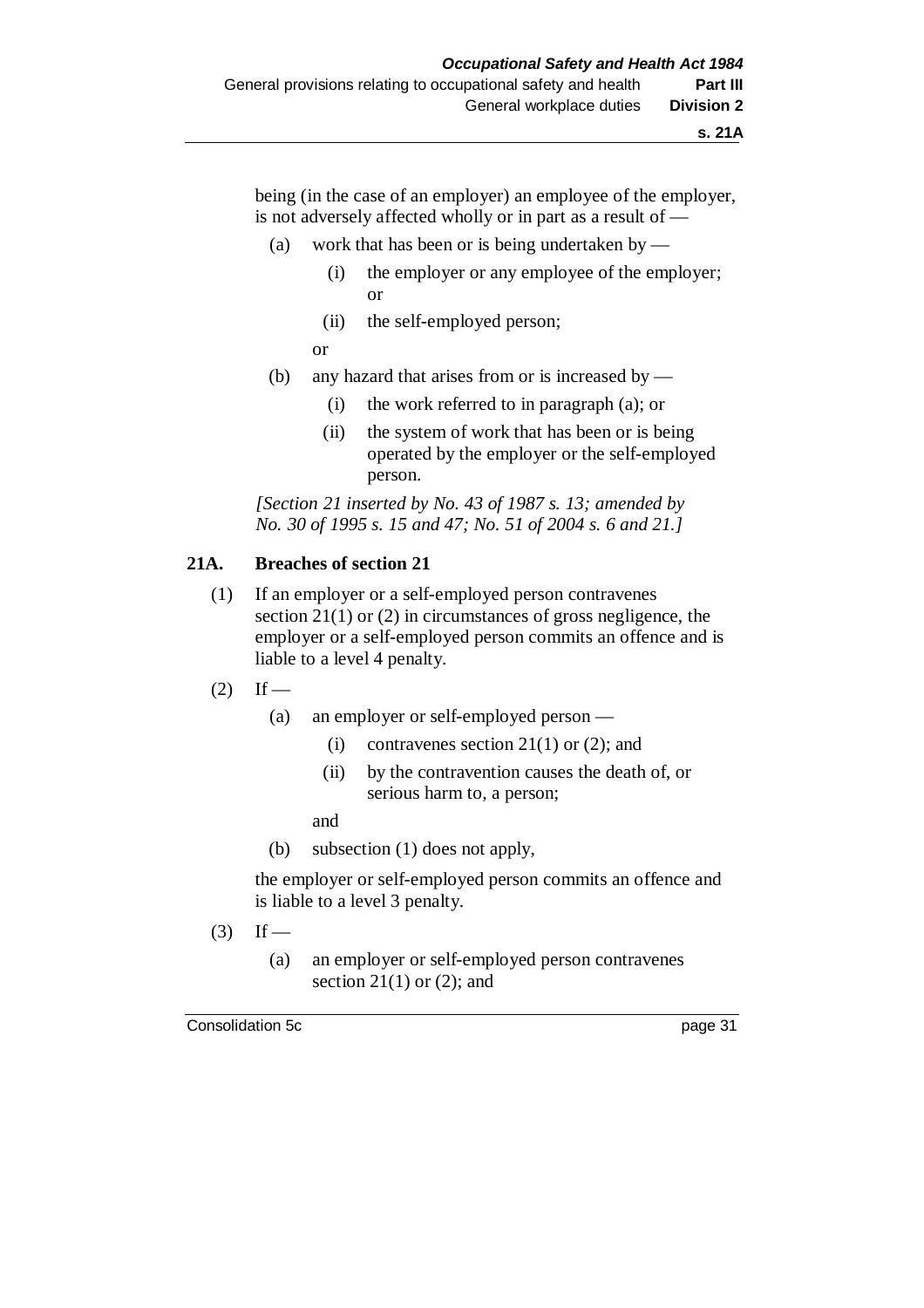**s. 21B**

(b) neither subsection (1) nor subsection (2) applies,

the employer or self-employed person commits an offence and is liable to a level 2 penalty.

- (4) An employer or self-employed person charged with an offence under —
	- (a) subsection (1) may, instead of being convicted of that offence, be convicted of an offence under subsection (2) or  $(3)$ ; or
	- (b) subsection (2) may, instead of being convicted of that offence, be convicted of an offence under subsection (3).

*[Section 21A inserted by No. 51 of 2004 s. 22.]*

### **21B. Duty placed on body corporate to which section 23D, 23E or 23F applies**

- (1) If section 23D, 23E or 23F makes any other provision of this Act apply to a body corporate as if it were the employer of a particular person, this section and section 21C apply to the body corporate at such times as the other provision is made to apply.
- (2) A body corporate to which this section applies shall, so far as is practicable, ensure that the safety or health of a person is not adversely affected wholly or in part as a result of —
	- (a) work that has been or is being undertaken by
		- (i) the body corporate; or
		- (ii) a person carrying out work under the direction of the body corporate;
		- or
	- (b) any hazard that arises from or is increased by
		- (i) the work referred to in paragraph (a); or
		- (ii) the system of work that has been or is being operated by the body corporate.

*[Section 21B inserted by No. 51 of 2004 s. 7.]*

page 32 Consolidation 5c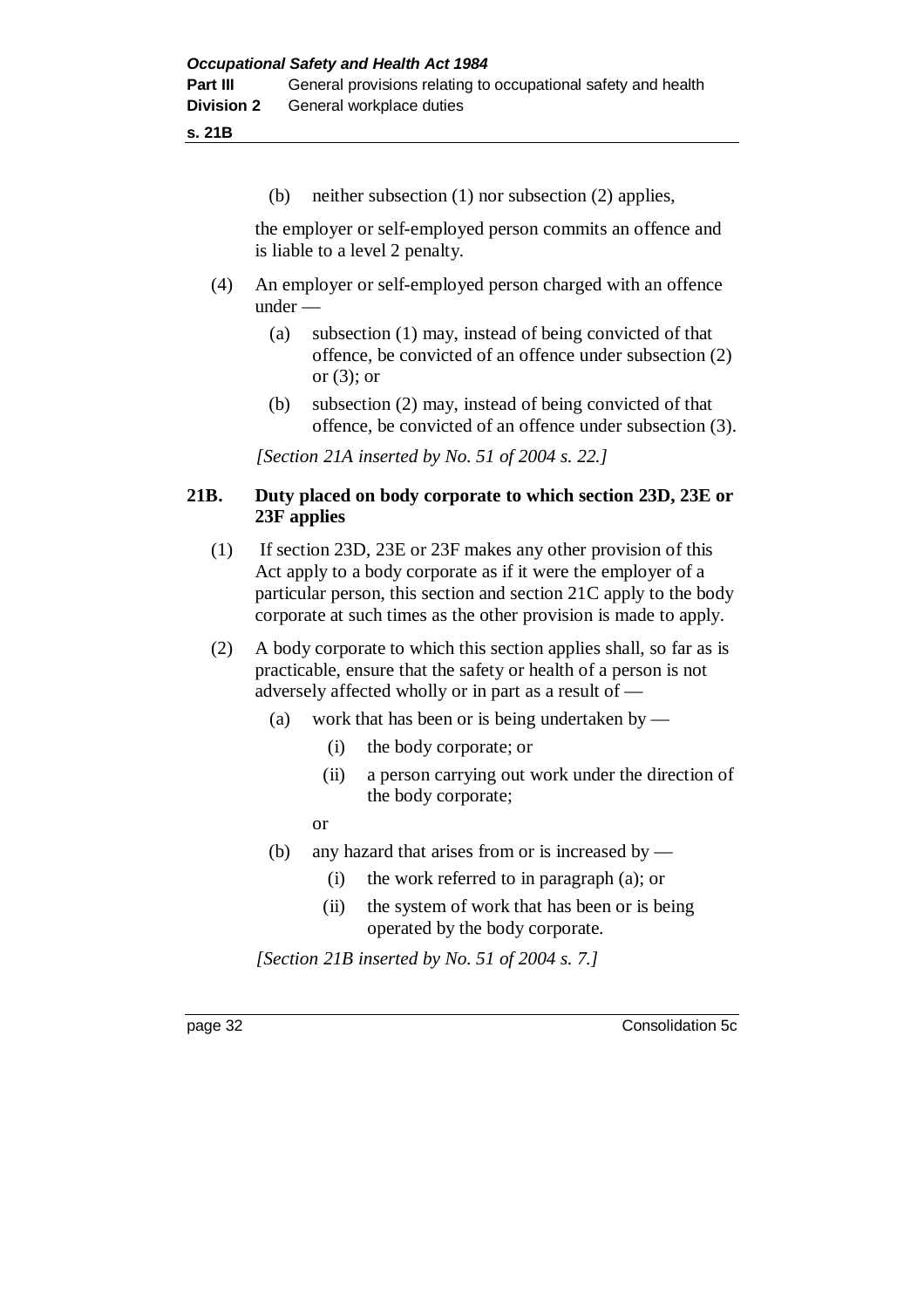**s. 21C**

### **21C. Breaches of section 21B**

- (1) If a body corporate contravenes section 21B(2) in circumstances of gross negligence, the body corporate commits an offence and is liable to a level 4 penalty.
- $(2)$  If
	- (a) a body corporate
		- (i) contravenes section 21B(2); and
		- (ii) by the contravention causes the death of, or serious harm to, a person;

and

(b) subsection (1) does not apply,

the body corporate commits an offence and is liable to a level 3 penalty.

 $(3)$  If —

- (a) a body corporate contravenes section 21B(2); and
- (b) neither subsection (1) nor subsection (2) applies,

the body corporate commits an offence and is liable to a level 2 penalty.

- (4) A body corporate charged with an offence under
	- (a) subsection (1) may, instead of being convicted of that offence, be convicted of an offence under subsection (2) or (3); or
	- (b) subsection (2) may, instead of being convicted of that offence, be convicted of an offence under subsection (3).

*[Section 21C inserted by No. 51 of 2004 s. 7.]*

### **22. Duties of persons who have control of workplaces**

- (1) A person that has, to any extent, control of
	- (a) a workplace where persons who are not employees of that person work or are likely to be in the course of their work; or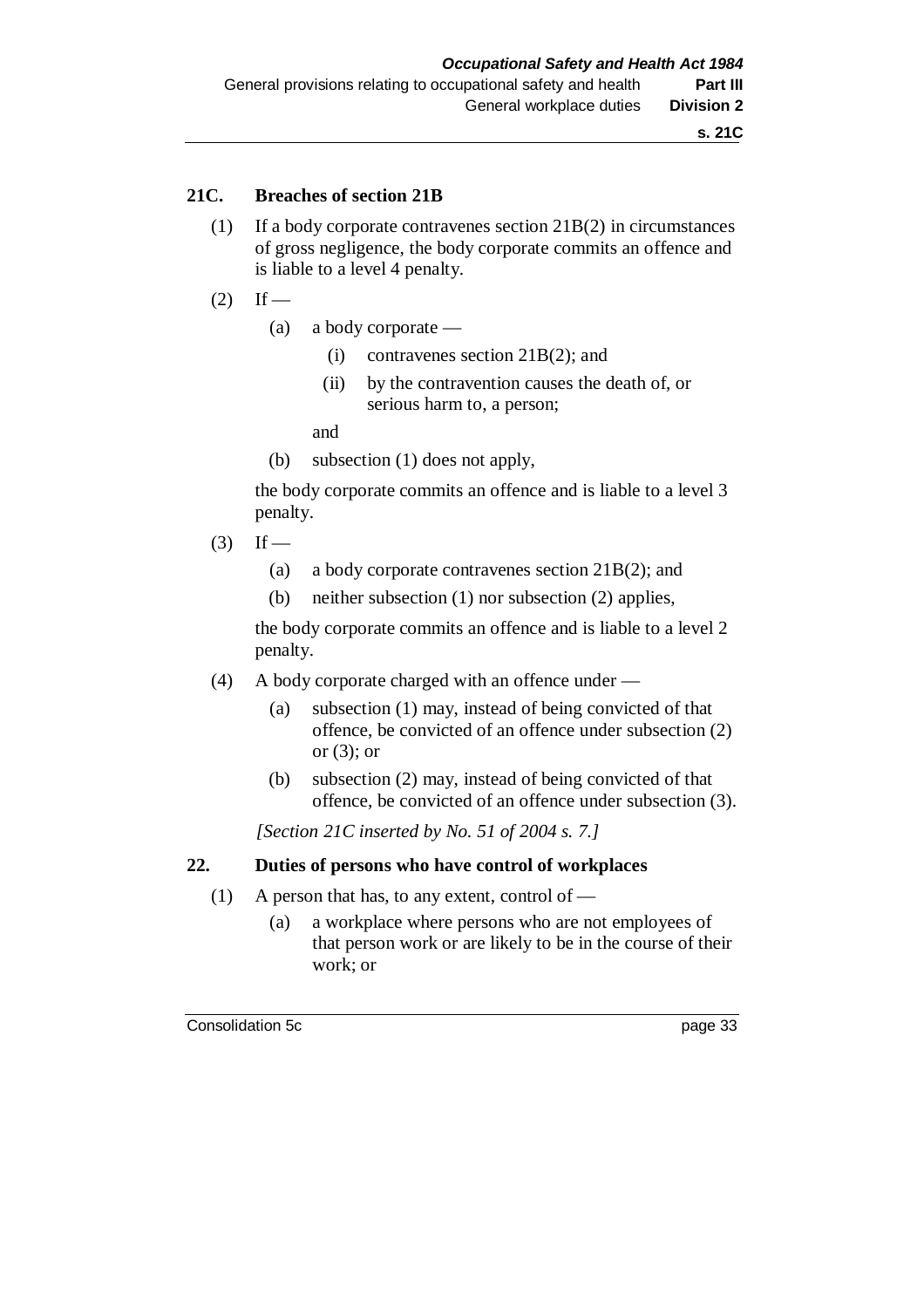**s. 22A**

(b) the means of access to and egress from a workplace,

shall take such measures as are practicable to ensure that the workplace, or the means of access to or egress from the workplace, as the case may be, are such that persons who are at the workplace or use the means of access to and egress from the workplace are not exposed to hazards.

- (2) Where a person has, by virtue of a contract or lease, an obligation of any extent in relation to the maintenance or repair of a workplace or the means of access to and egress from the workplace, the person shall be treated for the purposes of subsection (1) as being a person that has control of that workplace or that means of access or egress.
- (3) A reference in this section to a person having control of any workplace or means of access to or egress from a workplace is a reference to a person having control of that workplace or that means of access or egress in connection with the carrying on by that person of a trade, business or undertaking (whether for profit or not).
- *[(4)-(6) repealed]*
	- (7) This section does not apply to a person whose duties are set out in section 20.

*[Section 22 inserted by No. 30 of 1995 s. 16; amended by No. 51 of 2004 s. 23, 80 and 103.]*

### **22A. Breaches of section 22(1)**

- (1) If a person contravenes section 22(1) in circumstances of gross negligence, the person commits an offence and is liable to a level 4 penalty.
- $(2)$  If
	- $(a)$  a person
		- (i) contravenes section 22(1); and

page 34 Consolidation 5c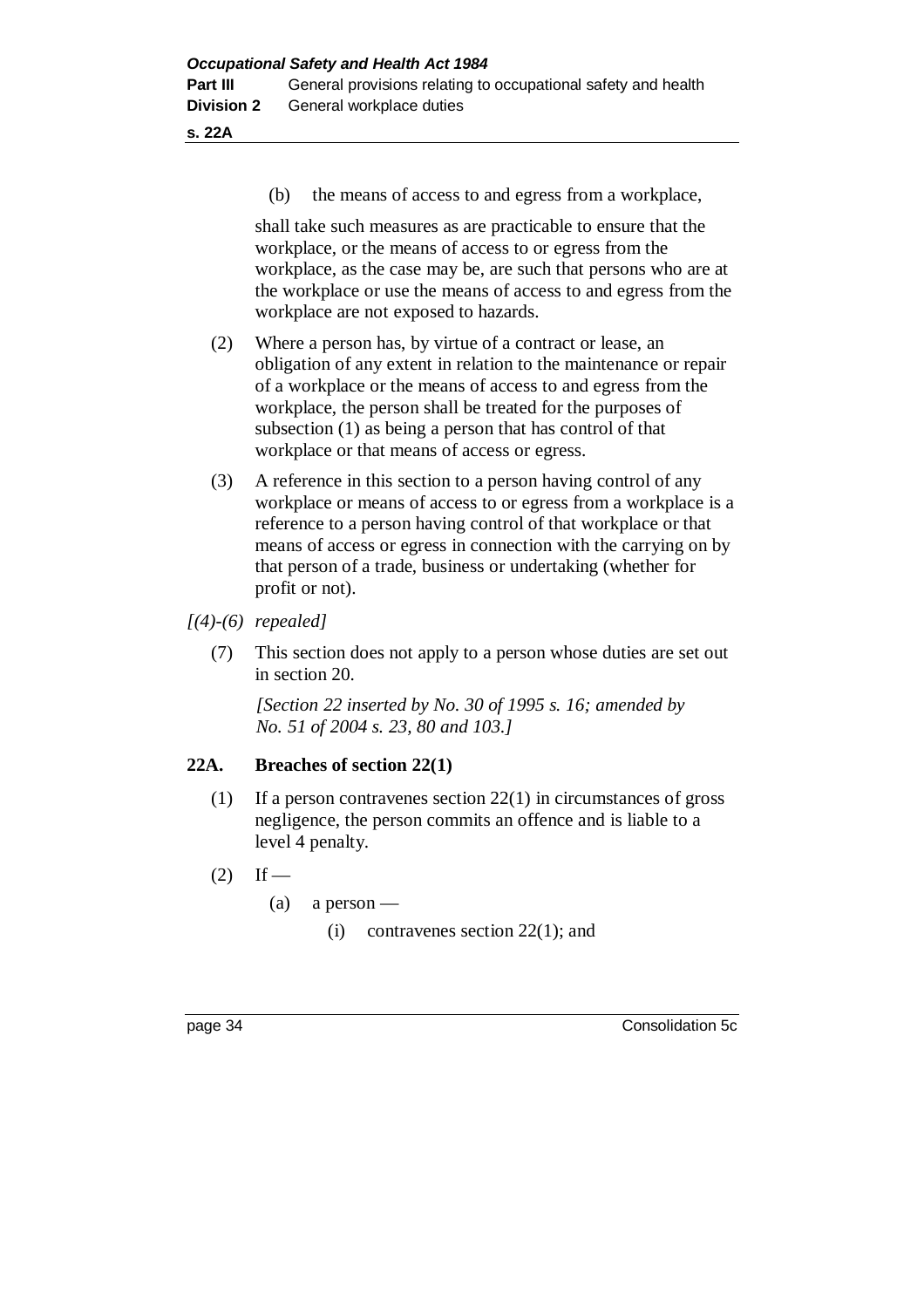- (ii) by the contravention causes the death of, or serious harm to, a person —
	- (I) who is at; or
	- (II) who is using the means of access to or egress from,

the workplace;

and

(b) subsection (1) does not apply,

the person commits an offence and is liable to a level 3 penalty.

- $(3)$  If
	- (a) a person contravenes section 22(1); and
	- (b) neither subsection (1) nor subsection (2) applies,

the person commits an offence and is liable to a level 2 penalty.

- (4) A person charged with an offence under
	- (a) subsection (1) may, instead of being convicted of that offence, be convicted of an offence under subsection (2) or  $(3)$ ; or
	- (b) subsection (2) may, instead of being convicted of that offence, be convicted of an offence under subsection (3).

*[Section 22A inserted by No. 51 of 2004 s. 24.]*

#### **23. Duties of manufacturers, etc.**

- (1) A person that designs, manufactures, imports or supplies any plant for use at a workplace shall, so far as is practicable —
	- (a) ensure that the design and construction of the plant is such that persons who properly install, maintain or use the plant are not in doing so, exposed to hazards;
	- (b) test and examine, or arrange for the testing and examination of, the plant so as to ensure that its design and construction are as mentioned in paragraph (a); and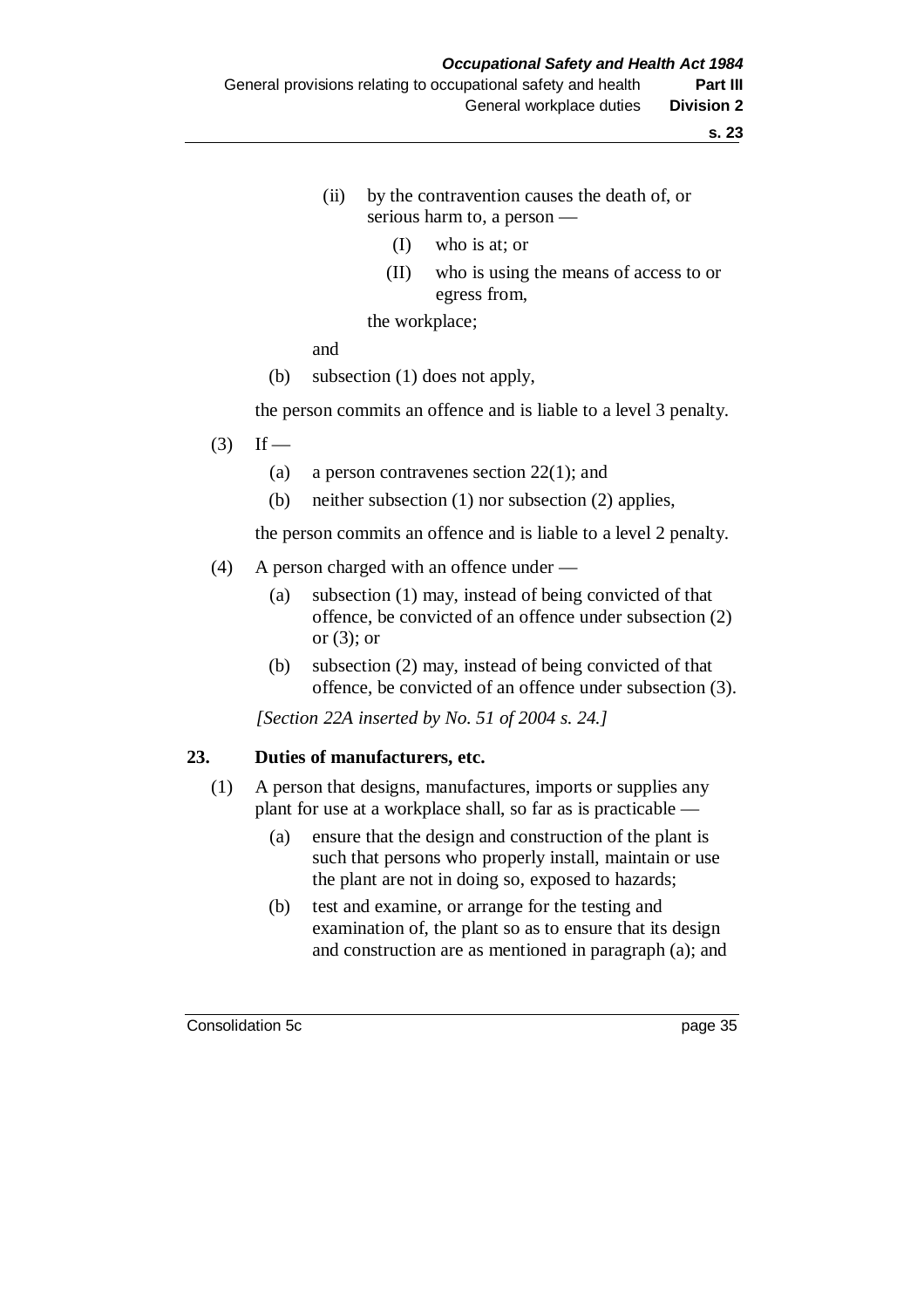|         | (c)          |             | ensure that adequate information in respect of —                                                                                                                                                                                                                                                                                         |
|---------|--------------|-------------|------------------------------------------------------------------------------------------------------------------------------------------------------------------------------------------------------------------------------------------------------------------------------------------------------------------------------------------|
|         |              |             |                                                                                                                                                                                                                                                                                                                                          |
|         |              | (i)<br>(ii) | any dangers associated with the plant;<br>the specifications of the plant and the data                                                                                                                                                                                                                                                   |
|         |              |             | obtained on the testing of the plant as mentioned<br>in paragraph (b);                                                                                                                                                                                                                                                                   |
|         |              | (iii)       | the conditions necessary to ensure that persons<br>properly using the plant are not, in so doing,<br>exposed to hazards; and                                                                                                                                                                                                             |
|         |              | (iv)        | the proper maintenance of the plant,                                                                                                                                                                                                                                                                                                     |
|         |              |             | is provided when the plant is supplied and thereafter<br>whenever requested.                                                                                                                                                                                                                                                             |
| (2)     |              |             | A person that erects or installs any plant for use at a workplace<br>shall, so far as is practicable, ensure that it is so erected or<br>installed that persons who properly use the plant are not<br>subjected to any hazard that arises from, or is increased by, the<br>way in which the plant is erected or installed.               |
| (3)     | $provided$ — |             | A person that manufactures, imports or supplies any substance<br>for use at a workplace shall, so far as is practicable, ensure that<br>adequate toxicological data in respect of the substance and such<br>other data as is relevant to the safe use, handling, processing,<br>storage, transportation and disposal of the substance is |
|         | (a)          |             | when the substance is supplied; and                                                                                                                                                                                                                                                                                                      |
|         | (b)          |             | thereafter whenever requested.                                                                                                                                                                                                                                                                                                           |
| (3a)    |              |             | A person that designs or constructs any building or structure,<br>including a temporary structure, for use at a workplace shall, so<br>far as is practicable ensure that the design and construction of<br>the building or structure is such that $-$                                                                                    |
|         | (a)          |             | persons who properly construct, maintain, repair or<br>service the building or structure; and                                                                                                                                                                                                                                            |
|         |              |             |                                                                                                                                                                                                                                                                                                                                          |
| page 36 |              |             | Consolidation 5c                                                                                                                                                                                                                                                                                                                         |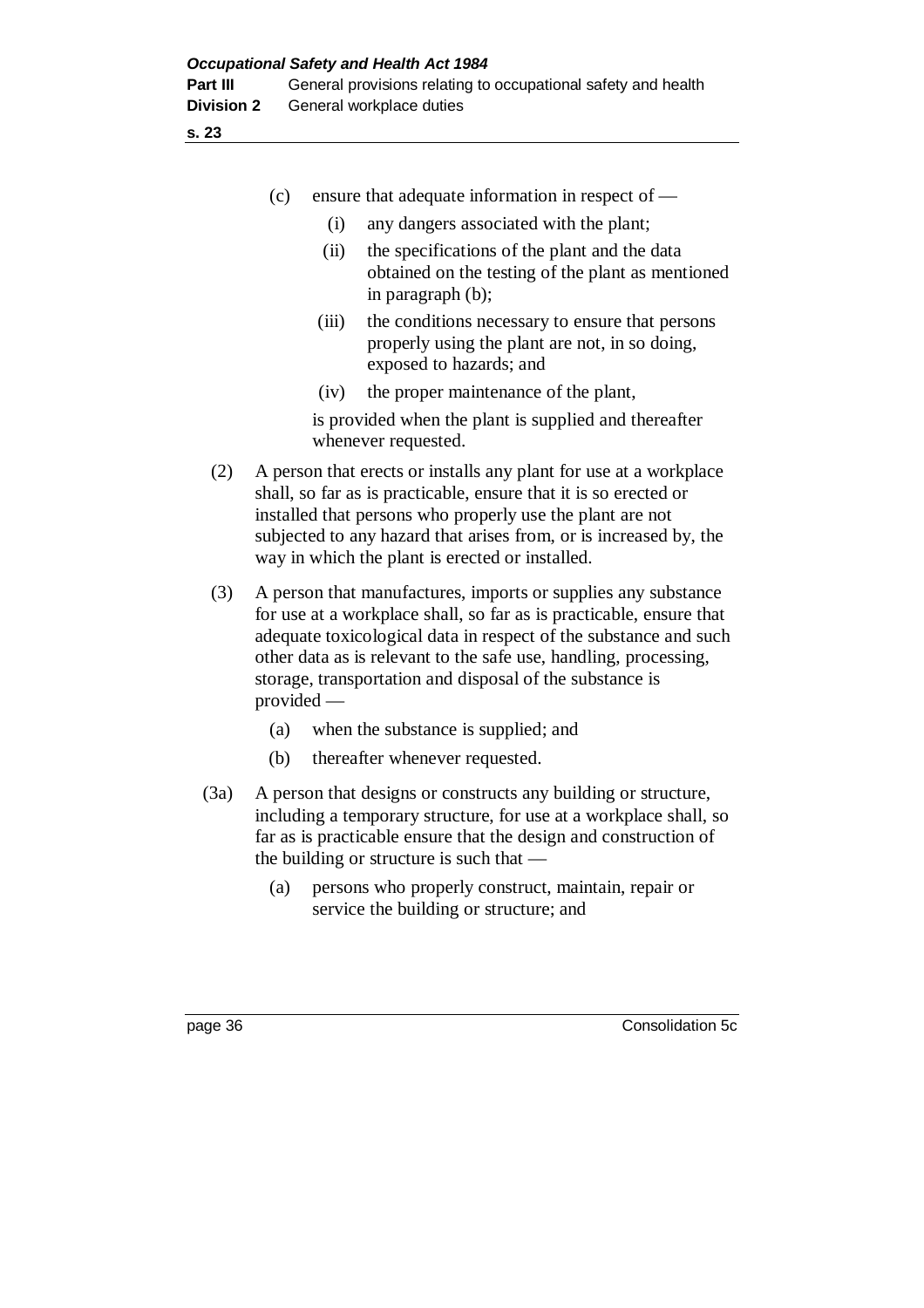(b) persons who properly use the building or structure,

are not, in doing so, exposed to hazards.

*[Section 23 inserted by No. 43 of 1987 s. 13; amended by No. 30 of 1995 s. 17; No. 51 of 2004 s. 25, 81 and 103.]*

#### **23AA. Breaches of section 23**

- (1) If a person contravenes section 23(1), (2), (3) or (3a) in circumstances of gross negligence, the person commits an offence and is liable to a level 4 penalty.
- $(2)$  If
	- $(a)$  a person
		- (i) contravenes section 23(1), (2), (3) or (3a); and
		- (ii) by the contravention causes the death of, or serious harm to, a person to whom a duty is owed under that subsection;

and

(b) subsection (1) does not apply,

the person commits an offence and is liable to a level 3 penalty.

- $(3)$  If
	- (a) a person contravenes section  $23(1)$ ,  $(2)$ ,  $(3)$  or  $(3a)$ ; and
	- (b) neither subsection (1) nor subsection (2) applies,

the person commits an offence and is liable to a level 2 penalty.

- (4) A person charged with an offence under
	- (a) subsection (1) may, instead of being convicted of that offence, be convicted of an offence under subsection (2) or  $(3)$ ; or
	- (b) subsection (2) may, instead of being convicted of that offence, be convicted of an offence under subsection (3).

*[Section 23AA inserted by No. 51 of 2004 s. 26.]*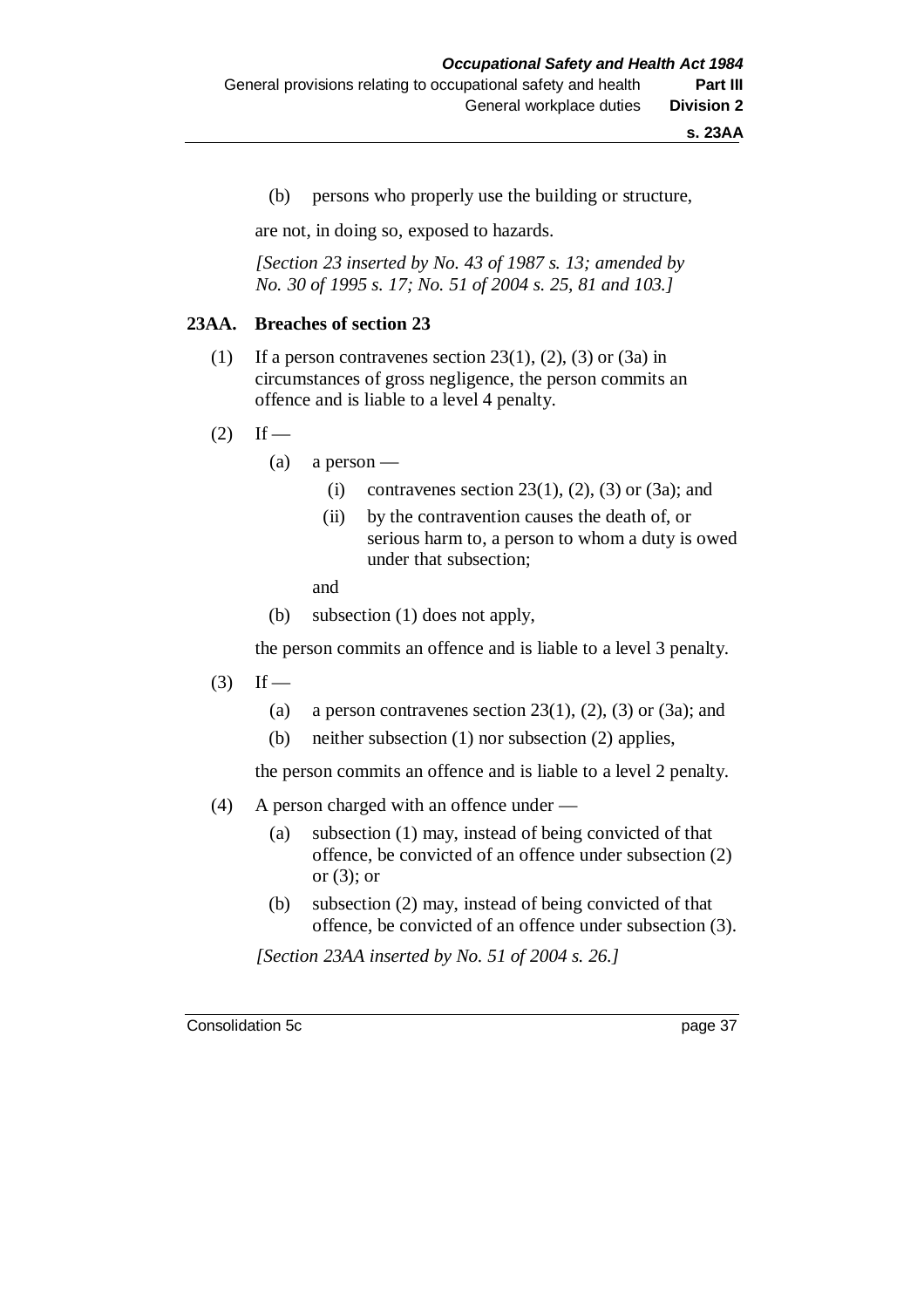**s. 23A**

### **23A. Prohibited activities in prescribed areas**

- $(1)$  A person shall not
	- (a) engage in any activity, other than a prescribed activity; or
	- (b) engage in a prescribed activity, other than in a prescribed manner,

at a workplace in an area of the State prescribed for the purposes of this section.

*[(2)-(4) repealed]*

*[Section 23A inserted by No. 30 of 1995 s. 18; amended by No. 51 of 2004 s. 27.]*

### **23B. Breaches of section 23A**

- (1) If a person contravenes section 23A in circumstances of gross negligence, the person commits an offence and is liable to a level 4 penalty.
- $(2)$  If
	- $(a)$  a person
		- (i) contravenes section 23A; and
		- (ii) by the contravention causes the death of, or serious harm to, a person;
		- and
	- (b) subsection (1) does not apply,

the person commits an offence and is liable to a level 3 penalty.

- $(3)$  If
	- (a) a person contravenes section 23A; and
	- (b) neither subsection (1) nor subsection (2) applies,

the person commits an offence and is liable to a level 2 penalty.

page 38 Consolidation 5c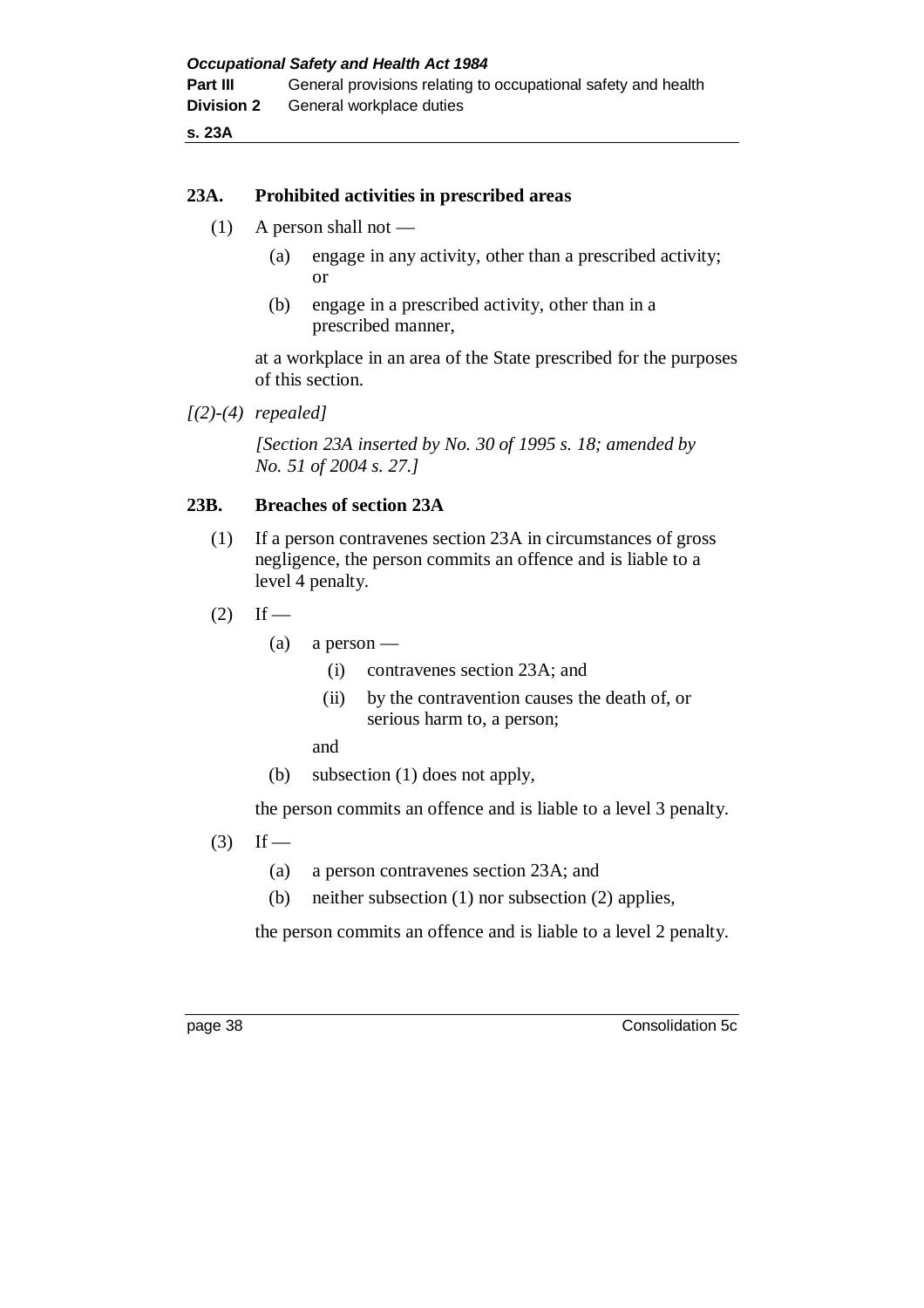- (4) A person charged with an offence under
	- (a) subsection (1) may, instead of being convicted of that offence, be convicted of an offence under subsection (2) or  $(3)$ ; or
	- (b) subsection (2) may, instead of being convicted of that offence, be convicted of an offence under subsection (3).

*[Section 23B inserted by No. 51 of 2004 s. 28.]*

### **Division 3 — Certain workplace situations to be treated as employment**

*[Heading inserted by No. 51 of 2004 s. 8.]*

### **23C. Terms used in this Division**

In this Division —

**"business"** includes the operations of a public authority;

### **"public authority"** means —

- (a) a Minister of the Crown acting in the Minister's official capacity;
- (b) a State Government department, State trading concern, State instrumentality or State agency; or
- (c) any other body or person, whether corporate or not and including a local government, that under a written law administers or carries on a social service or public utility for the benefit of the State or a part of the State.

*[Section 23C inserted by No. 51 of 2004 s. 8.]*

#### **23D. Contract work arrangements**

(1) This section applies where a person (the **"principal"**) in the course of trade or business engages a contractor (the **"contractor"**) to carry out work for the principal.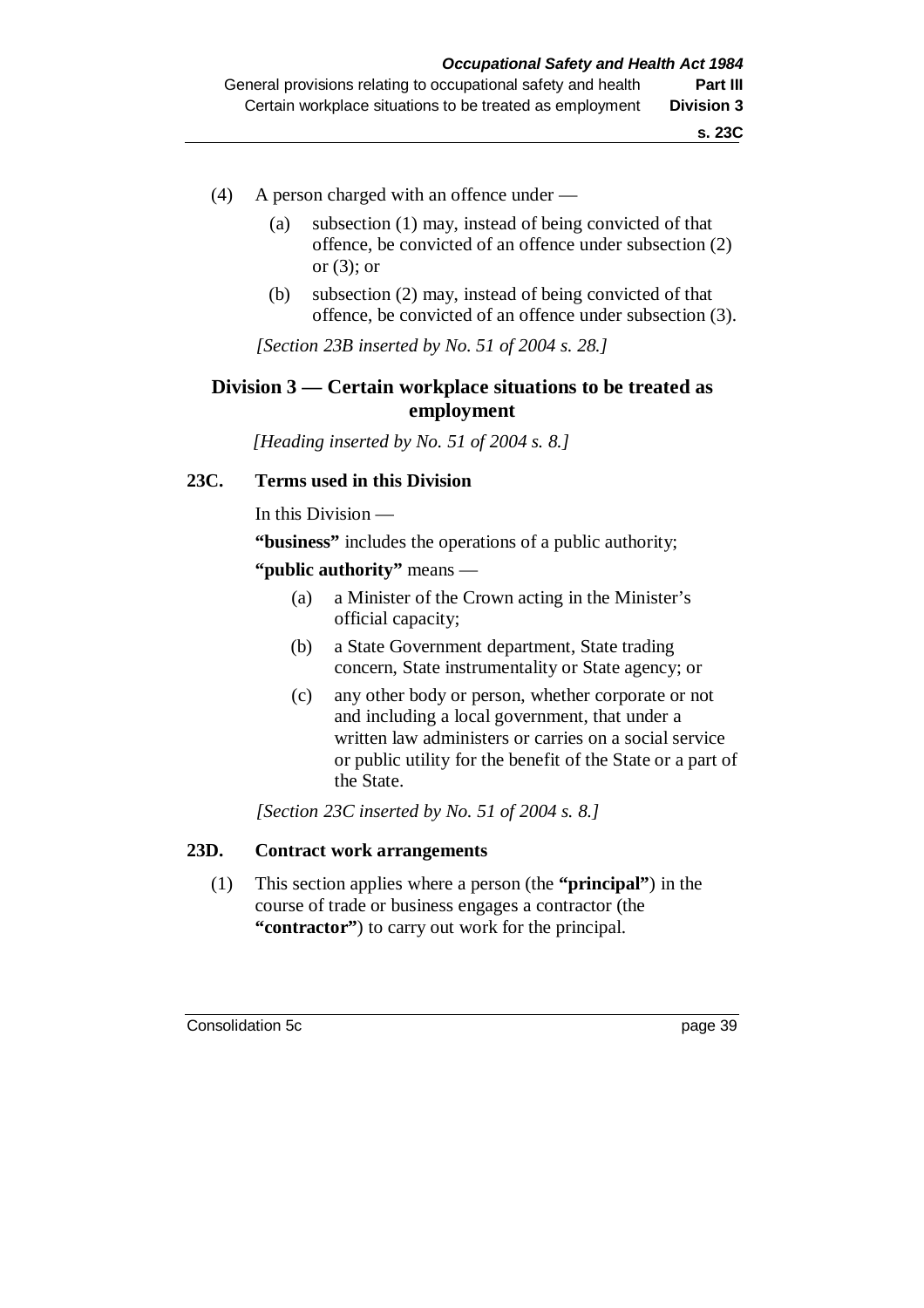**s. 23D**

- (2) Where this section applies, section 19 has effect
	- (a) as if the principal were the employer of  $-$ 
		- (i) the contractor; and
		- (ii) any person employed or engaged by the contractor to carry out or assist in carrying out the work concerned,

in relation to matters over which the principal has the capacity to exercise control; and

- (b) as if  $-$ 
	- (i) the contractor; and
	- (ii) any person referred to in paragraph (a)(ii),

were employees of the principal in relation to matters over which the principal has the capacity to exercise control.

- (3) Where this section applies, the further duties referred to in subsection  $(4)$  apply —
	- (a) as if the principal were the employer of  $-$ 
		- (i) the contractor; and
		- (ii) any person employed or engaged by the contractor to carry out or assist in carrying out the work concerned;
		- and
	- (b) as if  $-$ 
		- (i) the contractor; and
		- (ii) any person referred to in paragraph (a)(ii),

were employees of the principal.

- (4) The further duties mentioned in subsection (3) are
	- (a) the duties of an employee under section 20; and
	- (b) the duties of an employer under sections 23G(2) and 23I(3).

page 40 Consolidation 5c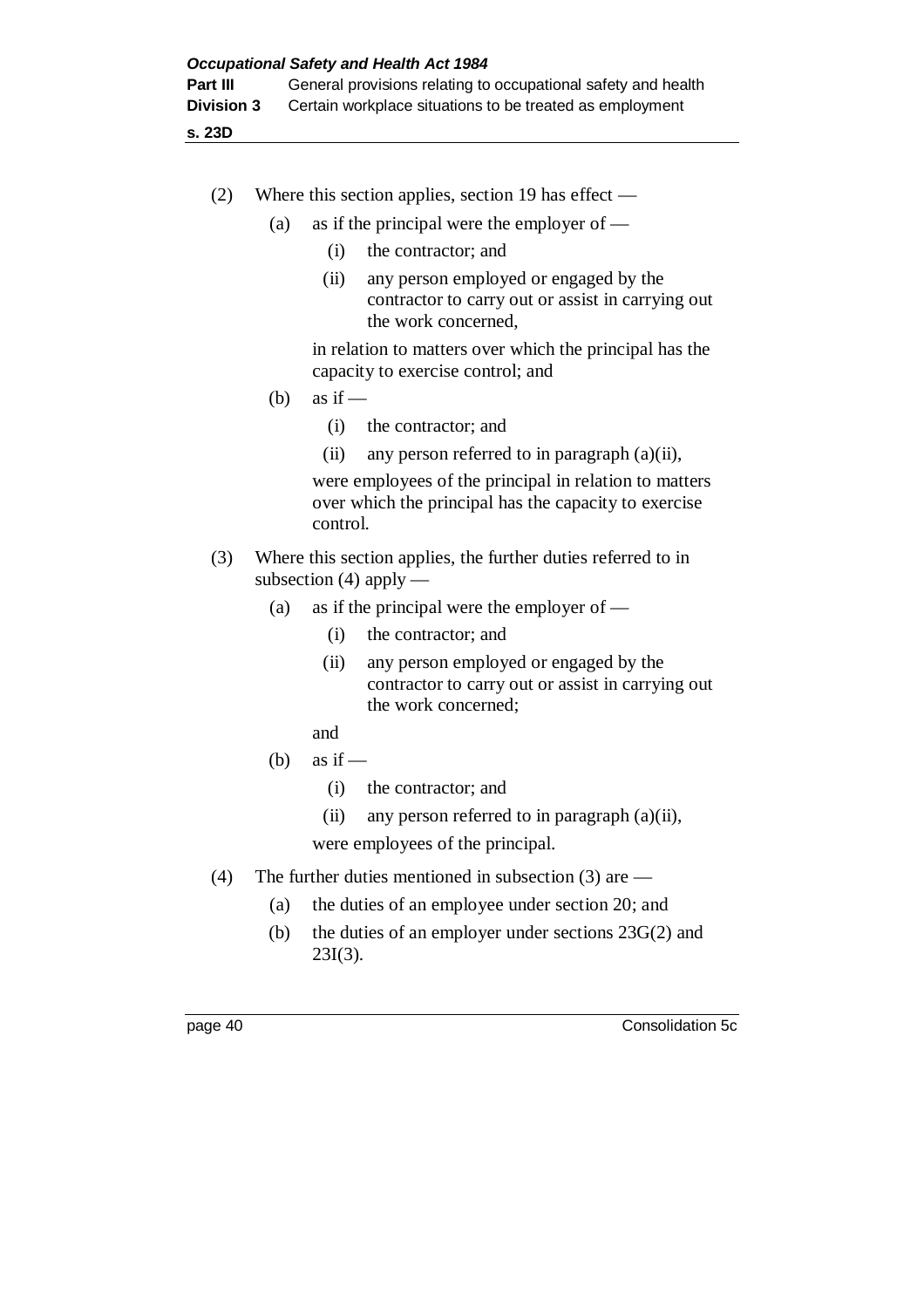- (5) An agreement or arrangement is void for the purposes of this section if it purports to give control to —
	- (a) a contractor; or
	- (b) a person referred to in subsection  $(2)(a)(ii)$ ,

of any matter that —

- (c) comes within section 19 or 23G(2); and
- (d) is a matter over which the principal has the capacity to exercise control,

but this subsection does not prevent the making of a written agreement as mentioned in section 23G(3).

- (6) A purported waiver by a contractor of a right that arises directly or indirectly under this section is void.
- (7) Nothing in this section derogates from
	- (a) the duties of the principal to the contractor; or
	- (b) the duties of the contractor to any person employed or engaged by the contractor.

*[Section 23D inserted by No. 51 of 2004 s. 8.]*

#### **23E. Labour arrangements in general**

- (1) This section applies where
	- (a) a person (the **"worker"**) for remuneration carries out work for another person (the **"person mentioned in subsection (1)(a)")** in the course of trade or business;
	- (b) that person has the power of direction and control in respect of the work in a similar manner to the power of an employer under a contract of employment;
	- (c) there is no contract of employment between the worker and that person; and
	- (d) neither section 23D nor section 23F applies.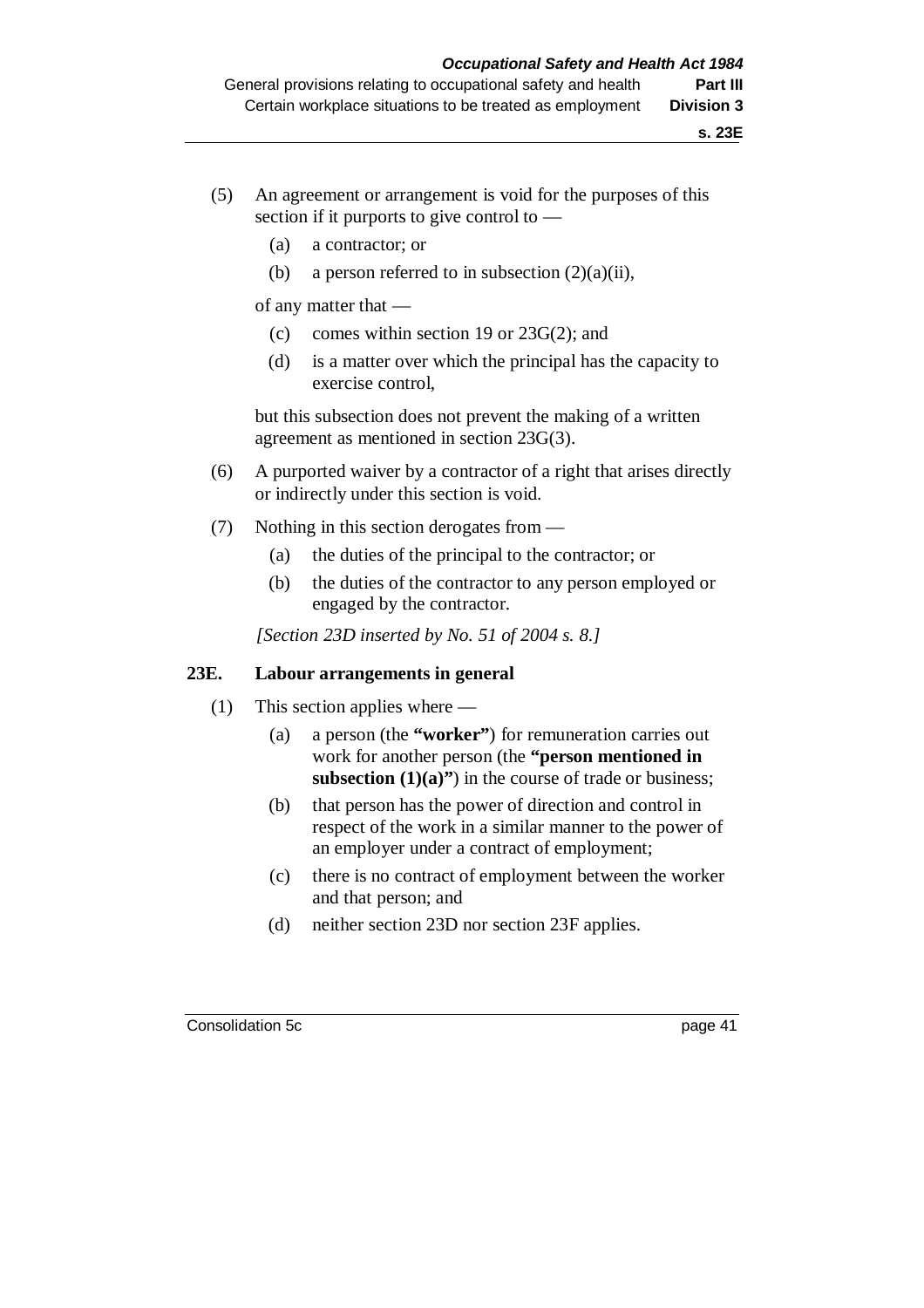**s. 23E**

| (2)     |                                                                                                                                                              | Where this section applies, section 19 has effect as if $-$                                                                         |  |
|---------|--------------------------------------------------------------------------------------------------------------------------------------------------------------|-------------------------------------------------------------------------------------------------------------------------------------|--|
|         | (a)                                                                                                                                                          | the person mentioned in subsection $(1)(a)$ were the<br>employer of the worker; and                                                 |  |
|         | (b)                                                                                                                                                          | the worker were the employee of that person,                                                                                        |  |
|         |                                                                                                                                                              | in relation to any matter that $-$                                                                                                  |  |
|         | (c)                                                                                                                                                          | comes within section 19; and                                                                                                        |  |
|         | (d)                                                                                                                                                          | is a matter over which that person has the capacity to<br>exercise control.                                                         |  |
| (3)     | Where this section applies, the further duties referred to in<br>subsection (4) apply as if $-$                                                              |                                                                                                                                     |  |
|         | (a)                                                                                                                                                          | the person mentioned in subsection $(1)(a)$ were the<br>employer of the worker; and                                                 |  |
|         | (b)                                                                                                                                                          | the worker were the employee of that person.                                                                                        |  |
| (4)     |                                                                                                                                                              | The further duties mentioned in subsection $(3)$ are —                                                                              |  |
|         | (a)                                                                                                                                                          | the duties of an employee under section 20; and                                                                                     |  |
|         | (b)                                                                                                                                                          | the duties of an employer under section $23I(3)$ .                                                                                  |  |
| (5)     | An agreement or arrangement is void for the purposes of this<br>section to the extent that it purports to give control to the worker<br>of any matter that — |                                                                                                                                     |  |
|         | (a)                                                                                                                                                          | comes within section 19; and                                                                                                        |  |
|         | (b)                                                                                                                                                          | is a matter over which the person mentioned in<br>subsection $(1)(a)$ has the capacity to exercise control.                         |  |
| (6)     | in writing.                                                                                                                                                  | This section applies despite anything to the contrary in, or any<br>inconsistent provision of, an agreement, whether made orally or |  |
| (7)     | A purported waiver by a worker of a right that arises directly or<br>indirectly under this section is void.                                                  |                                                                                                                                     |  |
|         |                                                                                                                                                              | [Section 23E inserted by No. 51 of 2004 s. 8.]                                                                                      |  |
|         |                                                                                                                                                              |                                                                                                                                     |  |
| page 42 |                                                                                                                                                              | Consolidation 5c                                                                                                                    |  |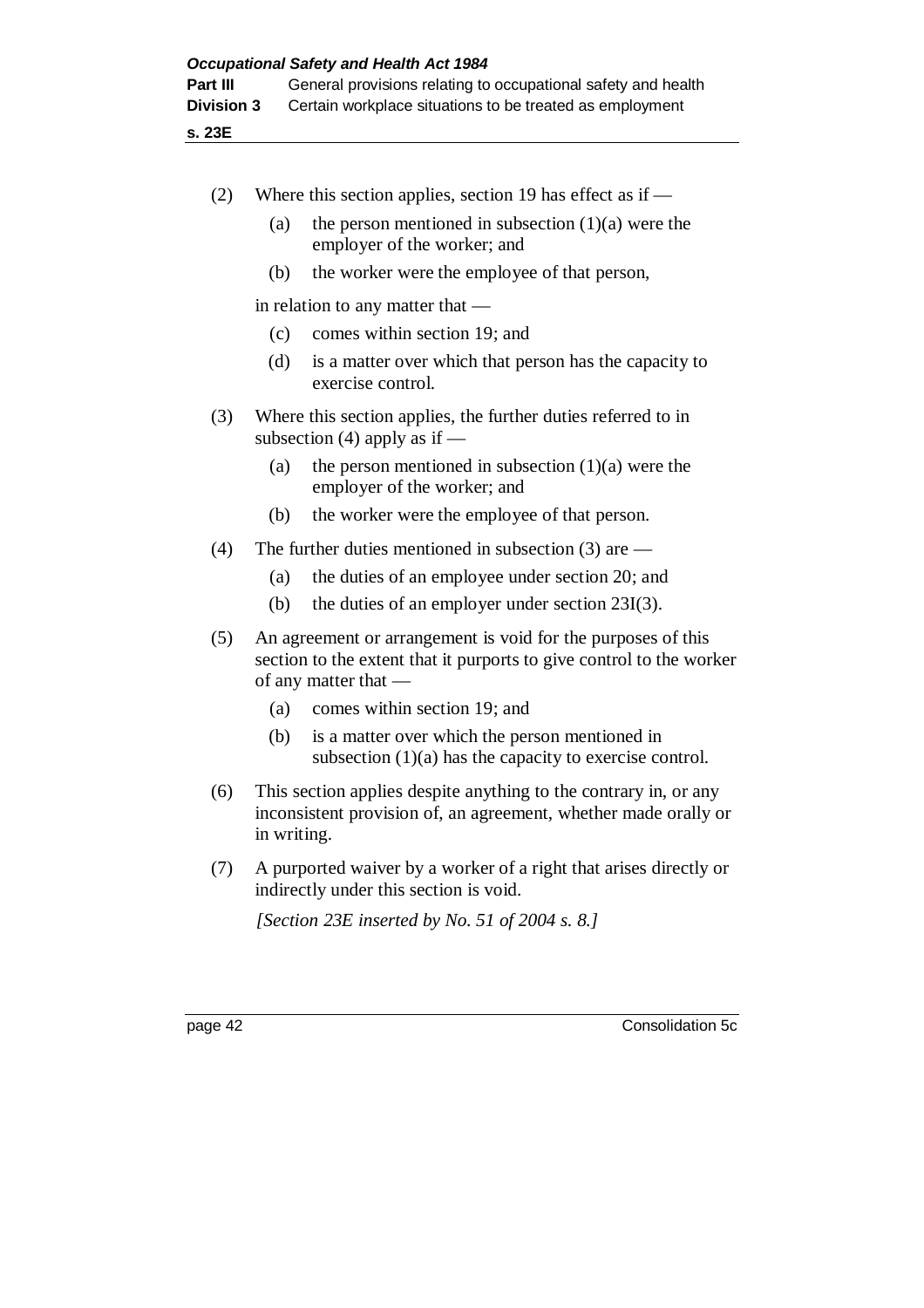#### **23F. Labour hire arrangements**

(1) In this section —

**"agent"** —

- (a) means a person that carries on a business of providing workers to carry out work for clients of the person; and
- (b) includes a group training organisation as defined in section 7(1) of the *Industrial Relations Act 1979*;

**"worker"** includes an employee or a contractor.

- (2) This section applies where, under a labour hire arrangement, work is carried out for remuneration by a worker for a client of an agent (the **"client"**) in the course of the client's trade or business.
- (3) A labour hire arrangement exists where
	- (a) an agent has for remuneration agreed with the client to provide a worker to carry out work for the client;
	- (b) there is no contract of employment between the worker and the client in relation to the work;
	- (c) there is an agreement (which may be a contract of employment) between the worker and the agent as to the carrying out of work including in respect of remuneration and other entitlements; and
	- (d) that agreement applies to the carrying out of the work by the worker for the client.
- (4) Where this section applies, section 19 has effect as if
	- (a) each of the agent and the client were the employer of the worker; and
	- (b) the worker were an employee of each of the agent and the client,

in relation to any matter that —

(c) comes within section 19; and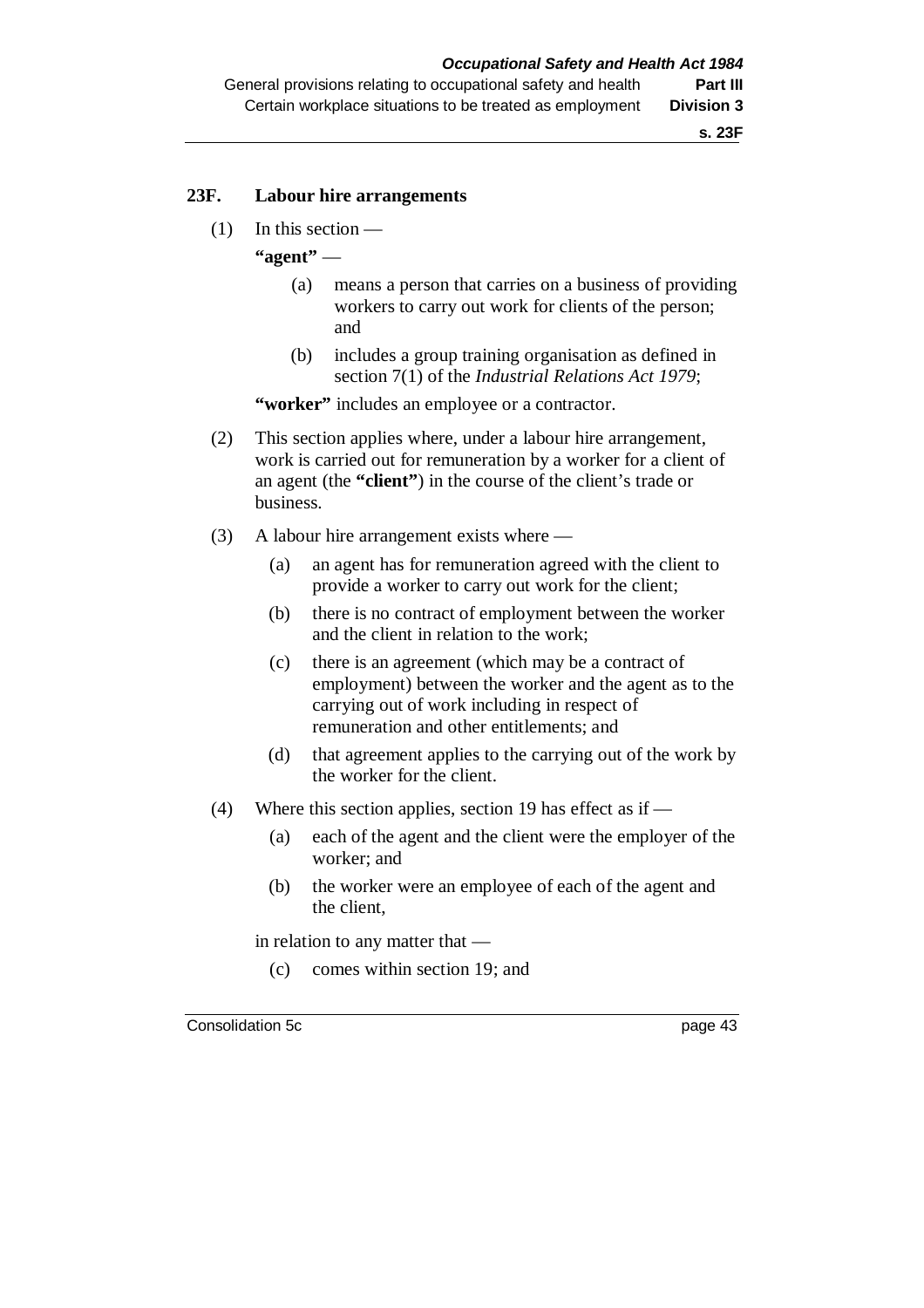**s. 23G**

- (d) as regards
	- (i) the agent, is a matter over which the agent has the capacity to exercise control; or
	- (ii) the client, is a matter over which the client has the capacity to exercise control.
- (5) Where this section applies, the further duties referred to in subsection  $(6)$  apply as if —
	- (a) each of the agent and the client were the employer of the worker; and
	- (b) the worker were an employee of each of the agent and the client.
- (6) The further duties mentioned in subsection (5) are
	- (a) the duties of an employee under section 20; and
	- (b) the duties of an employer under section 23I(3).
- (7) This section applies despite anything to the contrary in, or any inconsistent provision of, an agreement, whether made orally or in writing.
- (8) A purported waiver by a worker of a right that arises directly or indirectly under this section is void.

*[Section 23F inserted by No. 51 of 2004 s. 8.]*

# **Division 4 — Duty relating to certain employment accommodation**

*[Heading inserted by No. 51 of 2004 s. 8.]*

#### **23G. Duty of employer to maintain safe premises**

(1) In this section —

#### **"residential premises"** —

- (a) means residential premises that are situated outside —
	- (i) a townsite within the meaning in section  $26(1)$ of the *Land Administration Act 1997*; and

page 44 Consolidation 5c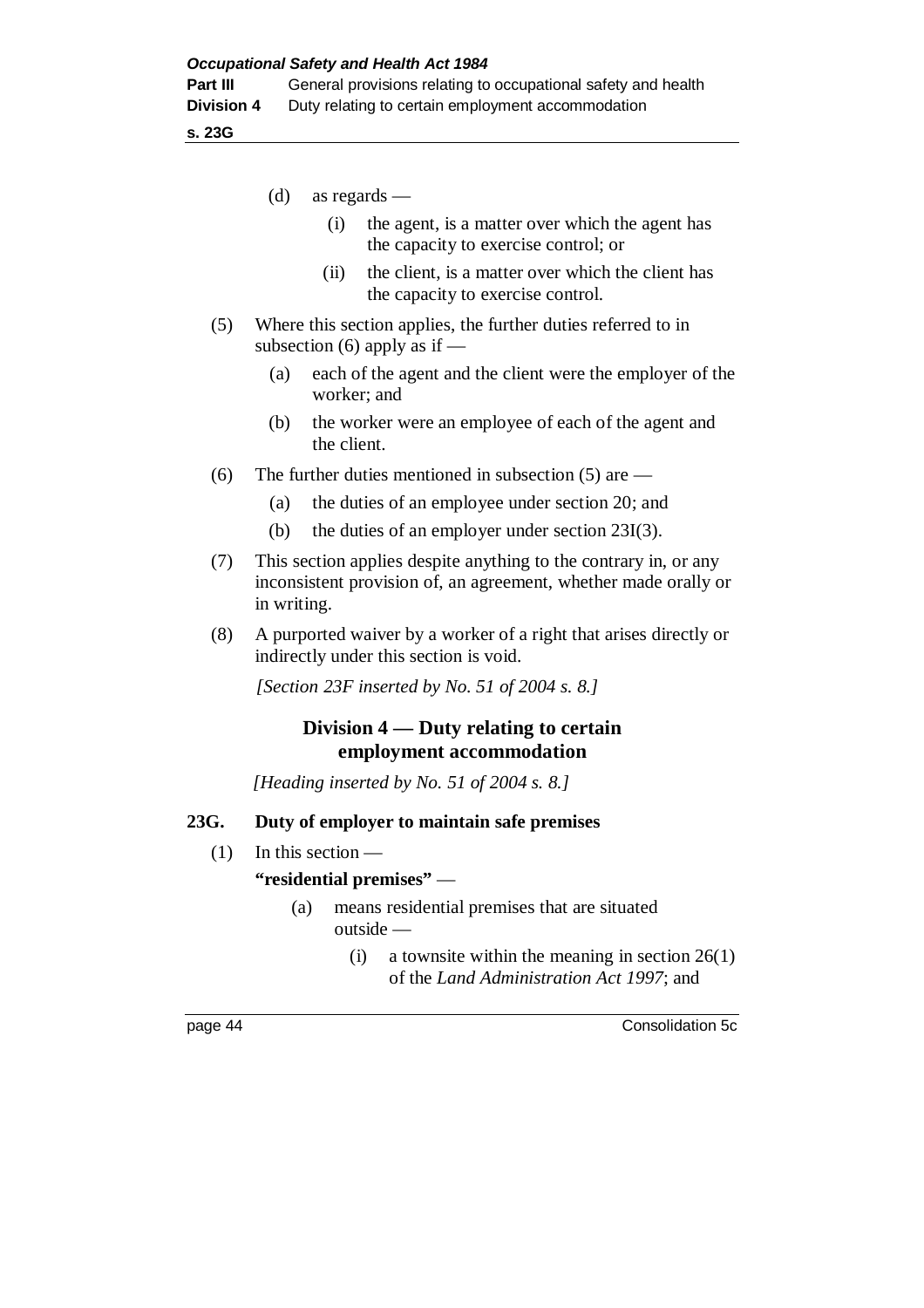(ii) the metropolitan region as defined in the *Planning and Development Act 2005*;

and

- (b) includes land and outbuildings that are intended to be used in connection with the occupation of the premises.
- $(2)$  Where
	- (a) an employee occupies residential premises that are owned by or under the control of the employee's employer; and
	- (b) the occupancy is necessary for the purposes of the employment because other accommodation is not reasonably available in the area concerned,

the employer must, so far as is practicable, maintain the premises so that the employee occupying the premises is not exposed to hazards at the premises.

- (3) Subsection (2) does not apply if the occupancy is pursuant to a written agreement containing terms that might reasonably be expected to apply to a letting of the residential premises to a tenant.
- (4) This section does not apply to the occupation of residential premises by an employee who is employed at a workplace referred to in section 4(2).

*[Section 23G inserted by No. 51 of 2004 s. 8; amended by No. 38 of 2005 s. 15.]*

### **23H. Breaches of section 23G**

(1) If an employer contravenes section 23G(2) in circumstances of gross negligence, the employer commits an offence and is liable to a level 4 penalty.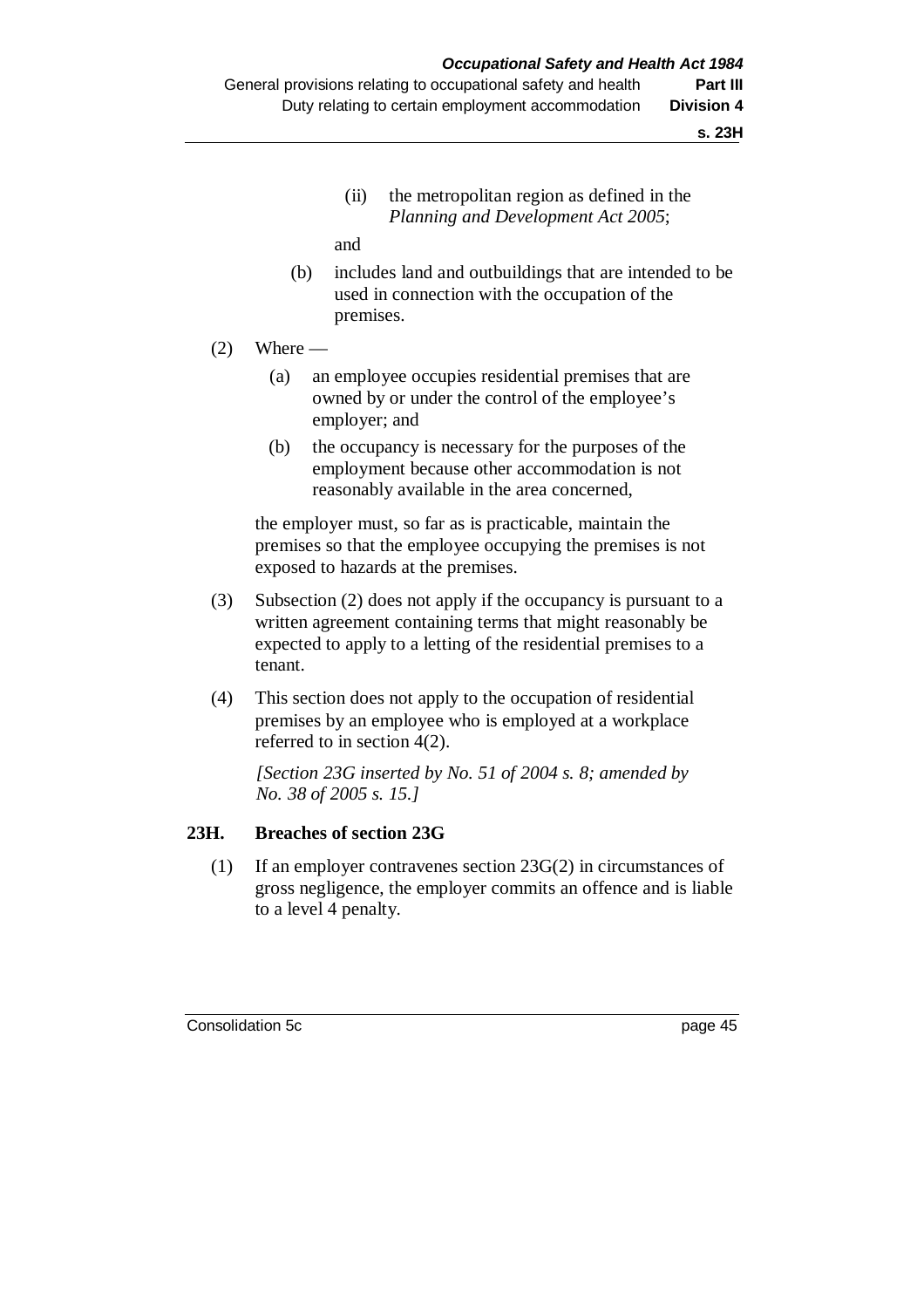**s. 23H**

- $(2)$  If
	- (a) an employer
		- (i) contravenes section 23G(2); and
		- (ii) by the contravention causes the death of, or serious harm to, an employee occupying premises as mentioned in that section;

and

(b) subsection (1) does not apply,

the employer commits an offence and is liable to a level 3 penalty.

- $(3)$  If
	- (a) an employer contravenes section 23G(2); and
	- (b) neither subsection (1) nor subsection (2) applies,

the employer commits an offence and is liable to a level 2 penalty.

- (4) In proceedings against a person for an offence under subsection (1) or (2) it is a defence if the person proves that the death or serious harm, as the case may be, would not have occurred if the employee had taken reasonable care to ensure the employee's own safety and health at the premises concerned.
- (5) An employer charged with an offence under
	- (a) subsection (1) may, instead of being convicted of that offence, be convicted of an offence under subsection (2) or  $(3)$ ; or
	- (b) subsection (2) may, instead of being convicted of that offence, be convicted of an offence under subsection (3).

*[Section 23H inserted by No. 51 of 2004 s. 8.]*

page 46 Consolidation 5c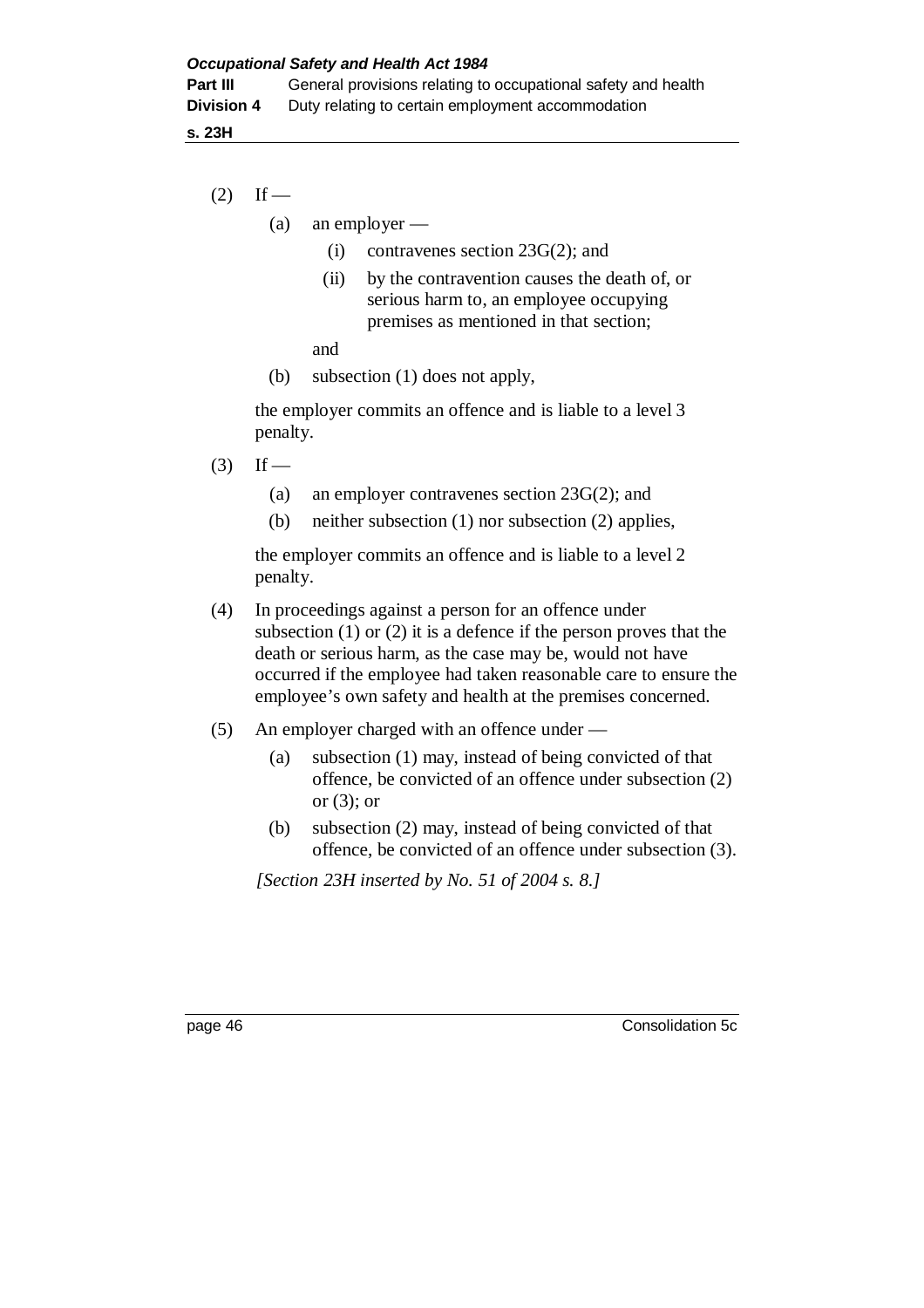# **Division 5 — Other duties**

*[Heading inserted by No. 51 of 2004 s. 8.]*

### **23I. Notification of deaths, injuries and diseases**

(1) In this section —

**"business of an employer"** means —

- (a) the conduct of the undertaking or operations of an employer; and
- (b) work undertaken by an employer or any employee of an employer;

### **"business of a self-employed person"** means —

- (a) the conduct of the undertaking or operations of a self-employed person; and
- (b) work undertaken by that person.
- (2) This section applies where
	- (a) at a workplace, or at residential premises to which section 23G(2) applies, an employee incurs an injury, or is affected by a disease, that —
		- (i) results in the death of the employee; or
		- (ii) is of a kind that is prescribed;
		- or
	- (b) at a workplace, a person who is not an employee incurs an injury in prescribed circumstances that —
		- (i) results in the death of the person; or
		- (ii) is of a kind that is prescribed,

in connection with —

- (iii) the business of an employer; or
- (iv) the business of a self-employed person.
- (3) The relevant person must
	- (a) forthwith; or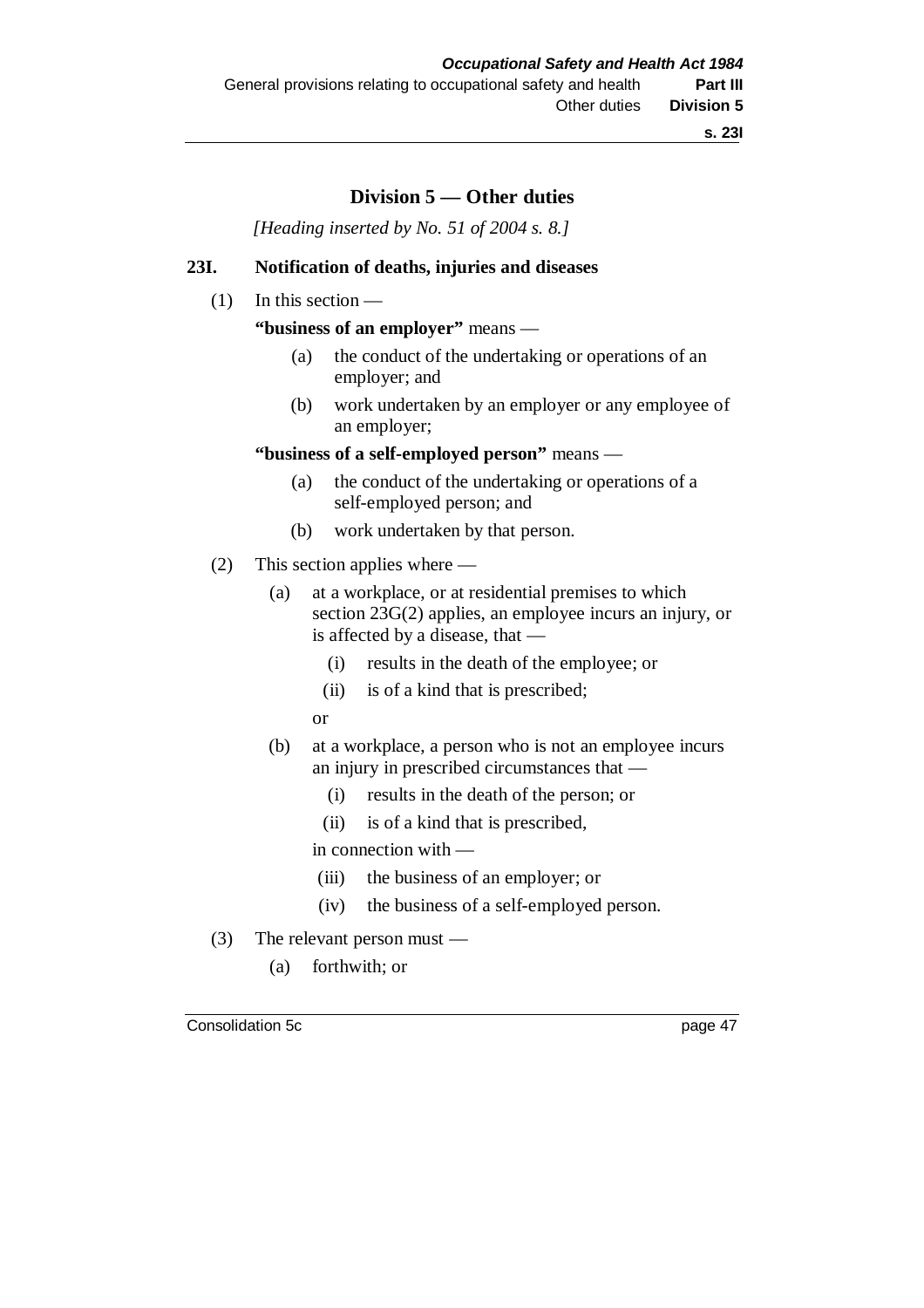### **s. 23J**

(b) as otherwise provided by the regulations,

notify the Commissioner in the prescribed form of the injury or disease giving such particulars as may be prescribed.

- (4) The relevant person is the employer concerned where
	- (a) subsection  $(2)(a)$  applies; or
	- (b) the person incurs the injury in connection with the business of an employer.
- (5) The relevant person is the self-employed person concerned where the person incurs the injury in connection with the business of a self-employed person.

*[Section 23I inserted by No. 51 of 2004 s. 8.]*

### **23J. Breaches of section 23I**

- (1) If an employer or self-employed person contravenes section 23I(3), the employer or self-employed person commits an offence.
- (2) In proceedings for an offence under subsection (1) against a person who is taken by section 23D(2) to be an employer it is a defence if the person proves that subsection (4) applies.
- (3) In proceedings against a person for an offence under subsection (1) that relates to an injury mentioned in section  $23I(2)(b)$  it is a defence if the person proves that subsection (4) applies.
- (4) This subsection applies if the person did not know, and could not reasonably be expected to have known, of the injury or disease concerned.

*[Section 23J inserted by No. 51 of 2004 s. 8.]*

### **23K. Duty to inform employee who reports a hazard or injury**

(1) This section applies where an employer receives from an employee a report of a kind described in section 20(2)(d).

page 48 Consolidation 5c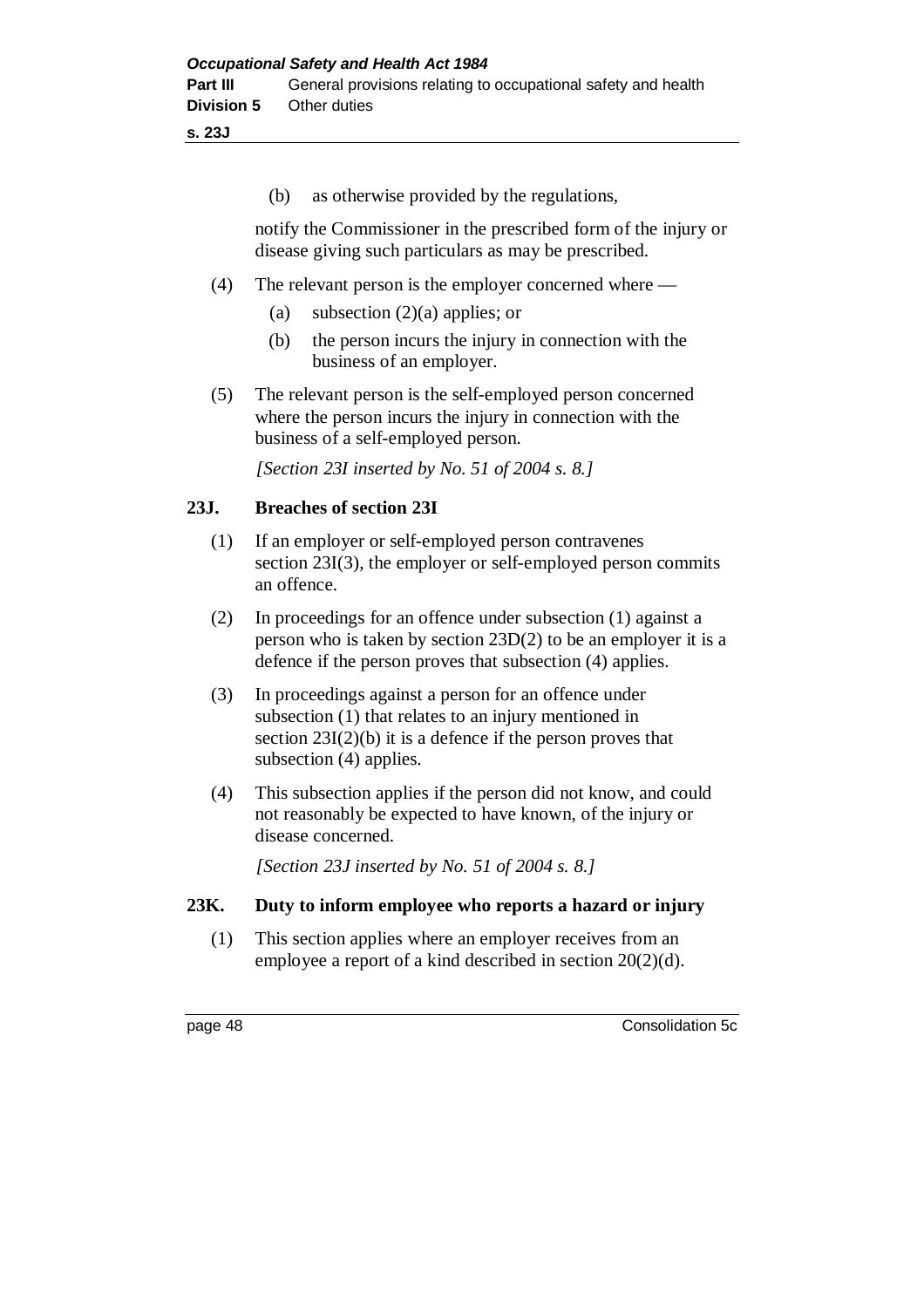- (2) The employer must, within a reasonable time after receiving the report —
	- (a) investigate the matter that has been reported and determine the action, if any, that the employer intends to take in respect of the matter; and
	- (b) notify the employee of the determination so made.
- (3) If an employer contravenes subsection (2), the employer commits an offence.

*[Section 23K inserted by No. 51 of 2004 s. 8.]*

### **23L. Notification of hazard to person having control of workplace**

(1) In this section —

**"workplace"** includes the means of access to and egress from the workplace.

- $(2)$  If
	- (a) the employer of any employee; or
	- (b) a self-employed person carrying out work,

at a workplace becomes of the opinion that —

- (c) a situation exists at the workplace that could constitute a hazard to any person;
- (d) the hazard is one that a person having control of the relevant part of the workplace (the **"responsible person**") has a duty to remedy under section 22; and
- (e) the situation has not come to the attention of that person,

the employer or self-employed person must, so far as it is reasonably practicable to do so, give notice of the situation to the responsible person.

(3) A notice under subsection (2) must be given as soon as is reasonably practicable after the employer or self-employed person becomes of the opinion mentioned in that subsection.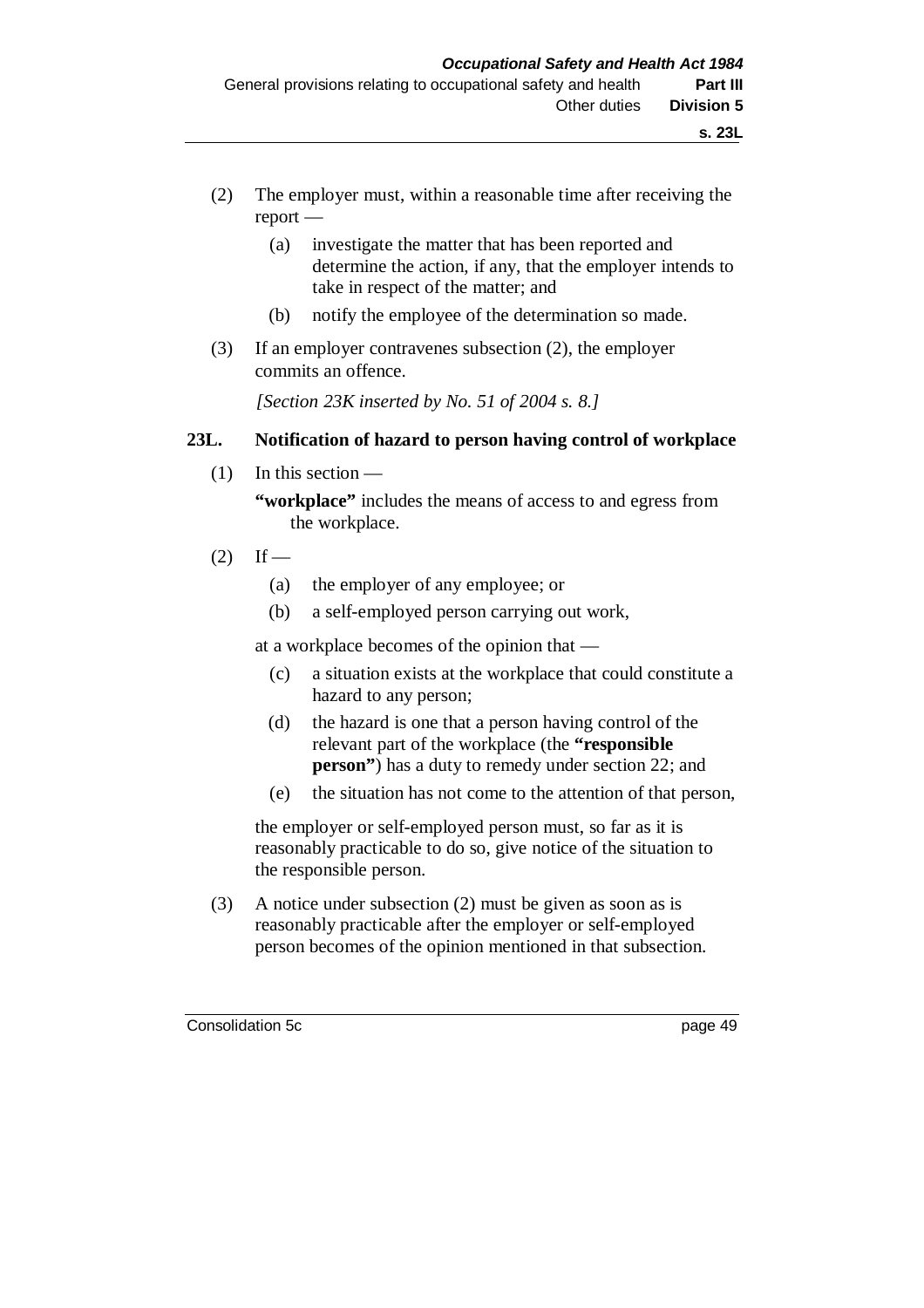| Part III          | General provisions relating to occupational safety and health             |
|-------------------|---------------------------------------------------------------------------|
| <b>Division 6</b> | Resolution of workplace issues, and refusal to work on grounds of<br>risk |

(4) An employer or self-employed person that fails to comply with subsection (2) commits an offence.

*[Section 23L inserted by No. 51 of 2004 s. 8.]*

# **Division 6 — Resolution of workplace issues, and refusal to work on grounds of risk**

*[Heading inserted by No. 51 of 2004 s. 8.]*

# **24. Resolution of issues at the workplace**

- (1) Where an issue relating to occupational safety or health arises at a workplace the employer shall, in accordance with the relevant procedure, attempt to resolve the issue with —
	- (a) the safety and health representative;
	- (b) the safety and health committee; or
	- (c) the employees,

whichever is specified in the relevant procedure.

- (2) For the purposes of subsection (1), **"the relevant procedure"** means the procedure agreed between the employer and the employees as applying in respect of the workplace concerned or, where no procedure is so agreed, the procedure prescribed for that purpose in the regulations.
- (3) Where attempts to resolve an issue as mentioned in subsection (1) do not succeed and there is both a safety and health representative and a safety and health committee in respect of the workplace concerned, the safety and health representative shall refer the issue to the safety and health committee for it to attempt to resolve the issue.
- (4) If a person contravenes subsection (1) or (3), the person commits an offence.

*[Section 24 inserted by No. 43 of 1987 s. 13; amended by No. 30 of 1995 s. 47; No. 51 of 2004 s. 82.]*

page 50 Consolidation 5c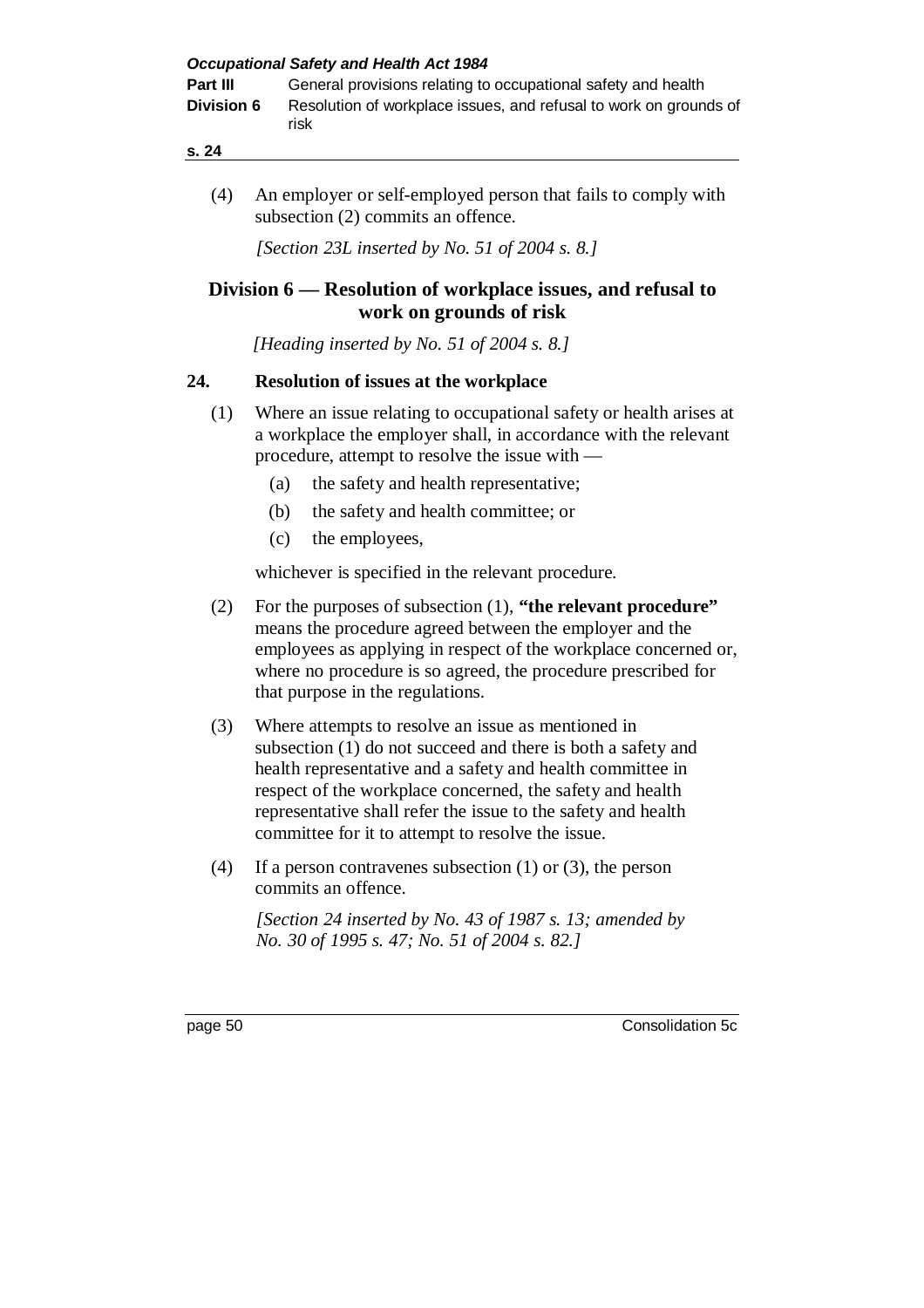General provisions relating to occupational safety and health **Part III** Resolution of workplace issues, and refusal to work on grounds of risk **Division 6**

**s. 25**

### **25. Inspector may be notified where issues unresolved**

- (1) Where attempts to resolve an issue as mentioned in section 24 are unsuccessful, and where there is a risk of imminent and serious injury to, or imminent and serious harm to the health of any person, the employer, a safety and health representative or, if there is no safety and health representative, an employee may notify an inspector thereof.
- (2) An inspector, upon being notified under subsection (1), shall attend forthwith at the workplace and either —
	- (a) take such action under this Act as he or she considers appropriate; or
	- (b) determine that in the circumstances no action is required to be taken under this Act.

*[Section 25 inserted by No. 43 of 1987 s. 13; amended by No. 30 of 1995 s. 19; No. 51 of 2004 s. 102(1).]*

#### **26. Refusal by employees to work in certain cases**

- (1) Nothing in section 25 prevents an employee from refusing to work where he or she has reasonable grounds to believe that to continue to work would expose him or her or any other person to a risk of imminent and serious injury or imminent and serious harm to his or her health.
- (1a) In determining whether an employee has reasonable grounds for the belief referred to in subsection (1) it is relevant to consider whether an inspector has attended the workplace upon being notified under section 25(1) of the risk and whether —
	- (a) the measures, if any, required by the inspector to be taken to remedy the matters giving rise to the risk have been taken;
	- (b) the requirements, if any, of the inspector to remedy the matters giving rise to the risk have ceased to have effect; or
	- (c) the inspector has determined that no action is required to be taken under this Act.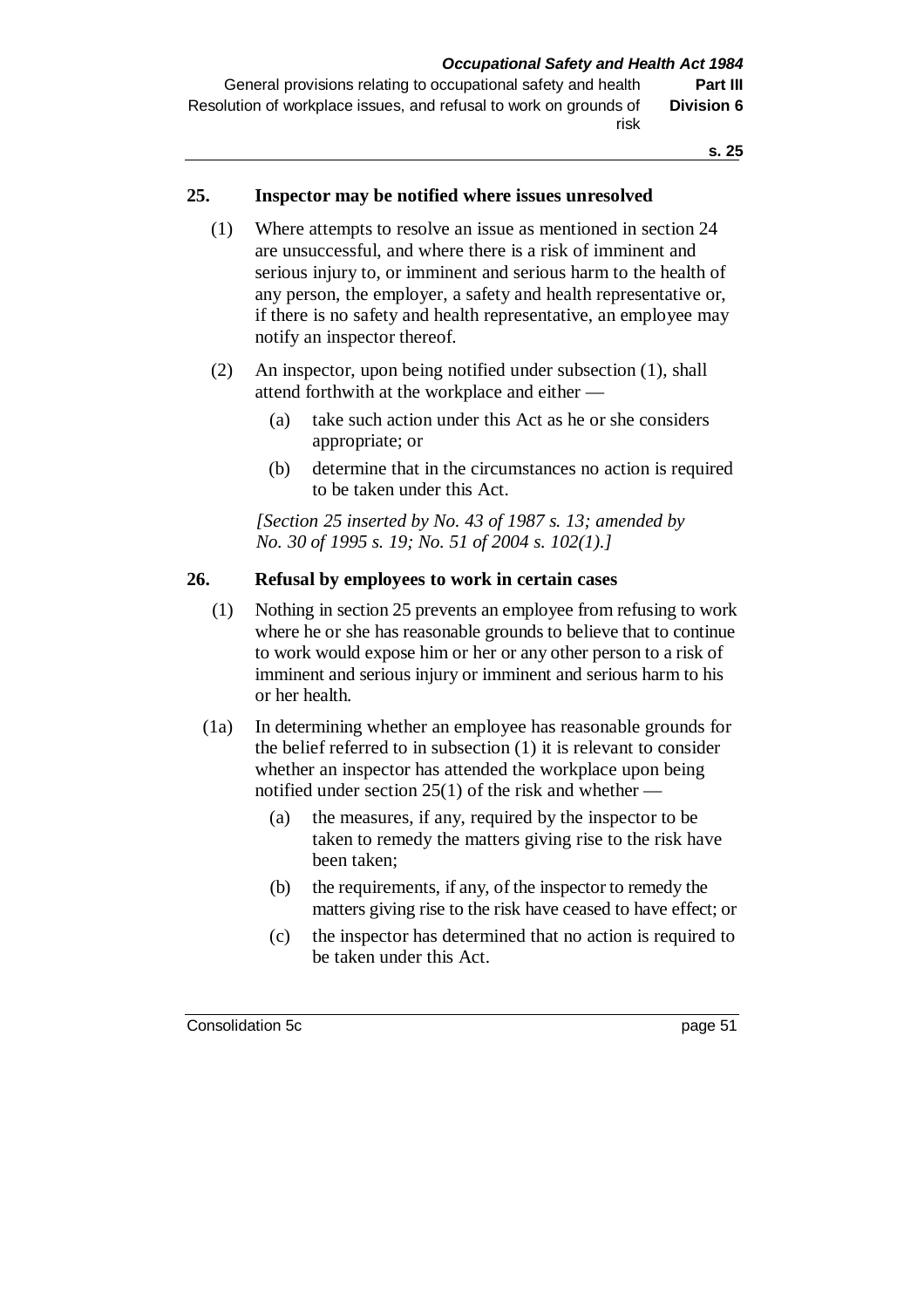| <b>Occupational Safety and Health Act 1984</b> |  |  |
|------------------------------------------------|--|--|
|                                                |  |  |

| Part III          | General provisions relating to occupational safety and health             |
|-------------------|---------------------------------------------------------------------------|
| <b>Division 6</b> | Resolution of workplace issues, and refusal to work on grounds of<br>risk |

| (2) | An employee who refuses to work as mentioned in                   |
|-----|-------------------------------------------------------------------|
|     | subsection (1) shall forthwith notify his or her employer and, if |
|     | there is a safety and health representative for the workplace     |
|     | concerned, such safety and health representative, and the matter  |
|     | shall be regarded as an issue to which section $24(1)$ applies.   |

- (2a) An employee who refuses to work as mentioned in subsection (1) shall not leave the workplace concerned until the employee has notified the employer under subsection (2) and that employer has authorised the employee to leave that workplace.
- (2b) Subsection (2a) does not apply if the employee has reasonable grounds to believe that to remain at the workplace concerned would expose the employee to a risk of imminent and serious injury or imminent and serious harm to his or her health.
- (3) An employee who contravenes subsection (2) or (2a) commits an offence.

*[Section 26 inserted by No. 43 of 1987 s. 13; amended by No. 30 of 1995 s. 20 and 47; No. 51 of 2004 s. 102.]*

# **27. Assignment of other work**

An employee who refuses to work as mentioned in section 26(1) may be given reasonable alternative work to do until the employee resumes his or her usual work.

*[Section 27 inserted by No. 43 of 1987 s. 13; amended by No. 51 of 2004 s. 83 and 102(2).]*

### **28. Entitlements to continue**

- (1) An employee who refuses to work as mentioned in section 26(1) is entitled to the same pay and other benefits, if any, to which he or she would be entitled if the employee had continued to do his or her usual work.
- (1a) Subsection (1) does not apply if
	- (a) the employee leaves the workplace without the authorisation of the employer as required under section 26(2a); or

page 52 Consolidation 5c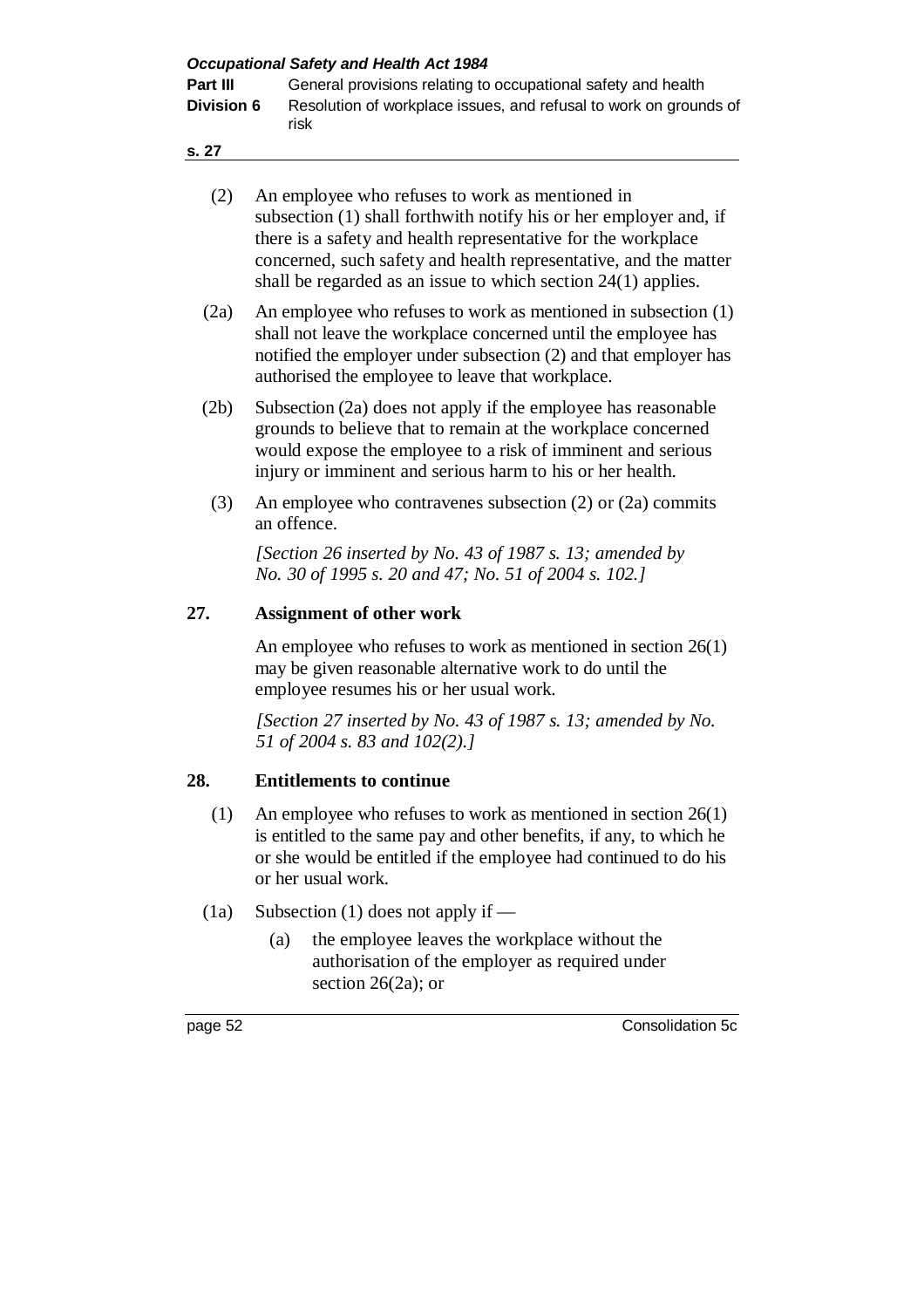**s. 28A**

- (b) the employee refuses to do reasonable alternative work that the employee is given under section 27.
- (2) A dispute arising as to
	- (a) whether a person is entitled to any pay or benefit; or
	- (b) the pay or benefit to which a person is entitled,

in accordance with subsection (1), may be referred by any party to the dispute to the Tribunal for determination.

*[Section 28 inserted by No. 43 of 1987 s. 13; amended by No. 30 of 1995 s. 21 and 47; No. 51 of 2004 s. 69(1), 84, 102(1) and (2).]*

### **28A. Offences — refusal to work**

- (1) In this section **"disentitled employee"** means an employee who refuses to work for any period —
	- (a) on the grounds that to do so would involve a risk of injury or harm to the health of any person; or
	- (b) on the grounds that another employee refuses to work because to do so would involve a risk of injury or harm to the health of any person,

but does not include a person who has refused to work as mentioned in section 26(1) and who is entitled to pay and other benefits under section 28(1).

- (2) An employee who accepts from his or her employer, in respect of any period during which that employee is a disentitled employee, any pay or other benefits to which the employee would have been entitled if he or she had continued to work commits an offence.
- (3) An employer that pays or provides to an employee, in respect of any period during which the employee is a disentitled employee, any pay or other benefits to which the employee would have been entitled if the employee had continued to work commits an offence.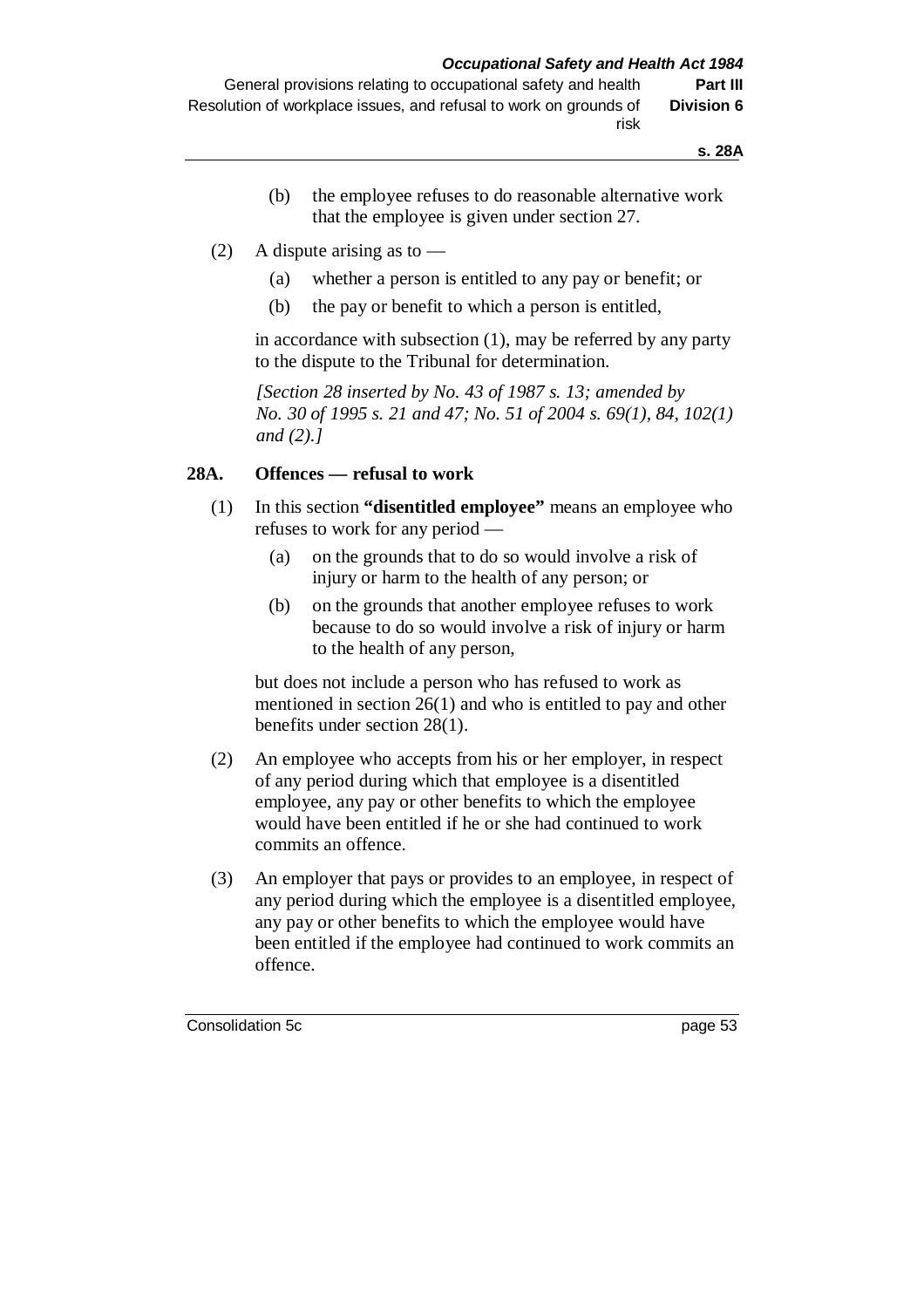| <b>Occupational Safety and Health Act 1984</b> |                                                                                                                                                                                                                                                                                                                   |  |  |  |  |  |  |
|------------------------------------------------|-------------------------------------------------------------------------------------------------------------------------------------------------------------------------------------------------------------------------------------------------------------------------------------------------------------------|--|--|--|--|--|--|
| Part III                                       | General provisions relating to occupational safety and health                                                                                                                                                                                                                                                     |  |  |  |  |  |  |
| <b>Division 6</b>                              | Resolution of workplace issues, and refusal to work on grounds of<br>risk                                                                                                                                                                                                                                         |  |  |  |  |  |  |
| s. 28A                                         |                                                                                                                                                                                                                                                                                                                   |  |  |  |  |  |  |
|                                                | $\mathcal{L}$ and $\mathcal{L}$ and $\mathcal{L}$ and $\mathcal{L}$ and $\mathcal{L}$ and $\mathcal{L}$ and $\mathcal{L}$ and $\mathcal{L}$ and $\mathcal{L}$ and $\mathcal{L}$ and $\mathcal{L}$ and $\mathcal{L}$ and $\mathcal{L}$ and $\mathcal{L}$ and $\mathcal{L}$ and $\mathcal{L}$ and $\mathcal{L}$ and |  |  |  |  |  |  |

- (4) In subsections (2) and (3) a reference to pay and other benefits does not include a reference to any payment or benefit prescribed for the purposes of this section.
- (5) This section has effect despite any provision of any other written law, including the *Industrial Relations Act 1979*, and any order, award or agreement made or registered under that Act.

*[Section 28A inserted by No. 30 of 1995 s. 22; amended by No. 51 of 2004 s. 103.]*

page 54 Consolidation 5c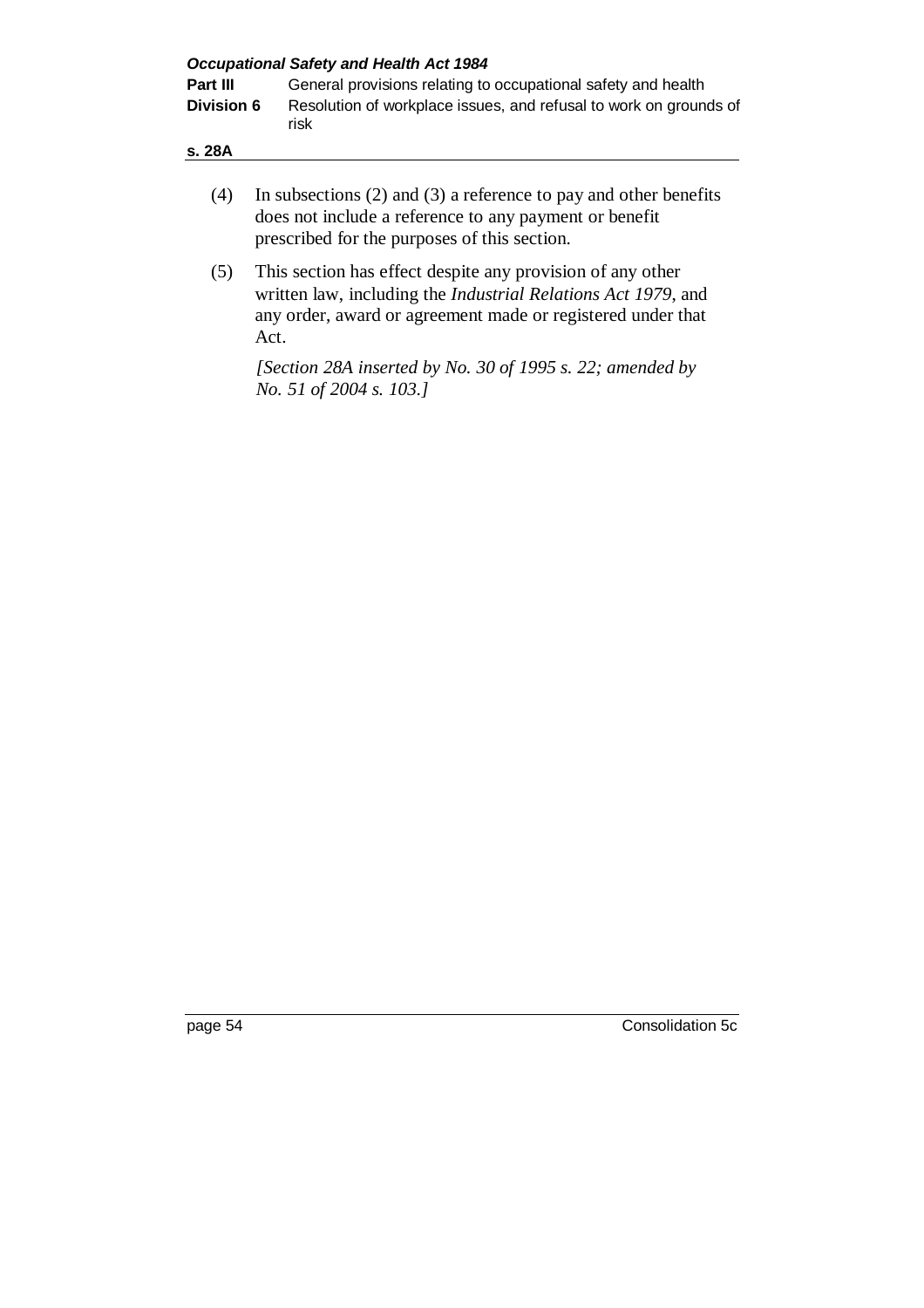# **Part IV — Safety and health representatives and committees**

*[Heading inserted by No. 43 of 1987 s. 13; amended by No. 30 of 1995 s. 47.]*

### **Division 1 — Safety and health representatives**

*[Heading inserted by No. 51 of 2004 s. 39.]*

#### **29. Notices requiring election of safety and health representatives**

- (1) An employee who works at a workplace may give notice to the employer requiring the election of a safety and health representative for the workplace.
- (2) The fact that a notice under subsection (1) requires an election for the workplace at which the employee works does not prevent —
	- (a) the establishment of a scheme under section 30A that extends beyond that workplace; or
	- (b) the making of a determination under section 30(4a) for that purpose.

*[Section 29 inserted by No. 43 of 1987 s. 13; amended by No. 30 of 1995 s. 47; No. 51 of 2004 s. 40.]*

#### **30. Consultation on matters relevant to elections**

- (1) An employer shall, within 21 days of being given notice under section 29 requiring the election of a safety and health representative, invite the employees who work at the workplace in respect of which the notice is given to appoint a delegate or delegates in accordance with subsection (3).
- (2) An employer may, at any time the employer requires the election of a safety and health representative for a workplace of the employer, invite the employees who work at the workplace to appoint a delegate or delegates in accordance with subsection (3).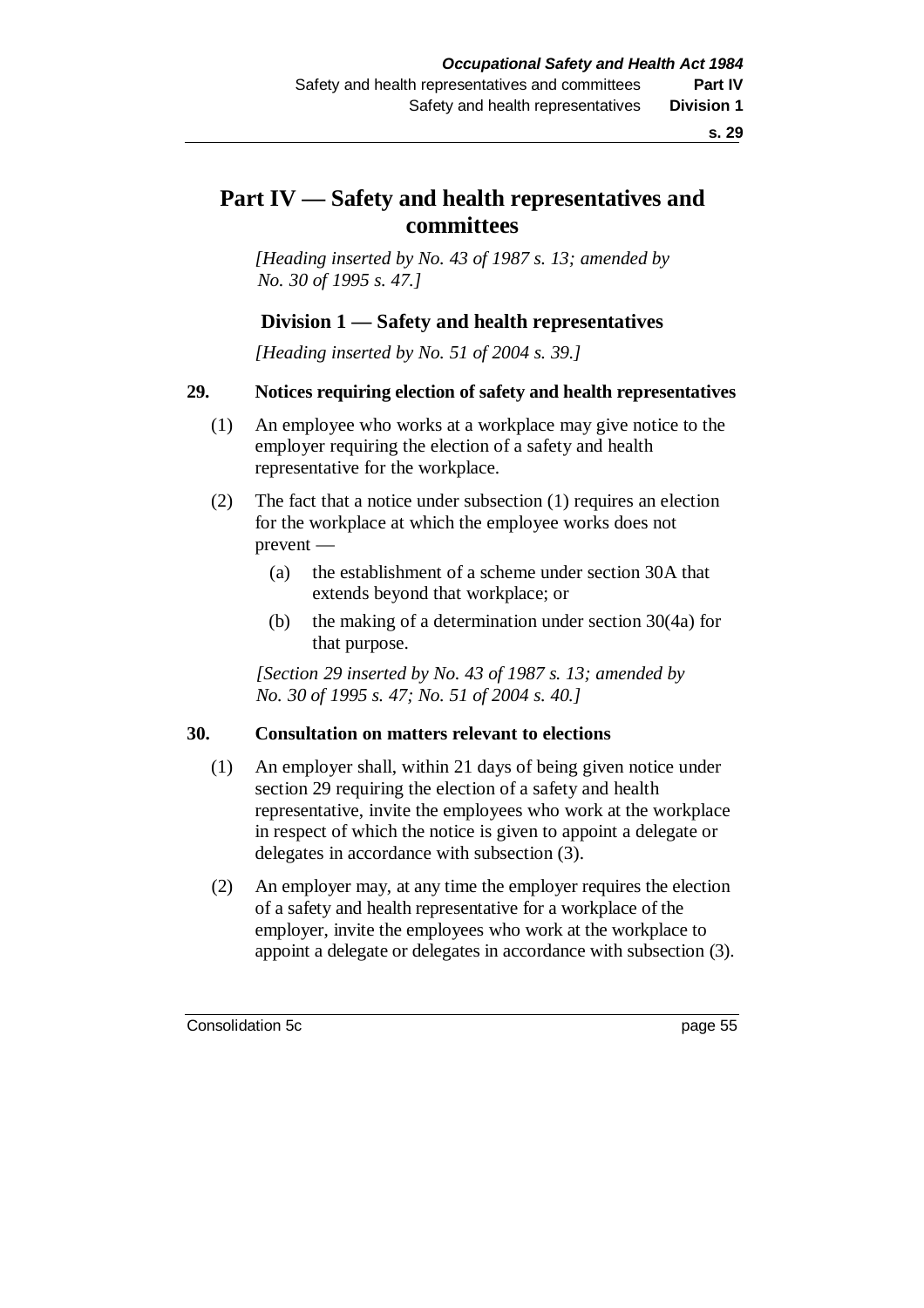| (3) | The employees who work at a workplace may, upon being      |
|-----|------------------------------------------------------------|
|     | invited under this section to do so, appoint a delegate or |
|     | delegates from amongst their number to represent them.     |

- (3a) An employer shall consult with the delegate or delegates, as the case requires, appointed under this section as to the matters which are required to be determined under this section.
- (4) The matters requiring to be determined under this section in relation to an election are —
	- (a) the number of safety and health representatives to be elected;
	- (b) the matters, areas or kinds of work in respect of which each safety and health representative is to exercise functions, so far as those things are not to be dealt with by provision of a kind mentioned in section 30B(2) or (3);
	- (ba) how a vacancy in an office of safety and health representative that occurs in the circumstances mentioned in section  $32(2)(b)$ , (ba), (c) or (d) is to be dealt with; and
	- (c) the person by whom and the manner in which the election is to be conducted.
- (4a) The employer and the delegate or delegates consulting under subsection (3a) may determine that provision of a kind mentioned in section 30B(2) or (3) should be made.
- (5) For the purposes of subsection  $(4)(c)$ , but without limiting the generality of that provision, the employer and the delegate or delegates consulting under subsection (3a) may determine that —
	- (a) the Electoral Commissioner appointed under the *Electoral Act 1907*; or
	- (b) an organisation registered under Part II Division 4 of the *Industrial Relations Act 1979*,

is to be requested to conduct an election.

page 56 Consolidation 5c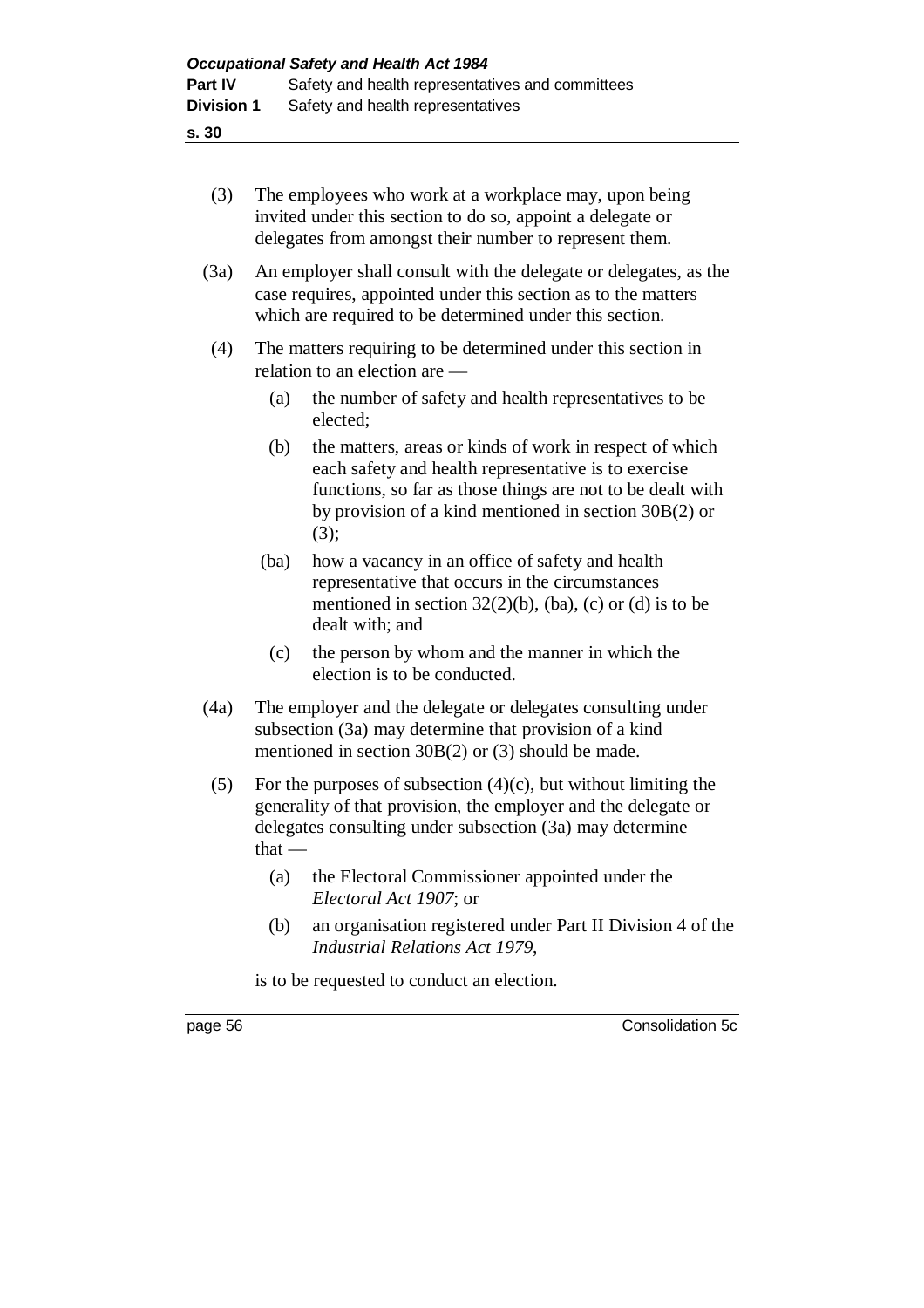- (6) Any matter mentioned in subsection (4) that remains unresolved notwithstanding attempts to resolve it under subsection (3a) may be referred to the Commissioner who shall, if unable to resolve the matter to the satisfaction of each of the parties concerned, refer the matter to the Tribunal for determination.
- (7) If an employer contravenes subsection (1) or (3a), the employer commits an offence.

*[Section 30 inserted by No. 43 of 1987 s. 13; amended by No. 30 of 1995 s. 23 and 47; No. 51 of 2004 s. 41, 69(1) and 85.]*

#### **30A. Election scheme may be established**

- $(1)$  In this section
	- **"consulting parties"** means the employer and the delegate or delegates consulting under section 30(3a) on matters relating to the election of a safety and health representative for a workplace, and includes any delegates or delegates appointed under section 30C.
- (2) If the consulting parties in respect of a workplace have made a determination referred to in section 30(4a), a written agreement may be made between the consulting parties establishing a scheme under this section.
- (3) If the consulting parties cannot reach agreement on any matter for the purposes of subsection (2) they may refer the matter to the Commissioner, who is to attempt to resolve it to the satisfaction of the consulting parties.
- (4) If the Commissioner is unable to resolve the matter, the Commissioner is to refer it to the Tribunal for determination.
- (5) If subsection (4) applies, references in this Division to a scheme under this section are references to a scheme consisting of the provisions of —
	- (a) an agreement under subsection (2); and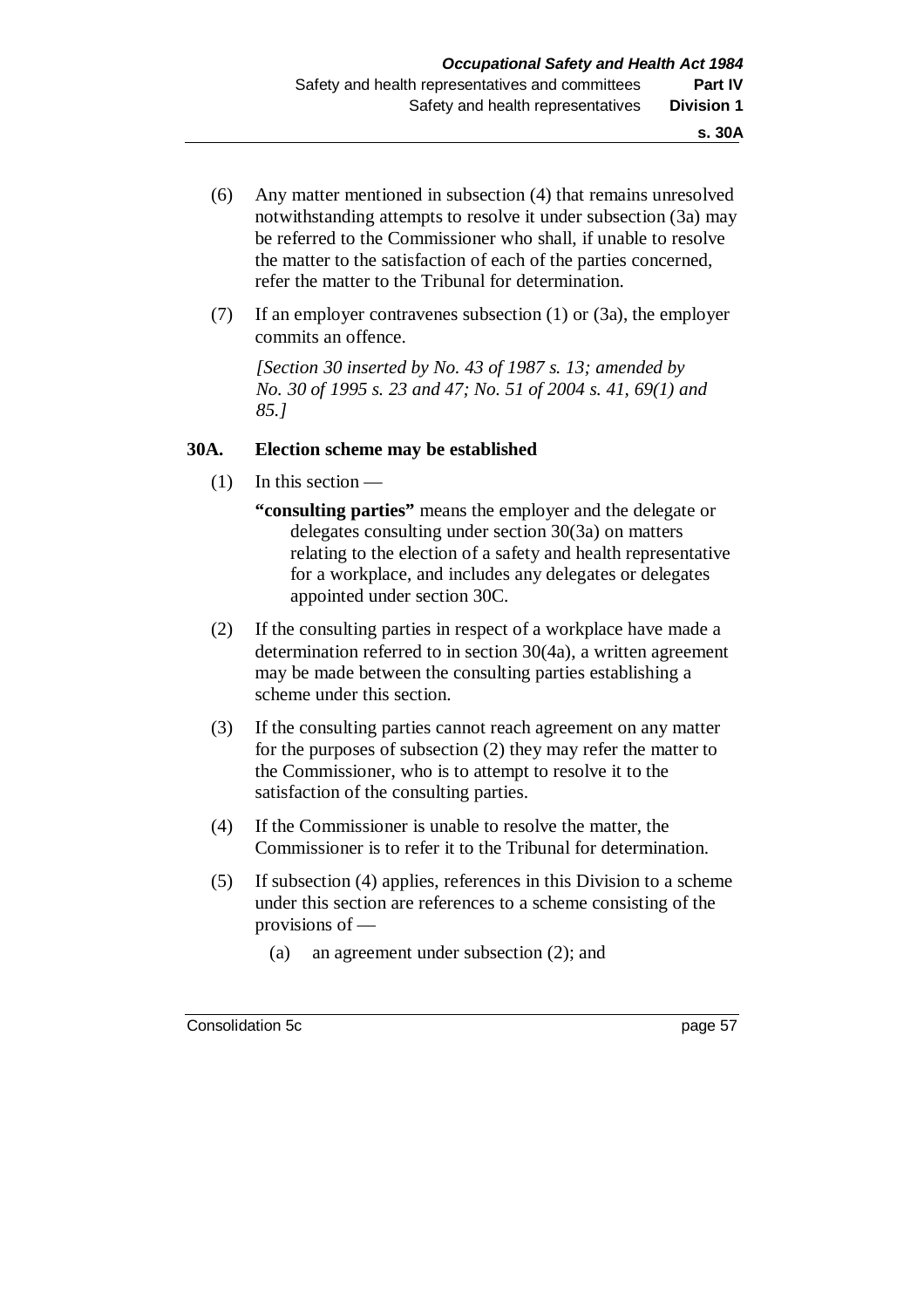**s. 30B**

(b) the determination of the Tribunal under subsection (4).

*[Section 30A inserted by No. 51 of 2004 s. 42.]*

### **30B. What may be included in a scheme**

(1) In this section —

**"contractor"** and **"principal"** have the meanings given to those terms in section 23D(1).

- (2) A scheme under section 30A (a **"scheme"**) may include provision for the election of one or more safety and health representatives for —
	- (a) one or more workplaces in addition to the workplace referred to in section 30A(2); or
	- (b) any group of employees of the employer concerned that constitutes a distinct unit of the employer's workforce,

or may make provision for both of those matters, as the case may require.

- (3) A scheme may despite any provision of this Part
	- (a) provide for
		- (i) a contractor; and
		- (ii) any person employed by a contractor,

to be treated, for the purposes of this Part, as employees of the principal that engages the contractor; and

- (b) provide for the principal that engages a contractor to be treated, for the purposes of this Part, as the employer  $of -$ 
	- (i) the contractor; and
	- (ii) any person employed by the contractor.
- (4) A scheme may make provision for
	- (a) the scheme to apply to any subsequent election of a safety and health representative; and

page 58 Consolidation 5c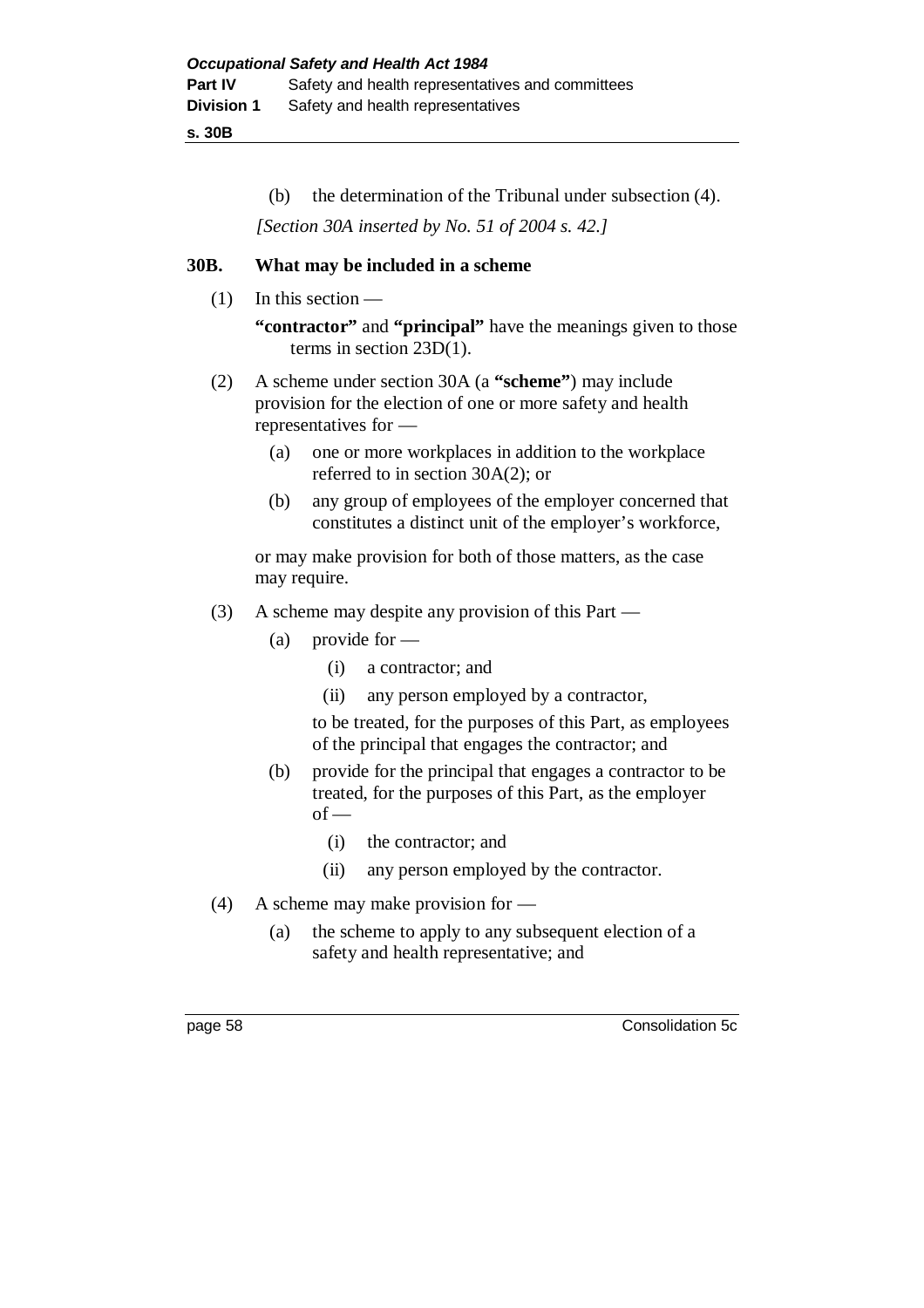(b) the manner in which an amendment may be made to the scheme after it has been determined.

*[Section 30B inserted by No. 51 of 2004 s. 42.]*

### **30C. Appointment of further delegates may be required**

- $(1)$  In this section
	- **"additional employees"** means employees who have not been invited to appoint a delegate or delegates under section 30(1) or (2) because that subsection has not become applicable to the workplace at which they work.
- (2) A scheme under section 30A cannot make provision of the kind mentioned in section 30B(2) that will affect additional employees unless subsection (3) of this section is complied with.
- (3) If it is proposed that such provision be made the employer must invite any additional employees at a workplace to appoint a delegate or delegates in accordance with subsection (4).
- (4) Additional employees who work at a workplace may, upon being invited under subsection (3) to do so, appoint a delegate or delegates from amongst their number to represent them for the purposes of making an agreement under section 30A(2).

*[Section 30C inserted by No. 51 of 2004 s. 42.]*

#### **31. Election of safety and health representatives**

 $(1)$  In this section —

**"election"** means an election required for the purpose of electing a safety and health representative following —

- (a) the giving of a notice under section 29 in relation to a workplace; or
- (b) a decision of an employer under section 30(2);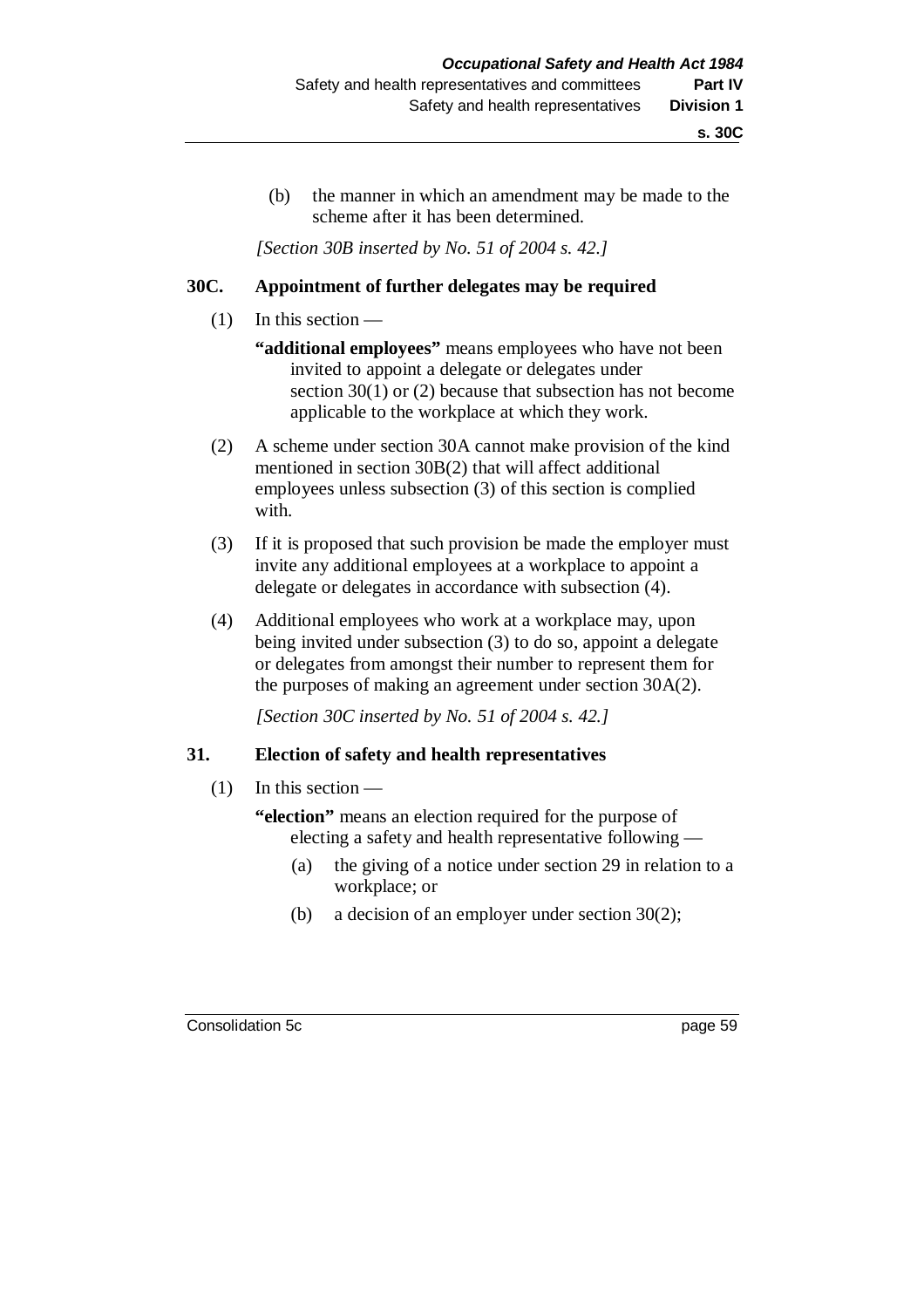**"relevant employee"**, in relation to an election, means —

- (a) an employee who works at the workplace to which the election relates; or
- (b) if a scheme has been established under section 30A for the election, an employee who —
	- (i) works at a workplace; or
	- (ii) is a member of a group of employees,

to which the scheme applies.

### *[(2)-(5) repealed]*

- (6) Subject to this section, an election shall be conducted and safety and health representatives shall be elected in accordance with —
	- (a) any determination under section 30; and
	- (b) if applicable, a scheme established under section 30A.
- (6a) If there is any inconsistency between a determination under section 30 and a scheme established under section 30A, the latter prevails.
- (7) An election shall be by secret ballot.
- (8) Every relevant employee is entitled to vote at an election.
- (8a) Only a relevant employee is eligible to be elected as a safety and health representative at an election.
- (9) If, after the relevant steps provided for by or under this Division have been taken, only one eligible candidate is nominated for election to an office of safety and health representative —
	- (a) a ballot need not to be held; and
	- (b) that candidate shall be deemed to have been duly elected.
- (10) The person conducting an election shall notify the Commissioner and the employer concerned of the results of the election.
- (11) Where a question relating to an election arises, the matter may be referred by any person interested in the question to the Commissioner who shall, if he or she is unable to resolve the

page 60 Consolidation 5c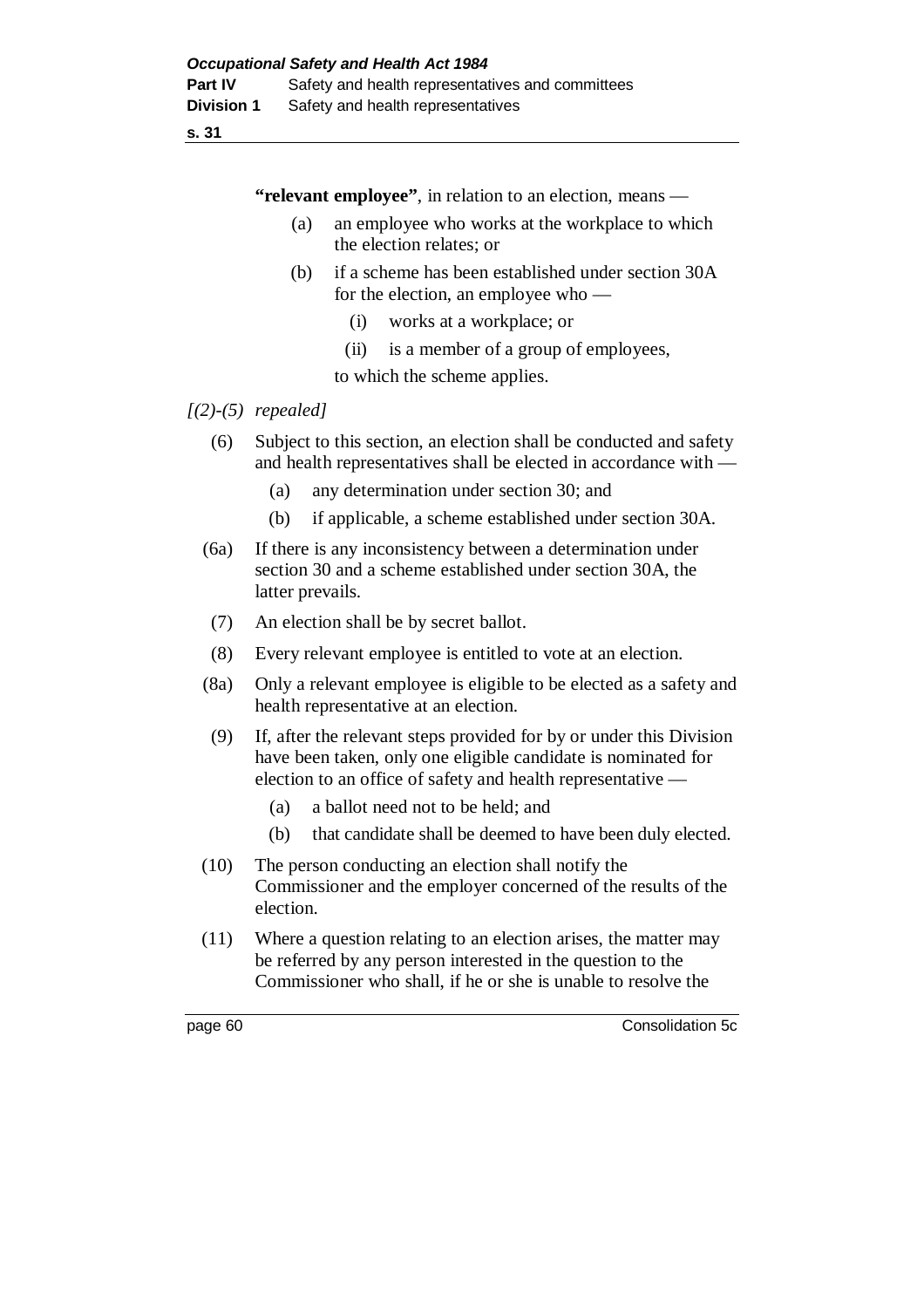matter to the satisfaction of the persons concerned, refer the matter to the Tribunal for determination.

*[Section 31 inserted by No. 43 of 1987 s. 13; amended by No. 30 of 1995 s. 24 and 47; No. 51 of 2004 s. 43, 69(1) and 102(1).]*

#### **32. Terms of office**

- (1) A person who is elected as a safety and health representative holds office, subject to this Act, for a term of 2 years.
- (2) A person ceases to hold office as a safety and health representative if —
	- (a) the person's term of office expires and the person is not re-elected;
	- (b) the person ceases to be an employee who works at a workplace for which the person was elected;
	- (ba) if the person was elected for a group of employees pursuant to a scheme under section 30A, the person ceases to be an employee who belongs to that group of employees;
	- (c) the person resigns from office by notice given to the employer;
	- (d) he or she is disqualified under section 34.

*[Section 32 inserted by No. 43 of 1987 s. 13; amended by No. 30 of 1995 s. 47; No. 51 of 2004 s. 45, 86 and 102(1).]*

#### **33. Functions of safety and health representatives**

- (1) The functions of a safety and health representative are, in the interests of safety and health at the workplace for which he or she was elected —
	- (a) to inspect that workplace or any part of it
		- (i) at such times as are agreed with the employer; or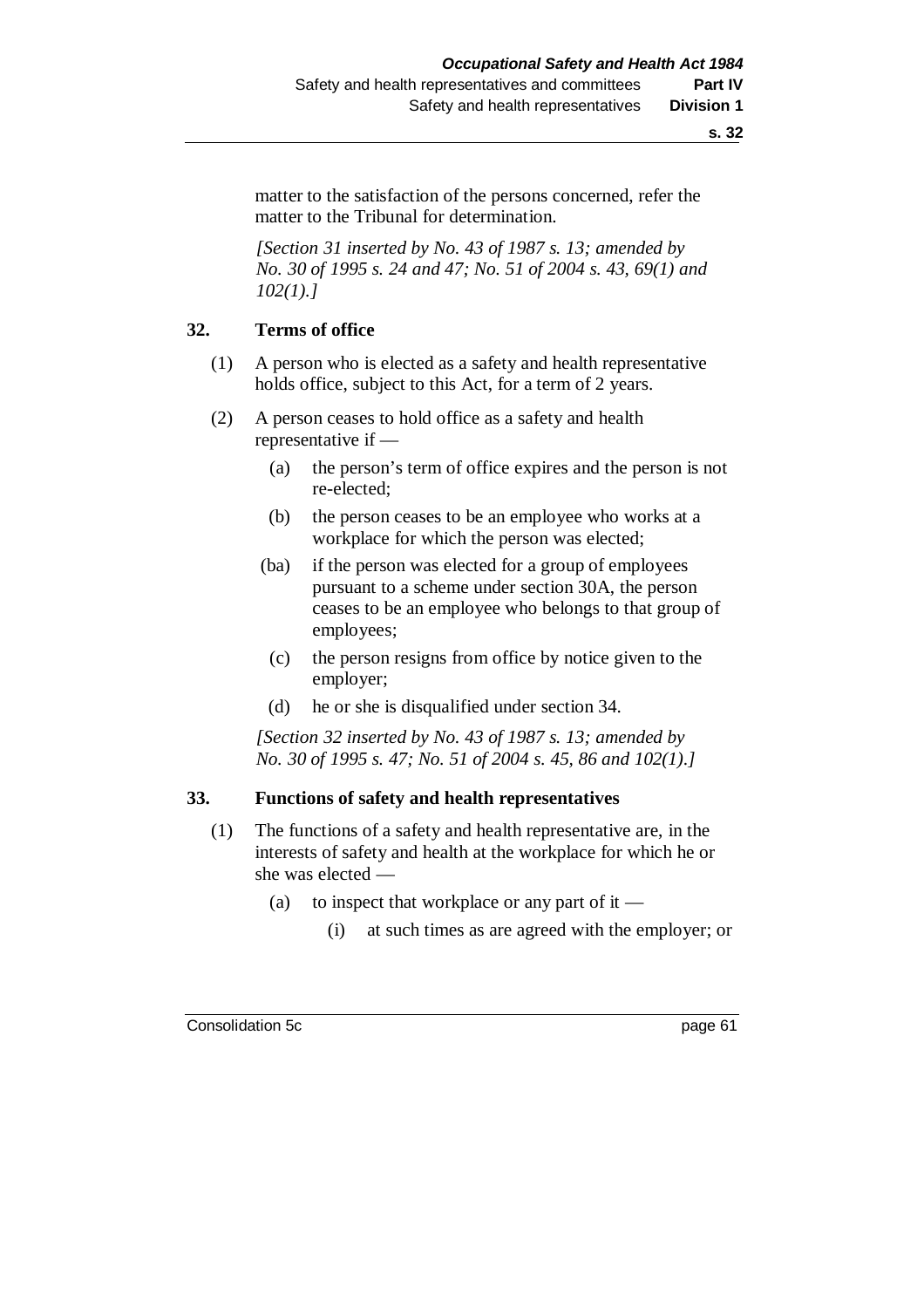| (i) | where he or she has not inspected the workplace,     |
|-----|------------------------------------------------------|
|     | or that part of it, in the preceding 30 days, at any |
|     | time upon giving reasonable notice to the            |
|     | employer;                                            |

- (b) immediately, in the event of an accident, a dangerous occurrence, or a risk of imminent and serious injury to, or imminent and serious harm to the health of, any person, to carry out any appropriate investigation in respect of the matter;
- (c) to keep himself or herself informed as to the safety and health information provided by his or her employer in accordance with this Act and liaise as necessary with the department and other Government and private bodies;
- (d) forthwith to report to the employer any hazard or potential hazard to which any person is, or might be, exposed at the workplace that comes to his or her notice;
- (e) where there is a safety and health committee for the workplace, to refer to it any matters that he or she thinks should be considered by the committee;
- (f) to consult and cooperate with his or her employer on all matters relating to the safety or health of persons in the workplace;
- (g) liaise with the employees regarding matters concerning the safety or health of persons in the workplace.
- (2) A safety and health representative for a workplace has such powers as are necessary for the carrying out of the safety and health representative's functions under this Part and in particular, but without limiting the generality of this provision may, where requested to do so by an inspector, accompany an inspector while the inspector is carrying out, at the workplace, any of the inspector's functions under this Act.
- (3) A safety and health representative incurs no civil liability arising from his or her performance of, or his or her failure to perform, any function of a safety and health representative under this Act.

page 62 Consolidation 5c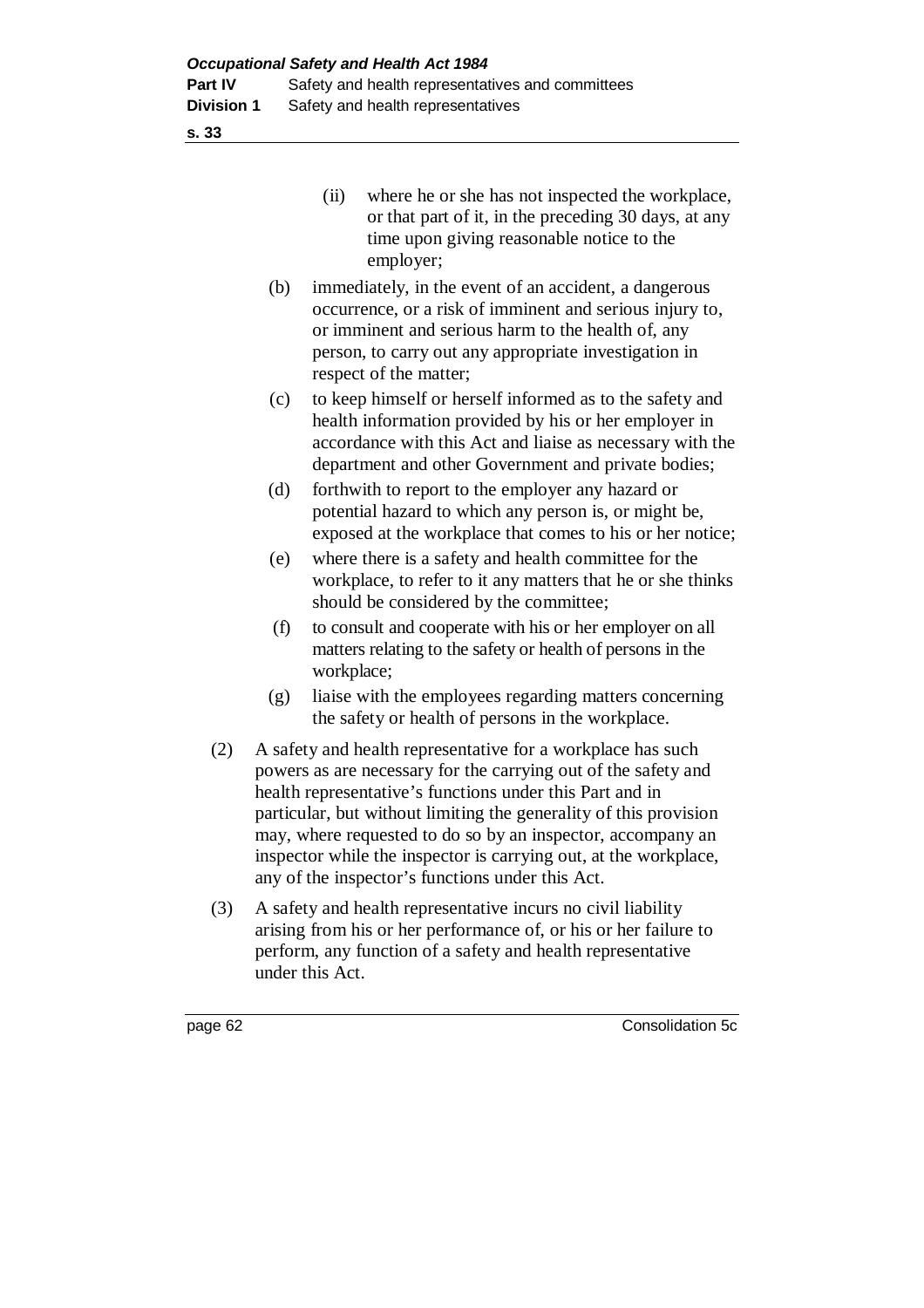- (4) If a scheme has been established under section 30A, the references in this section to **"the workplace"**, **"that workplace"** and **"a workplace"** include —
	- (a) if the scheme applies to more than one workplace, each workplace to which the scheme applies; and
	- (b) if under the scheme a safety and health representative is elected for a group of employees, each workplace or part of a workplace at which any member of the group works.

*[Section 33 inserted by No. 43 of 1987 s. 13; amended by No. 30 of 1995 s. 25 and 47; No. 51 of 2004 s. 46, 87, 102(1) and (2).]*

### **34. Disqualification of safety and health representatives**

- (1) A party mentioned in subsection (2) may refer to the Tribunal the question of whether a safety and health representative should be disqualified on the grounds that —
	- (a) he or she has done anything under this Act with the intention only of causing harm to the representative's employer or a commercial or business undertaking of the employer;
	- (b) he or she has used or disclosed any information acquired from the representative's employer in his or her capacity as a safety and health representative for a purpose that is not connected with the performance of his or her functions under this Act with the intention of causing harm to the employer or a commercial or business undertaking of the employer; or
	- (c) he or she has failed adequately to perform his or her functions under this Act,

or on any number of those grounds.

- (2) A reference under subsection (1) relating to the disqualification of a safety and health representative may be made by —
	- (a) his or her employer;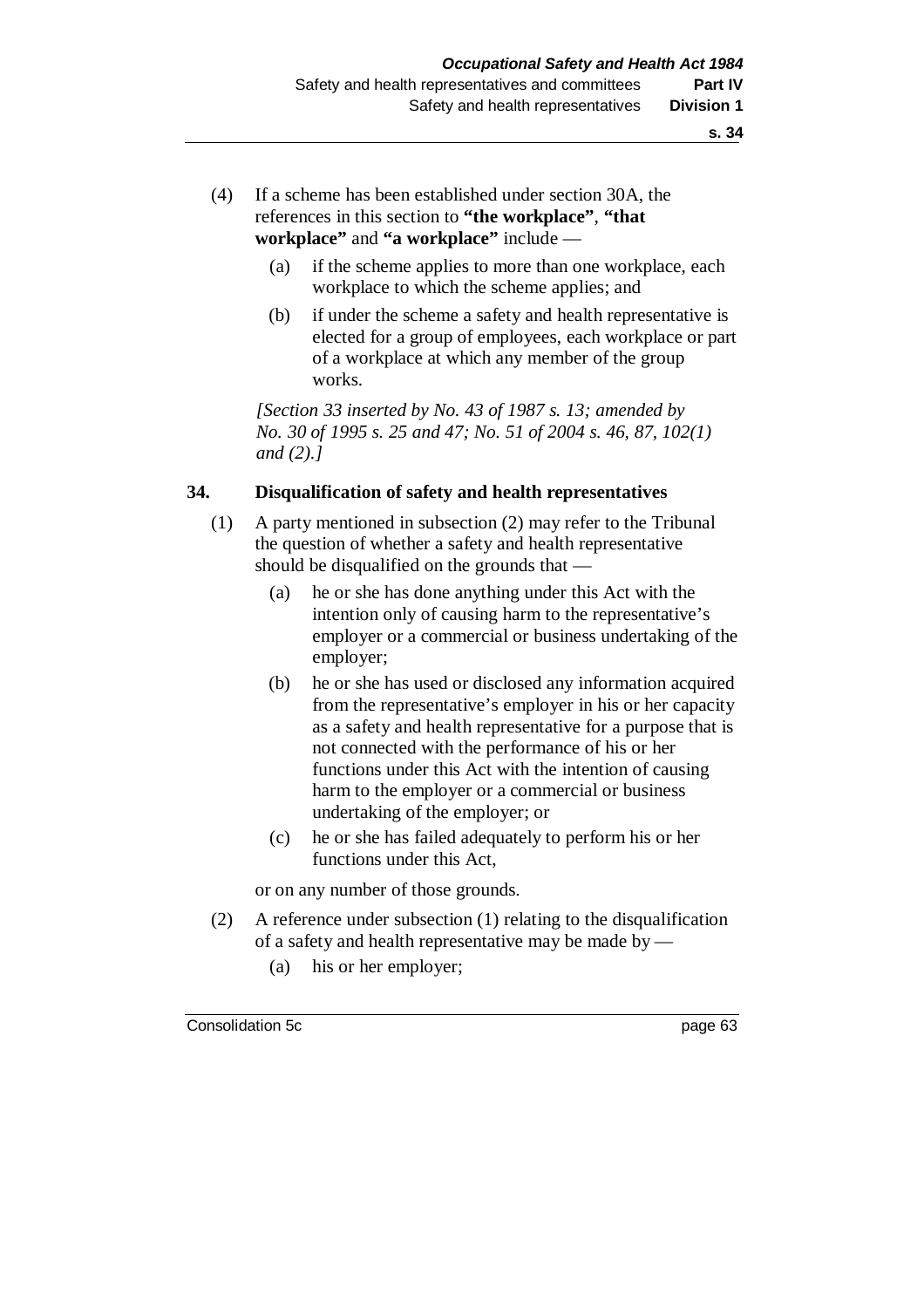- (b) a relevant employee; or
- (c) the Commissioner.
- (3) If, upon a reference under subsection (1), the Tribunal is satisfied that grounds for the disqualification of the safety and health representative exist, the Tribunal may disqualify him or her for a specified period, or permanently, from holding office as a safety and health representative.
- (4) In determining what disqualification, if any, should be imposed under subsection (3), the Tribunal shall take into account —
	- (a) the harm, if any, caused to the employer or a commercial or business undertaking of the employer;
	- (b) the past record of the safety and health representative in performing his or her functions under this Act; and
	- (c) whether the safety and health representative acted contrary to the public interest,

and may take into account any other matters that the Tribunal considers relevant.

(5) In subsection  $(2)(b)$  —

#### **"relevant employee"** means —

- (a) an employee who works at the workplace concerned;
- (b) if the safety and health representative was elected for more than one workplace pursuant to a scheme established under section 30A, an employee who works at any such workplace; or
- (c) if under a scheme referred to in paragraph (b) the safety and health representative was elected for a group of employees, an employee who is a member of the group.

*[Section 34 inserted by No. 43 of 1987 s. 13; amended by No. 30 of 1995 s. 26 and 47; No. 51 of 2004 s. 47, 69(1), (2), 88 and 102.]*

page 64 Consolidation 5c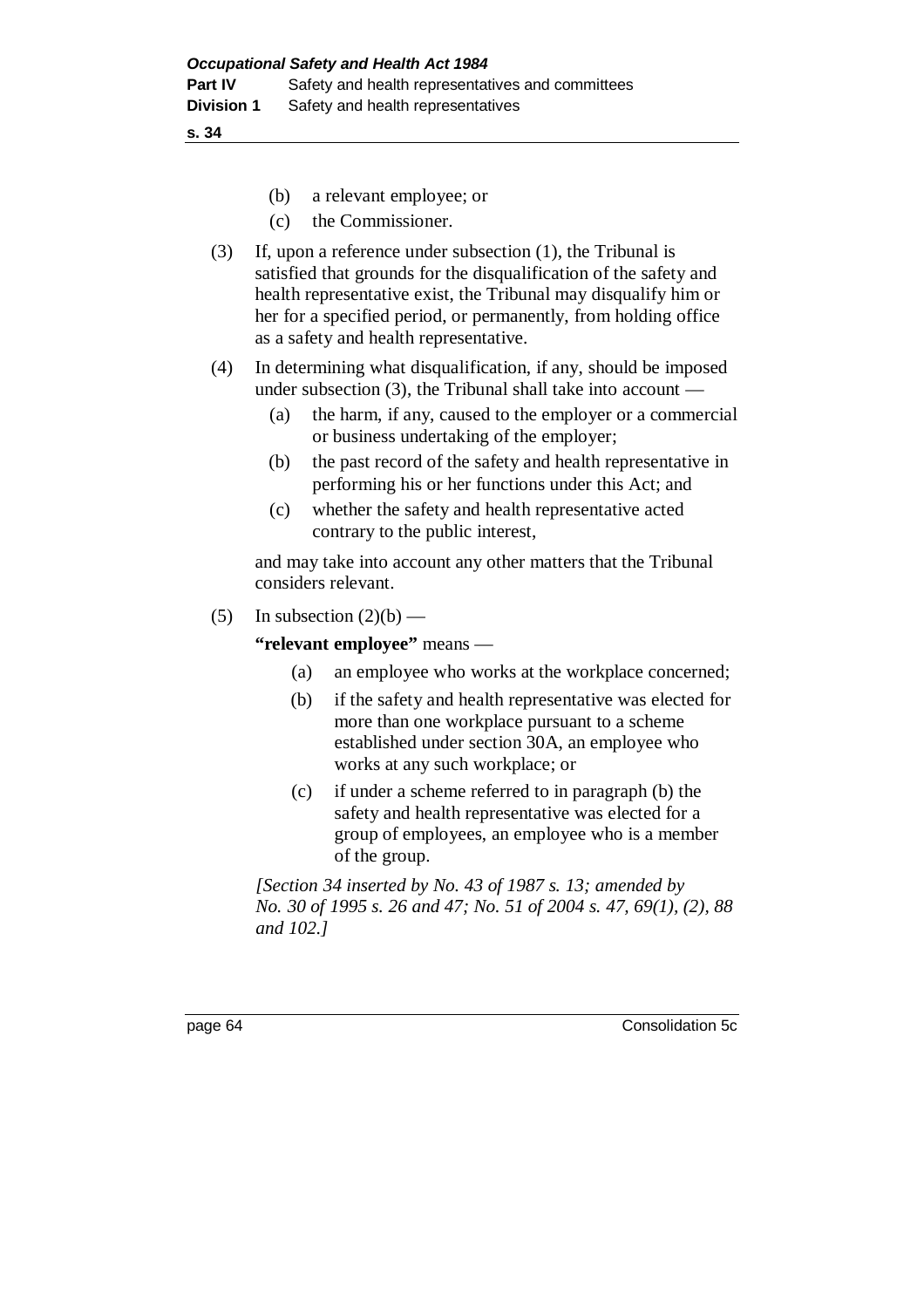## **35. Certain duties of employers in relation to safety and health representatives**

- (1) Where there is any safety and health representative for a workplace the employer shall —
	- (a) subject to subsection (2), make available to each safety and health representative such information as the employer has, or could reasonably be expected to have, relating to —
		- (i) hazards to persons that arise or may arise at the workplace;
		- (ii) so far as it is relevant to the hazards mentioned in subparagraph (i), the plant and substances used at the workplace and the systems of work at the workplace; and
		- (iii) the safety and health of employees who work at the workplace;
	- (b) where an employee so requests, permit a safety and health representative to be present at any interview concerning occupational safety or health between the employer or the employer's representative and the employee;
	- (c) consult with safety and health representatives on intended changes to the workplace or the plant or substances used at the workplace where those changes may reasonably be expected to affect the safety or health of employees at the workplace;
	- (d) ensure that a safety and health representative receives any entitlement that becomes due to him or her under subsection  $(1b)$  or  $(3)$ ;
	- *[(e) deleted]*
		- (f) where any accident or dangerous occurrence takes place in a workplace where employees who are represented by a safety and health representative work, ensure that the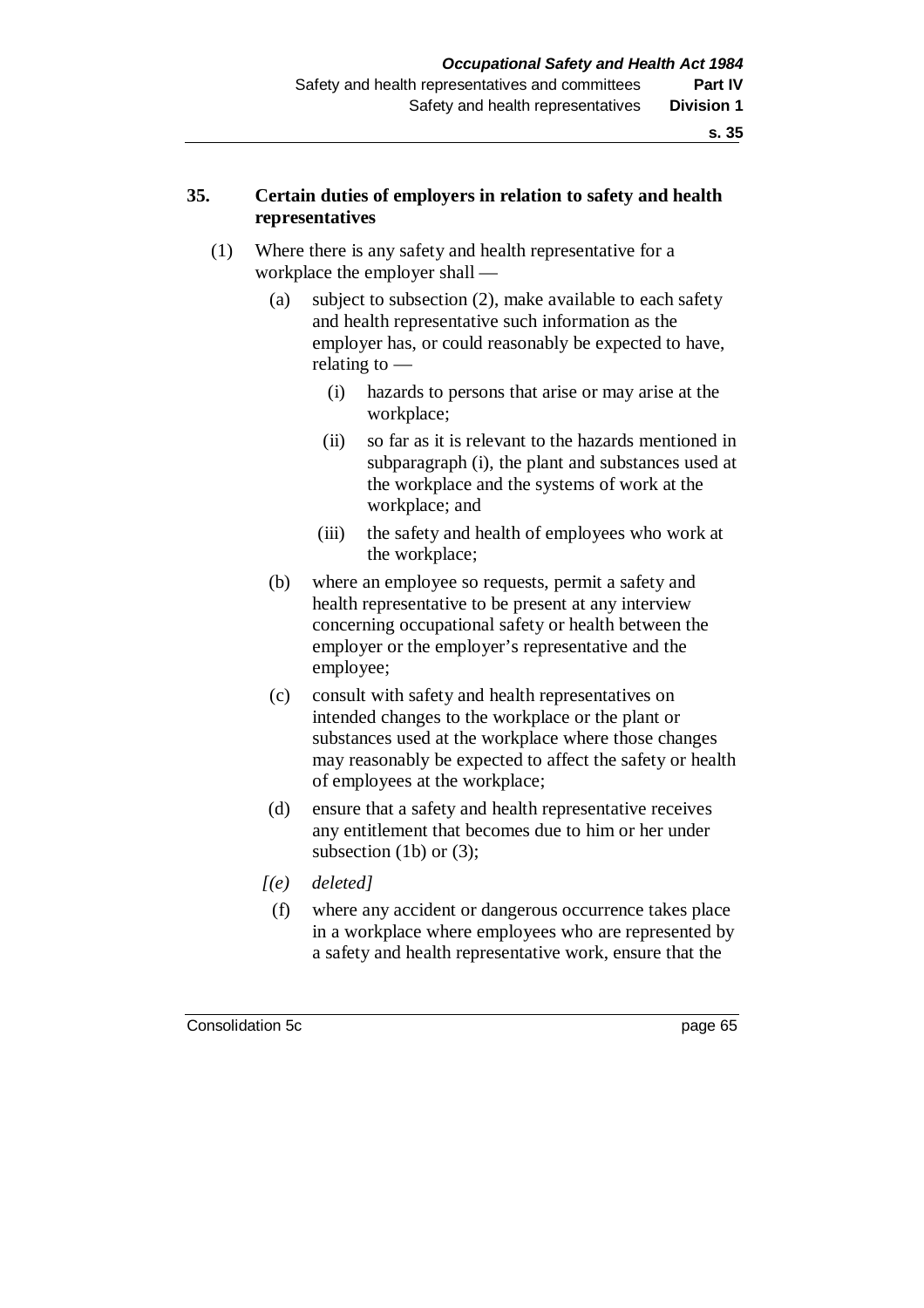**s. 35**

safety and health representative is notified thereof forthwith; and

- (g) provide safety and health representatives with such facilities and assistance as are necessary or prescribed for the purposes of the performance by them of their functions under this Part.
- (1a) If, pursuant to a scheme under section 30A, a safety and health representative has been elected for a group of employees, the references in subsection (1) to **"a workplace"** and **"the workplace"** include any workplace at which any member of the group works.
- (1b) Where a safety and health representative attends a course of training —
	- (a) for which, under subsection (3), the representative is entitled to take time off work; and
	- (b) that is prescribed for the purposes of this paragraph,

the employer is liable to pay, to the extent that is prescribed —

- (c) the tuition fee for the course; and
- (d) other costs incurred by the representative in connection with attendance at the course.

# (2) An employer —

- (a) shall not make available to a safety and health representative any medical information concerning an employee unless —
	- (i) the employee has consented to the employer doing so; or
	- (ii) it is in a form that does not identify, nor permit the identification of, the employee;

and

(b) is not required by subsection  $(1)(a)$  to make available information disclosing a trade secret.

page 66 Consolidation 5c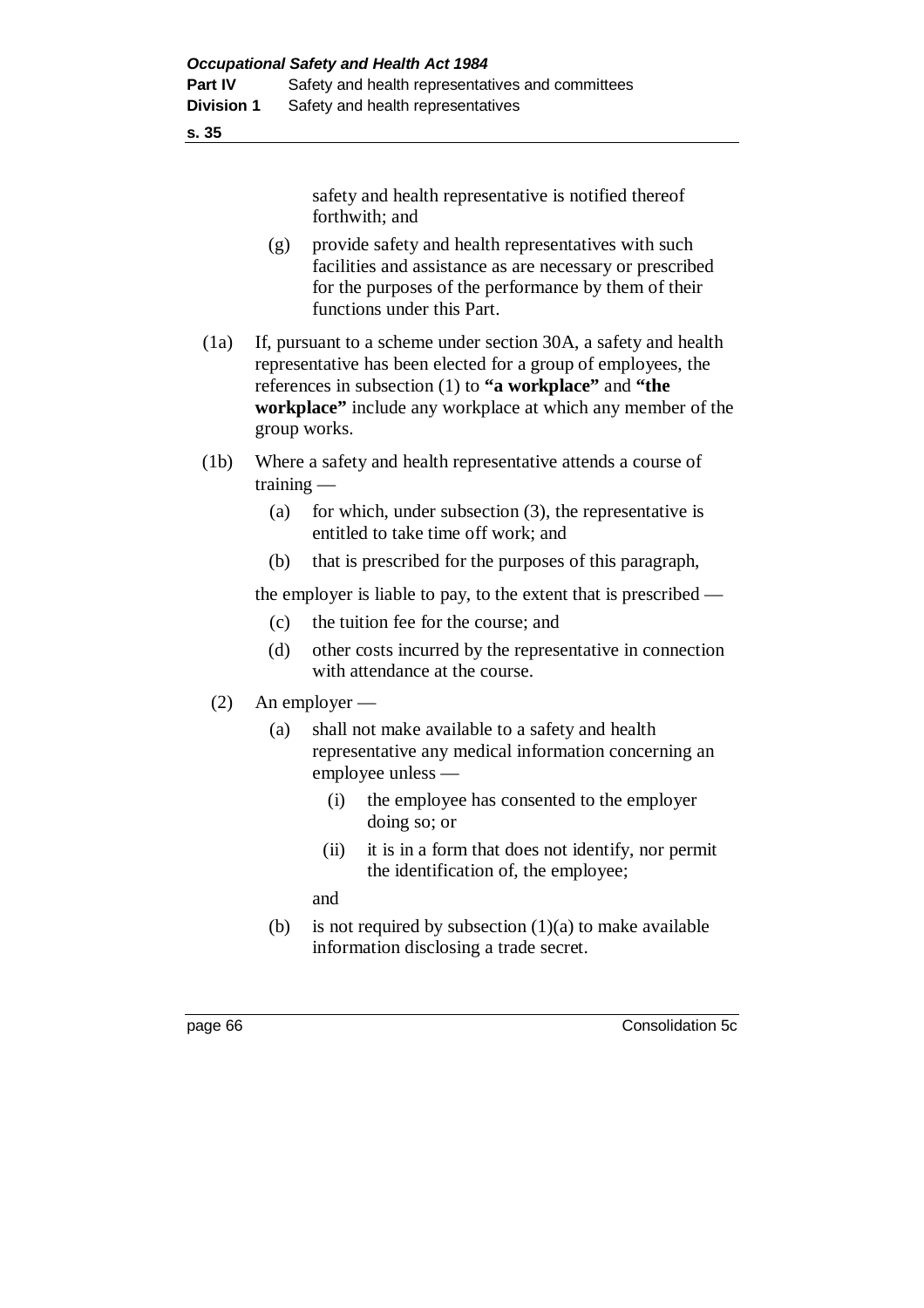- (3) The regulations may prescribe the entitlements of a safety and health representative for the purposes of —
	- (a) performing his or her functions under this Act; and
	- (b) his or her attendance at courses of training accredited under section 14(1)(h),

but the entitlements for those purposes may be varied, in a way not less favourable to the safety and health representative than that prescribed in the regulations, by agreement with the employer concerned or by a determination made by the Tribunal upon a reference made to the Tribunal under this subsection by the employer, the safety and health representative, or the Commissioner.

 $(3a)$  In subsection  $(3)$  —

**"entitlements"** means —

- (a) the time that a safety and health representative is to be permitted to take off work with pay; and
- (b) payments to which a safety and health representative is entitled for attendance at a course of training in his or her own time.
- (4) If an employer contravenes subsection (1) or (2), the employer commits an offence.

*[Section 35 inserted by No. 43 of 1987 s. 13; amended by No. 30 of 1995 s. 27 and 47; No. 51 of 2004 s. 48, 69(1) and (2), 89 and 102(2).]*

### **35A. Discrimination against safety and health representative in relation to employment**

- (1) An employer or a prospective employer must not cause disadvantage to a person for the dominant or substantial reason that the person —
	- (a) is or was a safety and health representative; or
	- (b) is performing or has performed any function as a safety and health representative.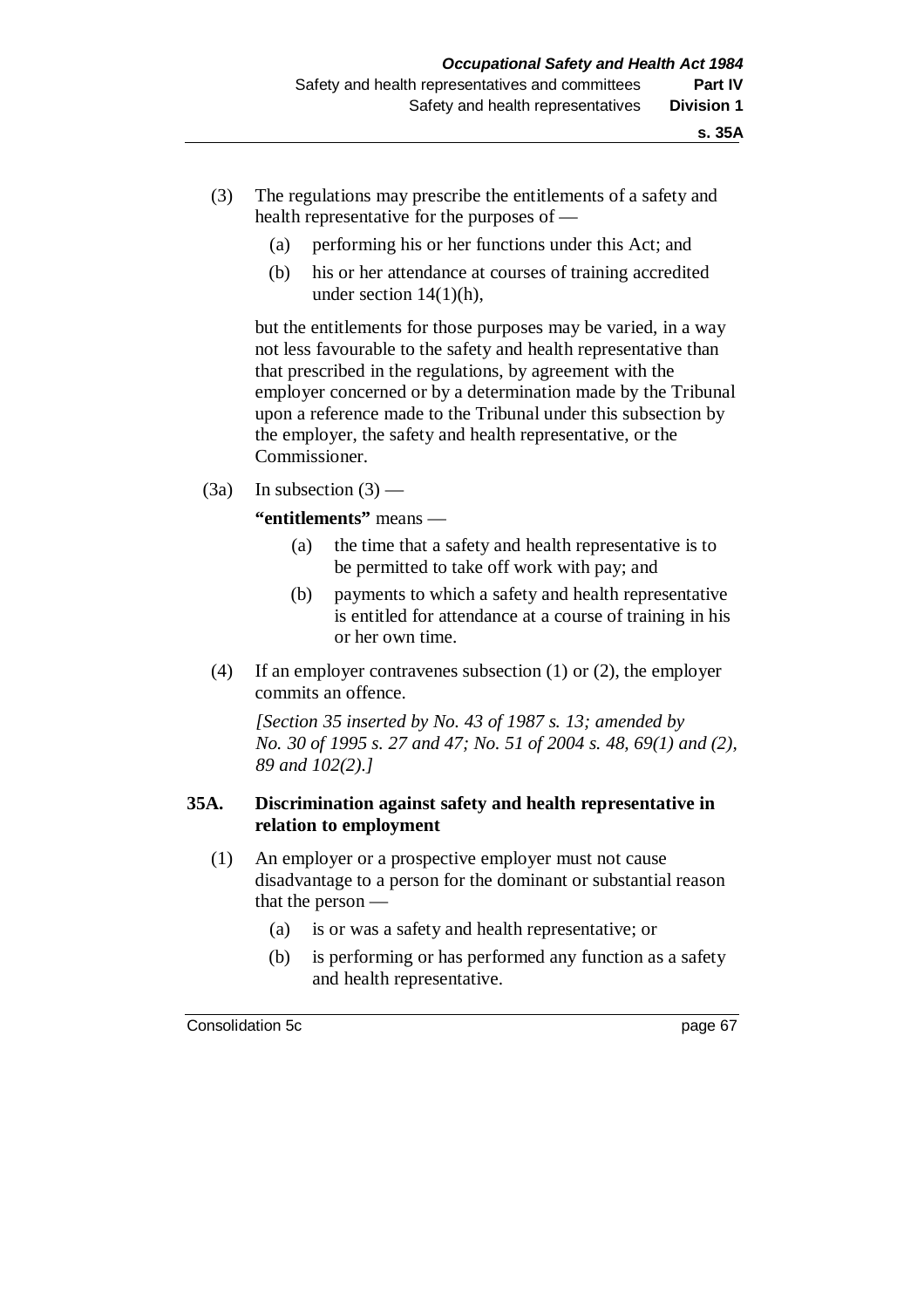| (2) | For the purposes of subsection (1) an employer causes |
|-----|-------------------------------------------------------|
|     | disadvantage to a person if the employer $-$          |

- (a) dismisses the person from employment;
- (b) demotes the person or fails to give the person a promotion that the person could reasonably have expected;
- (c) detrimentally alters the person's employment position; or
- (d) detrimentally alters the person's pay or other terms and conditions of employment.
- (3) For the purposes of subsection (1) a prospective employer causes disadvantage to a person if the prospective employer refuses to employ the person.
- (4) An employer or prospective employer that contravenes subsection (1) commits an offence.

*[Section 35A inserted by No. 51 of 2004 s. 49.]*

### **35B. Discrimination against safety and health representative in relation to contract for services**

(1) In this section —

**"contractor"** and **"principal"** have the meanings given to those terms in section 23D(1).

- (2) Where a scheme under section 30A makes provision of the kind described in section 30 $B(3)$ , a principal must not —
	- (a) terminate the engagement of a contractor; or
	- (b) subject a contractor to any other detriment,

for the dominant or substantial reason that the contractor or a person employed by the contractor —

(c) is or was a safety and health representative; or

page 68 Consolidation 5c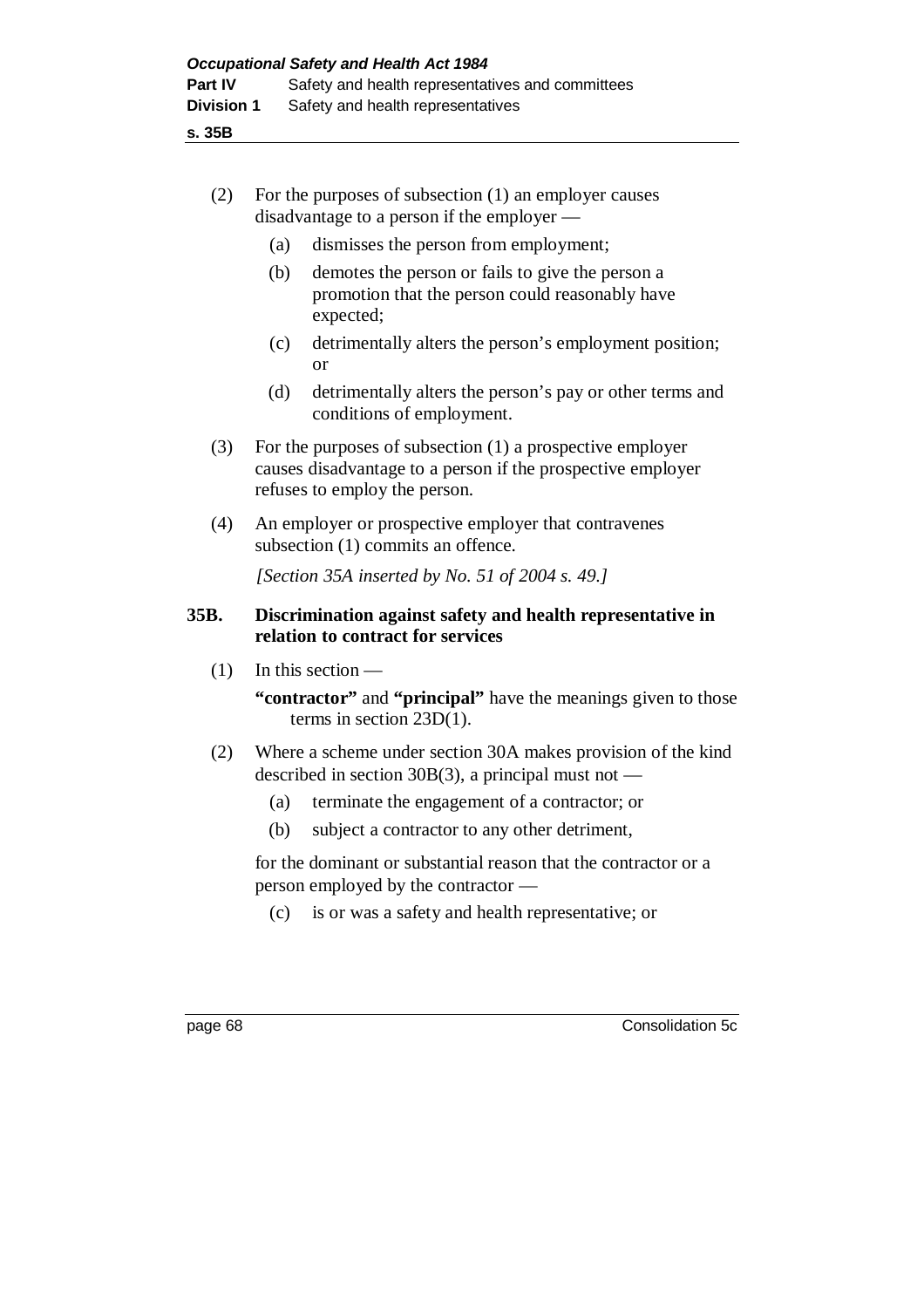- (d) is performing or has performed any function as a safety and health representative.
- (3) A principal that contravenes subsection (2) commits an offence. *[Section 35B inserted by No. 51 of 2004 s. 49.]*

### **35C. Claim may be referred to the Tribunal**

- $(1)$  A person may
	- (a) refer to the Tribunal
		- (i) a claim that the person's employer or a prospective employer has caused disadvantage to the person in contravention of section 35A; or
		- (ii) in the case of a contractor referred to in section 35B, a claim that the principal has contravened that section;

and

- (b) request the Tribunal to make one or more of the orders provided for by section 35D.
- (2) Subsection (1) applies whether or not
	- (a) the employer or prospective employer has been convicted of an offence under section 35A(4); or
	- (b) the principal has been convicted of an offence under section 35B(3).
- (3) A referral under subsection (1) may also be made on a person's behalf by an agent or legal practitioner referred to in section 31 of the *Industrial Relations Act 1979*.
- (4) Section 80E(1) of the *Industrial Relations Act 1979* does not apply to a claim under subsection (1) by a Government officer within the meaning of that section.

*[Section 35C inserted by No. 51 of 2004 s. 49.]*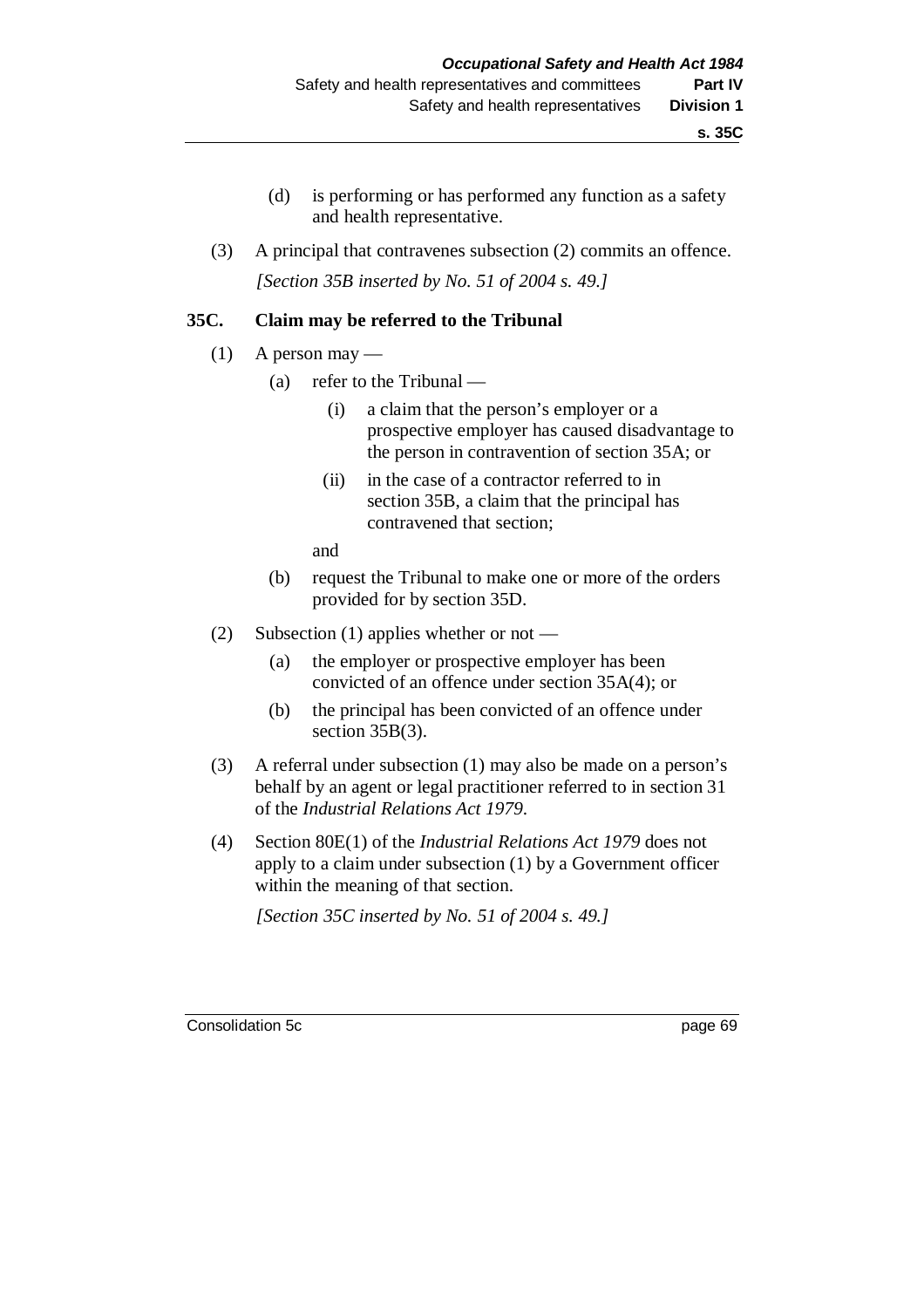**s. 35D**

#### **35D. Remedies that may be granted**

- (1) If, on the hearing of a claim under section  $35C(1)(a)(i)$ , the Tribunal is satisfied that an employer or a prospective employer has contravened section 35A, the Tribunal may —
	- (a) in the case of an employer, order the employer
		- (i) to reinstate the claimant if the claimant was dismissed from employment;
		- (ii) to pay to the claimant such sum of money as the Tribunal considers adequate as compensation for loss of employment or loss of earnings; or
		- (iii) both to reinstate the claimant and to pay the claimant the sum of money referred to in subparagraph (ii).

as the Tribunal thinks fit; or

- (b) in the case of a prospective employer, order that person to pay the claimant such sum of money as the Tribunal thinks fit.
- (2) If, on the hearing of a claim under section  $35C(1)(a)(ii)$ , the Tribunal is satisfied that a principal has contravened section 35B, the Tribunal may order the principal to pay the claimant such sum of money as the Tribunal thinks fit.
- (3) In determining a claim under section  $35C(1)(a)(i)$  the Tribunal may make any order of the kind mentioned in section 23A(3), (4) and (5)(a) of the *Industrial Relations Act 1979* as if the claim were a claim to which section 23A of that Act applies.
- (4) In the determination of the amount of compensation for any loss of employment, loss of earnings or detriment —
	- (a) the Tribunal is to have regard to any redress the claimant has obtained under another enactment; and
	- (b) the claimant is not entitled to compensation both under this section and otherwise for the same loss of employment, loss of earnings or detriment.

*[Section 35D inserted by No. 51 of 2004 s. 49.]*

page 70 Consolidation 5c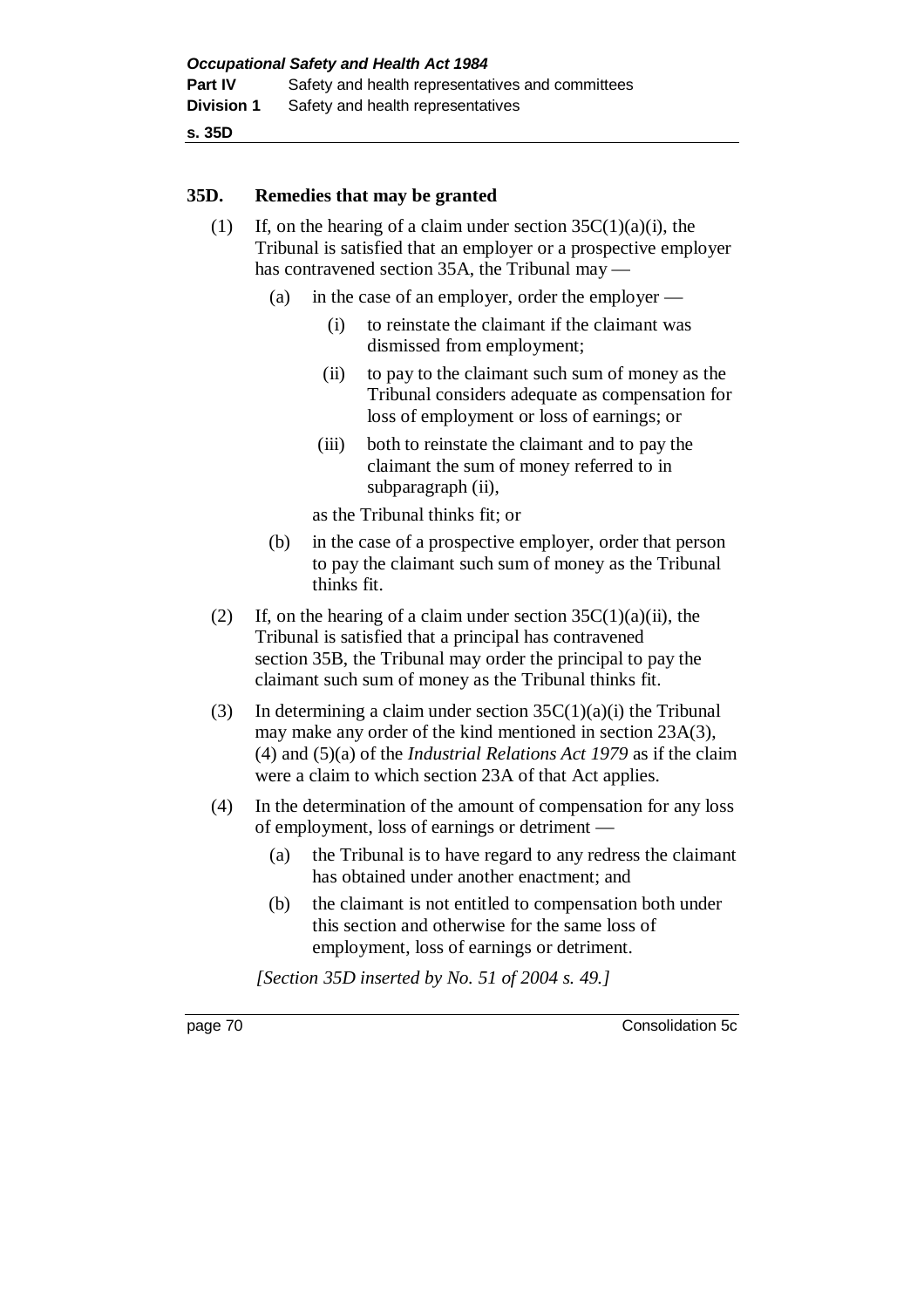# **Division 2 — Safety and health committees**

*[Heading inserted by No. 51 of 2004 s. 50.]*

### **36. Interpretation**

(1) In this Division —

**"allowed period"** means —

- (a) 3 months; or
- (b) such longer period as the Commissioner may allow on application by a consultation party;

**"consultation party"** means a person that comes within section  $39C(2)(a)$ , (b) or (c);

#### **"prescribed requirements"** means —

- (a) the provisions of  $-$ 
	- (i) an agreement under section 39C(2); and
	- (ii) section  $39C(3)$ ;
- (b) the terms of a determination of
	- (i) the Commissioner, under section 39D; or
	- (ii) the Tribunal, under section 39G,

in respect of the workplace concerned or, if any agreement under section 39E applies, any workplace concerned; and

- (c) any requirement of the regulations.
- (2) In this Division references to a **"safety and health representative for the workplace"** or a **"safety and health representative for a workplace"** include a safety and health representative elected for a group of employees pursuant to a scheme under section 30A if any member of the group works at the workplace concerned.

*[Section 36 inserted by No. 51 of 2004 s. 50.]*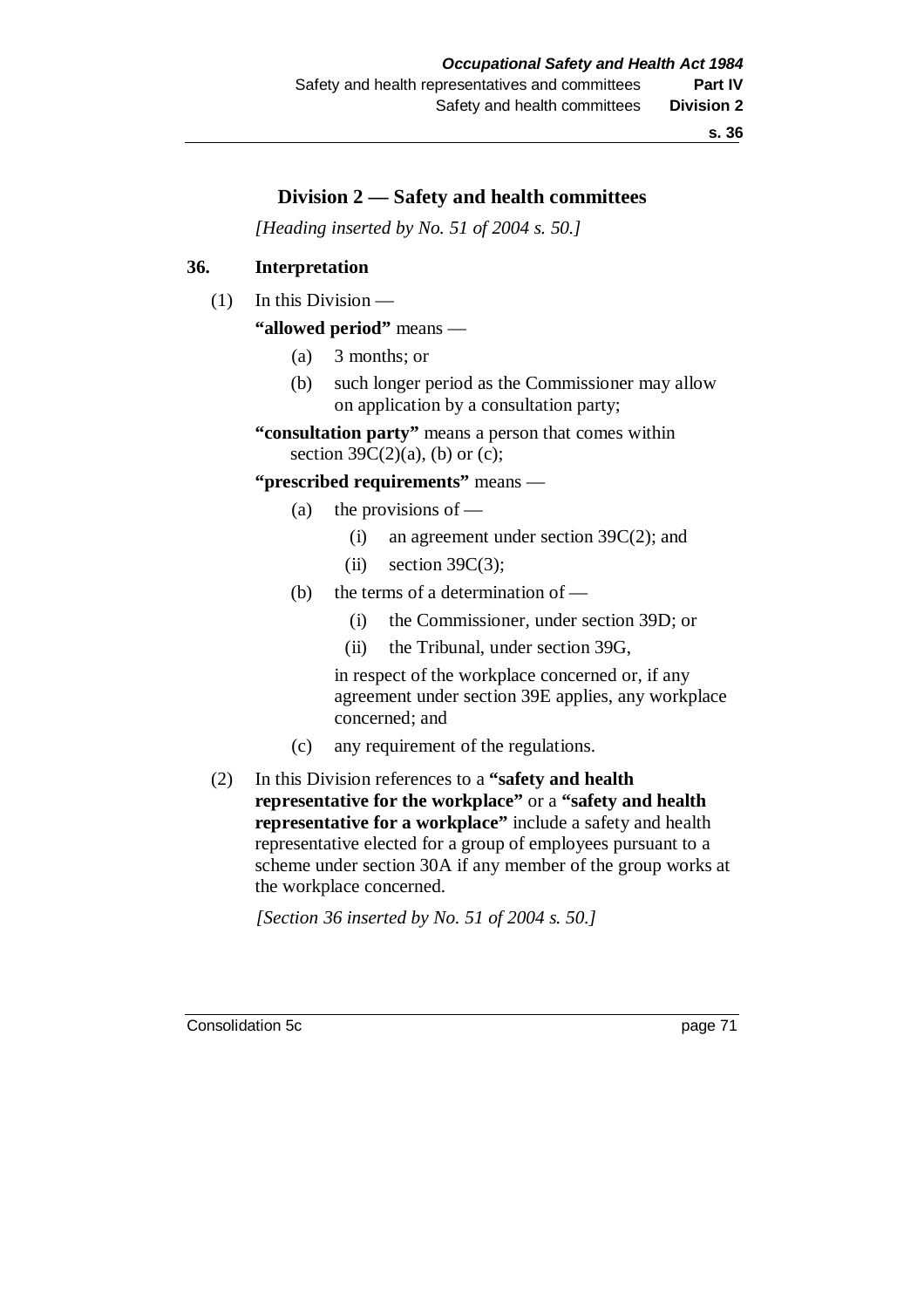**s. 37**

#### **37. Employees to appoint representatives**

Whenever required for the purpose of making an agreement under section 39C(2) or 39E(1) in respect of a workplace, the employees who work at the workplace are to appoint, from amongst their number, one or more employees —

- (a) to represent them for that purpose; or
- (b) as may be required, to replace any employee previously appointed under this section.

*[Section 37 inserted by No. 51 of 2004 s. 50.]*

### **38. Obligation of employer to establish a safety and health committee**

- (1) An employer must, in accordance with the prescribed requirements, establish a safety and health committee for a workplace within the allowed period after —
	- (a) the coming into operation of a regulation requiring the employer to do so;
	- (b) service on the employer of a notice by the Commissioner requiring the employer to do so; or
	- (c) being requested under section 39(1) to do so,

unless, in the case mentioned in paragraph (c), the Commissioner has decided under section 39A that a safety and health committee is not required to be established for the workplace concerned.

(2) If an employer contravenes subsection (1), the employer commits an offence.

*[Section 38 inserted by No. 51 of 2004 s. 50.]*

#### **39. Request for establishment of safety and health committee**

(1) An employee who works at a workplace may request the employer to establish a safety and health committee for the workplace.

page 72 Consolidation 5c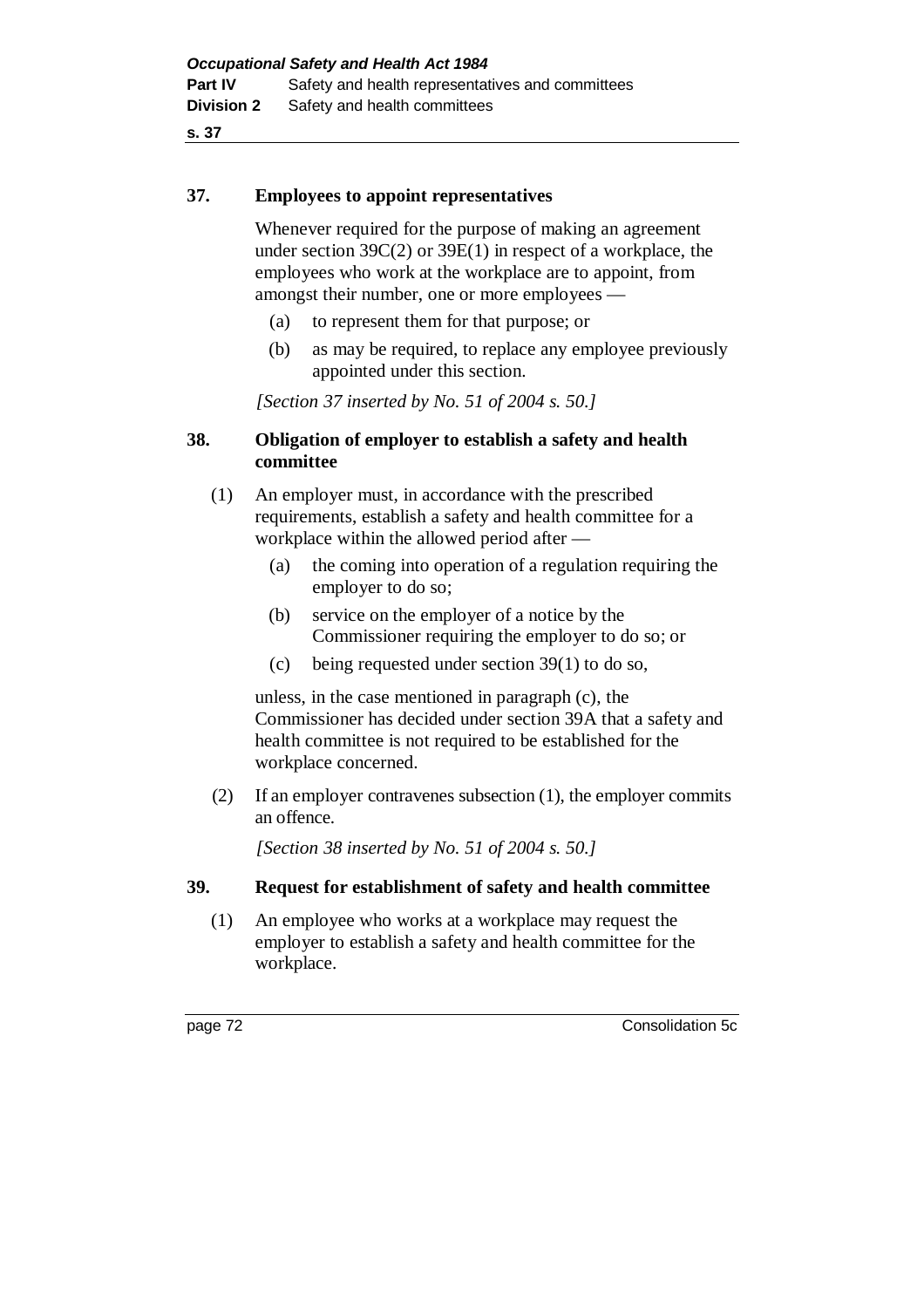- (2) If a request is made under subsection (1), the employer must within 21 days after the request is received either —
	- $(a)$  notify
		- (i) the employee who made the request; and
		- (ii) any safety and health representative for the workplace,

that the employer agrees to the request; or

- (b) under section 39A, refer to the Commissioner the question whether a safety and health committee should be established for the workplace.
- (3) If an employer contravenes subsection (2), the employer commits an offence.

*[Section 39 inserted by No. 51 of 2004 s. 50.]*

### **39A. Referral of question to Commissioner**

- $(1)$  If
	- (a) a request has been made to an employer under section 39(1) in respect of a workplace; and
	- (b) the employer considers that the circumstances of the case are such that the employer should not be required to establish a safety and health committee for the workplace,

the employer may refer to the Commissioner the question of whether a safety and health committee should be so established.

- (2) The employer must give notice of a referral under this section  $to -$ 
	- (a) the employee concerned; and
	- (b) any safety and health representative for the workplace.
- (3) The Commissioner is to
	- (a) decide a question referred to the Commissioner under subsection (1); and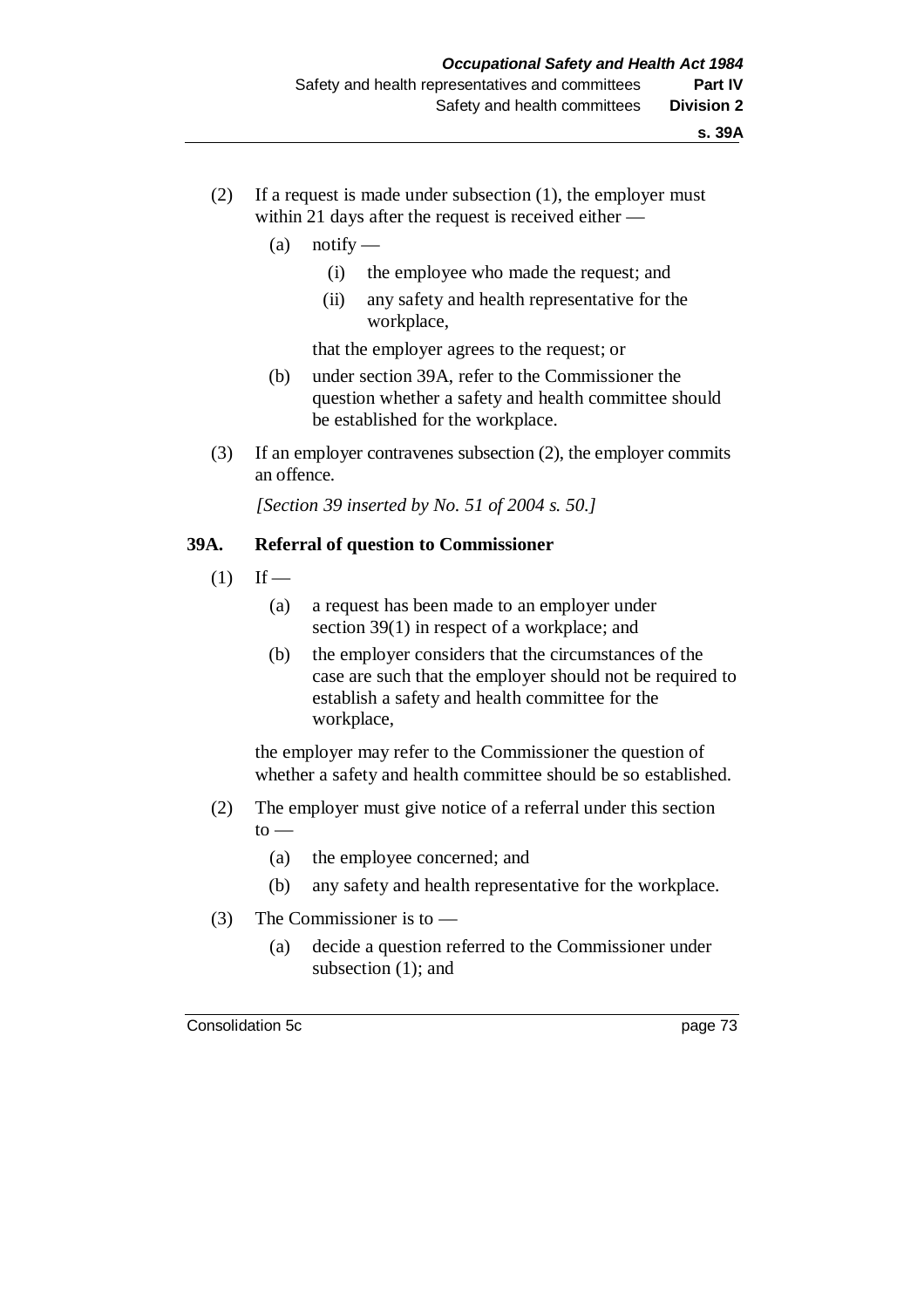**s. 39B**

(b) notify the employer and the employee concerned of the decision.

*[Section 39A inserted by No. 51 of 2004 s. 50.]*

### **39B. Employer may establish a safety and health committee**

An employer may, on the employer's own initiative and in accordance with the prescribed requirements, establish a safety and health committee for a workplace if —

- (a) a regulation referred to in section  $38(1)(a)$  has not come into operation;
- (b) a notice referred to in section  $38(1)(b)$  has not been served on the employer; or
- (c) a request has not been made under section 39(1),

in respect of the workplace.

*[Section 39B inserted by No. 51 of 2004 s. 50.]*

### **39C. How safety and health committee to be constituted**

(1) In this section —

**"workplace"**, where an agreement under section 39E applies, includes 2 or more workplaces.

- (2) Subject to subsection (3), the composition, and the manner in which persons become members, of a safety and health committee for a workplace are to be determined by agreement in writing between —
	- (a) the employer;
	- (b) any safety and health representative for the workplace; and
	- (c) the employees appointed under section 37 in respect of the workplace.
- (3) At least one half of the members of a safety and health committee for a workplace must be persons each of whom is —
	- (a) a safety and health representative for the workplace; or

page 74 Consolidation 5c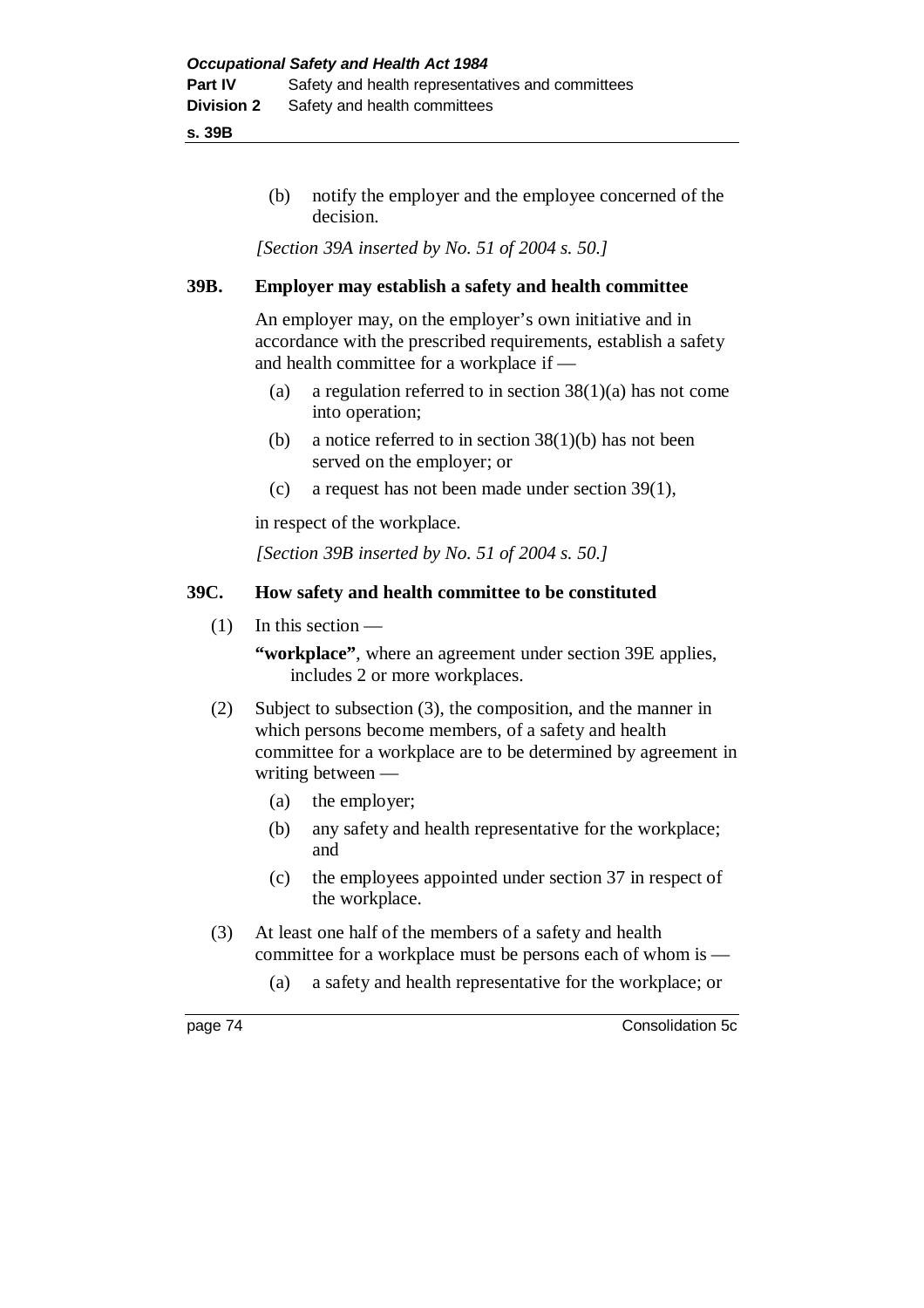(b) an employee who works at the workplace and holds office as a member representing other employees.

*[Section 39C inserted by No. 51 of 2004 s. 50.]*

#### **39D. Commissioner may make determination in certain cases**

- (1) This section applies if
	- (a) a consultation party considers that discussions for the purpose of making an agreement under section 39C —
		- (i) cannot commence or continue because there are no employees appointed under section 37 in respect of the workplace concerned;
		- (ii) have not been commenced or continued in good faith by any party;
		- (iii) are being unreasonably delayed; or
		- (iv) have broken down;
		- or
	- (b) the employer concerned considers that for some other reason it is unlikely that the employer will be able to comply with section 38(1) within the allowed period under that section.
- (2) The employer or other consultation party may refer to the Commissioner for determination —
	- (a) the matters that are required to be settled by agreement under section 39C; or
	- (b) any particular matter mentioned in paragraph (a) on which the parties cannot agree.
- (3) On such a referral, the Commissioner is to
	- (a) make any necessary determination; and
	- (b) notify the employer or other party concerned of the determination.

*[Section 39D inserted by No. 51 of 2004 s. 50.]*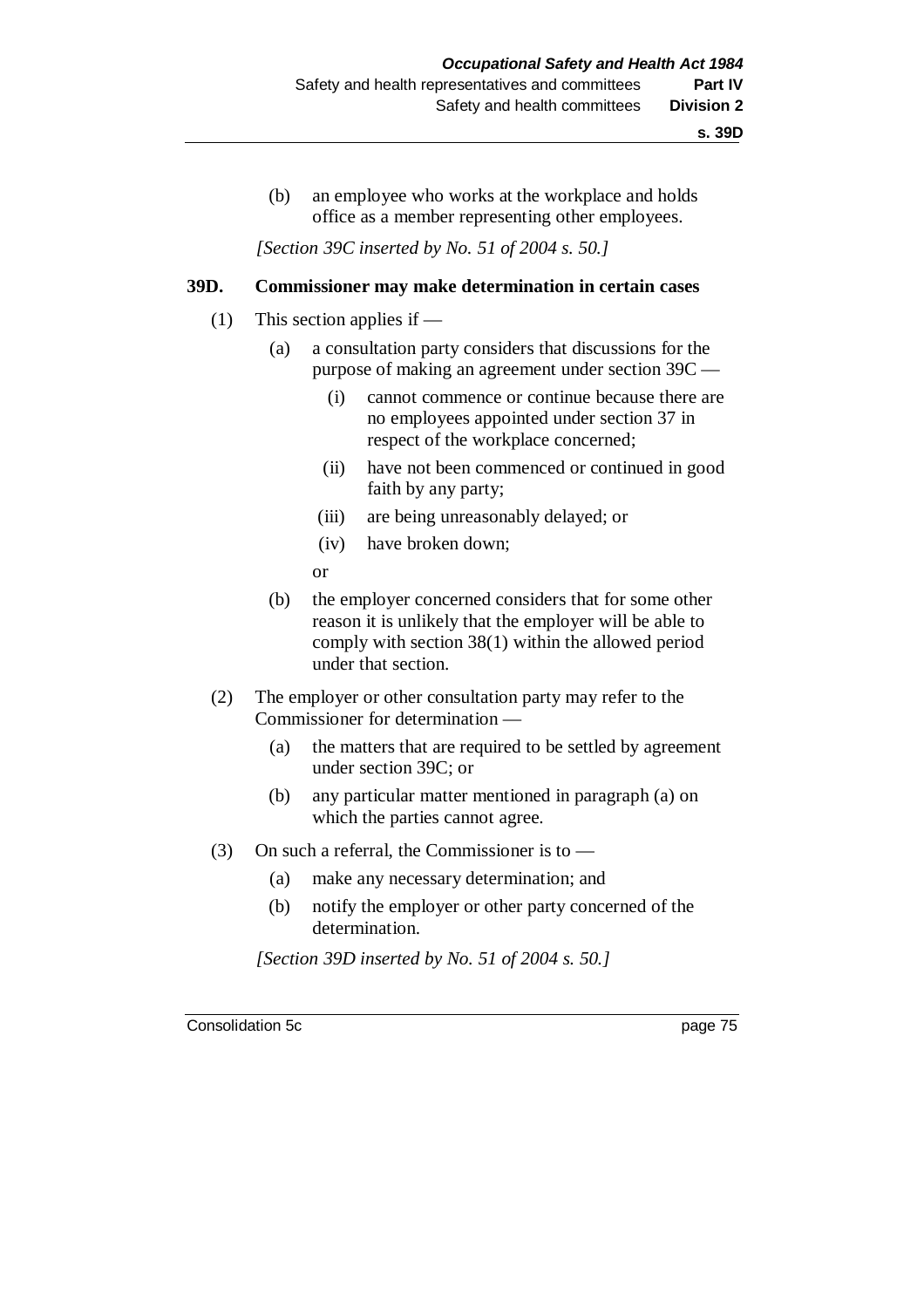#### **39E. Functions of committee may cover more than one workplace**

- $(1)$  If
	- (a) an employer
		- (i) is under an obligation by operation of section 38(1); or
		- (ii) wishes to take action for the purposes of section 39B,

in respect of more than one workplace of the employer; and

(b) a safety and health committee has not been established for one or more of those workplaces,

the parties concerned may agree in writing that one safety and health committee is to be established to exercise functions in relation to each of the workplaces to which paragraph (b) applies.

- (2) For the purposes of subsection (1) the parties concerned are
	- (a) the employer;
	- (b) any safety and health representative for a workplace to which subsection (1)(b) applies; and
	- (c) the employees appointed under section 37 in respect of that workplace.
- (3) An agreement under subsection (1) may provide
	- (a) for the establishment of a safety and health committee to exercise functions in relation to more than one workplace; and
	- (b) for that committee to have subcommittees for each workplace —
		- (i) to advise the committee on the exercise of its functions in relation to that workplace; and

page 76 Consolidation 5c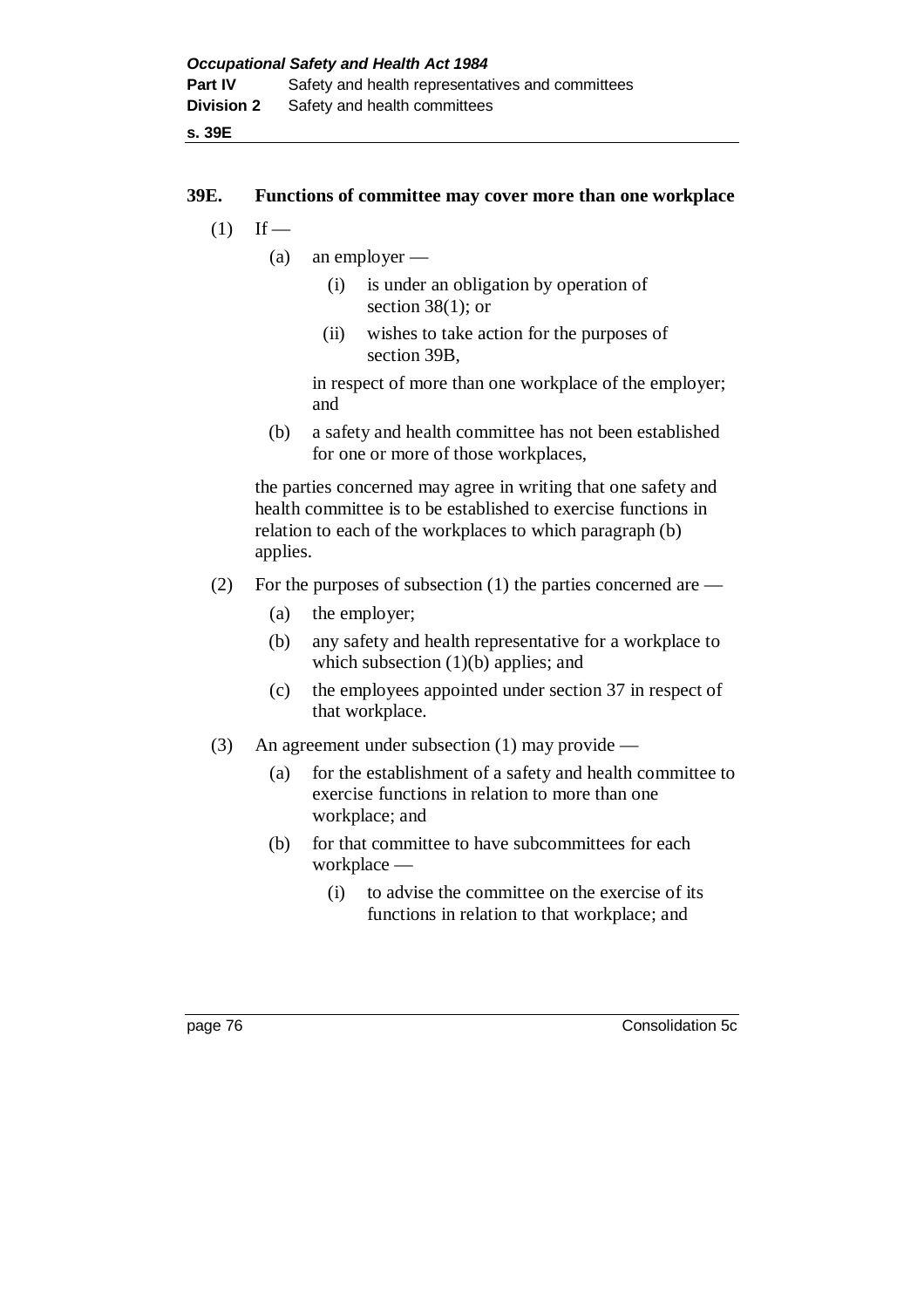- (ii) to exercise some or all of those functions as the delegate of the committee in accordance with the terms of a delegation to it.
- (4) The composition of any subcommittee referred to in subsection (3) is to be determined by the parties referred to in subsection (2).

*[Section 39E inserted by No. 51 of 2004 s. 50.]*

#### **39F. Amendment of agreement and abolition of committee**

(1) In this section —

**"relevant parties"**, in respect of a workplace, means —

- (a) the employer; and
- (b) each member for the time being of the safety and health committee for the workplace.
- $(2)$  Where  $-$ 
	- (a) an agreement has been made under section 39C(2); or
	- (b) the matters referred to in section  $39C(2)$  are governed by provisions consisting —
		- (i) wholly of a determination made under section 39D, whether or not it has been varied or confirmed under section 39G; or
		- (ii) partly of an agreement under section 39C(2) and partly of a determination made under section 39D, whether or not it has been varied or confirmed under section 39G,

the relevant parties may by agreement in writing made between them —

- $\sec$  0 vary
	- (i) the agreement or provisions; or
	- (ii) if applicable, the agreement or provisions as previously varied under this subsection; and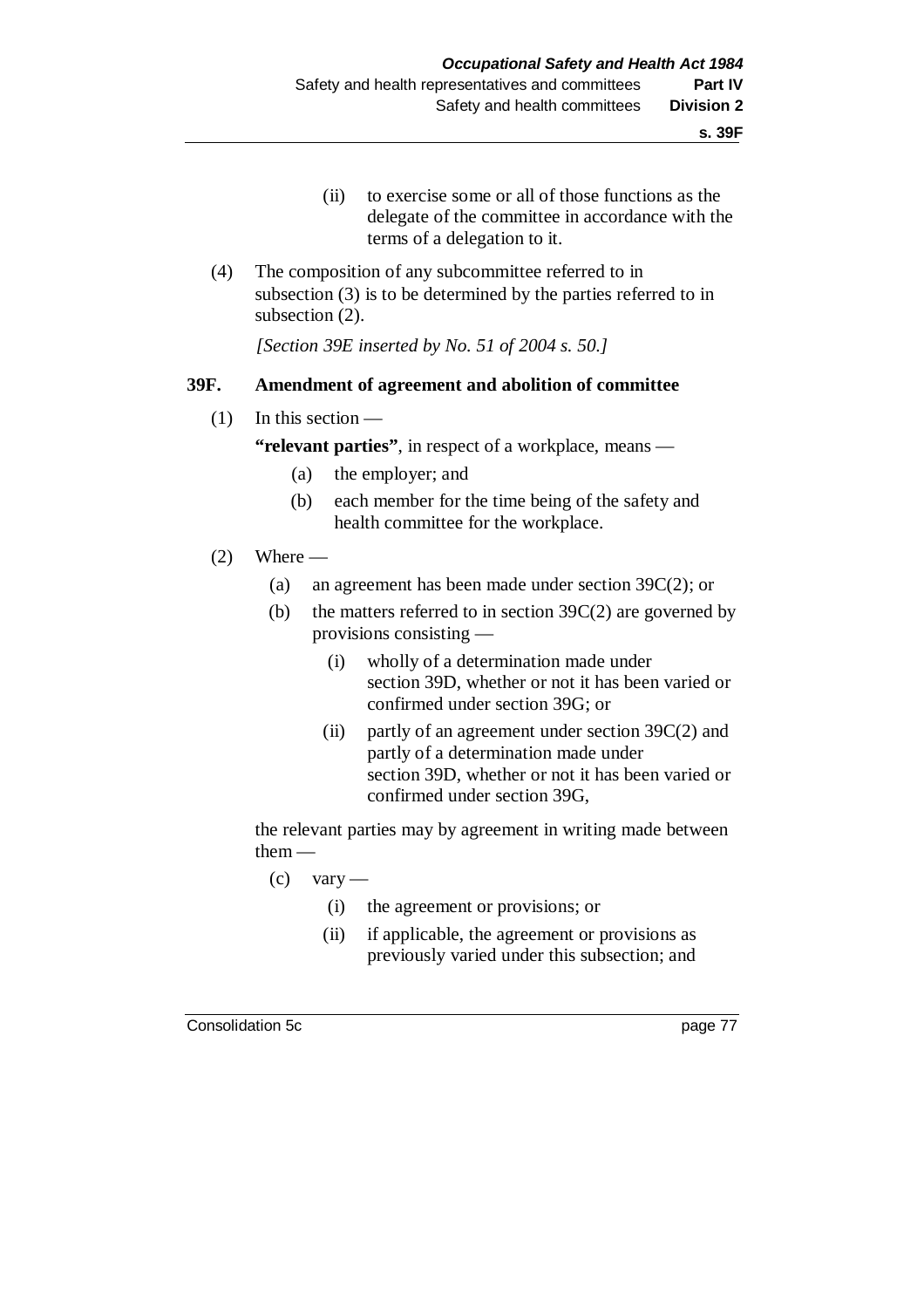**s. 39G**

| (d) | make any transitional provision that is necessary or |
|-----|------------------------------------------------------|
|     | expedient in respect of the variation.               |

### (3) Where a safety and health committee has been established for a workplace, the relevant parties may by agreement in writing —

- (a) abolish the committee; and
- (b) make any transitional provision that is necessary or expedient in respect of the abolition.
- (4) If the relevant parties cannot agree on the exercise of a power referred to in subsection (2) or (3), any such party may refer to the Commissioner for determination any question —
	- (a) whether the agreement or provisions concerned should be varied;
	- (b) as to the manner in which the agreement or provisions should be varied; or
	- (c) whether a safety and health committee should be abolished,

or as to transitional provisions that should be made in respect of such a matter.

- (5) On such a referral, the Commissioner is to
	- (a) make any necessary determination; and
	- (b) notify the relevant parties of the determination.

*[Section 39F inserted by No. 51 of 2004 s. 50.]*

## **39G. Review of Commissioner's decision**

- (1) Where the Commissioner has made a decision under section 39A(3) in respect of a workplace —
	- (a) the employer;
	- (b) a safety and health representative for the workplace; or
	- (c) an employee who works at the workplace,

may refer the decision to the Tribunal for review.

page 78 Consolidation 5c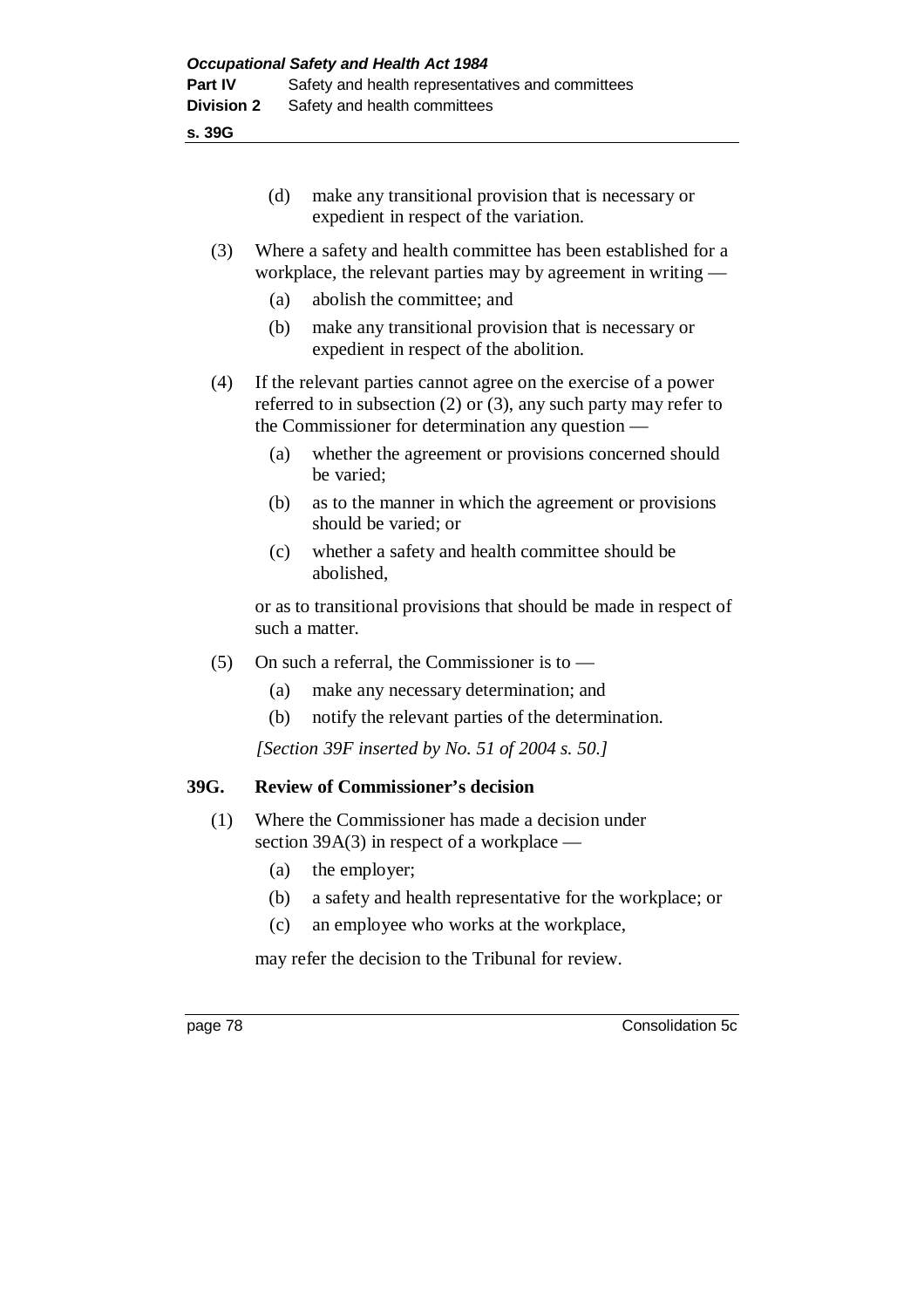- (2) Where the Commissioner has made a determination under section 39D(3) in respect of one or more workplaces —
	- (a) the employer;
	- (b) any safety and health representative for a workplace concerned; or
	- (c) an employee appointed under section 37 in respect of a workplace concerned,

may refer the determination to the Tribunal for review.

- (3) Where the Commissioner has made a determination under section 39F(5) in respect of —
	- (a) an agreement; or
	- (b) a safety and health committee,

a relevant party, within the meaning in that section, in relation to the workplace concerned may refer the determination to the Tribunal for review.

(4) The Tribunal may confirm, vary or revoke a decision or determination of the Commissioner referred to it under this section.

*[Section 39G inserted by No. 51 of 2004 s. 50.]*

### **40. Functions of safety and health committees**

- (1) In this section
	- **"workplace"**, where an agreement under section 39E applies to the establishment of a safety and health committee, means any workplace in relation to which the committee may exercise functions.
- (2) The functions of a safety and health committee are
	- (a) to facilitate consultation and cooperation between an employer and the employees of the employer in initiating, developing, and implementing measures designed to ensure the safety and health of employees at the workplace;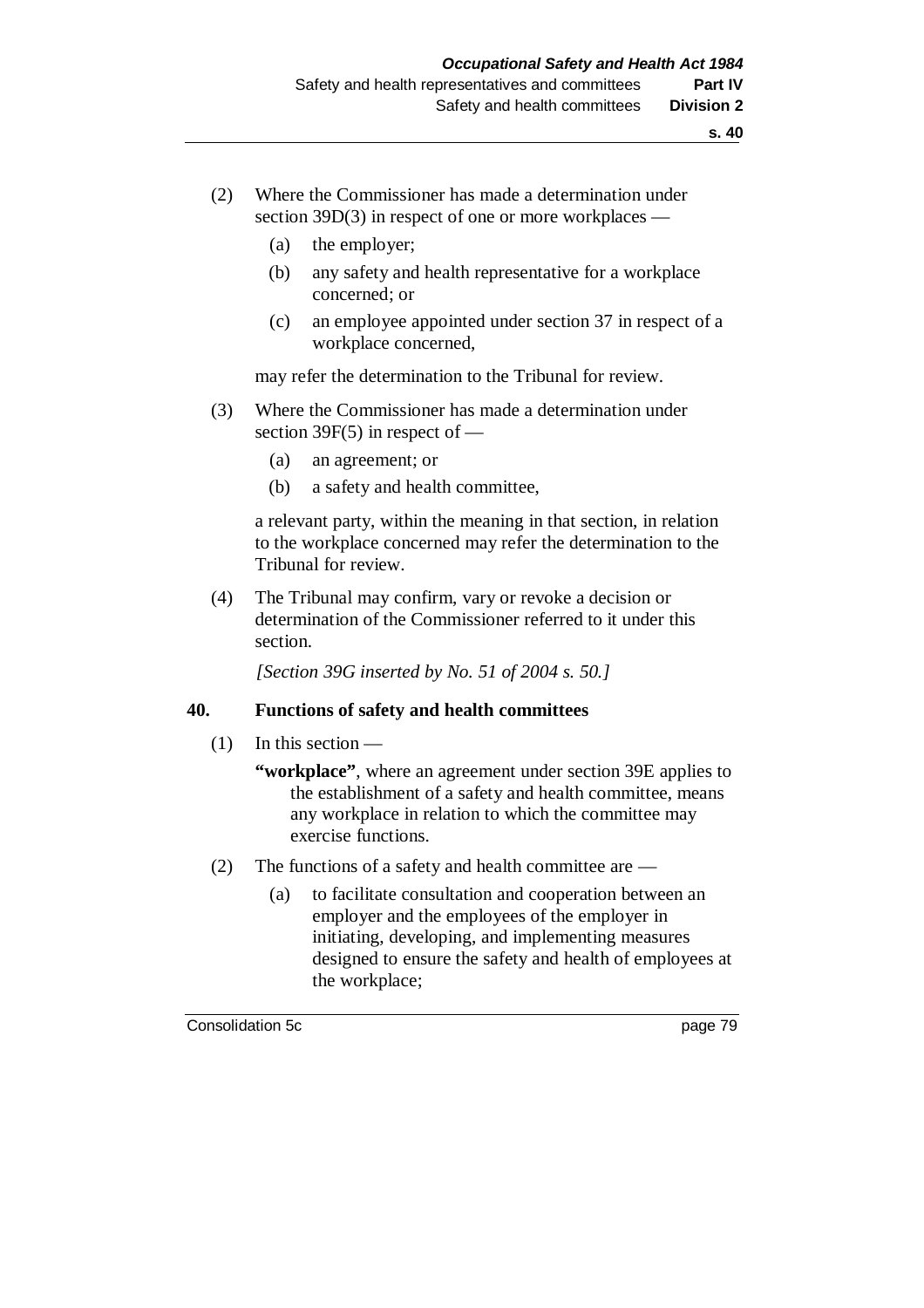**s. 41**

| (b) | to keep itself informed as to standards relating to safety |
|-----|------------------------------------------------------------|
|     | and health generally recommended or prevailing in          |
|     | workplaces of a comparable nature and to review, and       |
|     | make recommendations to the employer on, rules and         |
|     | procedures at the workplace relating to the safety and     |
|     | health of the employees;                                   |

- (c) to recommend to the employer and employees the establishment, maintenance, and monitoring of programmes, measures and procedures at the workplace relating to the safety and health of the employees;
- (d) to keep in a readily accessible place and form such information as is provided under this Act by the employer regarding the hazards to persons that arise or may arise at the workplace;
- (e) to consider, and make such recommendations to the employer as the committee sees fit in respect of, any changes or intended changes to or at the workplace that may reasonably be expected to affect the safety or health of employees at the workplace;
- (f) to consider such matters as are referred to the committee by a safety and health representative; and
- (g) to perform such other functions as may be prescribed in the regulations or given to the committee, with its consent, by the employer.

*[Section 40 inserted by No. 43 of 1987 s. 13; amended by No. 30 of 1995 s. 47; No. 51 of 2004 s. 52 and 90.]*

## **41. Procedures**

- (1) Subject to the regulations a safety and health committee may determine its own procedures.
- *[(2) repealed]*

*[Section 41 inserted by No. 43 of 1987 s. 13; amended by No. 30 of 1995 s. 47; No. 51 of 2004 s. 53.]*

page 80 Consolidation 5c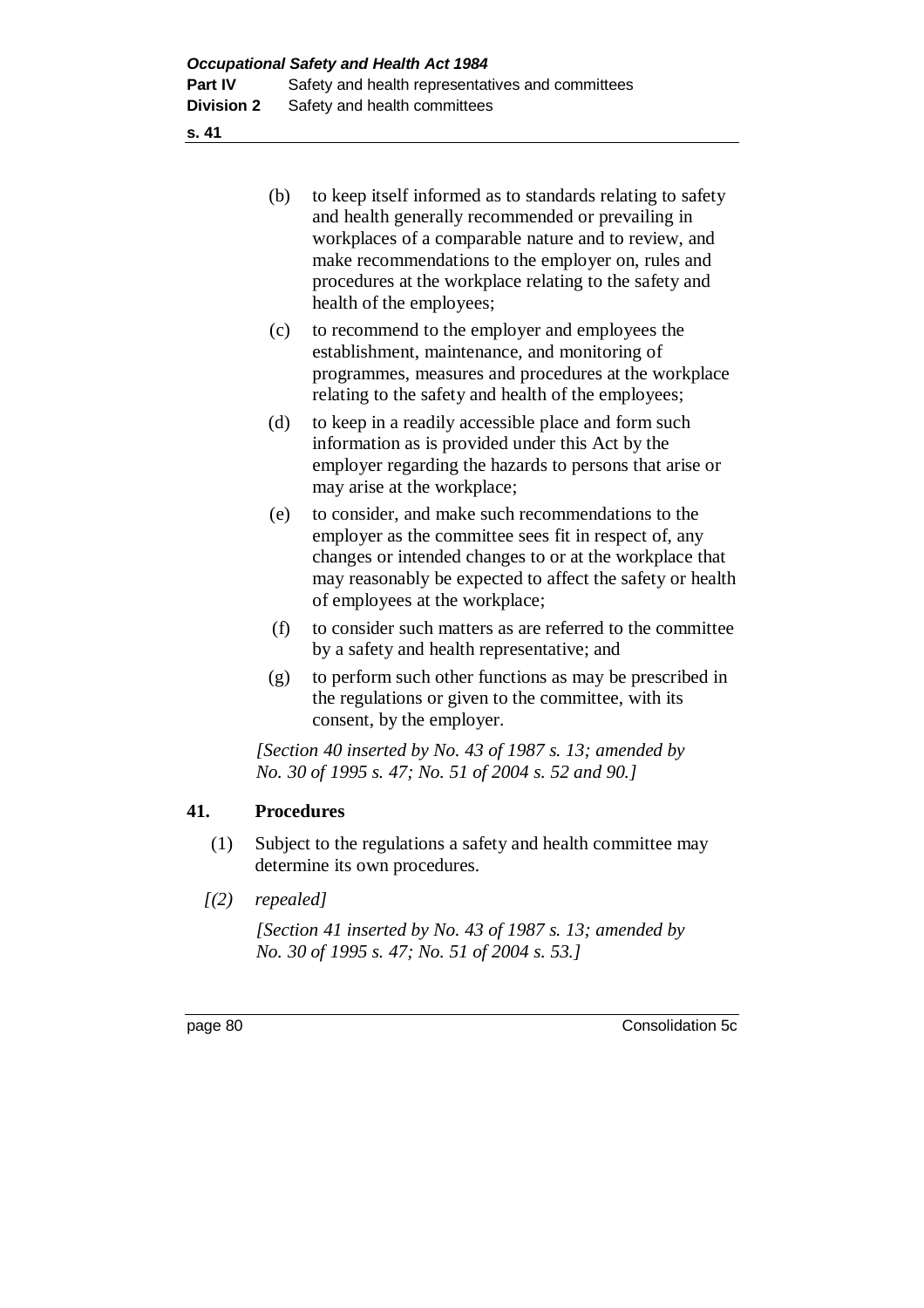#### **s. 41A**

# **Part V — Inspectors**

*[Heading inserted by No. 43 of 1987 s. 13.]*

## **41A. Extended meaning of "employer" and "employee"**

In this Part —

**"employer"** and **"employee"** include a person taken to be an employer and an employee respectively by operation of section 23D, 23E or 23F.

*[Section 41A inserted by No. 51 of 2004 s. 9.]*

#### **42. Appointment of inspectors**

The Commissioner, by instrument in writing, is to appoint such officers of the department as the Commissioner considers necessary to be inspectors for the purposes of this Act.

*[Section 42 inserted by No. 51 of 2004 s. 58.]*

#### **42A. Appointment of restricted inspectors**

- (1) The Commissioner may, by instrument in writing, appoint any person employed in the Public Service under Part 3 of the *Public Sector Management Act 1994* to be a restricted inspector  $for -$ 
	- (a) the State; or
	- (b) any specified area of the State,

during the period specified in the instrument.

- (2) A person ceases to be a restricted inspector
	- (a) when the period of the person's appointment expires; or
	- (b) if the person's appointment is revoked by the Commissioner.
- (3) A person who ceases to be a restricted inspector must, as soon as practicable, return the certificate provided to the person under section 42C to the Commissioner or to any other person authorised by the Commissioner to receive it.

*[Section 42A inserted by No. 51 of 2004 s. 58.]*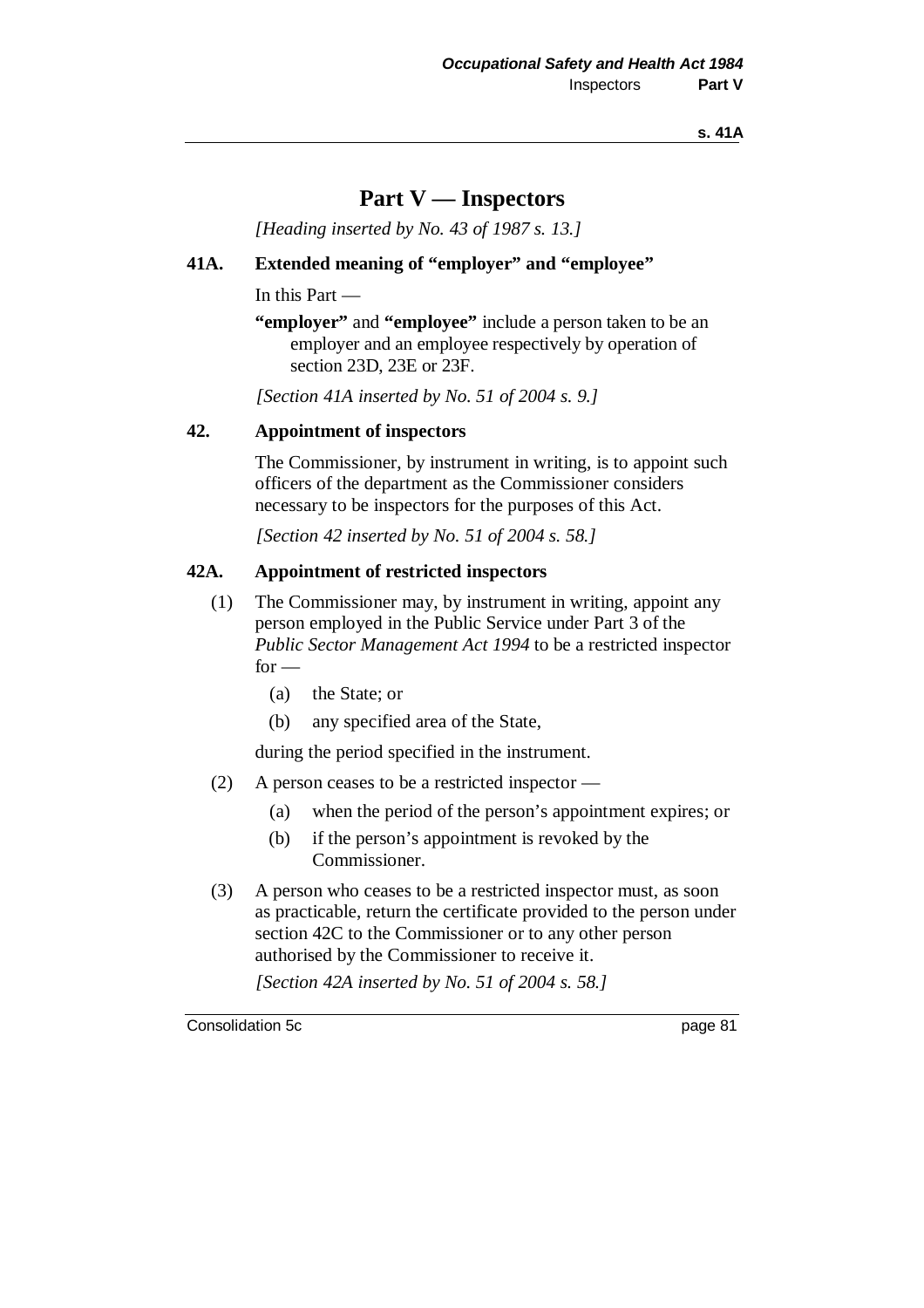**s. 42B**

#### **42B. Powers of restricted inspector**

- (1) A restricted inspector has, in respect of
	- (a) the State; or
	- (b) the area of the State for which the restricted inspector is appointed,

such of the functions of an inspector under this Act as are specified in the instrument of appointment.

- (2) The performance of a function by a restricted inspector may be made subject to any condition or limitation.
- (3) To the extent provided by the instrument of appointment, and subject to that instrument, a restricted inspector is taken to be an inspector appointed under section 42.

*[Section 42B inserted by No. 51 of 2004 s. 58.]*

## **42C. Certificate of appointment**

- (1) Every inspector and restricted inspector is to be provided with a certificate of appointment signed by the Commissioner or an officer of the department authorised in that behalf by the Commissioner.
- (2) An inspector or a restricted inspector must produce the certificate to a person if —
	- (a) the inspector has performed, or is about to perform, any functions under this Act in relation to a person; and
	- (b) the person requests that the certificate be produced.
- (3) A certificate purporting to have been provided under subsection (1) is, without proof of the signature of the person purporting to have signed it or of the person's authority to have signed it, evidence in a court —
	- (a) of the appointment to which the certificate purports to relate; and
	- (b) of any other matter specified in the certificate.

*[Section 42C inserted by No. 51 of 2004 s. 58.]*

page 82 Consolidation 5c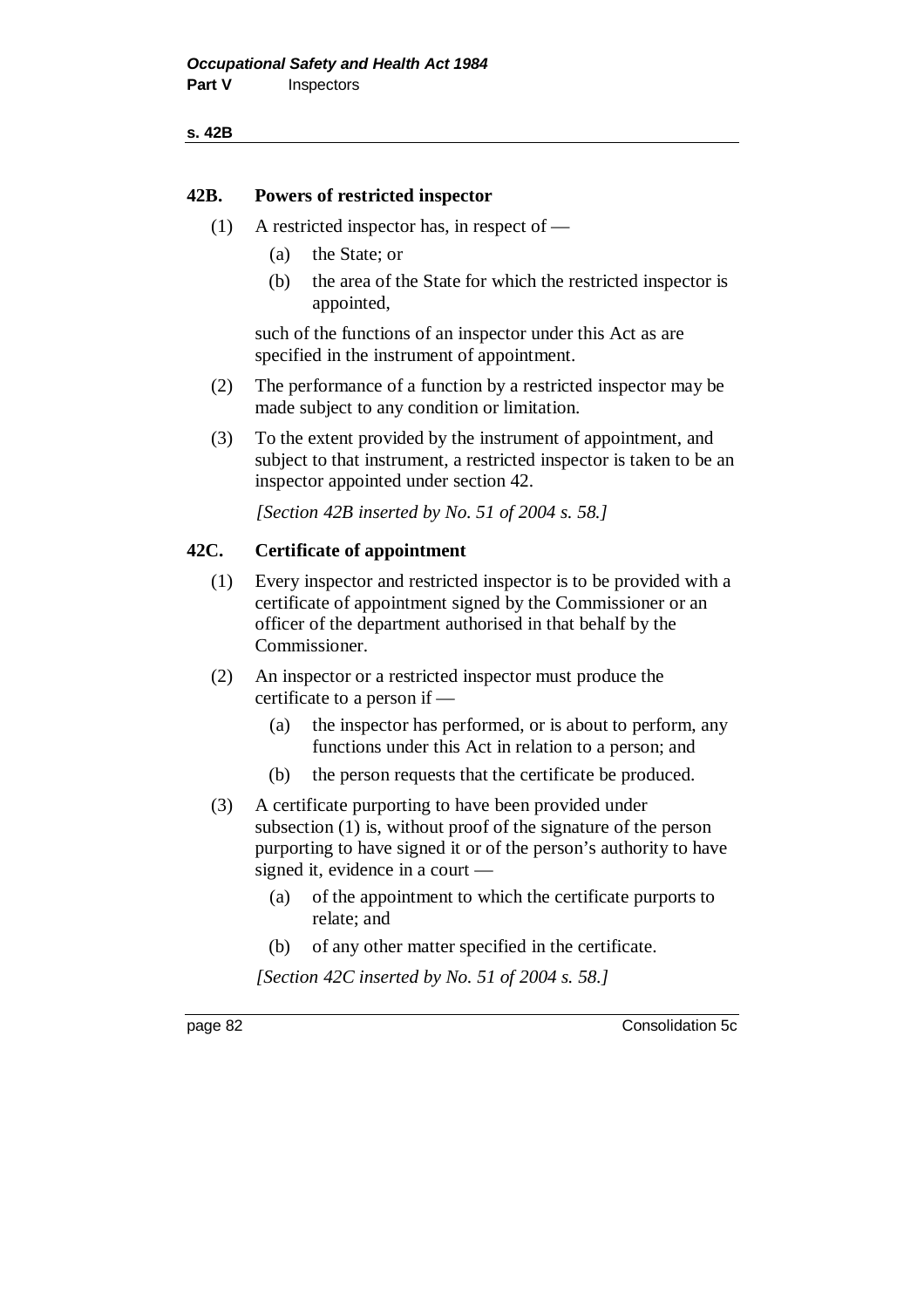#### **43. Powers**

- (1) An inspector may, for the purposes of this Act
	- (a) at all reasonable times of the day or night, enter, inspect and examine any workplace;
	- (b) enter any workplace at any other time that the performance of his or her functions under this Act requires such entry;
	- (c) when entering any workplace, take with him or her such equipment and materials as he or she considers appropriate;
	- (d) conduct such examination and inquiry as he or she considers necessary to ascertain whether there has been compliance with this Act;
	- (e) examine any plant, substance or other thing whatsoever at the workplace;
	- (ea) provide information to any person for the purpose of facilitating compliance with this Act;
	- (f) take and remove samples of any substance or thing, without paying for it;
	- (g) take possession of any plant or thing for further examination or testing or for use as evidence;
	- (h) take photographs and measurements, and make sketches and recordings;
	- (i) require the production of, examine, and take copies or extracts of, any document;
	- (j) require that the workplace, or any part of it, be left undisturbed for as long as is specified in the requirement;
	- $(k)$  in accordance with subsections (1b) and (1c), interview any person who the inspector has reasonable grounds to believe —
		- (i) is, or was at any time during the preceding 3 years —
			- (I) an employee working at a workplace; or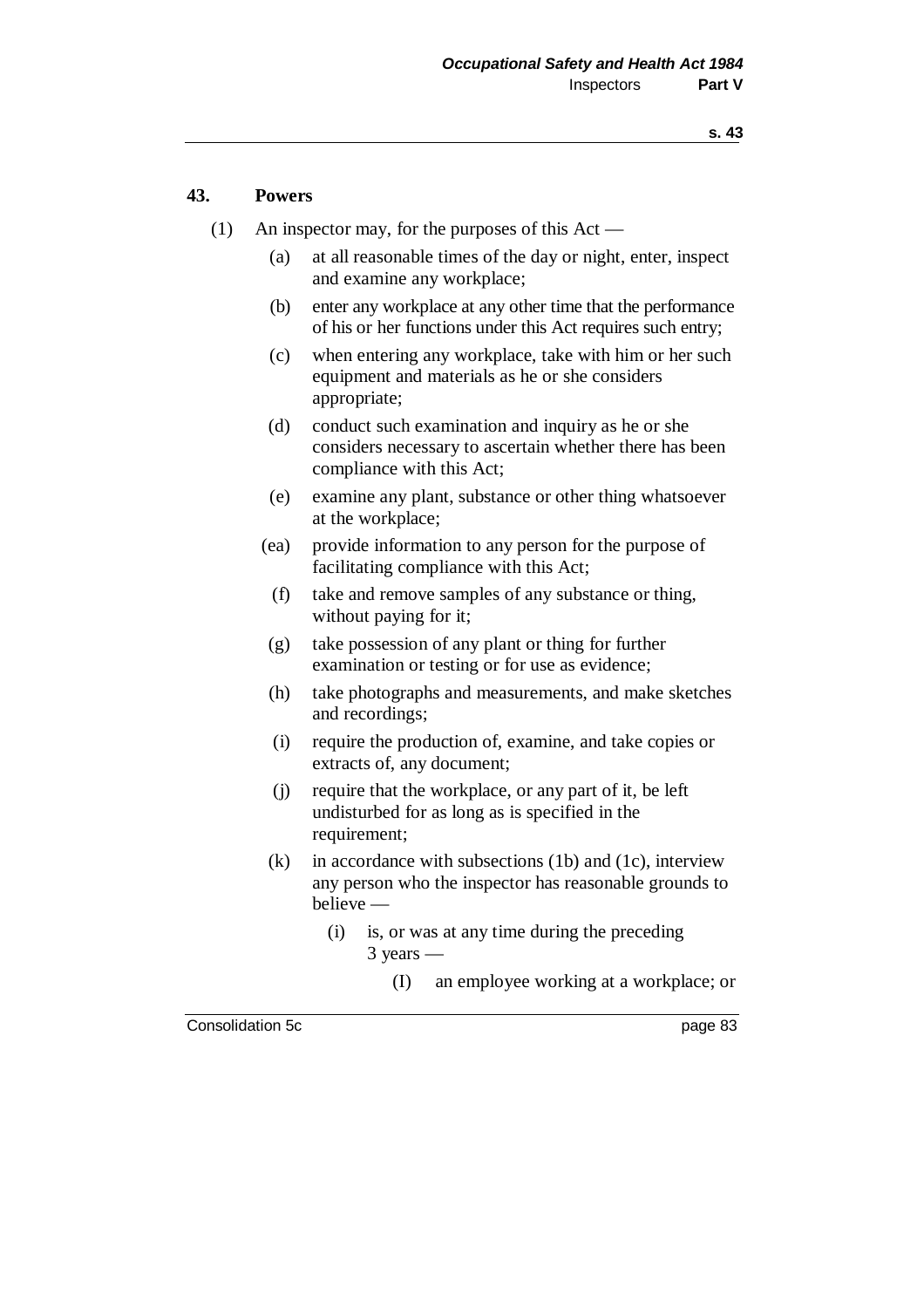(II) an employee occupying residential premises mentioned in section 39G(2),

in relation to which the inspector is inquiring;

- (ii) was at such a workplace or such residential premises at a time that is relevant to a matter about which the inspector is inquiring; or
- (iii) may otherwise be able to provide information relevant to a matter about which the inspector is inquiring;
- (l) require any person whom the inspector interviews under paragraph (k) to answer any questions put to him or her and, if the inspector considers it appropriate, to verify any such answer by statutory declaration;
- (m) require any person to state his or her name and address;
- (n) require the employer or any person who works at a workplace to render such assistance to the inspector as the inspector considers necessary for the performance of his or her functions under this Act;
- (o) exercise such other powers as may be conferred on him or her by the regulations or as may be necessary for the performance of his or her functions under this Act.
- (1a) In subsection  $(1)$  —

**"workplace"** includes residential premises that an employer is or was under a duty to maintain by virtue of section 23G(2).

- (1b) An interview referred to in subsection  $(1)(k)$  is to be conducted in private if —
	- (a) the inspector considers that to be appropriate; or
	- (b) the person to be interviewed so requests,

but this subsection does not limit the operation of subsection (2) or section 44.

page 84 Consolidation 5c

**s. 43**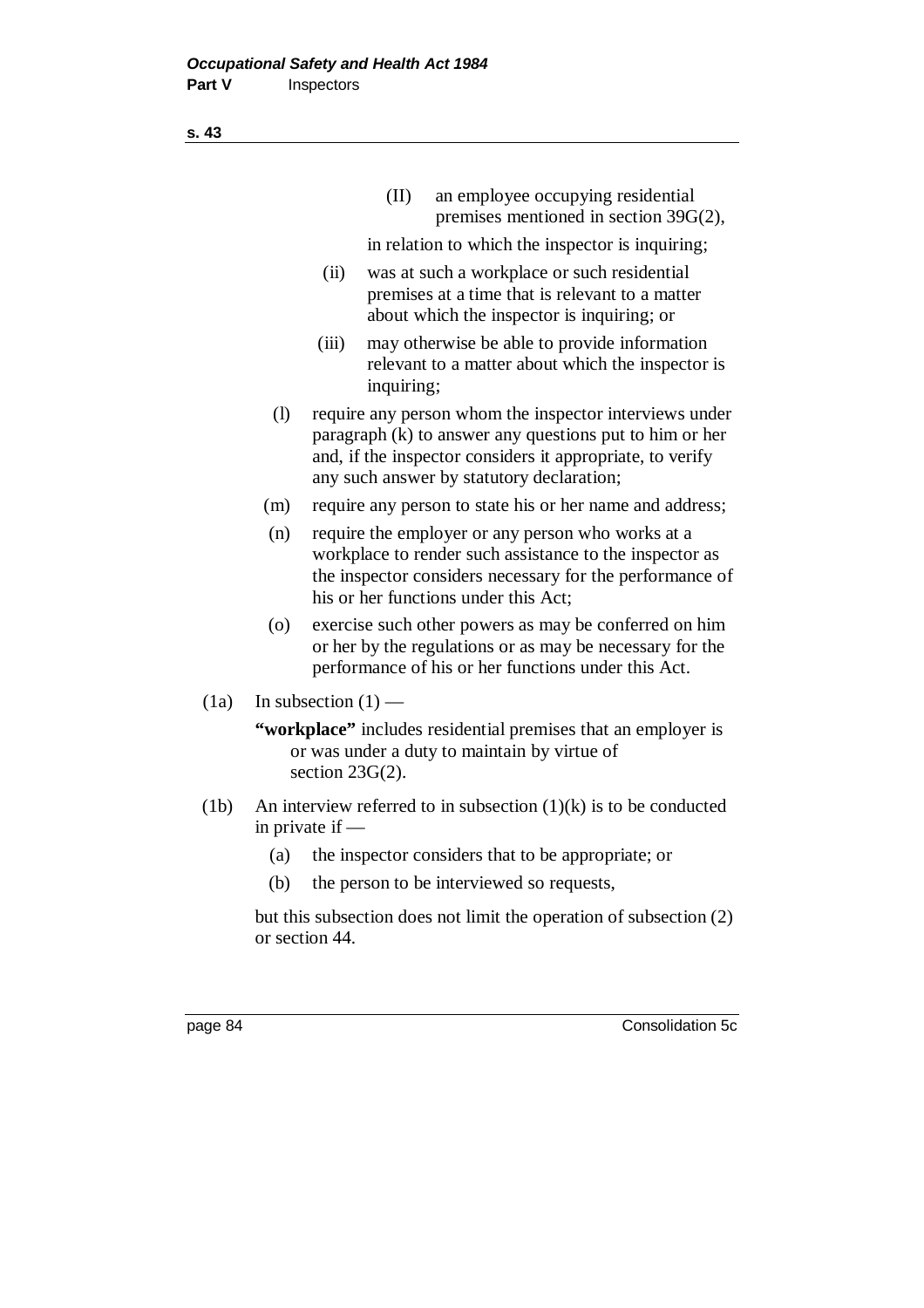- (1c) Subsection (1b) may be invoked during an interview by
	- (a) the inspector; or
	- (b) the person being interviewed,

in which case that subsection applies to the remainder of the interview.

- (2) In exercising any of his or her powers under this Act an inspector may be accompanied by any other person whose assistance the inspector considers necessary, and that person may do such things as are necessary to assist the inspector in the performance of his or her functions, and any thing so done shall be deemed to have been done by the inspector.
- (3) In carrying out the functions of an inspector under this Act, an inspector shall act in such a manner as to avoid unduly or unreasonably interfering with any work or work process or affecting adversely a covert operation within the meaning of section  $4A(1)$ .

*[Section 43 inserted by No. 43 of 1987 s. 13; amended by No. 30 of 1995 s. 32; No. 54 of 2002 s. 7; No. 51 of 2004 s. 10, 59, 91, 102.]*

#### **44. Interpreters**

Where an inspector considers it necessary for the effective performance of his or her functions under this Act he or she may be accompanied by an interpreter, and any inquiry or requirement made to any person by an interpreter on behalf of an inspector shall be deemed to have been made by the inspector and any answer given to the interpreter shall be deemed to have been given to the inspector.

*[Section 44 inserted by No. 43 of 1987 s. 13; amended by No. 51 of 2004 s. 102(1) and (2).]*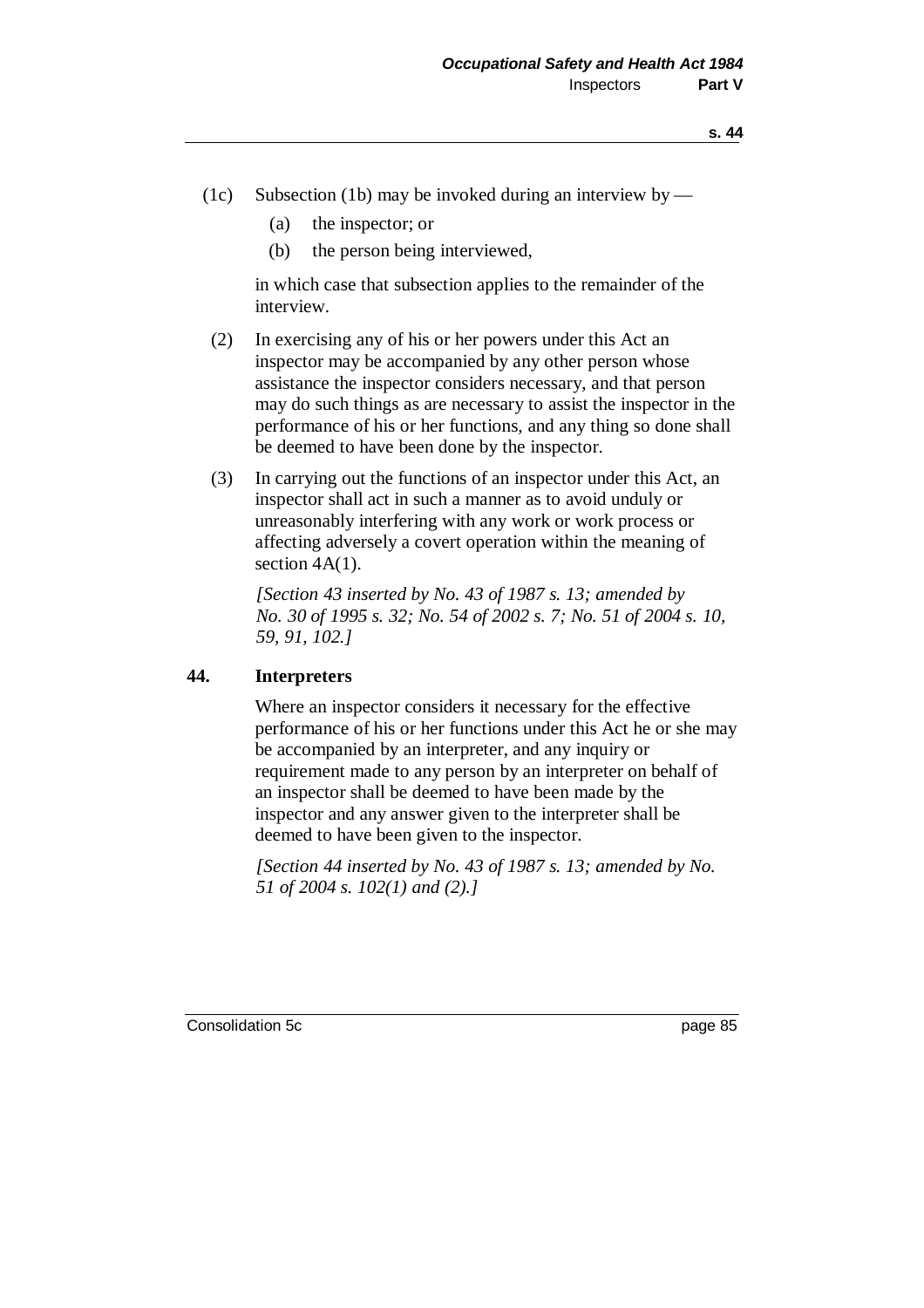#### **s. 45**

### **45. Notification by inspector**

(1) In this section —

# **"relevant"** —

- (a) in relation to an employer, means an employer whose employees —
	- (i) carry out, in a workplace, work of a kind; or
	- (ii) carry out work, or are likely to be, in an area of a workplace,

that is relevant to any purpose for which an inspector has entered the workplace; and

- (b) in relation to  $-$ 
	- (i) a safety and health representative; or
	- (ii) a safety and health committee,

means a representative or committee that has functions that are relevant to any purpose referred to in paragraph (a).

- (2) On entering a workplace an inspector shall, as soon as is practicable, take all reasonable steps to notify any relevant employer of the inspector's presence.
- (2a) An employer, upon being notified of the presence of an inspector at a workplace shall, as soon as is practicable, notify any relevant safety and health representative of the presence.
- (3) Upon completing an inspection of a workplace, an inspector shall notify any relevant employer and any relevant safety and health representative or safety and health committee of any action he or she has taken and any further action he or she requires to be taken under this Act in relation to the workplace as a result of the inspection.
- (4) Where an inspector takes any photograph or makes any sketch or recording of, or in respect of, a workplace he or she shall

page 86 Consolidation 5c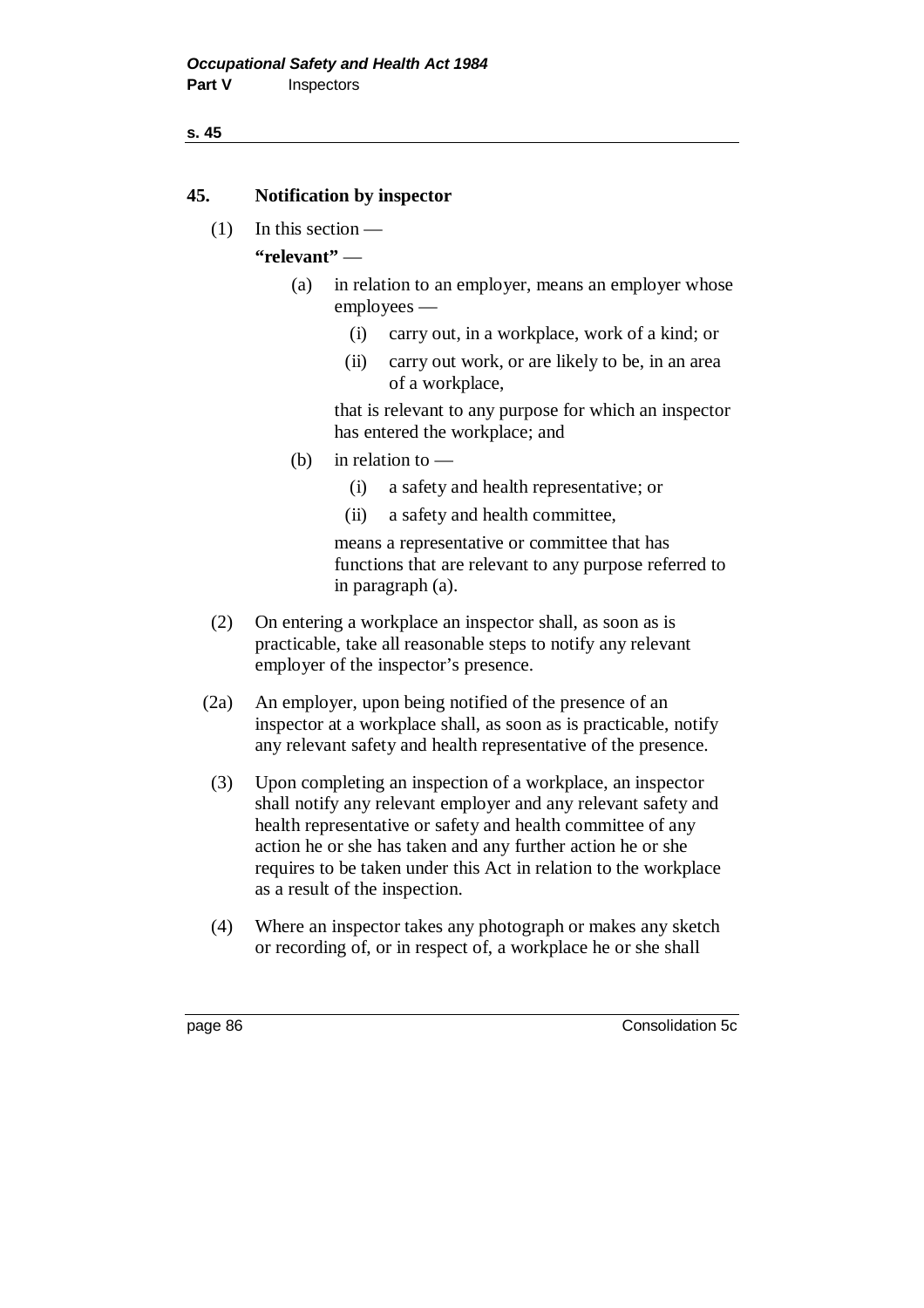forthwith notify any relevant employer and any relevant safety and health representative of —

- (a) the fact that he or she has taken the photograph or made the sketch or recording, as the case may be; and
- (b) the time and place at which the photograph, sketch or recording may be inspected.
- (5) If an employer contravenes subsection (2a), the employer commits an offence.

*[Section 45 inserted by No. 43 of 1987 s. 13; amended by No. 30 of 1995 s. 47; No. 51 of 2004 s. 60, 92 and 102(1).]*

#### **46. Samples**

- (1) Where an inspector takes a sample under this Act in relation to a workplace, if practicable he or she shall divide the sample into 3 parts and deliver one part to the employer, use one part for such analysis, if any, as he or she considers necessary, and retain one part for future comparison.
- (2) Subject to subsection (3), where an analysis is carried out of a sample taken under this Act in relation to a workplace, the inspector taking the sample shall forthwith notify the employer and any safety and health representative concerned of the results of the analysis.
- (3) Subsection (2) does not apply in respect of the results of the analysis of a personal biological sample provided by an employee unless —
	- (a) the employee has authorised the inspector to notify the person concerned; or
	- (b) the results are in a form that could not reasonably be expected to lead to the identification of any person to whom they relate.

*[Section 46 inserted by No. 43 of 1987 s. 13; amended by No. 30 of 1995 s. 33 and 47; No. 51 of 2004 s. 102(1).]*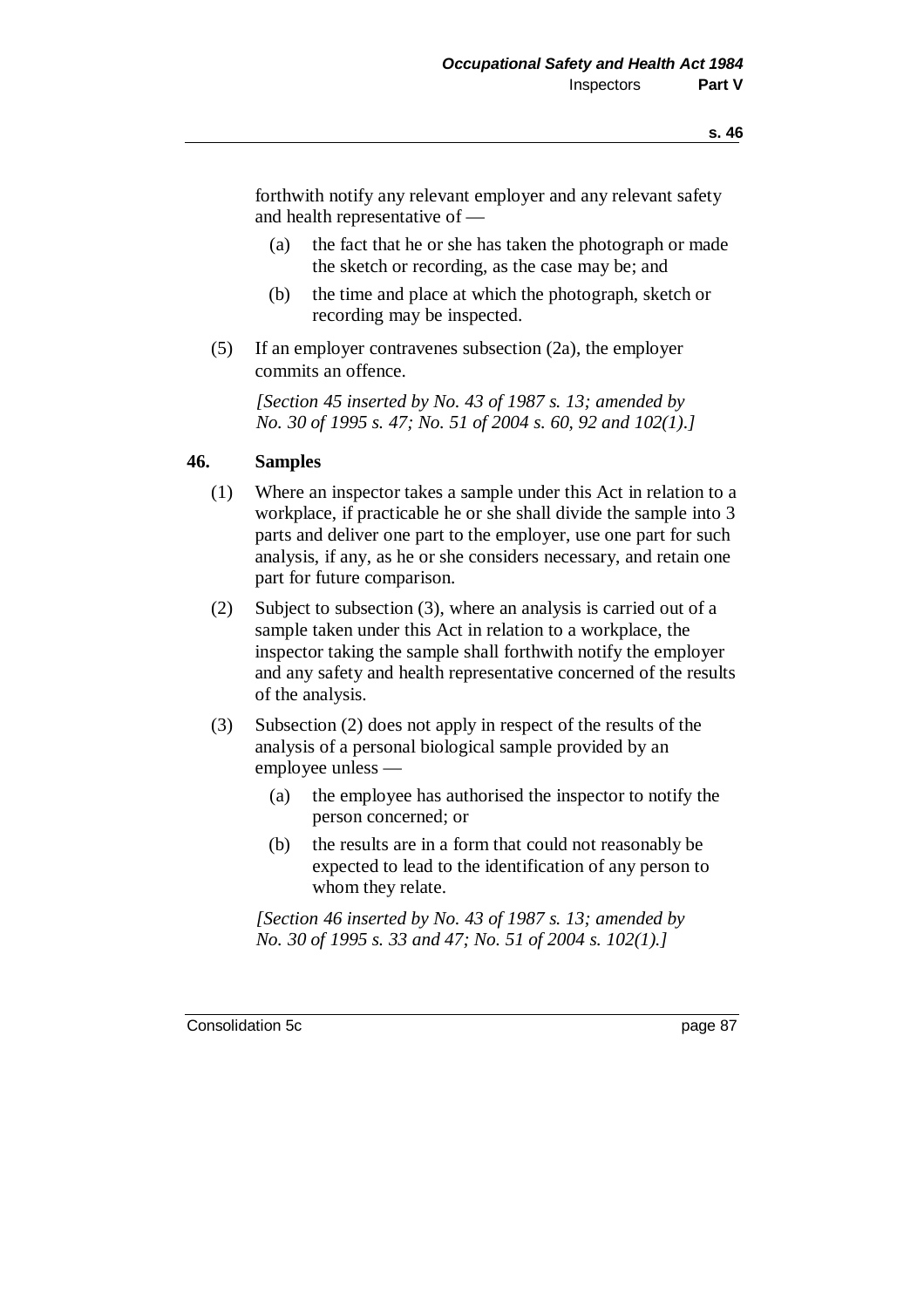#### **s. 47**

# **47. Offences**

- (1) If a person
	- (a) impersonates an inspector or forges any document purporting to be a certificate of the appointment of any person as an inspector;
	- (b) obstructs or interferes with an inspector in the performance of his or her functions under this Act, or any interpreter or other person assisting an inspector in the performance of his or her functions under this Act;
	- (ba) uses any threat or any abusive or insulting language to an inspector lawfully acting in the performance of a function conferred on an inspector under this Act, or any interpreter or other person assisting an inspector in the performance of that function;
	- (c) contravenes any requirement of an inspector made under this Act;
	- (d) provides to an inspector an answer or information that is false or misleading in any material particular;
	- (e) directly or indirectly prevents another person from complying with a requirement under this Act,

the person commits an offence.

- (2) A person is not excused from complying with a requirement under this Act to —
	- (a) answer a question;
	- (b) provide information; or
	- (c) produce a document,

on the ground that to do so might tend to incriminate the person or make the person liable to a penalty.

- $(3)$  However
	- (a) an answer given or information provided by a person when so required; or

page 88 Consolidation 5c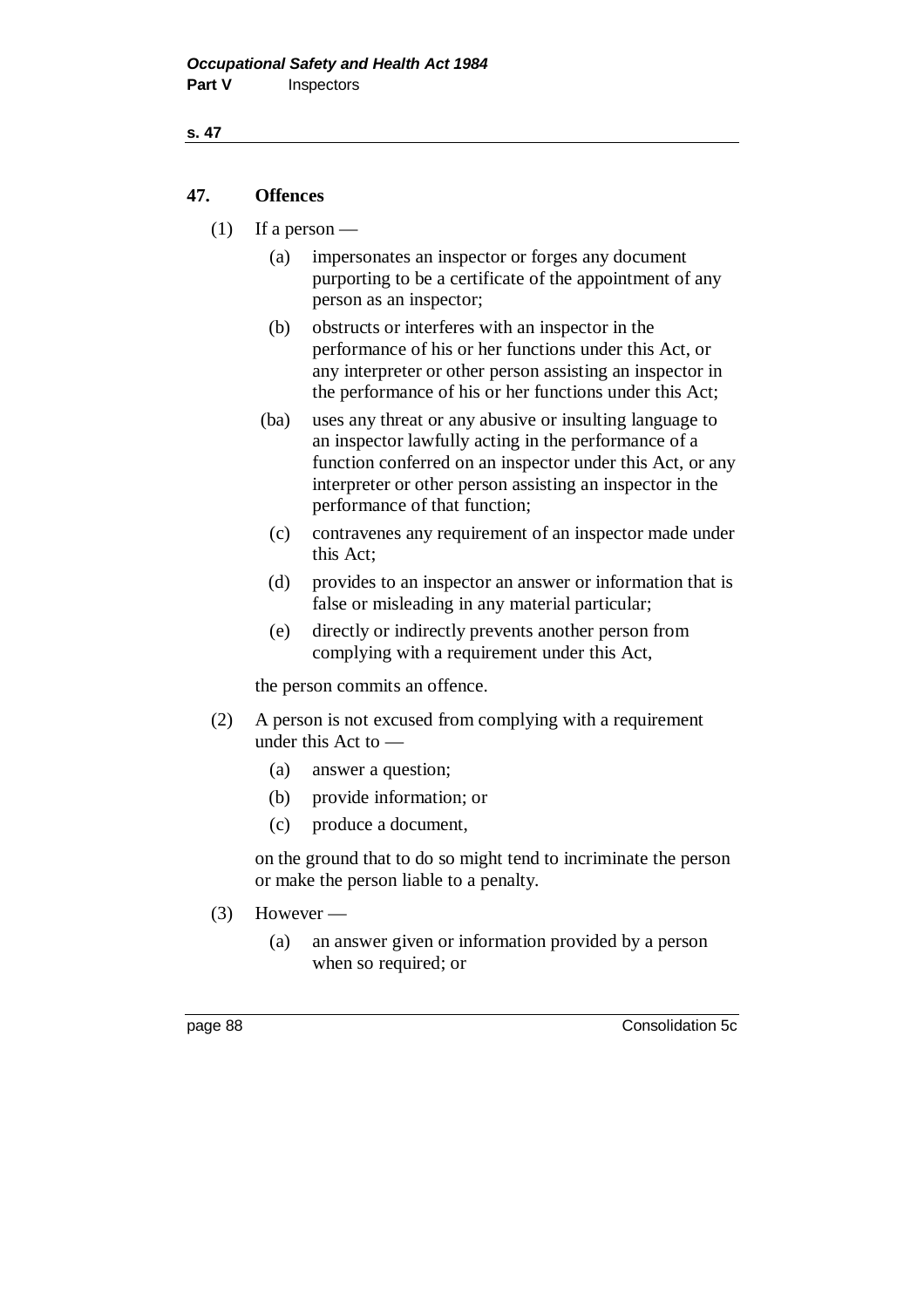(b) the fact that a document produced by the person to comply with the requirement was produced,

is not admissible in evidence against the person in any civil or criminal proceedings other than proceedings for perjury or for an offence under this Act arising out of the false or misleading nature of the answer, information or document.

- (4) Subsection (3) does not apply
	- $(a)$  to
		- (i) information in a document produced in compliance with a requirement under section  $43(1)(i)$ ; or
		- (ii) the fact that such a document was produced;
		- or
	- (b) to  $-$ 
		- (i) an answer given or information provided; or
		- (ii) the fact that a document was produced,

by or on behalf of a body corporate.

*[Section 47 inserted by No. 43 of 1987 s. 13; amended by No. 30 of 1995 s. 34; No. 51 of 2004 s. 61, 93 and 102(2).]*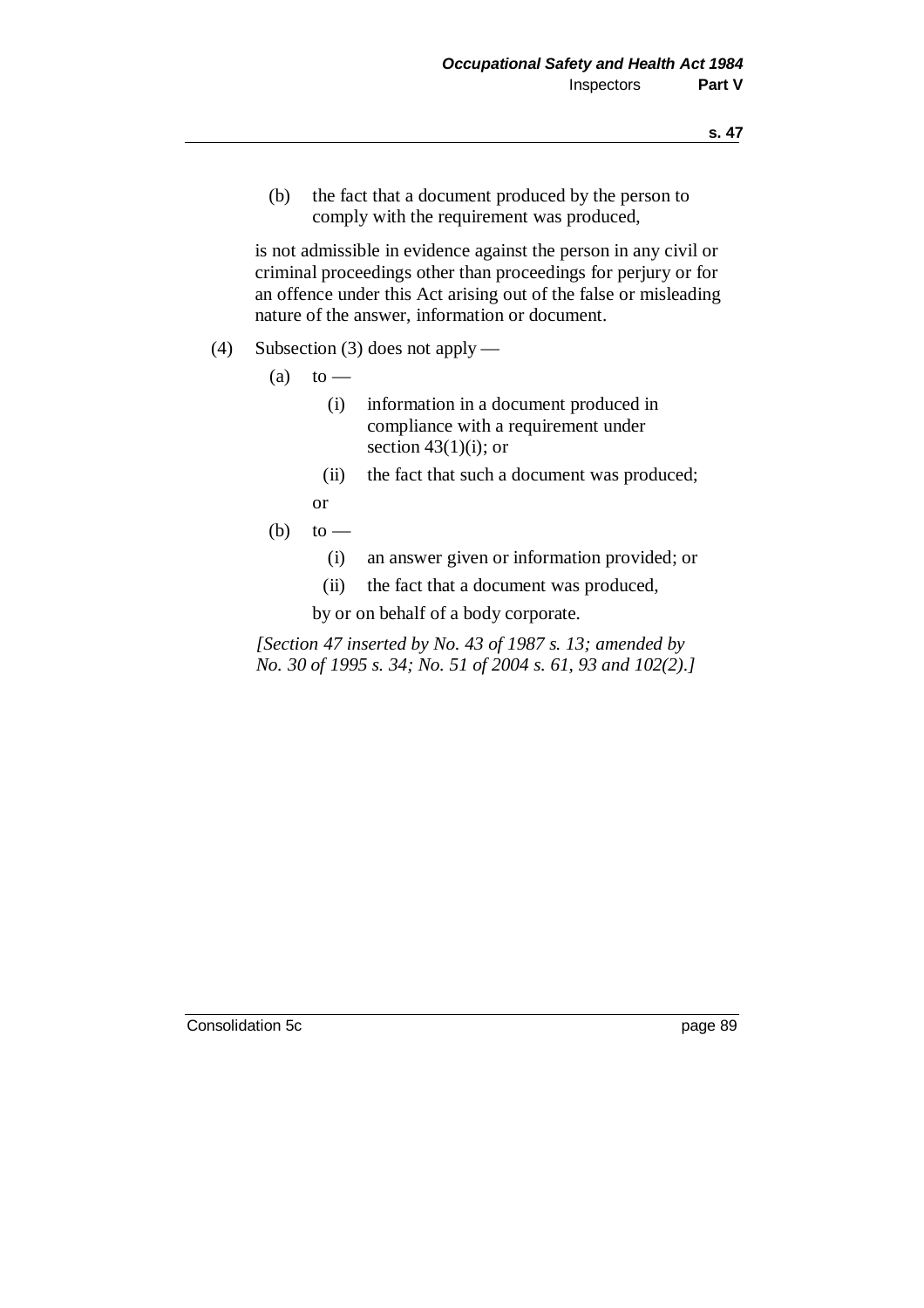**s. 47A**

# **Part VI — Improvement and prohibition notices**

*[Heading inserted by No. 43 of 1987 s. 13.]*

# **Division 1 — Issue of notices by inspector**

*[Heading inserted by No. 51 of 2004 s. 54.]*

## **47A. Extended meaning of "employer" and "employee"**

In this Part —

**"employer"** and **"employee"** include a person taken to be an employer and an employee respectively by operation of section 23D, 23E or 23F.

*[Section 47A inserted by No. 51 of 2004 s. 11.]*

### **48. Inspectors may issue improvement notices**

- (1) Where an inspector is of the opinion that any person
	- (a) is contravening any provision of this Act; or
	- (b) has contravened a provision of this Act in circumstances that make it likely that the contravention will continue or be repeated,

the inspector may issue to the person an improvement notice requiring the person to remedy the contravention or likely contravention or the matters or activities occasioning the contravention or likely contravention.

- (2) An improvement notice shall
	- (a) state that the inspector is of the opinion that the person —
		- (i) is contravening a provision of this Act; or
		- (ii) has contravened a provision of this Act in circumstances that make it likely that the contravention will continue or be repeated;
	- (b) state reasonable grounds for forming that opinion;

page 90 Consolidation 5c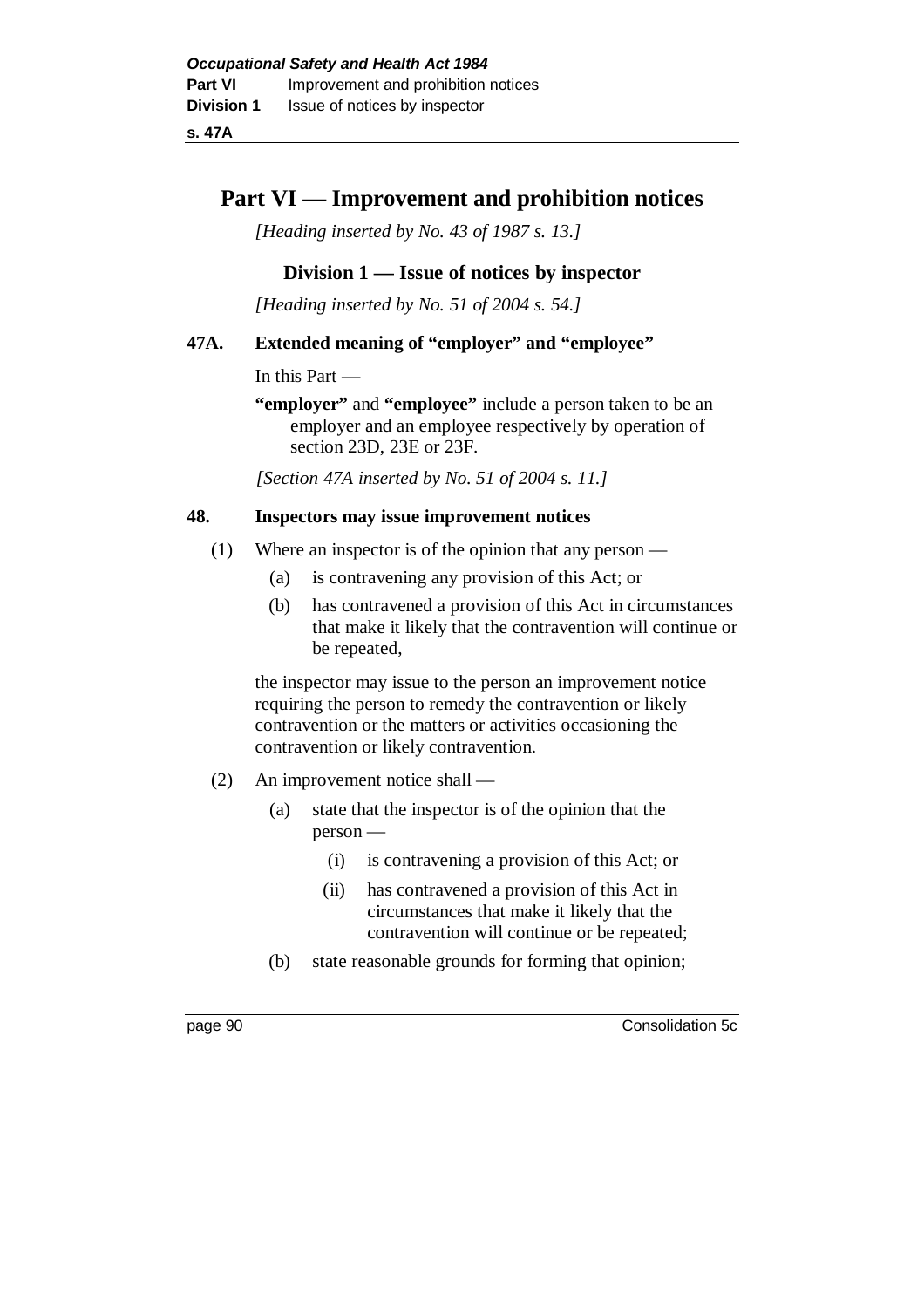- (c) specify the provision of this Act in respect of which that opinion is held;
- (d) specify the time before which the person is required, to remedy the contravention or likely contravention or the matters or activities occasioning the contravention or likely contravention; and
- (e) contain a brief summary of how the right to have the notice reviewed, given by sections 51 and 51A, may be exercised.
- (3) A person, other than the employer, issued with an improvement notice shall forthwith give the notice, or a copy of it, to the employer, and where —
	- (a) under subsection (1), an improvement notice is issued to an employer; or
	- (b) under this subsection an improvement notice, or a copy thereof, is given to an employer,

the employer shall cause the notice, or a copy of it, to be displayed in a prominent place at or near any workplace affected by the notice.

- (3a) A person shall not remove an improvement notice displayed under subsection (3) before the requirements of that improvement notice have been satisfied.
- (3b) Subsection (3a) does not apply in respect of an improvement notice that is suspended under section 51 or 51A or that has ceased to have effect.
- (3c) If an improvement notice is issued
	- (a) to a self-employed person in respect of a contravention of section 21; or
	- (b) to a body corporate to which section 21B applies in respect of a contravention of that section,

the person or body shall comply with subsection (3) and (3d) as if the person or body were an employer.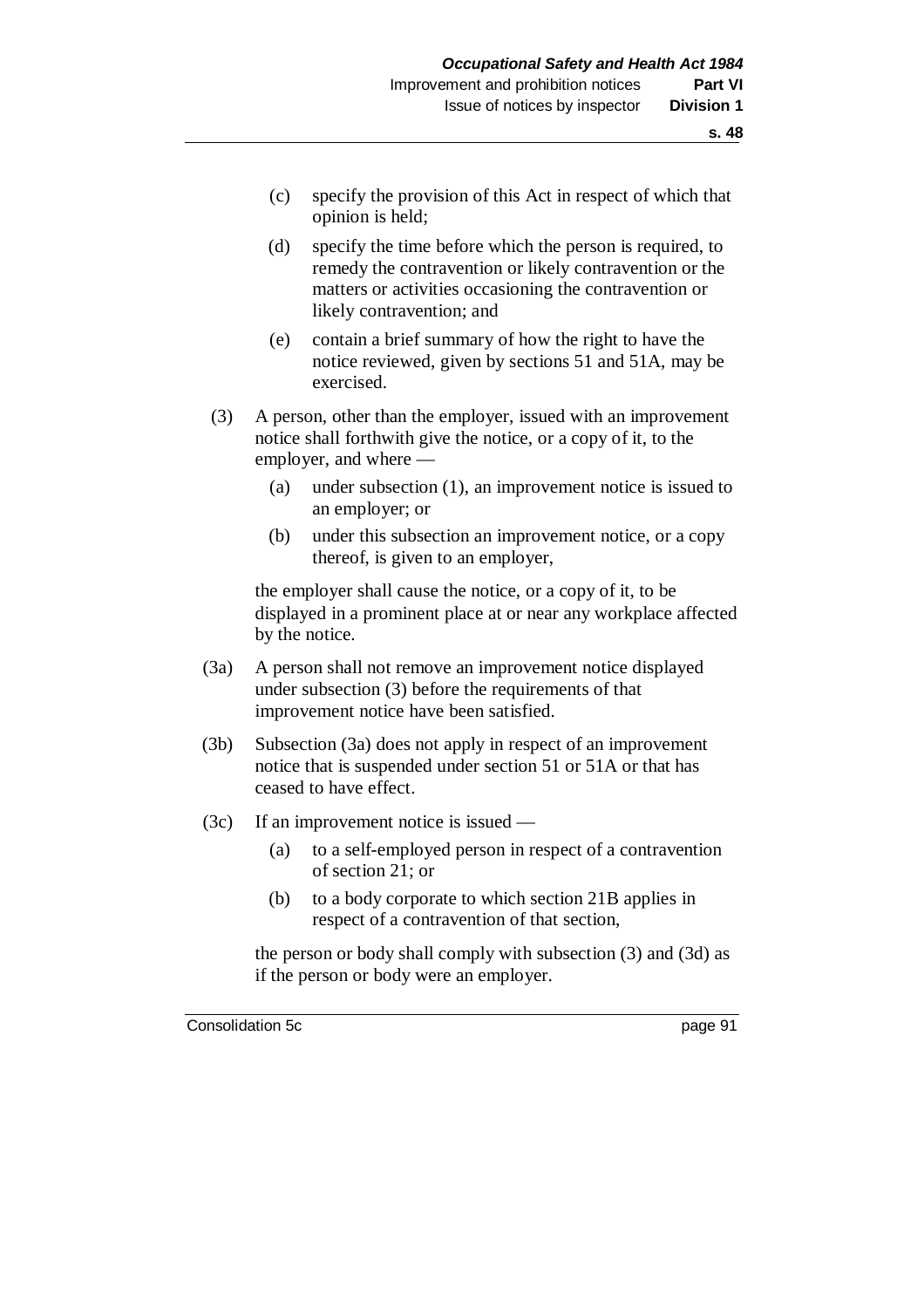- **s. 49**
	- (3d) If an improvement notice is modified by the Commissioner under section 51(5)(b), the employer shall cause a copy of the Commissioner's decision to be displayed with the improvement notice, or a copy of it, as required by subsection (3).
	- (4) Subject to sections 51 and 51A, if a person
		- (a) is issued with an improvement notice; and
		- (b) does not comply with the notice within the time specified in it,

the person commits an offence.

- (5) A person issued with an improvement notice commits an offence if the Commissioner is not notified forthwith upon the requirements of the improvement notice being satisfied.
- (6) If a person contravenes subsection  $(3)$ ,  $(3a)$ ,  $(3c)$  or  $(3d)$ , the person commits an offence.

*[Section 48 inserted by No. 43 of 1987 s. 13; amended by No. 30 of 1995 s. 35; No. 51 of 2004 s. 94 and 107.]*

#### **49. Inspectors may issue prohibition notices**

- (1) Where an inspector is of the opinion that an activity is occurring or may occur at a workplace which activity involves or will involve a risk of imminent and serious injury to, or imminent and serious harm to the health of, any person, the inspector may issue to a person that is or will be carrying on the activity, or a person that has or may be reasonably presumed to have control over the activity, a prohibition notice prohibiting the carrying on of the activity until an inspector is satisfied that the matters which give or will give rise to the risk are remedied.
- (2) An inspector who issues a prohibition notice, other than in respect of an activity as defined in subsection (7), shall remain at the workplace until the employer has been advised of the notice and, where the notice is in respect of an activity that is occurring, the prohibited activity has ceased.

page 92 Consolidation 5c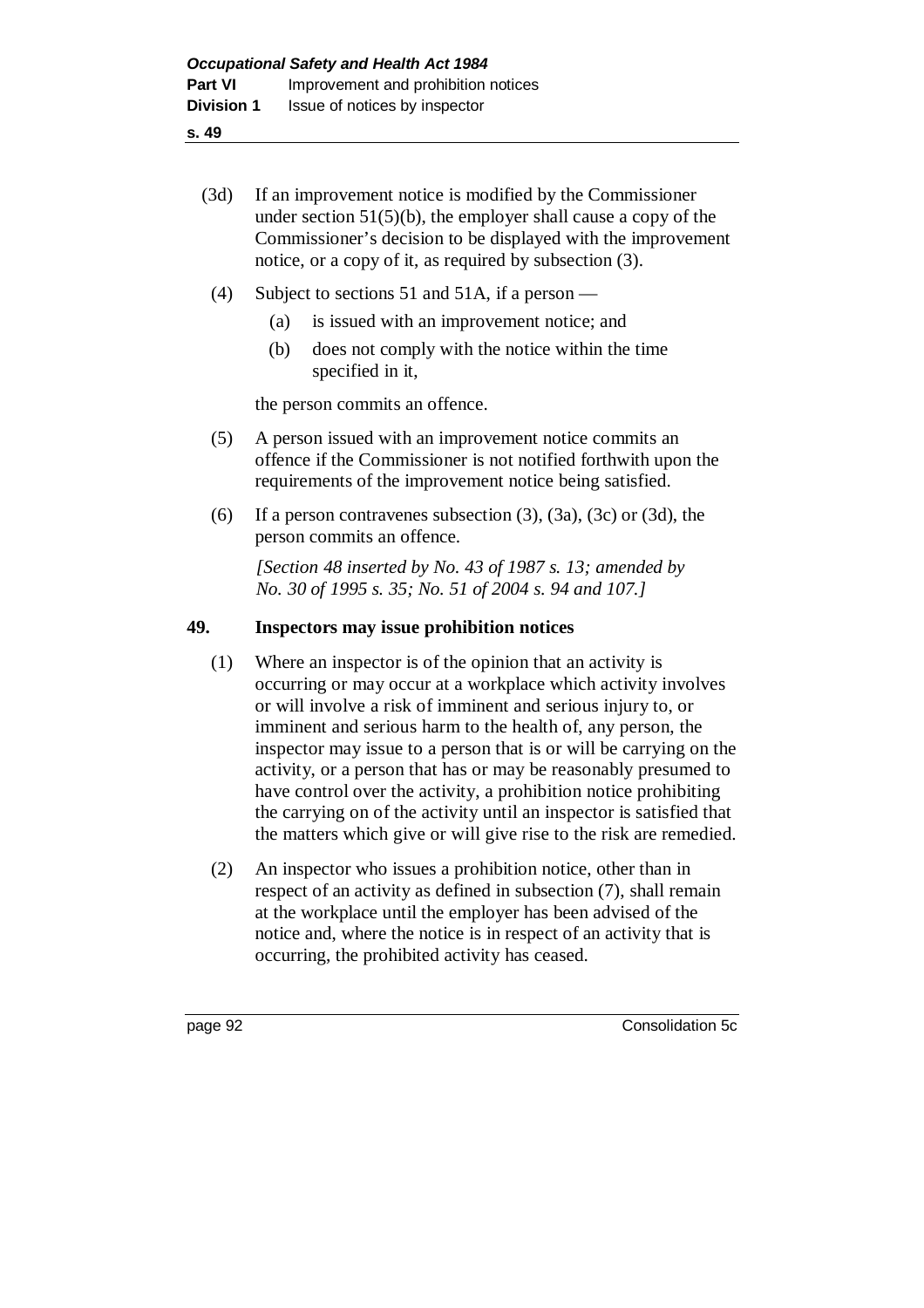- (3) A prohibition notice shall
	- (a) state that the inspector is of the opinion that in the workplace there is occurring or may occur an activity which involves or will involve a risk of imminent and serious injury to, or imminent and serious harm to the health of, a person;
	- (b) state reasonable grounds for forming that opinion;
	- (c) specify the activity which in the inspector's opinion involves or will involve the risk and the matters which give or will give rise to the risk;
	- (d) where in the inspector's opinion the activity involves a contravention or likely contravention of any provision of this Act, specify that provision and state the reasons for that opinion; and
	- (e) contain a brief summary of how the right to have the notice reviewed, given by sections 51 and 51A, may be exercised.
- (4) A person, other than the employer, to whom a prohibition notice is issued shall forthwith give the notice, or a copy of it, to the employer, and where —
	- (a) under subsection (1), a prohibition notice is issued to an employer; or
	- (b) under this subsection a prohibition notice, or a copy thereof, is given to an employer,

the employer shall cause the notice, or a copy of it, to be displayed in a prominent place at or near any workplace affected by the notice.

(4a) A person shall not remove a prohibition notice displayed under subsection (4) before the requirements of that prohibition notice, taking into account any modifications made under section 51(5), have been satisfied or the prohibition notice has ceased to have effect.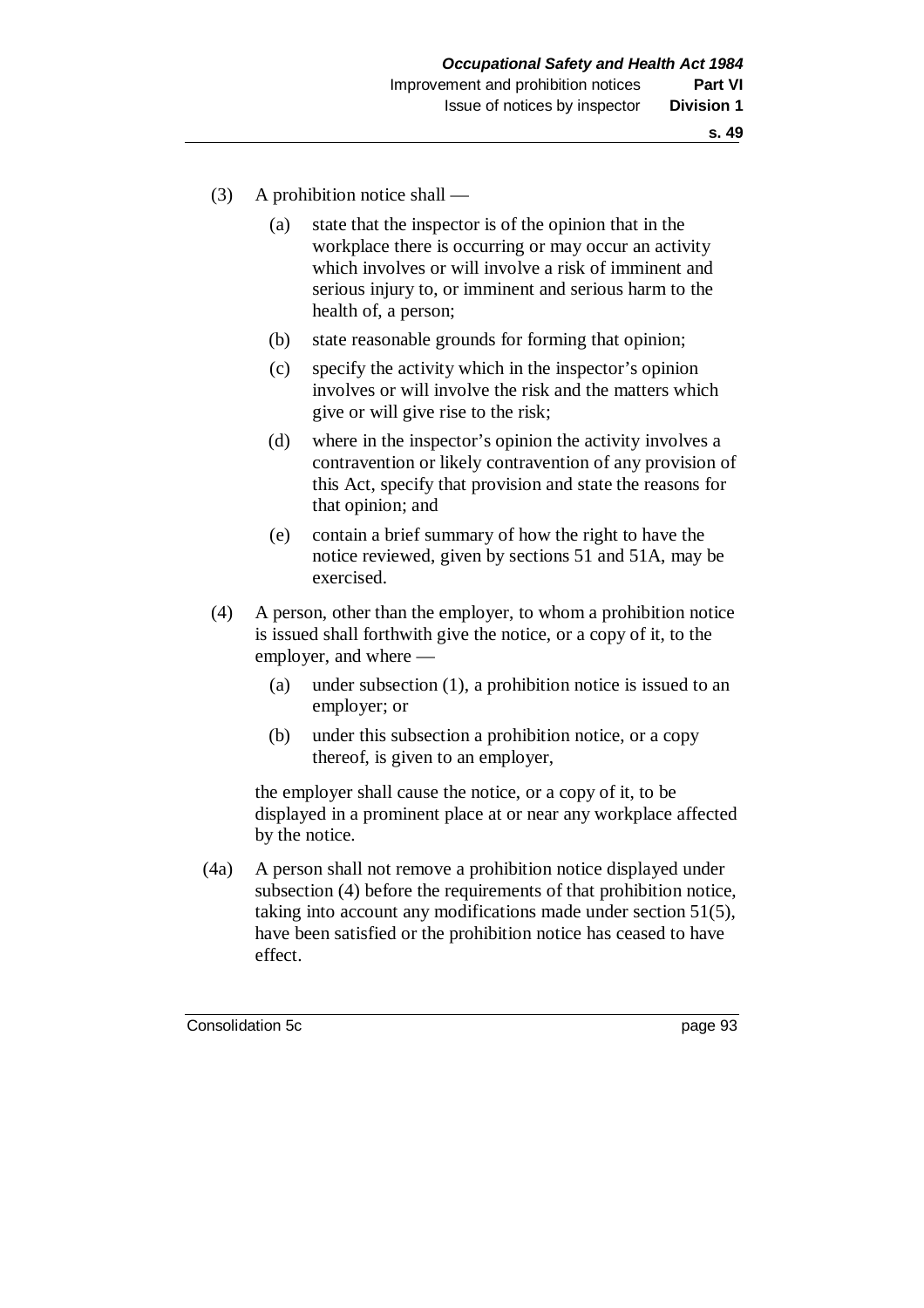- (4b) If a prohibition notice is issued
	- (a) to a self-employed person in respect of a contravention of section 21; or
	- (b) to a body corporate to which section 21B applies in respect of a contravention of that section,

the person or body shall comply with subsection (4) and (4c) as if the person or body were an employer.

- (4c) If a prohibition notice is modified by the Commissioner under section 51(5)(b), the employer shall cause a copy of the Commissioner's decision to be displayed with the prohibition notice, or a copy of it, as required by subsection (4).
- (5) Subject to sections 51 and 51A, if a person issued with a prohibition notice does not comply with the notice, the person commits an offence.
- (6) If a person contravenes subsection  $(4)$ ,  $(4a)$ ,  $(4b)$  or  $(4c)$ , the person commits an offence.
- (7) The application of this section extends to residential premises that are being or may be occupied by an employee as mentioned in section  $23G(2)$ , and for that purpose —
	- (a) in this section
		- (i) **"workplace"** includes such premises; and
		- (ii) references to imminent and serious injury to, or imminent and serious harm to the health of, a person are to be read as applying only to an employee;
		- and
	- (b) in this section and section 50 **"activity"** includes the occupation of such premises.

*[Section 49 inserted by No. 43 of 1987 s. 13; amended by No. 30 of 1995 s. 36; No. 51 of 2004 s. 12, 95 and 108.]*

page 94 Consolidation 5c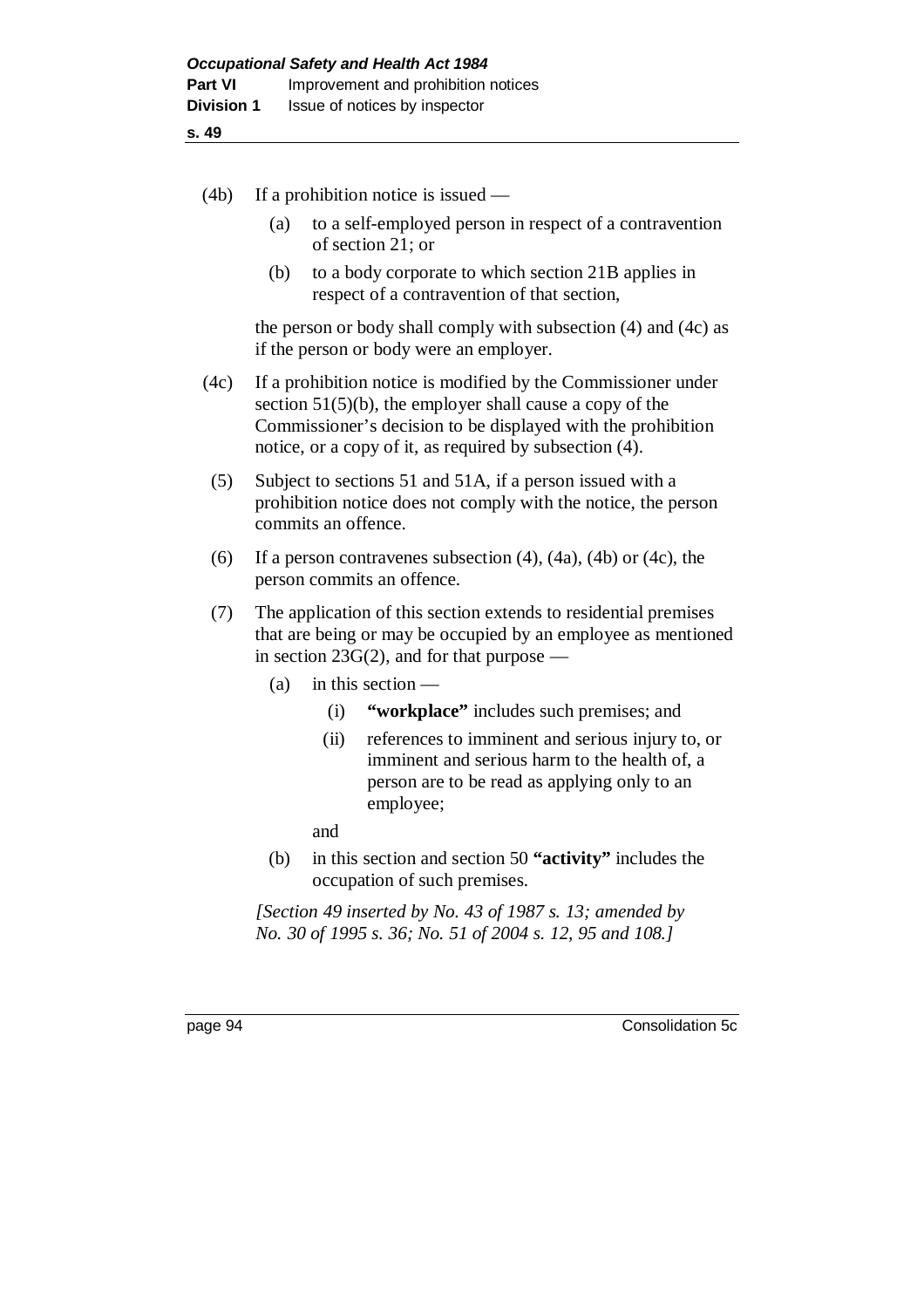#### **50. Notices may include directions**

- (1) An inspector may include in an improvement notice or a prohibition notice directions as to the measures to be taken to remedy any contravention, likely contravention, risk, matters or activities to which the notice relates.
- (2) Any direction under subsection (1) may
	- (a) refer to any code of practice; and
	- (b) offer the person issued with the notice a choice of ways in which to remedy the contravention, likely contravention, risk, matters or activities.

*[Section 50 inserted by No. 43 of 1987 s. 13; amended by No. 51 of 2004 s. 96.]*

#### **50A. Notices may be issued to the Crown**

- (1) An improvement notice and a provisional improvement notice may be issued in respect of a contravention of this Act by the Crown in any of its capacities.
- (2) A prohibition notice may be issued in respect of an activity of or controlled by the Crown in any of its capacities.
- (3) If the contravention or activity relates to a body corporate that is an agent of the Crown, the notice is to be issued to the body corporate.
- (4) In the case of any other contravention or activity that relates to the Crown, the notice —
	- (a) is to be issued to the Crown under the title "State of Western Australia"; and
	- (b) is to show the name of the responsible agency under Part VII Division 2 that would be specified in a charge for an offence in respect of that contravention or activity.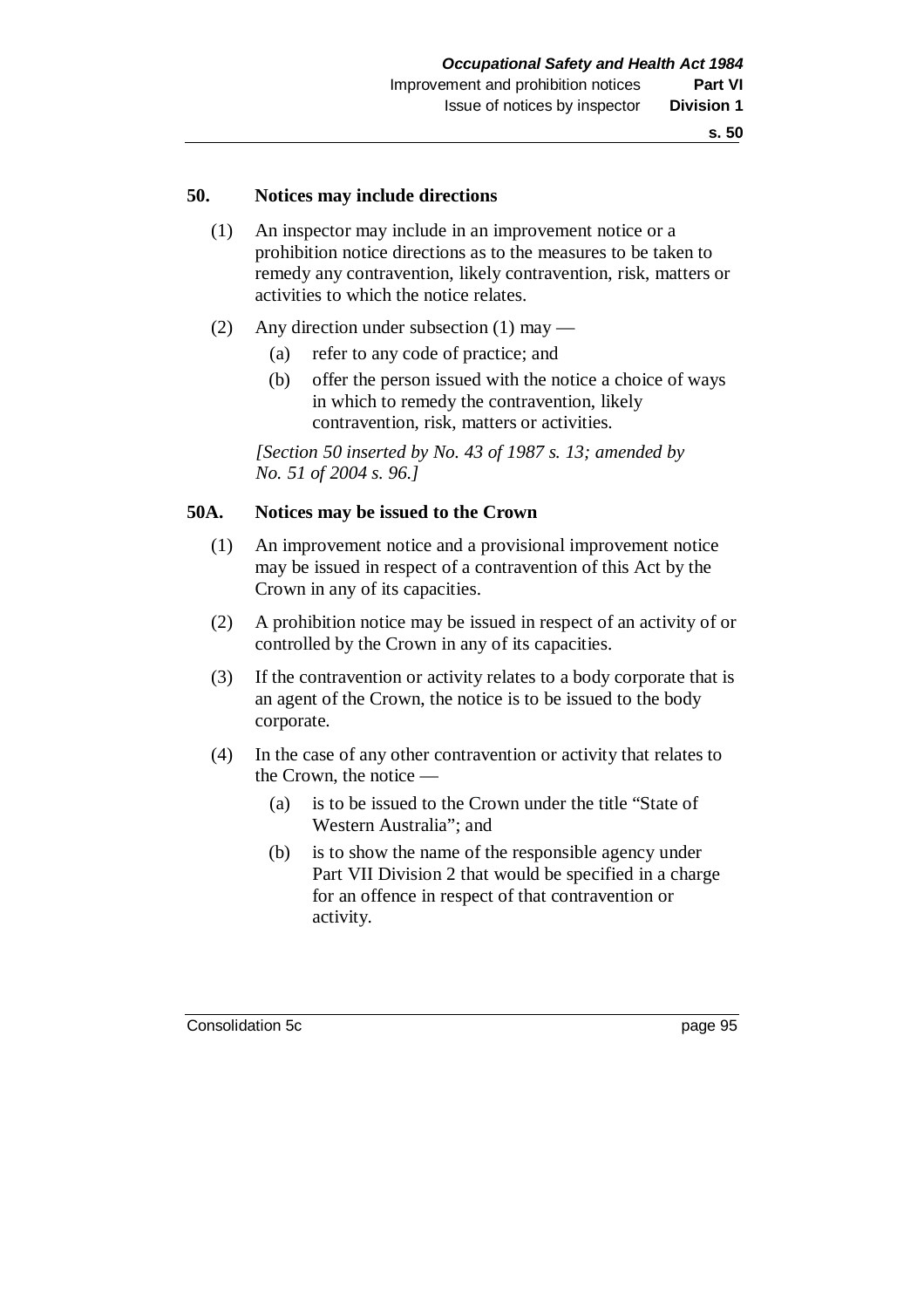- **s. 51**
	- (5) It is sufficient for the purposes of subsection (3) or (4) if the notice —
		- (a) is delivered to a person at the workplace concerned who has, or reasonably appears to have, responsibility for the management or control of the workplace; or
		- (b) is sent by pre-paid letter addressed and posted to the body corporate or responsible agency concerned at its principal place of business in the State.
	- (6) If a notice is delivered to a person as mentioned in subsection  $(5)(a)$  the person must, as soon as is practicable, give a copy of the notice to the executive who is responsible for the day to day administration of the body corporate or responsible agency concerned.

*[Section 50A inserted by No. 51 of 2004 s. 109.]*

# **51. Review of notices**

- (1) An improvement notice or prohibition notice may, in accordance with this section, be referred for review to the Commissioner by —
	- (a) the person issued with the notice; or
	- (b) the employer (if any) of the person issued with the notice.
- (2) A reference under subsection (1) may be made in the prescribed  $form$  —
	- (a) in the case of an improvement notice, within the time specified in the notice as the time before which the notice is required to be complied with;
	- (b) in the case of a prohibition notice, within 7 days of the issue of the notice or such further time as may be allowed by the Commissioner.

*[(3) and (4) repealed]*

page 96 Consolidation 5c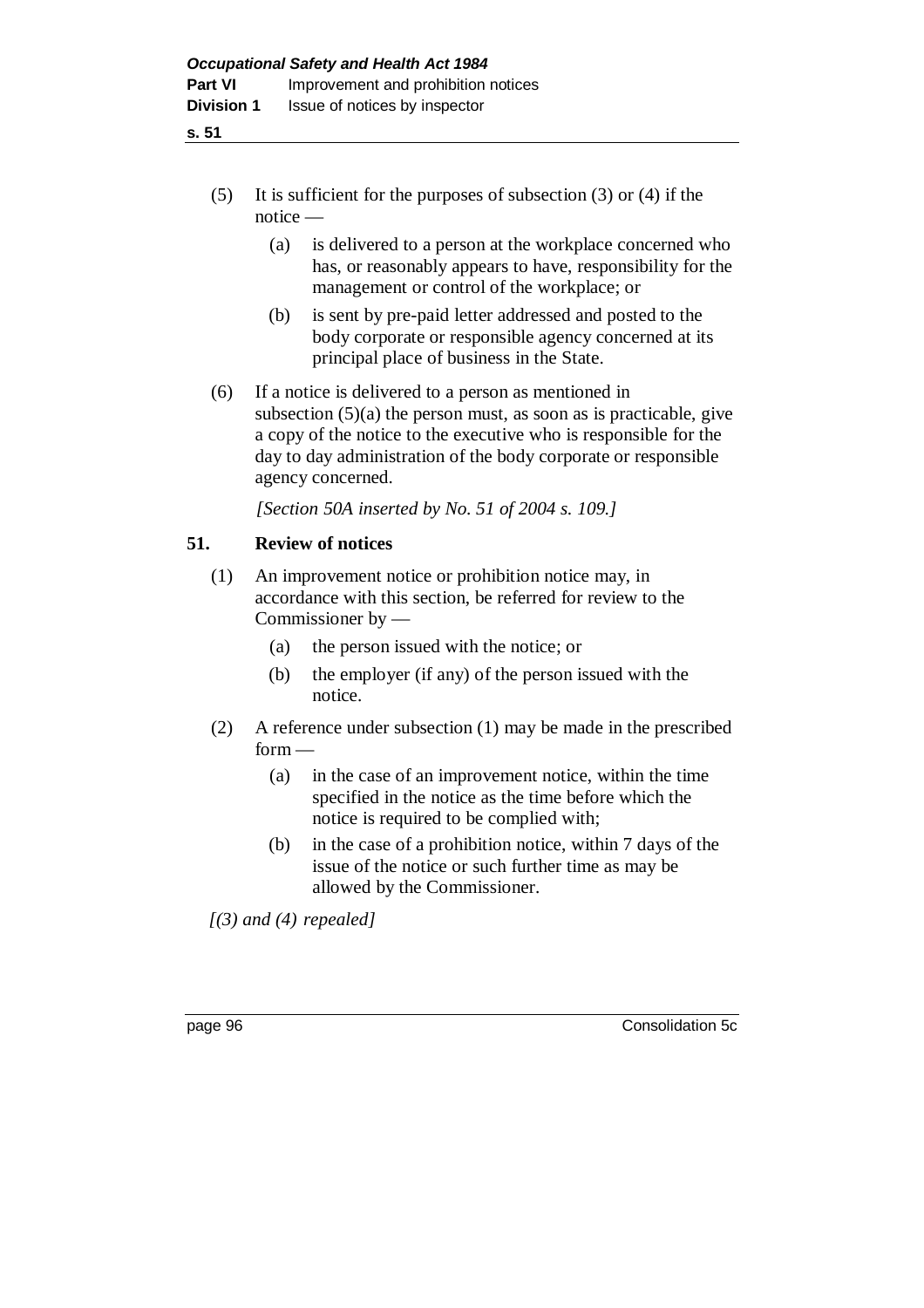- (5) On the reference under this section of an improvement notice or a prohibition notice for review, the Commissioner shall inquire into the circumstances relating to the notice and may —
	- (a) affirm the notice;
	- (b) affirm the notice with such modifications as seem appropriate; or
	- (c) cancel the notice,

and, subject to section 51A, the notice shall have effect or, as the case may be, cease to have effect, accordingly.

- (6) The Commissioner shall give to the person that referred the matter for review, and to any other person that was entitled under subsection (1) to refer the notice for review, a notice in writing of the decision on the reference and of the reasons for that decision.
- (6a) In dealing with a reference for the review of a prohibition notice the Commissioner may refer to an expert chosen by the Commissioner such matters as appear appropriate and may accept the advice of that expert.
- (7) Pending the decision on a reference under this section for the review of a notice, the operation of the notice shall —
	- (a) in the case of an improvement notice, be suspended; and
	- (b) in the case of a prohibition notice, continue, subject to any decision to the contrary made by the Commissioner.

*[Section 51 inserted by No. 43 of 1987 s. 13; amended by No. 30 of 1995 s. 37; No. 51 of 2004 s. 97 and 103.]*

#### **51AA. Further power of Commissioner to cancel notice**

- (1) The Commissioner, on his or her own initiative, may cancel an improvement notice or a prohibition notice by giving notice in writing of the cancellation, and the reasons for it —
	- (a) to the person issued with the notice; and
	- (b) if that person is an employee, to the employee's employer.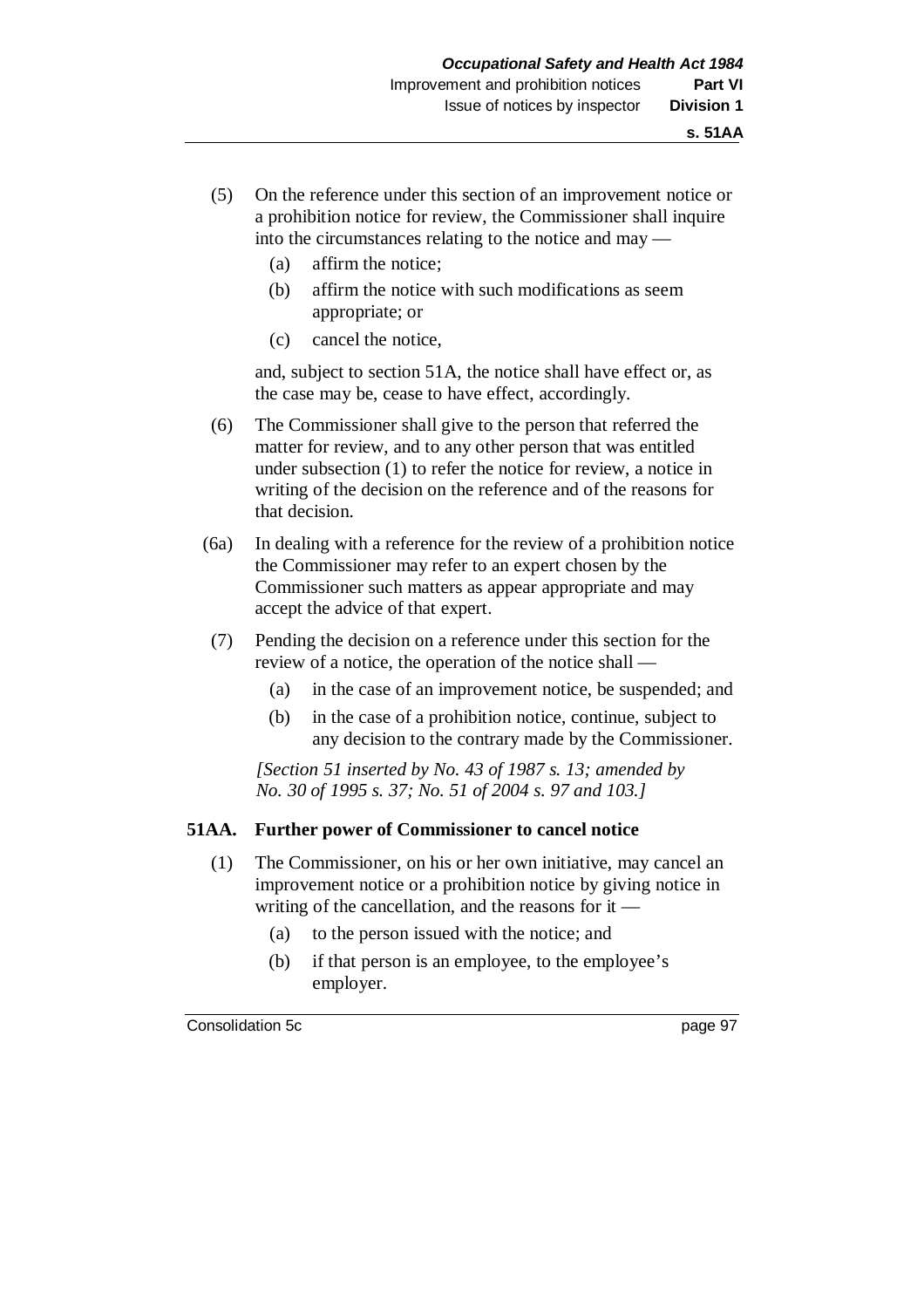- **s. 51A**
	- (2) The power conferred by subsection (1) is not to be exercised in respect of a notice —
		- (a) during a period when a referral of the notice under section 51 is awaiting a determination of the Commissioner under that section; or
		- (b) after a decision in respect of the notice has been referred to the Tribunal under section 51A,

but may be exercised at any other time and whether or not the notice has been affirmed under section 51(5)(a) or (b).

*[Section 51AA inserted by No. 51 of 2004 s. 110.]*

## **51A. Further review of notices**

- (1) A person issued with notice of a decision under section 51(6) may, if not satisfied with the Commissioner's decision, refer the matter in accordance with subsection (2) to the Tribunal for further review.
- (2) A reference under subsection (1) may be made in the prescribed form within 7 days of the issue of the notice under section 51(6).
- (3) A review of a decision made under section 51 shall be in the nature of a rehearing.
- (4) The Tribunal shall act as quickly as is practicable in determining a matter referred under this section.
- (5) On a reference under subsection (1) the Tribunal shall inquire into the circumstances relating to the notice and may —
	- (a) affirm the decision of the Commissioner;
	- (b) affirm the decision of the Commissioner with such modifications as seem appropriate; or
	- (c) revoke the decision of the Commissioner and make such other decision with respect to the notice as seems fit,

and the notice shall have effect or, as the case may be, cease to have effect accordingly.

page 98 Consolidation 5c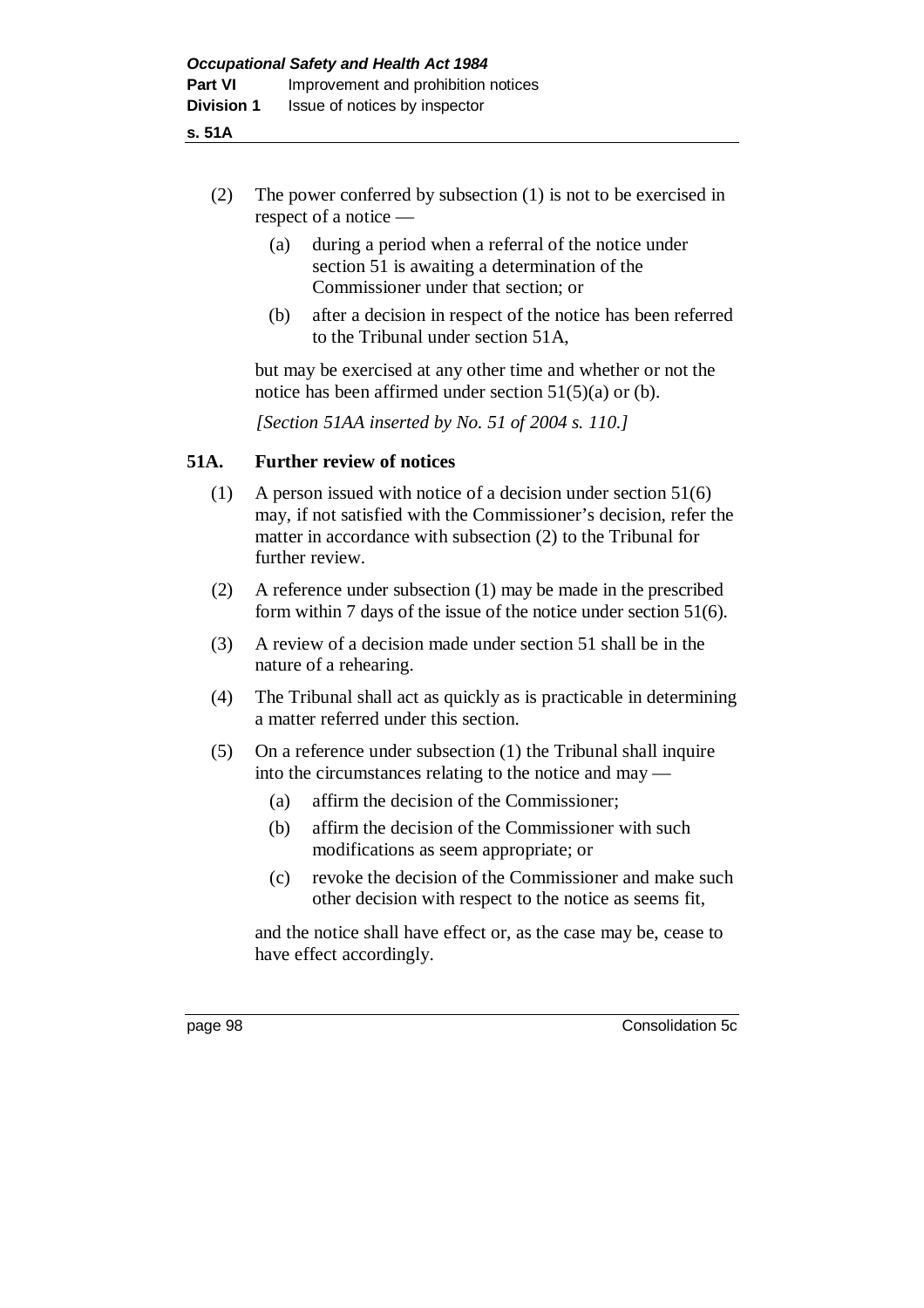- *[(6) repealed]*
- (7) Pending the decision on a reference under this section, irrespective of the decision of the Commissioner under section 51, the operation of the notice in respect of which the reference is made shall —
	- (a) in the case of an improvement notice, be suspended; and
	- (b) in the case of a prohibition notice, continue, subject to any decision to the contrary made by the Tribunal.

*[Section 51A inserted by No. 30 of 1995 s. 38; amended by No. 51 of 2004 s. 64, 69(1)-(3) and 98.]*

# **Division 2 — Issue of provisional improvement notices by safety and health representative**

*[Heading inserted by No. 51 of 2004 s. 55.]*

### **51AB. Definition**

In this Division —

**"qualified representative"** means a safety and health representative who has completed a course of training prescribed for the purposes of this definition.

*[Section 51AB inserted by No. 51 of 2004 s. 55.]*

#### **51AC. Issue of provisional improvement notices**

- (1) Subsection (2) applies where a qualified representative
	- (a) is of the opinion that a person
		- (i) is contravening a provision of this Act; or
		- (ii) has contravened a provision of this Act in circumstances that make it likely that the contravention will continue or be repeated;

and

(b) has undertaken the consultations required by section 51AD.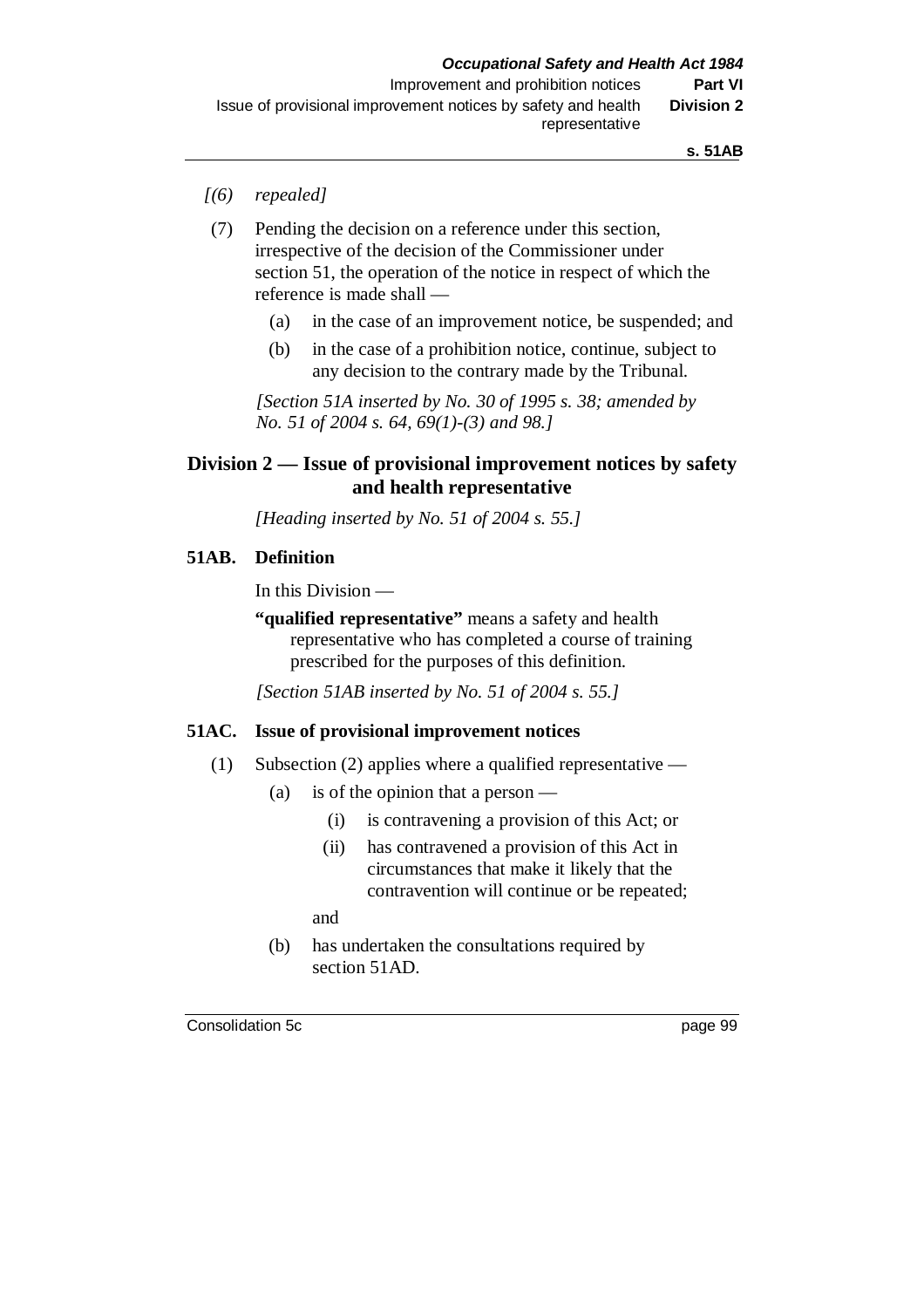| Part VI<br><b>Division 2</b> |                                                                                                                                                                         | Improvement and prohibition notices<br>Issue of provisional improvement notices by safety and health<br>representative                                                                               |  |  |  |
|------------------------------|-------------------------------------------------------------------------------------------------------------------------------------------------------------------------|------------------------------------------------------------------------------------------------------------------------------------------------------------------------------------------------------|--|--|--|
| s. 51AD                      |                                                                                                                                                                         |                                                                                                                                                                                                      |  |  |  |
| (2)                          | $remedy$ —                                                                                                                                                              | The qualified representative may issue to the person a<br>provisional improvement notice requiring the person to                                                                                     |  |  |  |
|                              | (a)                                                                                                                                                                     | the contravention or likely contravention; or                                                                                                                                                        |  |  |  |
|                              | (b)                                                                                                                                                                     | the matters or activities occasioning the contravention or<br>likely contravention.                                                                                                                  |  |  |  |
| (3)                          |                                                                                                                                                                         | A qualified representative may exercise the power conferred by<br>subsection $(2)$ only —                                                                                                            |  |  |  |
|                              | (a)                                                                                                                                                                     | in respect of a workplace for which the qualified<br>representative was elected; or                                                                                                                  |  |  |  |
|                              | (b)                                                                                                                                                                     | if, pursuant to a scheme under section 30A, the qualified<br>representative was elected for a group of employees, in<br>respect of any workplace at which any member of the<br>group works.          |  |  |  |
| (4)                          | If a provisional improvement notice is issued to an employee,<br>the employee must, as soon as is practicable, give a copy of the<br>notice to the employee's employer. |                                                                                                                                                                                                      |  |  |  |
|                              |                                                                                                                                                                         | [Section 51AC inserted by No. 51 of 2004 s. 55.]                                                                                                                                                     |  |  |  |
| 51AD.                        | <b>Consultation required before issue</b>                                                                                                                               |                                                                                                                                                                                                      |  |  |  |
| (1)                          |                                                                                                                                                                         | In this section $-$                                                                                                                                                                                  |  |  |  |
|                              |                                                                                                                                                                         | "consult" means consult about the matters or activities to which<br>an intended notice will relate.                                                                                                  |  |  |  |
| (2)                          |                                                                                                                                                                         | Before issuing a provisional improvement notice a qualified<br>representative must —                                                                                                                 |  |  |  |
|                              | (a)                                                                                                                                                                     | consult with the person that is to be issued with the<br>notice; and                                                                                                                                 |  |  |  |
|                              | (b)                                                                                                                                                                     | if there is any other safety and health representative for<br>the workplace concerned, consult with another<br>representative for that workplace so far as it is<br>reasonably practicable to do so. |  |  |  |
| page 100                     |                                                                                                                                                                         | Consolidation 5c                                                                                                                                                                                     |  |  |  |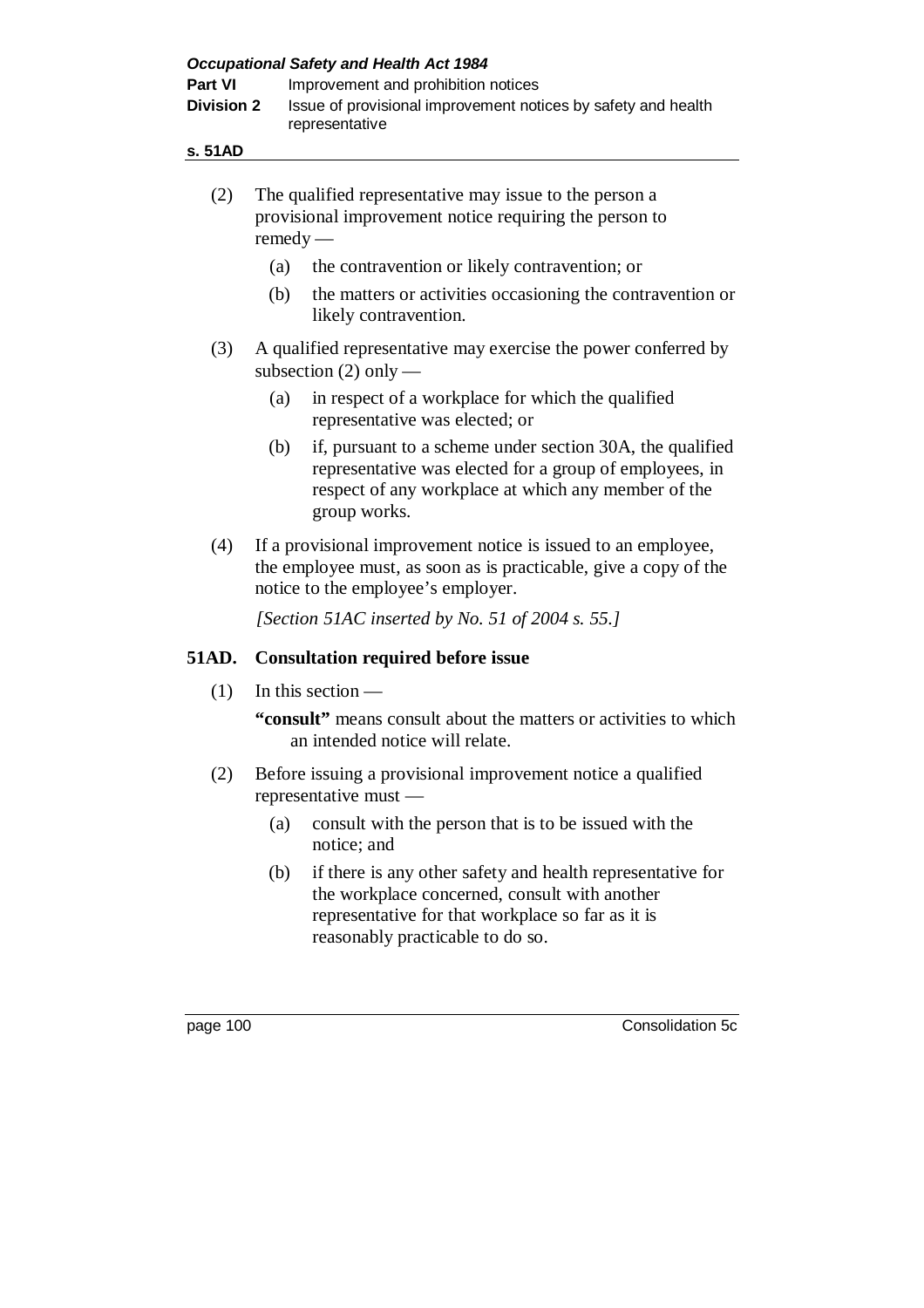- (3) The reference in subsection (2) to a safety and health representative includes a safety and health representative elected for a group of employees pursuant to a scheme under section 30A if any member of the group works at the workplace concerned.
- (4) The regulations may make provision requiring a qualified representative, in specified circumstances, to consult with a person who holds a prescribed office in the department before issuing a provisional improvement notice.

*[Section 51AD inserted by No. 51 of 2004 s. 55.]*

## **51AE. Contents of notice**

- (1) A provisional improvement notice must
	- (a) state that the qualified representative is of the opinion that the person —
		- (i) is contravening a provision of this Act; or
		- (ii) has contravened a provision of this Act in circumstances that make it likely that the contravention will continue or be repeated;
	- (b) state reasonable grounds for the representative being of that opinion;
	- (c) specify the provision of this Act in respect of which the opinion is held;
	- (d) specify the day before which the person is required to remedy —
		- (i) the contravention or likely contravention; or
		- (ii) the matters or activities occasioning the contravention or likely contravention;

and

(e) contain a brief summary of the right to have the notice reviewed by an inspector under section 51AH.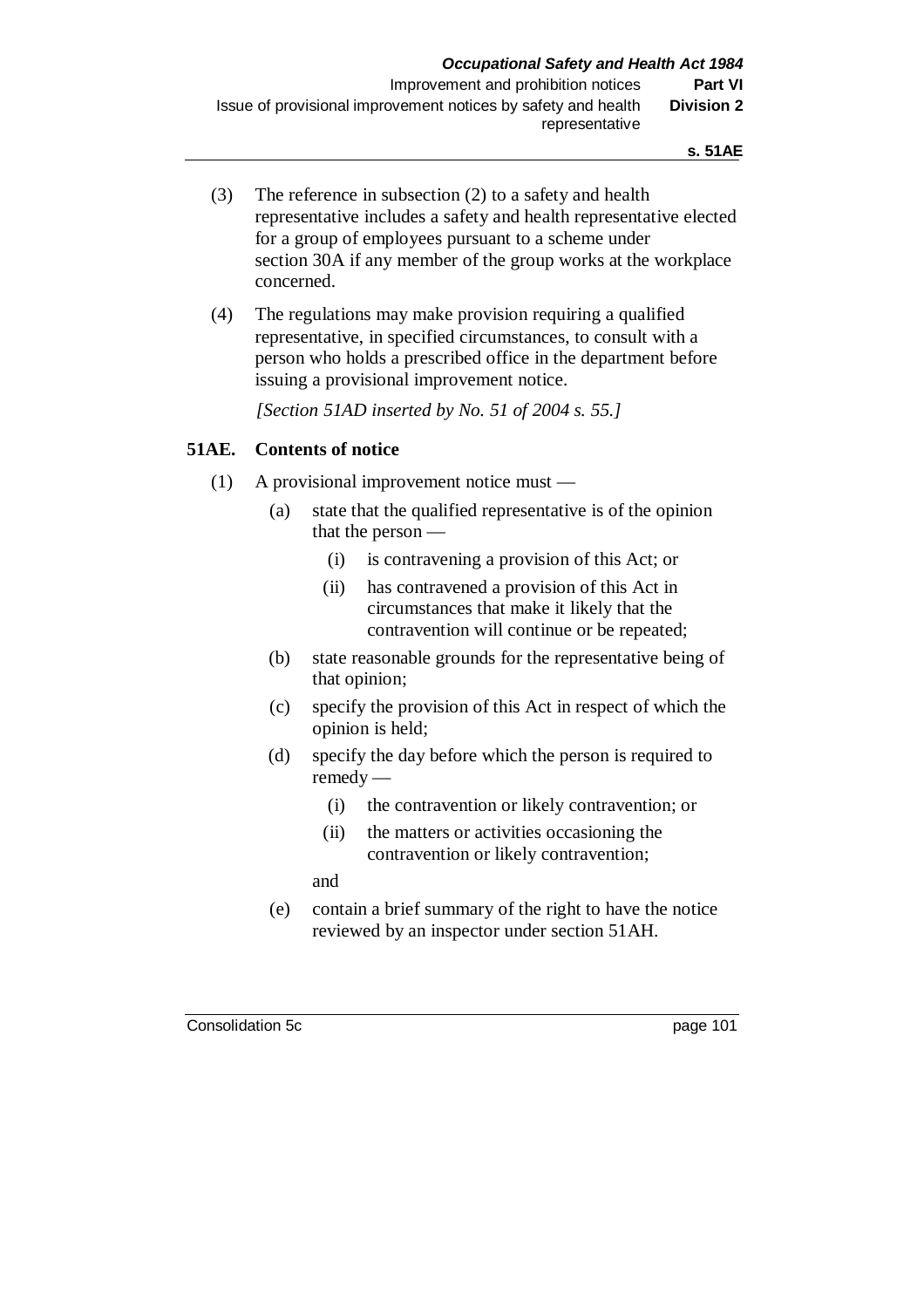- **s. 51AF**
	- (2) The day specified for the purposes of subsection  $(1)(d)$  must be more than 7 days after the day on which the notice is issued.

*[Section 51AE inserted by No. 51 of 2004 s. 55.]*

## **51AF. Provisional notices may include directions**

- (1) A qualified representative may include in a provisional improvement notice directions as to the measures to be taken to remedy —
	- (a) any contravention or likely contravention; or
	- (b) matters or activities,

to which the notice relates.

- (2) Any direction under subsection (1) may
	- (a) refer to any code of practice; and
	- (b) offer the person issued with the notice a choice of ways in which to effect the remedy.

*[Section 51AF inserted by No. 51 of 2004 s. 55.]*

## **51AG. Failure to comply with notice**

- (1) A person commits an offence if the person fails to comply with a provisional improvement notice issued to the person.
- (2) Subsection (1) does not apply if the right conferred by section 51AH(2) is exercised.

*[Section 51AG inserted by No. 51 of 2004 s. 55.]*

## **51AH. Review of notice by an inspector**

 $(1)$  In this section —

**"affected person"** means —

- (a) the person issued with a provisional improvement notice; or
- (b) in the case of a notice issued to an employee
	- (i) the employee; and
	- (ii) the employer of the employee.

page 102 Consolidation 5c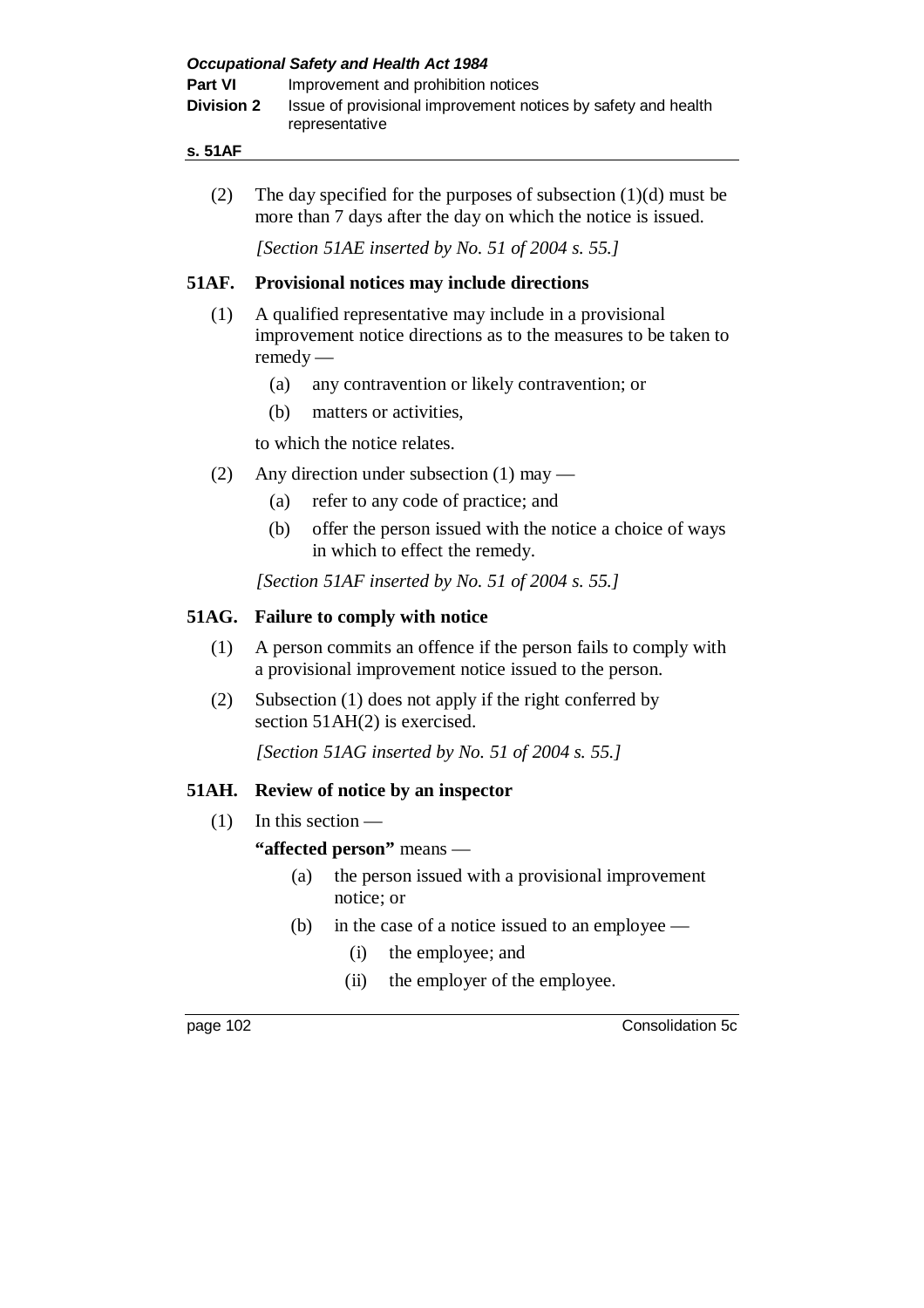- (2) An affected person may, in writing delivered or sent to the department (a **"review notice"**), require that an inspector review a provisional improvement notice.
- (3) A review notice
	- (a) may be sent
		- (i) by letter addressed to, and posted to a place of business of, the department;
		- (ii) by transmission to a facsimile number used by the department; or
		- (iii) by electronic data transmission to an email address used by the department;

and

- (b) must be received by the department not later than the day specified in the provisional improvement notice for the purposes of section  $51AE(1)(d)$ .
- (4) The operation of the provisional improvement notice is suspended by the receipt by the department of a review notice in accordance with this section.
- (5) Where a review notice is received by the department in accordance with this section, an inspector must as soon as is practicable —
	- (a) attend at the workplace; and
	- (b) inquire into the circumstances relating to the notice,

and having done so may —

- (c) affirm the notice;
- (d) affirm the notice with modifications; or
- (e) cancel the notice.
- (6) If an inspector affirms a provisional improvement notice, with or without modifications, the notice as so affirmed has effect as if it had been issued by the inspector under section 48.

*[Section 51AH inserted by No. 51 of 2004 s. 55.]*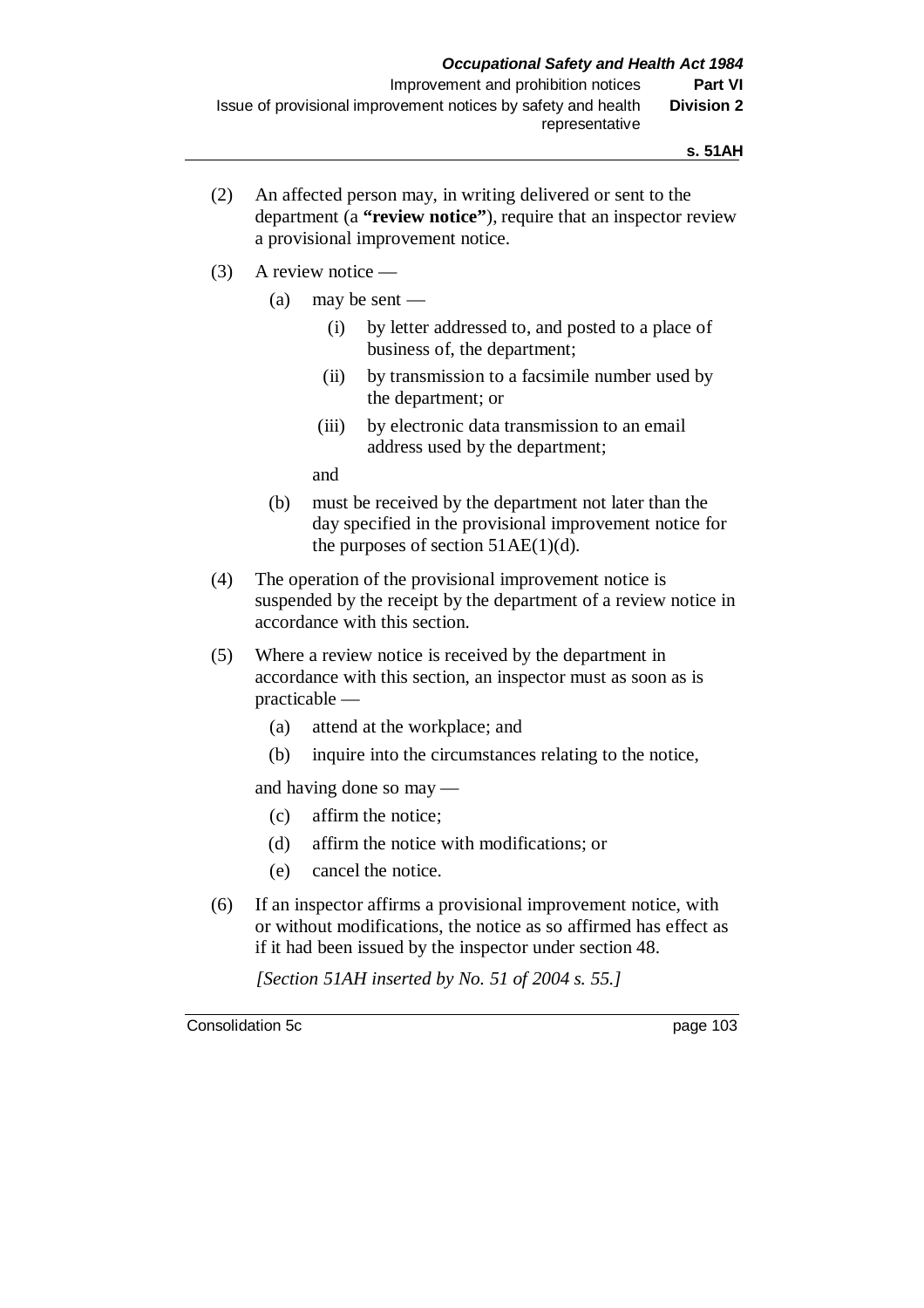**s. 51B**

# **Part VIA — Safety and health magistrates**

*[Heading inserted by No. 30 of 1995 s. 39.]*

## **51B. Safety and health magistrates**

Every magistrate holds office as a safety and health magistrate by virtue of this section and ceases to hold that office upon ceasing to hold office as a magistrate.

*[Section 51B inserted by No. 30 of 1995 s. 39.]*

# **51C. Jurisdiction of safety and health magistrate**

- (1) A safety and health magistrate has jurisdiction to  $-$ 
	- (a) hear and determine any matter referred to a safety and health magistrate under this Act; and
	- (b) hear and determine under the *Criminal Procedure Act 2004* proceedings instituted under section 52, subject to section 19(1) of the *Children's Court of Western Australia Act 1988*.
- (2) A decision by a safety and health magistrate on a matter referred under this Act has effect according to its substance.
- (3) Except as otherwise prescribed by or under this Act
	- (a) the powers of a safety and health magistrate; and
	- (b) the practice and procedure to be observed by a safety and health magistrate,

when exercising jurisdiction under subsection (1)(a) are those provided for by the *Magistrates Court (Civil Proceedings) Act 2004* and when exercising that jurisdiction a safety and health magistrate is taken to be the Magistrates Court.

(4) If, in relation to a matter referred to a safety and health magistrate under this Act, no provision of the *Magistrates Court (Civil Proceedings) Act 2004* or this Act is applicable the matter shall be dealt with in such manner as the safety and health magistrate may direct.

page 104 Consolidation 5c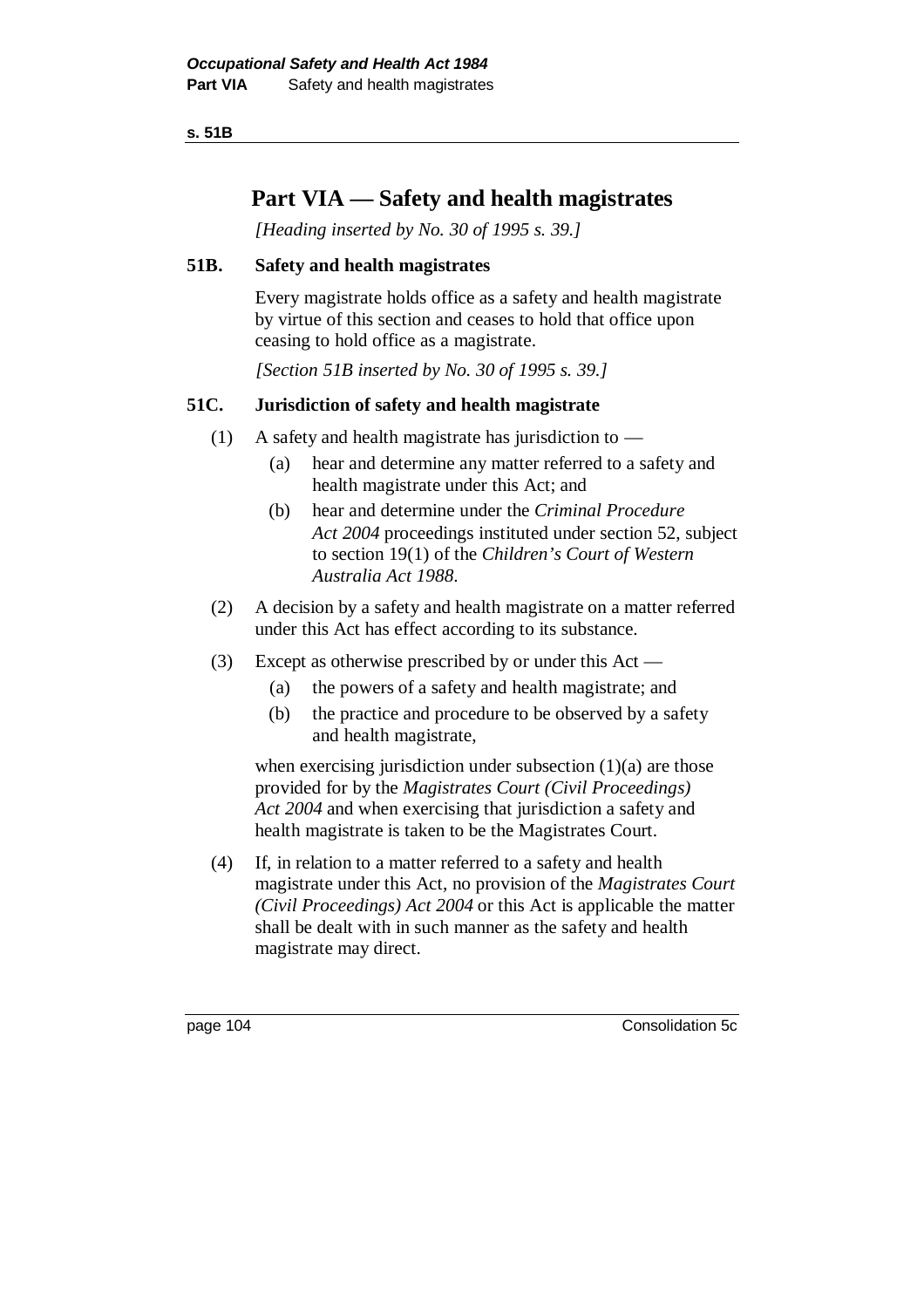- (5) When exercising jurisdiction under subsection (1)(b) a safety and health magistrate constitutes a court of summary jurisdiction.
- (6) Sections 15, 16, 35 and 36 and Part 3 Division 2 of the *Magistrates Court Act 2004* apply to and in relation to a safety and health magistrate in the same way as they apply to and in relation to the Magistrates Court and its officers.

*[Section 51C inserted by No. 30 of 1995 s. 39; amended by No. 59 of 2004 s. 141; No. 84 of 2004 s. 78.]*

#### **51D. Representation**

In the hearing and determination of a matter under section  $51C(1)(a)$  before a safety and health magistrate a party may appear personally or be represented by any agent, including a legal practitioner.

*[Section 51D inserted by No. 30 of 1995 s. 39.]*

## **51E. Administrative arrangements**

The Chief Magistrate of the Magistrates Court shall make such administrative arrangements as are necessary to enable a safety and health magistrate to carry out functions under this Act.

*[Section 51E inserted by No. 30 of 1995 s. 39; amended by No. 59 of 2004 s. 141.]*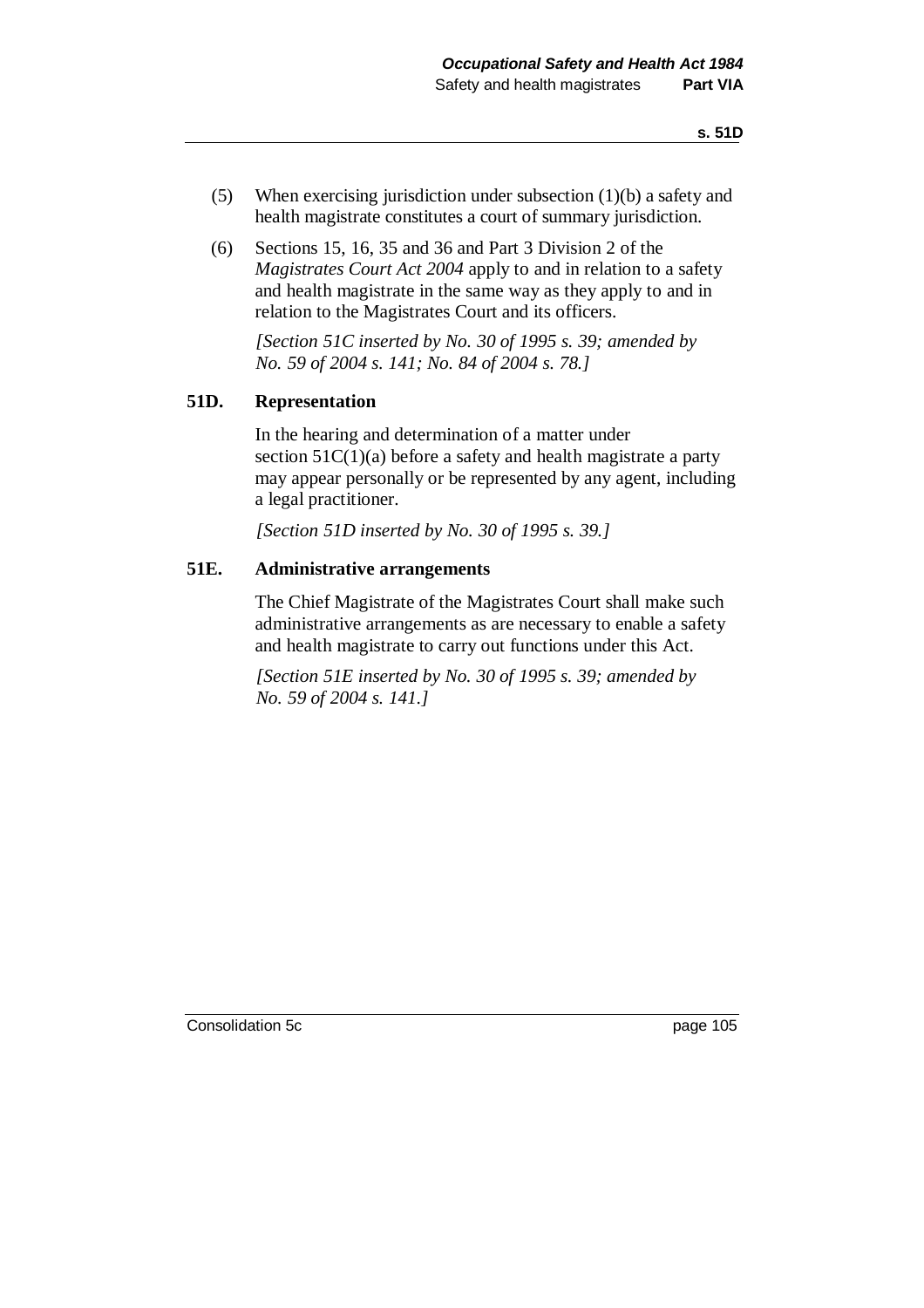**s. 51F**

# **Part VIB — Occupational Safety and Health Tribunal**

*[Heading inserted by No. 51 of 2004 s. 67.]*

# **51F. Interpretation**

In this Part —

**"Commission"** and **"Chief Commissioner"** have the meanings given to those terms in section 7(1) of the *Industrial Relations Act 1979*;

**"matter"** includes a claim under section 35C.

*[Section 51F inserted by No. 51 of 2004 s. 67.]*

## **51G. Industrial Relations Commission sitting as the Occupational Safety and Health Tribunal**

- (1) By this subsection the Commission has jurisdiction to hear and determine matters that may be referred for determination under sections 28(2), 30(6), 30A(4), 31(11), 34(1), 35(3), 35C, 39G(1), (2) and (3) and 51A(1).
- (2) When sitting in exercise of the jurisdiction conferred by subsection (1) the Commission is to be known as the Occupational Safety and Health Tribunal (the **"Tribunal"**).
- (3) A determination of the Tribunal on a matter mentioned in subsection (1) has effect according to its substance and an order containing the determination is an instrument to which section 83 of the *Industrial Relations Act 1979* applies.

*[Section 51G inserted by No. 51 of 2004 s. 67.]*

## **51H. Jurisdiction to be exercised by Commissioner with requisite qualifications**

- (1) The jurisdiction conferred by section 51G in respect of any matter is to be exercised —
	- (a) by the Commissioner appointed for the purposes of section 8(2a) of the *Industrial Relations Act 1979*; or

page 106 Consolidation 5c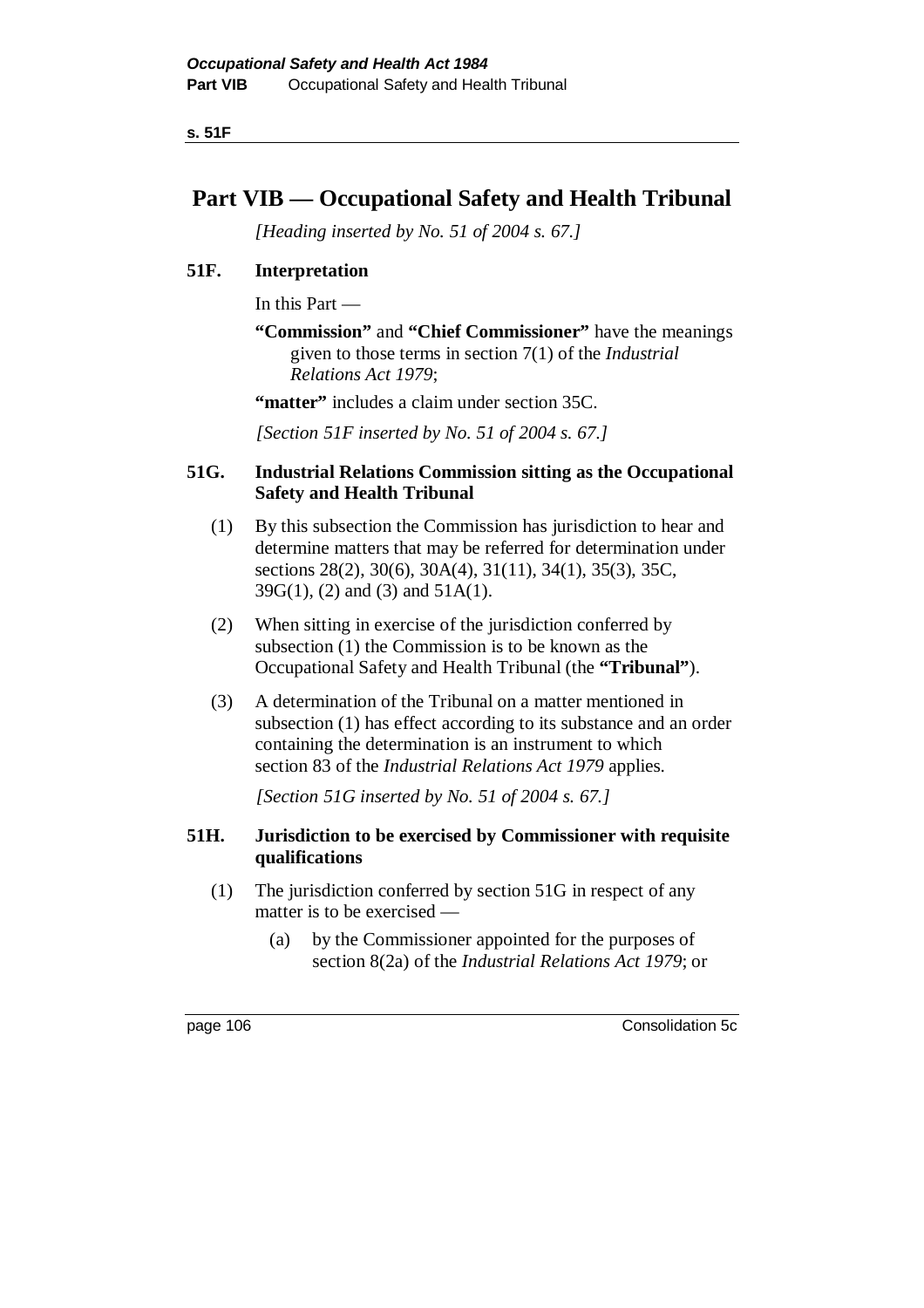- (b) if that Commissioner is unable to act by reason of sickness, absence or other cause —
	- (i) by another Commissioner; or
	- (ii) an Acting Commissioner appointed under section 17 of the *Industrial Relations Act 1979*,

to whom the Chief Commissioner may allocate the matter under section 16 of that Act.

- (2) In allocating a matter for the purposes of subsection  $(1)(b)$  the Chief Commissioner is to have regard to the desirability of the Commissioner concerned having relevant knowledge in the field of occupational safety and health.
- (3) A Commissioner to whom a matter has been allocated under subsection (1)(b) may continue and complete the hearing and determination of part-heard proceedings after the Commissioner referred to in subsection (1)(a) has resumed his or her duties.

*[Section 51H inserted by No. 51 of 2004 s. 67.]*

### **51I. Practice, procedure and appeals**

- (1) The provisions of sections 22B, 26(1), (2) and (3), 27, 28, 31(1), (2), (3), (5) and (6), 33, 34(1), (3) and (4), 36 and 49 of the *Industrial Relations Act 1979* that apply to and in relation to the exercise of the jurisdiction of the Commission constituted by a Commissioner apply to the exercise of the jurisdiction conferred by section 51G —
	- (a) with such modifications as are prescribed under section 113 of that Act; and
	- (b) with such other modifications as may be necessary or appropriate.
- (2) For the purposes of subsection (1), section 31(1) of the *Industrial Relations Act 1979* applies as if paragraph (c) were deleted and the following paragraph were inserted instead — "
	- (c) by a legal practitioner.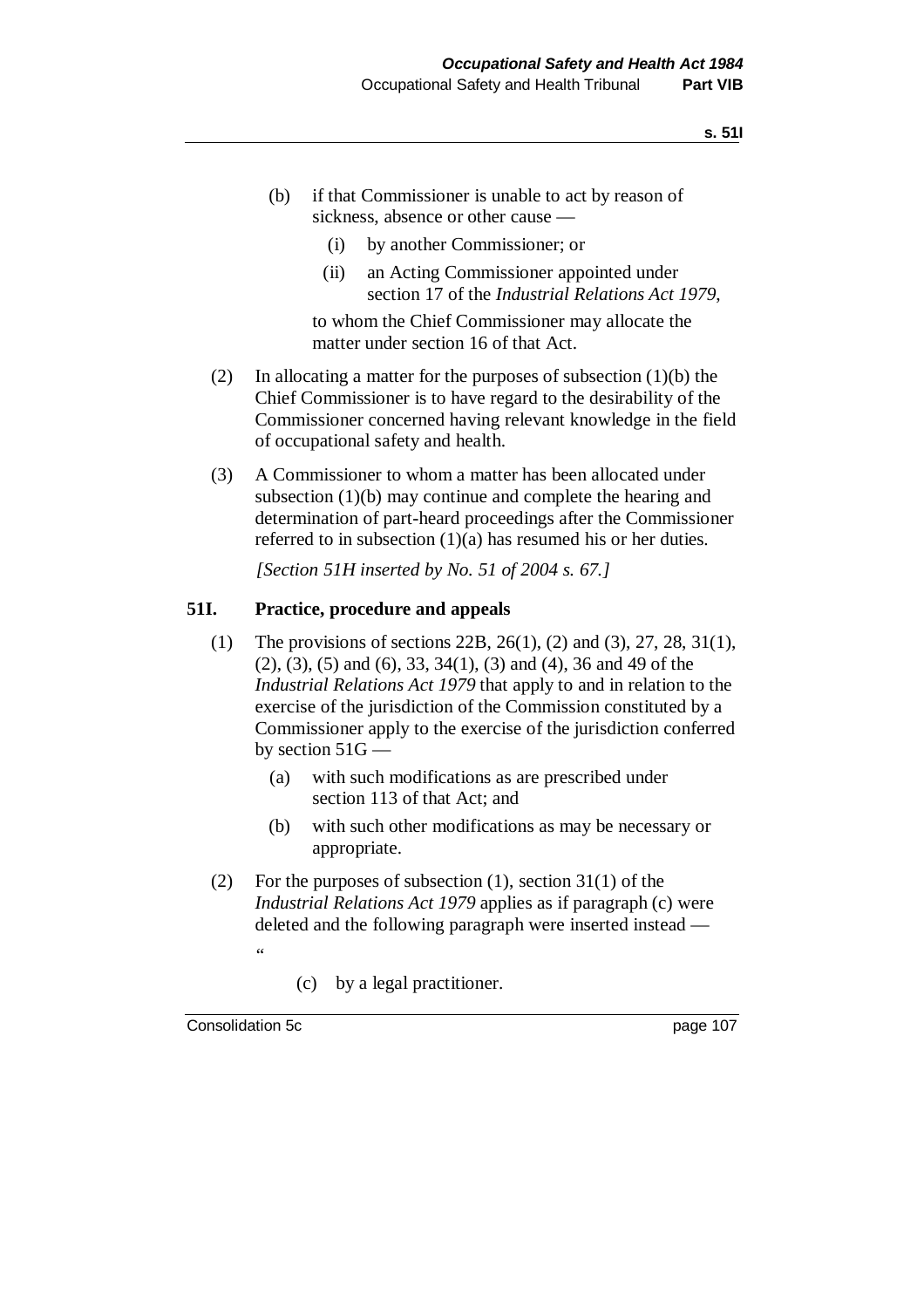**s. 51J**

*[Section 51I inserted by No. 51 of 2004 s. 67.]*

## **51J. Conciliation**

- (1) This section applies where a matter has been referred to the Tribunal for determination under section 28(2), 30(6), 30A(4), 31(11), 35(3) or 39G.
- (2) If the Tribunal considers that the issues involved may be resolved by conciliation —
	- (a) the Tribunal may endeavour to assist the parties to reach an agreement on those issues; and
	- (b) for that purpose the Tribunal may
		- (i) arrange conferences of the parties or their representatives presided over by the Tribunal;
		- (ii) arrange for the parties or their representatives to confer among themselves at a conference at which the Tribunal is not present; and
		- (iii) otherwise encourage the parties to exchange or divulge attitudes or information that in the opinion of the Tribunal would assist in the resolution of the issues.
- (3) The Tribunal may give any direction or make any order or declaration that the Tribunal thinks expedient for the purposes of this section, and any such direction, order or declaration is enforceable as if it were given or made under section 32 of the *Industrial Relations Act 1979*.
- (4) If the Tribunal gives or makes a direction, order or declaration under subsection (3) the Tribunal must —
	- (a) if it is given or made orally, reduce the direction, order or declaration to writing as soon as is practicable; and
	- (b) make the text of the direction, order or declaration available to the parties as soon as is practicable after it is given or made.

page 108 Consolidation 5c

".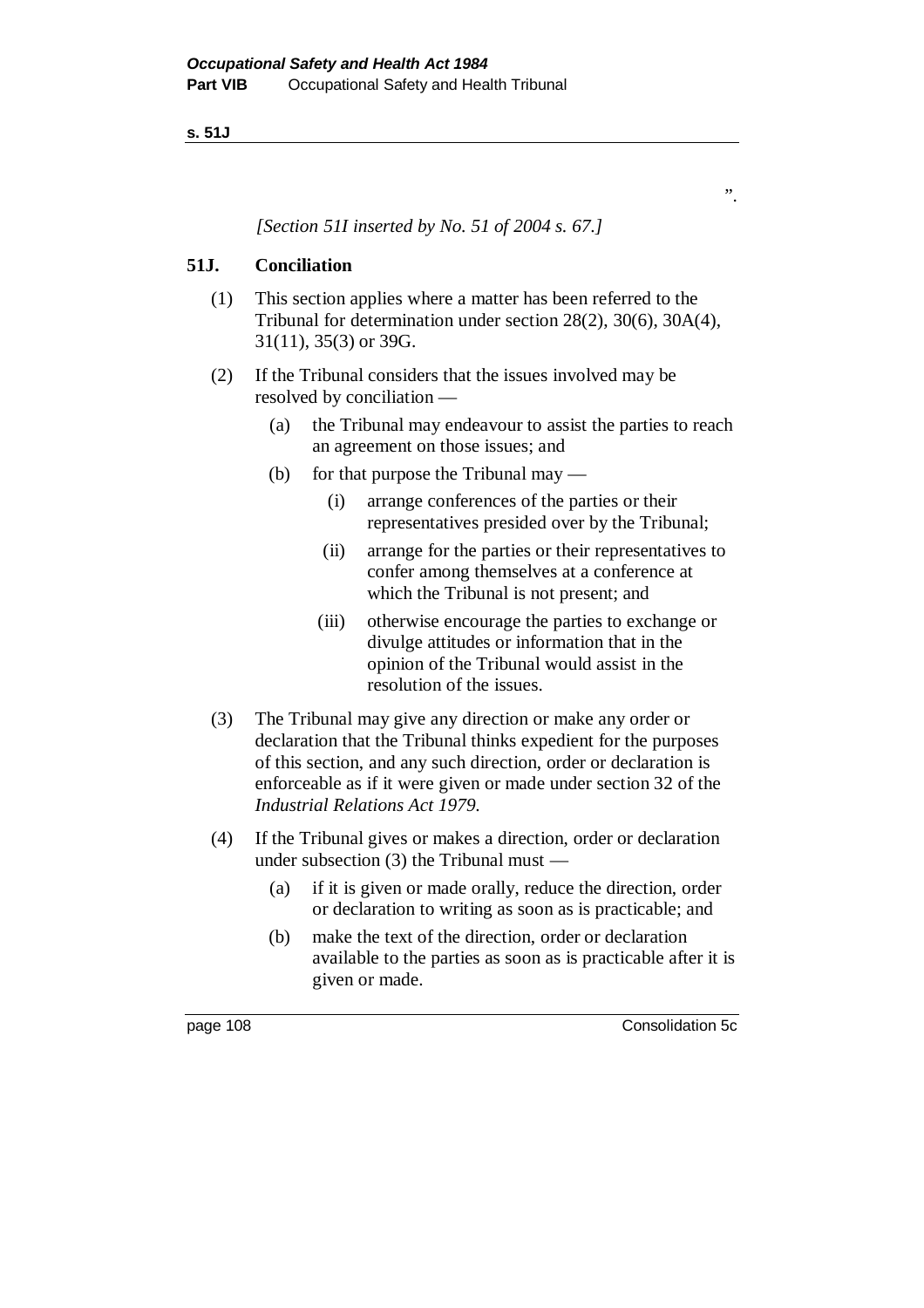- (5) If the Tribunal
	- (a) takes action under subsection (2)(a); and
	- (b) is satisfied that the parties have reached agreement on all of the issues involved,

the Tribunal may, with the consent of the parties, make a determination for the purposes of section 51G in terms of that agreement.

- (6) If the Tribunal
	- (a) takes action under subsection  $(2)(a)$ ; and
	- (b) subsection (5)(b) does not apply,

the Tribunal is to determine the matter for the purposes of section 51G.

- (7) In making a determination mentioned in subsection (6) the Tribunal is to endeavour to ensure that the matter is resolved —
	- (a) taking into account any agreement reached by the parties on any particular issue; and
	- (b) subject to paragraph (a), on terms that could reasonably have been agreed between the parties in the first instance or by conciliation.

*[Section 51J inserted by No. 51 of 2004 s. 67.]*

#### **51K. Certain matters to be heard together**

- (1) The section applies if
	- (a) under the *Industrial Relations Act 1979*, an employee has referred to the Commission a claim that the employee has been harshly, oppressively or unfairly dismissed from employment; and
	- (b) a matter
		- (i) involving the same employer and employee; and
		- (ii) arising out of the same circumstances,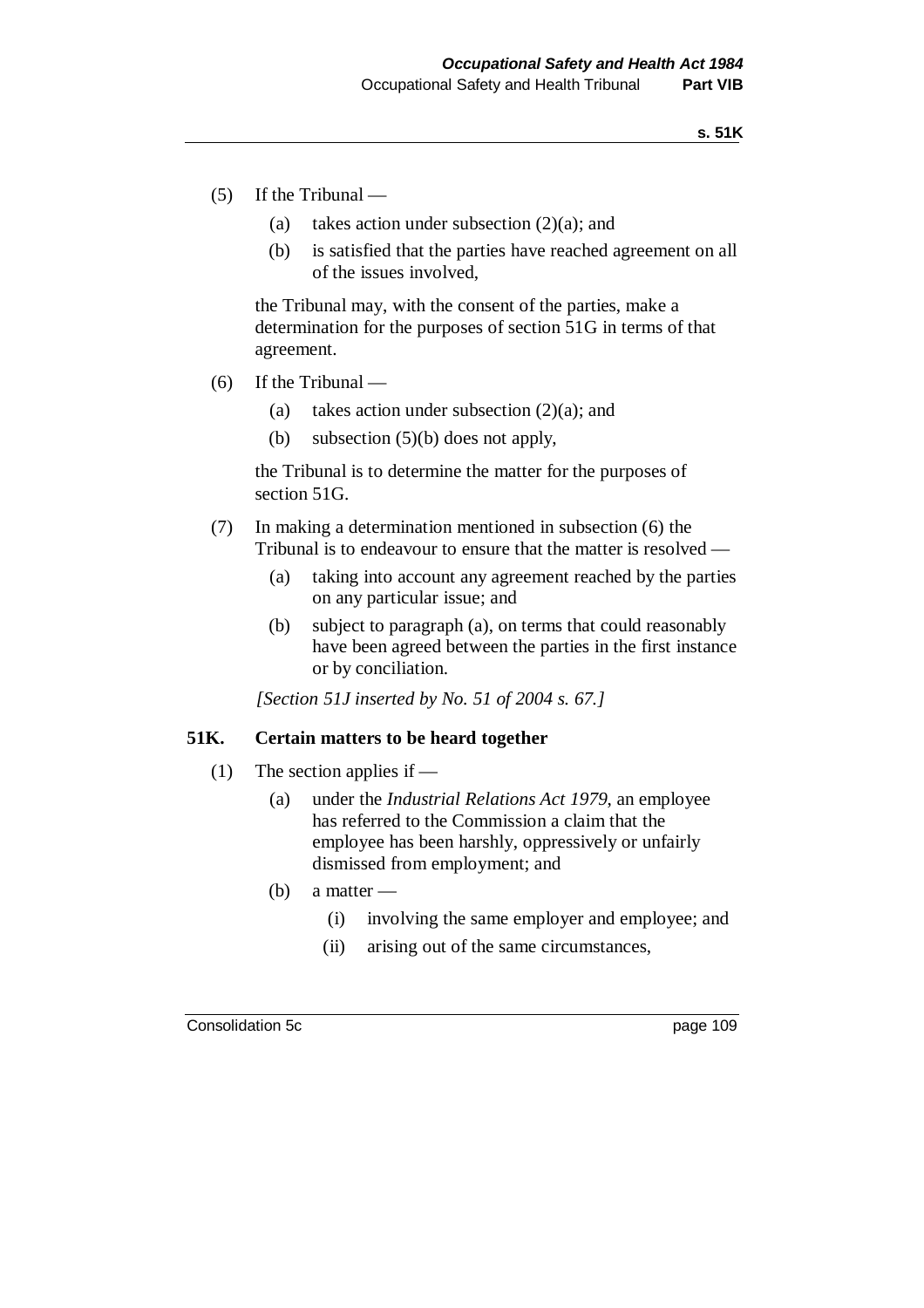#### **s. 51K**

has been referred for determination under the jurisdiction conferred by section 51G.

- (2) An employee referred to in subsection (1) may in writing request that a matter referred to in subsection (1)(a) be heard and determined by the Commissioner who is hearing and determining the matter referred to in subsection (1)(b).
- (3) If such a request is made, the Chief Commissioner, in exercising the powers conferred by section 16 of the *Industrial Relations Act 1979*, is to allocate the hearing and determination of the matter accordingly.
- $(4)$  If
	- (a) an employee has referred to the Commission a claim of the kind described in section  $29(1)(b)(ii)$  of the *Industrial Relations Act 1979*; and
	- (b) the claim involves the same employer and arises out of the same circumstances as a matter that has been referred for determination under the jurisdiction conferred by section 51G,

nothing in this section prevents the Chief Commissioner exercising the powers conferred by section 16 of that Act so that the claim is heard and determined by the Commissioner who is hearing and determining the matter referred to in paragraph (b).

*[Section 51K inserted by No. 51 of 2004 s. 67.]*

page 110 Consolidation 5c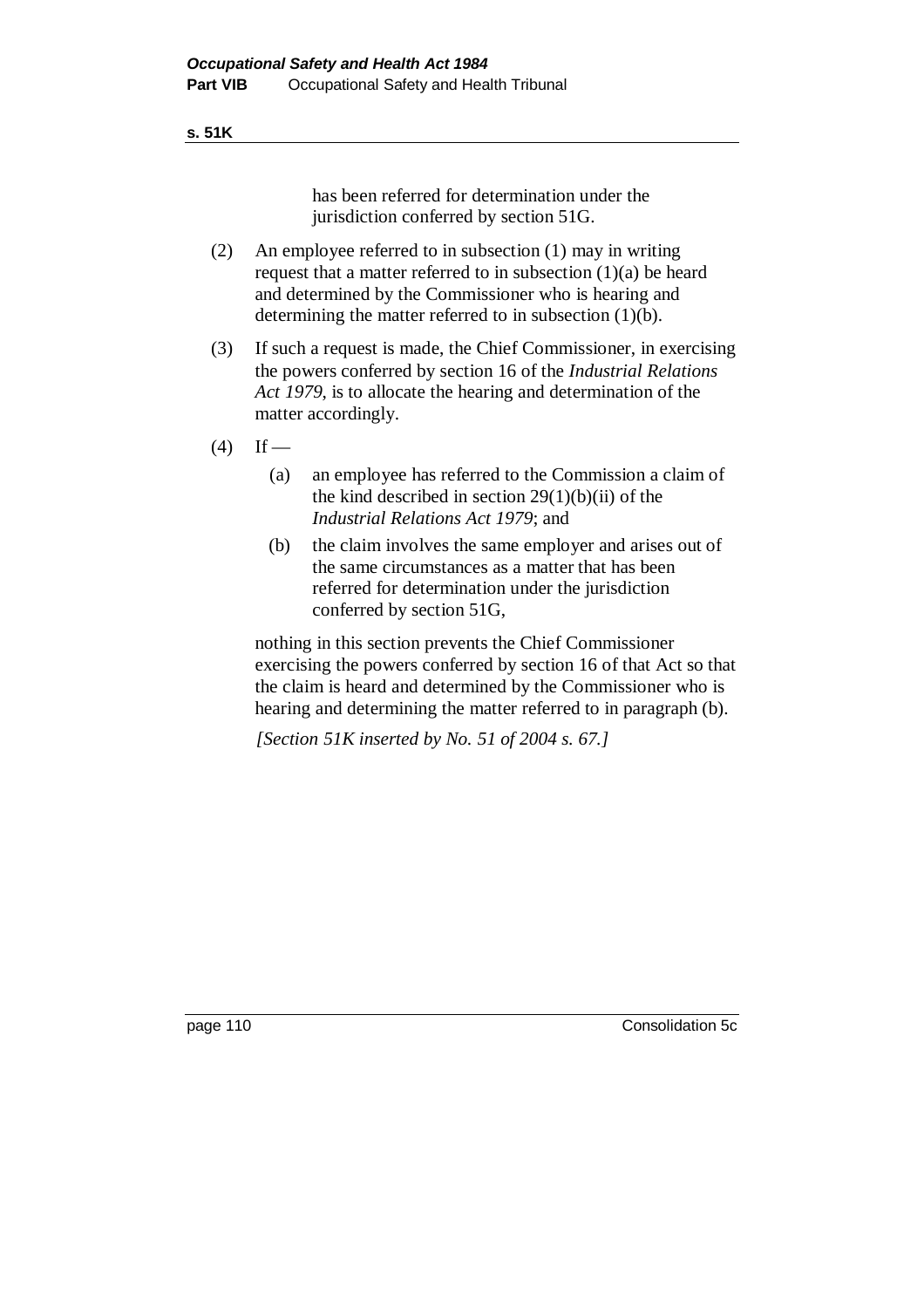# **Part VII — Legal proceedings**

*[Heading inserted by No. 43 of 1987 s. 13.]*

## **Division 1 — General provisions**

*[Heading inserted by No. 51 of 2004 s. 30.]*

#### **52. Prosecutions**

- (1) Proceedings for an offence against this Act may be instituted by any person authorised in that behalf by the Commissioner.
- (2) Subject to section 19(1) of the *Children's Court of Western Australia Act 1988*, proceedings for an offence against this Act shall be heard and determined by a safety and health magistrate.
- (3) Proceedings for an offence against this Act may be commenced at any time within 3 years after the offence was committed.

*[Section 52 inserted by No. 43 of 1987 s. 13; amended by No. 30 of 1995 s. 40; No. 63 of 1998 s. 5(1); No. 59 of 2004 s. 141.]*

#### **53. Evidentiary provisions**

- (1) In proceedings for an offence against this Act an averment in the charge that at a particular time —
	- (a) a particular place was a workplace;
	- (b) a particular person was an employer;
	- (ba) a particular person was an employer of particular persons;
	- (bb) a particular person was an employer at a particular workplace;
		- (c) a particular person had
			- (i) control of a particular workplace; or
			- (ii) control of the means of access to or egress from a particular workplace;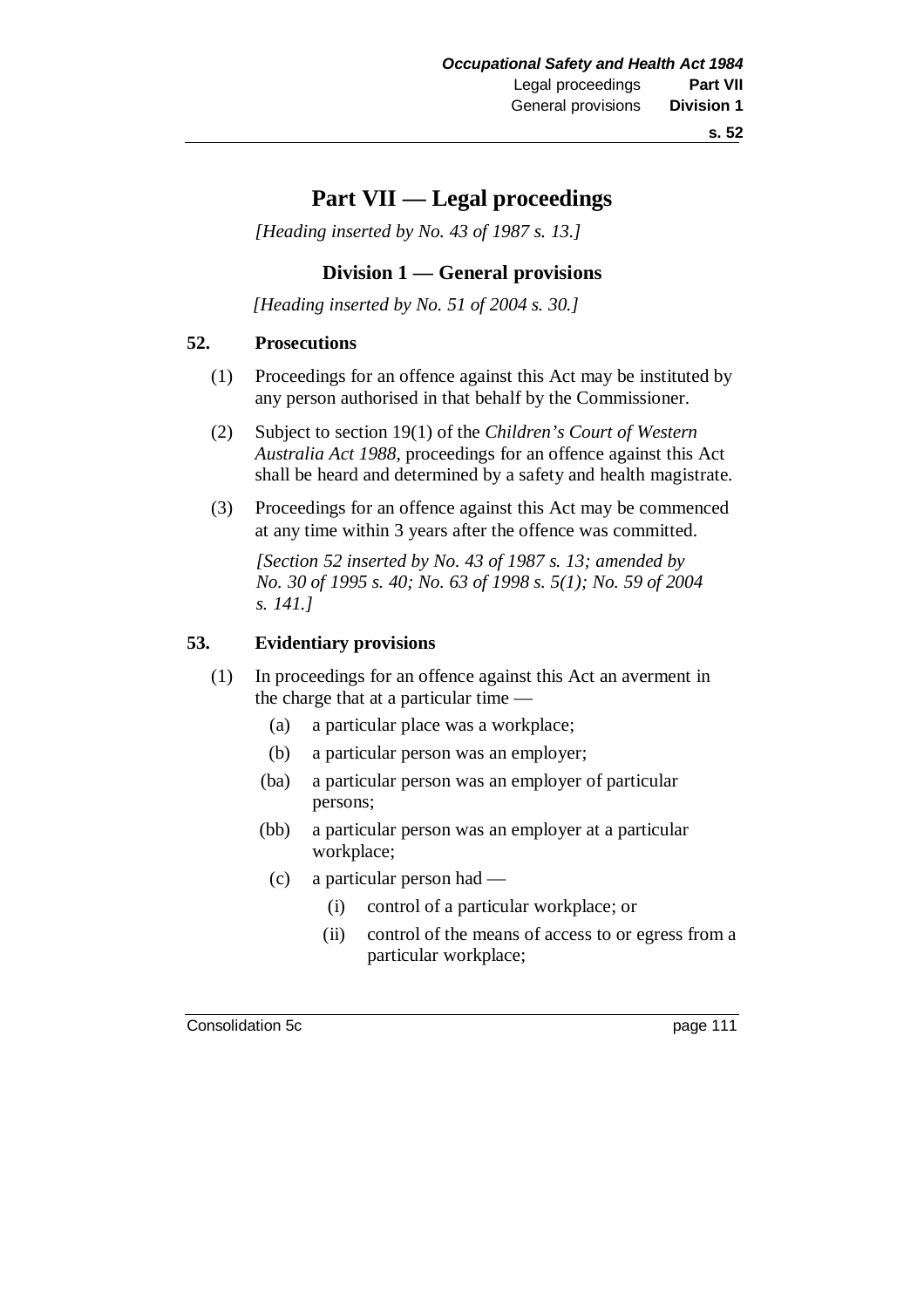**s. 54**

- (d) a notice required under this Act to be given had not been given;
- (e) a prescribed fee had not been paid;
- (f) a particular person was an inspector or a restricted inspector under section 42A,

is, in the absence of evidence to the contrary, taken to be proved.

- (2) The person commencing a prosecution for an offence against this Act is taken to be authorised under section 52(1) to commence the prosecution, in the absence of evidence to the contrary.
- (3) In proceedings for an offence against this Act, production of a copy of —
	- (a) a code of practice;
	- (b) an Australian Standard; or
	- (c) an Australian/New Zealand Standard,

purporting to be certified by the Commissioner to be a true copy as at any date or during any period is, without proof of the signature of the Commissioner, sufficient evidence of the contents of the code of practice or Standard as at that date or during that period.

*[Section 53 inserted by No. 43 of 1987 s. 13; amended by No. 30 of 1995 s. 41; No. 10 of 1998 s. 56; No. 51 of 2004 s. 111; No. 84 of 2004 s. 80.]*

## **54. General penalty**

If a person commits an offence against this Act for which a penalty is not otherwise provided, the person is liable to a level one penalty.

*[Section 54 inserted by No. 51 of 2004 s. 31.]*

*[54AA. Repealed by No. 51 of 2004 s. 32.]*

page 112 Consolidation 5c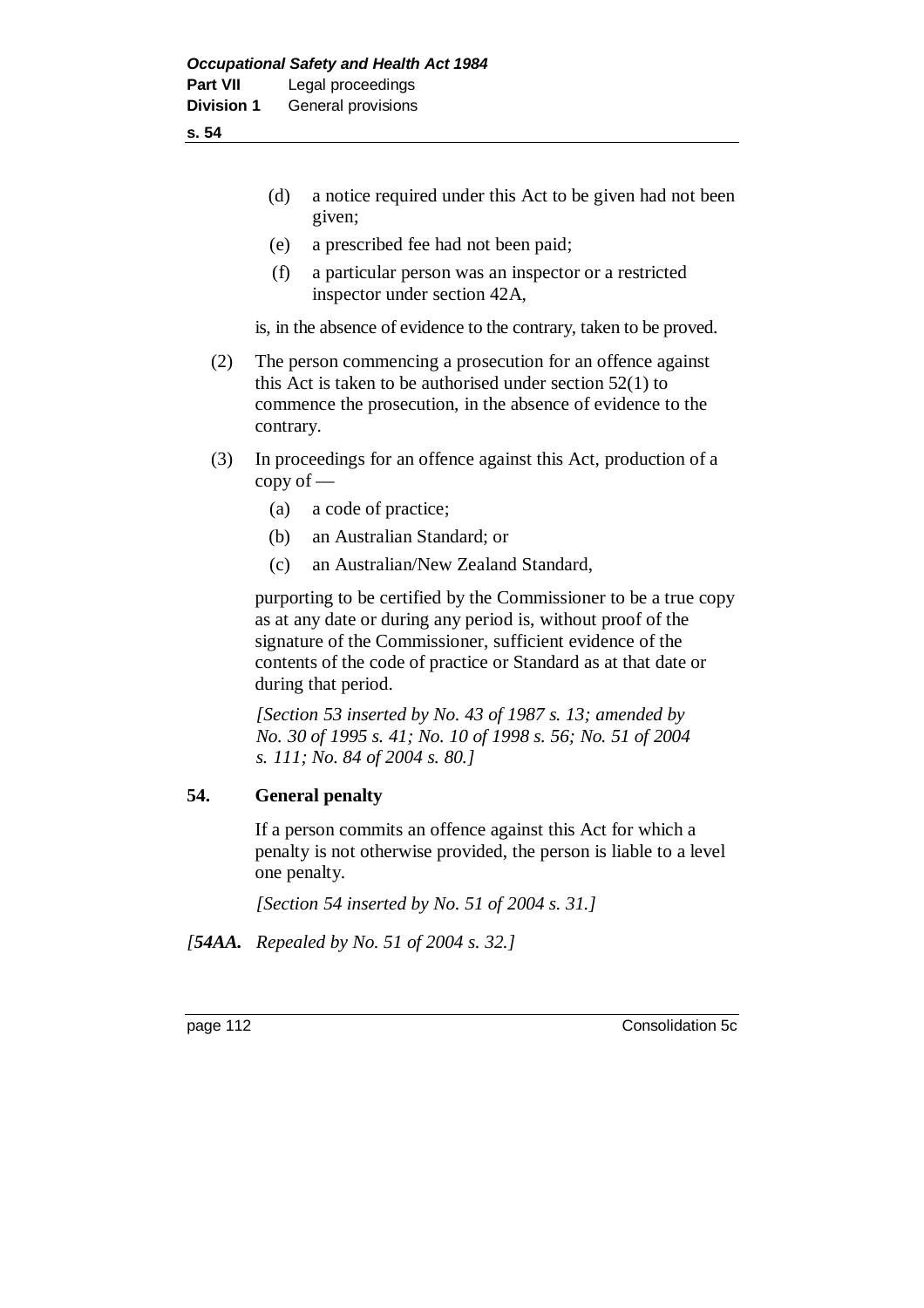#### **54A. Continuing offences**

- (1) Where an offence is committed by a person by reason of the contravention of a provision of this Act under which the person is required or directed to do any act or thing, or to refrain from doing any act or thing, that offence is taken to continue so long as the act or thing so required or directed remains undone, or continues to be done, as the case may be.
- (2) Where an offence is taken to continue, the person that committed the offence, whether by act or omission, commits an additional offence on each day during which the offence is taken to continue after notice of the offence has been given by or on behalf of an inspector to the offender, and is liable to a fine not exceeding —
	- (a) \$200, where the offence is committed by a person as an employee;
	- (b) \$1 000, where the offence is committed by an individual and paragraph (a) does not apply; and
	- (c) \$2 000, where the offence is committed by a body corporate,

for every day on which the offence is so continued.

*[Section 54A inserted by No. 30 of 1995 s. 42; amended by No. 51 of 2004 s. 33 and 103.]*

#### **54B. Appeals**

- (1) Part 2 of the *Criminal Appeals Act 2004* applies in respect of decisions of a safety and health magistrate made under section 52.
- (2) A party to proceedings before a safety and health magistrate, other than proceedings referred to in section 52, may, by leave of the Supreme Court, appeal to the Supreme Court on a question of law against a determination or decision of the safety and health magistrate.
- (3) An appeal or an application for leave to appeal to the Supreme Court under subsection (2) shall be brought in the manner and in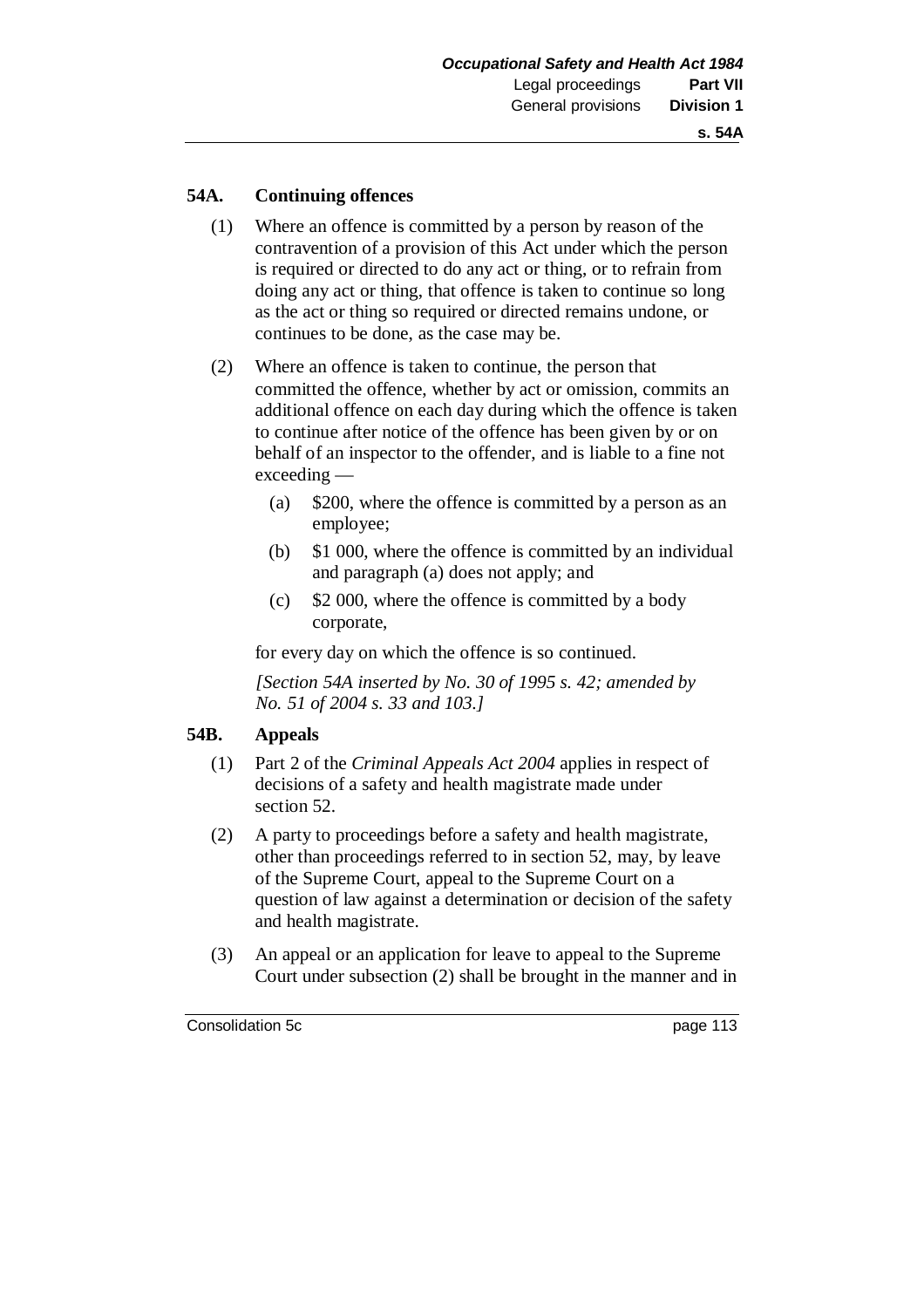**s. 55**

the time prescribed by rules made by the Supreme Court and shall be heard and determined by a single judge of the Supreme Court.

- (4) Without limiting the rules of the Supreme Court, where an appeal under subsection (2) has commenced, the court —
	- (a) may suspend the operation or effect of the determination or decision appealed against until the appeal is determined or is withdrawn; and
	- (b) may revoke any such suspension.

*[Section 54B inserted by No. 30 of 1995 s. 42; amended by No. 59 of 2004 s. 141; No. 84 of 2004 s. 78.]*

## **55. Offences by bodies corporate**

- (1) Where a body corporate is guilty of an offence under this Act and it is proved that the offence occurred with the consent or connivance of, or was attributable to any neglect on the part of, any director, manager, secretary or other officer of the body, or any person who was purporting to act in any such capacity he or she, as well as the body corporate, is guilty of that offence.
- (1a) Despite subsection (1), if a body corporate is guilty of an offence under section 19A(1), 21A(1), 21C(1), 22A(1),  $23AA(1)$ ,  $23B(1)$  or  $23H(1)$  the following provisions apply —
	- (a) a person referred to in subsection (1) is guilty of that offence if it is proved that —
		- (i) the offence was attributable to any neglect on the part of the person; or
		- (ii) the person consented to or connived in the acts or omissions to which section  $18A(2)(a)(ii)$  applied that were proved against the body corporate,

in circumstances where the person —

(iii) knew that the contravention would be likely to cause the death of, or serious harm to, a person to whom a duty was owed; but

page 114 Consolidation 5c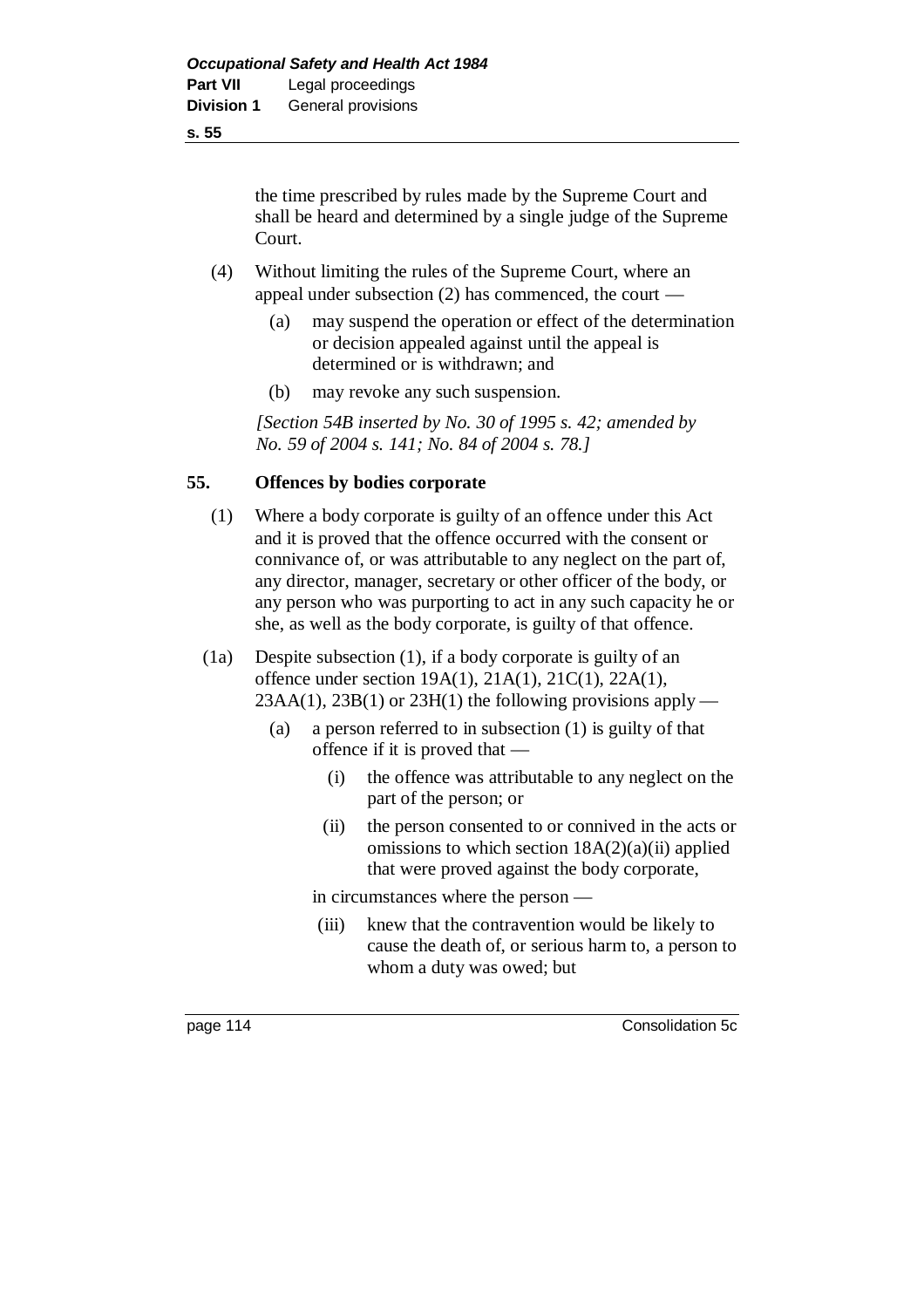- (iv) acted or failed to act as mentioned in subparagraph (i) or (ii) in disregard of that likelihood;
- (b) if paragraph (a) does not apply, a person referred to in subsection (1) is guilty of an offence under section 19A(2), 21A(2), 21C(2), 22A(2), 23AA(2), 23B(2) or 23H(2), as the case may require, if it is proved that the offence of the body corporate —
	- (i) occurred with the consent or connivance of the person; or
	- (ii) was attributable to any neglect on the part of the person.
- (1b) A person convicted of an offence by virtue of subsection (1) or (1a) is liable to the penalty to which an individual who is convicted of that offence is liable.
- (2) Where the affairs of a body corporate are managed by its members, subsections (1) and (1a) shall apply in relation to the acts and defaults of a member in connection with his or her functions of management as if he or she were a director of the body corporate.

*[Section 55 inserted by No. 43 of 1987 s. 13; amended by No. 51 of 2004 s. 34, 102(1) and (2).]*

#### **55A. No double jeopardy**

A person is not liable to be punished twice under this Act in respect of any act or omission.

*[Section 55A inserted by No. 51 of 2004 s. 35.]*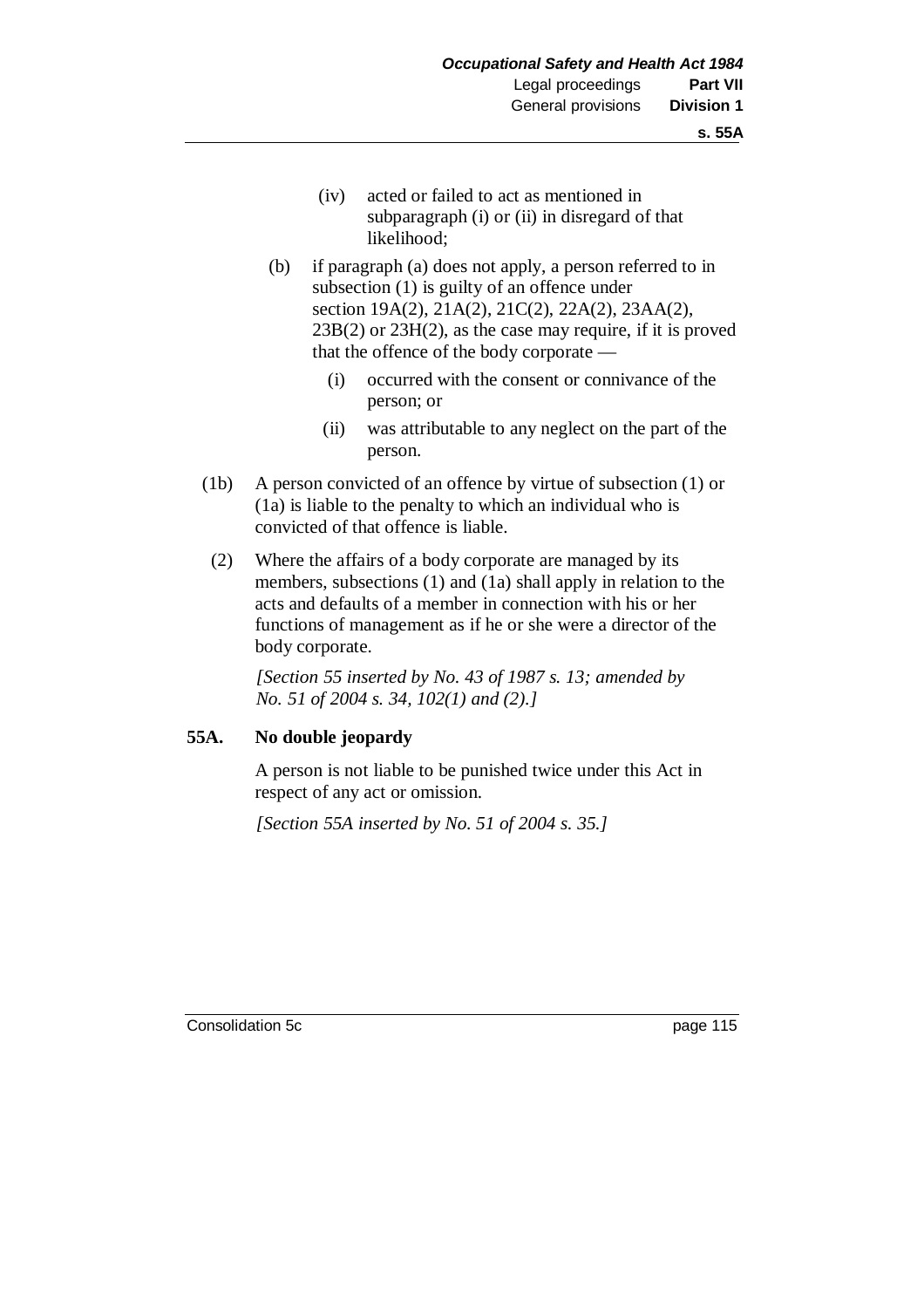**s. 55B**

## **Division 2 — Criminal proceedings against the Crown**

*[Heading inserted by No. 51 of 2004 s. 36.]*

## **55B. Crown may be prosecuted**

The Crown in any capacity may, in accordance with this Division, be prosecuted for an offence against this Act.

*[Section 55B inserted by No. 51 of 2004 s. 36.]*

## **55C. Prosecution against body corporate**

- (1) Where the act or omission constituting the offence is alleged against a body corporate that is an agent of the Crown, the prosecution proceedings are to be taken against the body corporate.
- (2) Subsection (1) includes a case where
	- (a) a body corporate is the successor in law, as defined in section 55F(1), of an agency or department; or
	- (b) a body corporate is determined under section 55F(3).

*[Section 55C inserted by No. 51 of 2004 s. 36.]*

## **55D. Prosecution in other cases**

- $(1)$  Where
	- (a) the act or omission constituting the offence is alleged against an agency or department that is an agent of the Crown (the **"responsible agency"**); and
	- (b) section 55C does not apply,

the prosecution proceedings are to be taken against the Crown.

- (2) For the purposes of subsection (1) the WA Police is to be treated as an agency of the Crown.
- (3) Proceedings referred to in subsection (1) may be brought against the Crown under the title "State of Western Australia".

*[Section 55D inserted by No. 51 of 2004 s. 36.]*

page 116 Consolidation 5c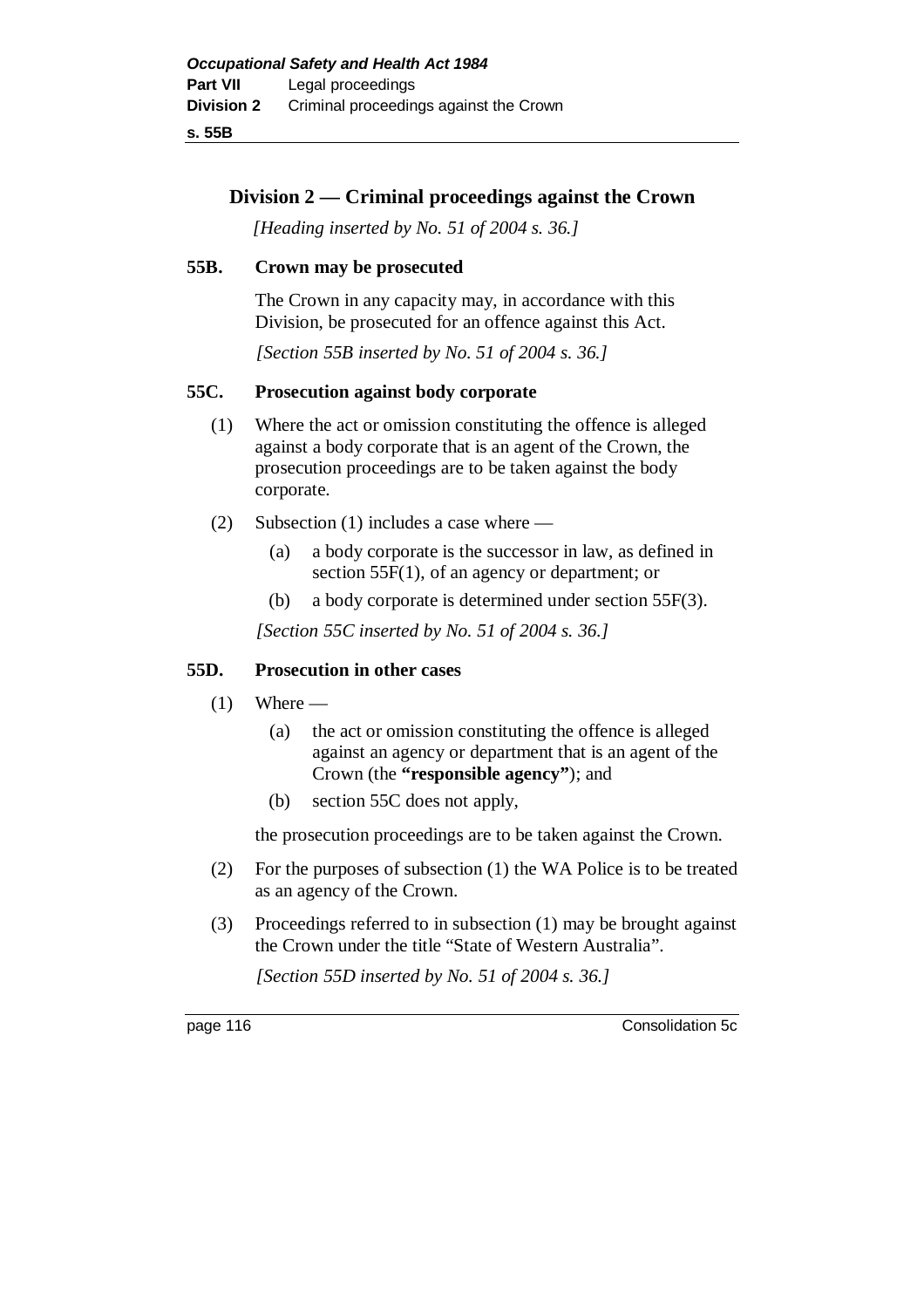#### **55E. Provisions applicable to responsible agency**

(1) In this section —

**"chief executive"** means the person who is for the time being responsible for the day to day administration of a responsible agency;

**"prosecution proceedings"** means proceedings referred to in section 55D(1).

- (2) For the purposes of prosecution proceedings
	- (a) the responsible agency
		- (i) is to be specified in the charge for the offence;
		- (ii) is entitled to act for the Crown in the proceedings; and
		- (iii) subject to any rules of court, has the procedural rights and obligations of the Crown as the defendant in the proceedings;
		- and
	- (b) the complainant may during the proceedings, with the leave of the court, substitute another responsible agency for the agency in the proceedings.
- (3) In prosecution proceedings a person authorised by the chief executive of the responsible agency concerned may act on behalf of the agency, and it is not necessary for proof to be given of the authority of the person to do so.
- (4) It is sufficient service of a document required to be served on a responsible agency for the purposes of prosecution proceedings if the document —
	- (a) is delivered to a person who is or appears to be the chief executive of the responsible agency, or a person acting as such, at a place of business of the responsible agency; or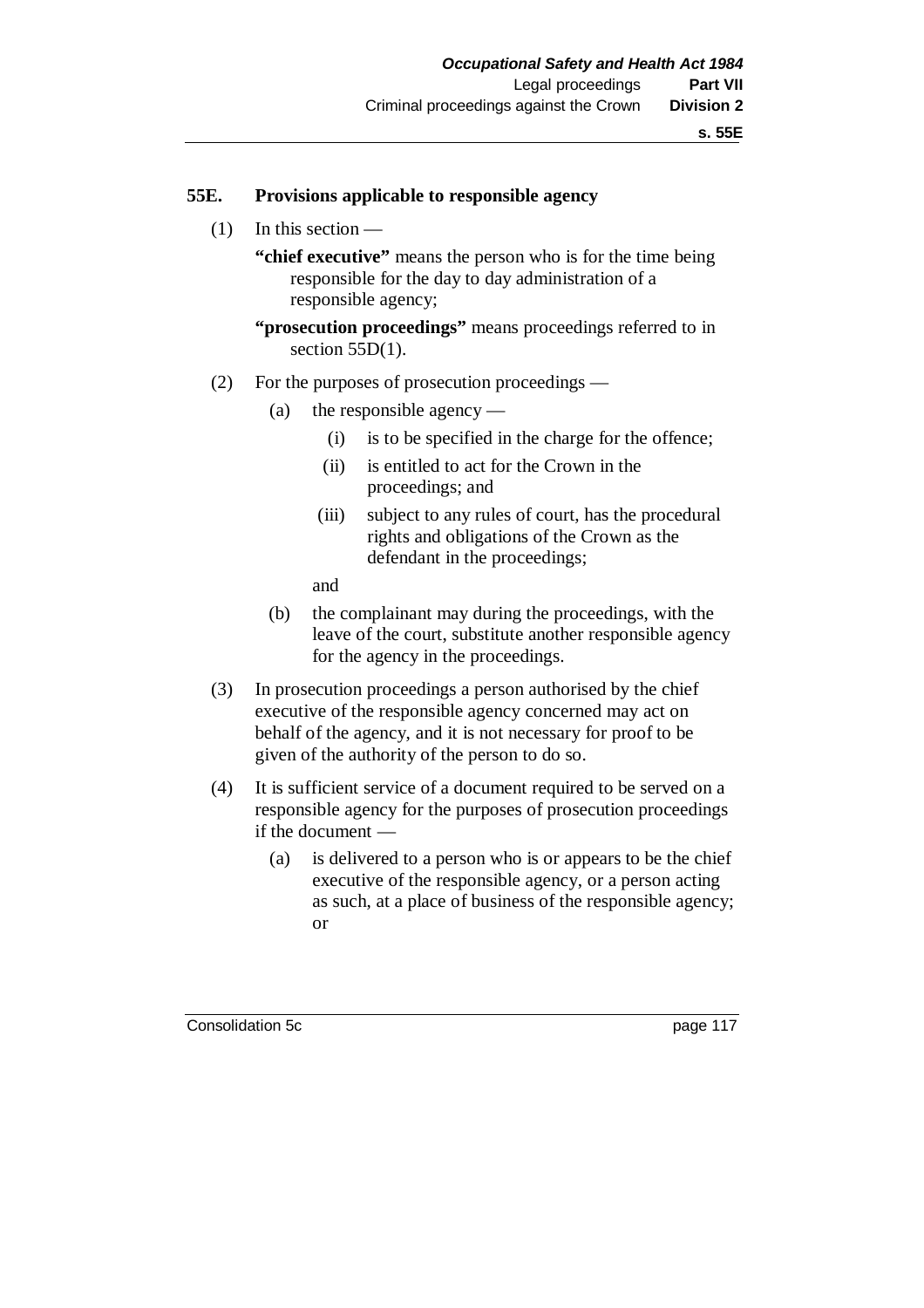**s. 55F**

(b) is sent by pre-paid letter addressed and posted to the responsible agency at its principal place of business in the State.

*[Section 55E inserted by No. 51 of 2004 s. 36.]*

### **55F. Proceedings where agency has ceased to exist**

#### $(1)$  In this section —

**"successor in law"**, in relation to an agency or department, means —

- (a) the sole successor; or
- (b) if there is more than one successor, the one that has the relevant functions formerly vested in the agency or department.
- (2) If an agency or department referred to in section  $55D(1)(a)$ 
	- (a) has ceased to exist; but
	- (b) has a successor in law to which section 55C(2) does not apply,

the successor in law is the responsible agency for the purposes of section 55D(1).

- (3) If an agency or department referred to in section  $55D(1)(a)$ 
	- (a) has ceased to exist; and
	- (b) either  $-$ 
		- (i) it has no apparent successor in law; or
		- (ii) there is doubt as to which agency or department has the relevant functions,

the responsible agency for the purposes of that section is such agency of the Crown as the Minister determines.

*[Section 55F inserted by No. 51 of 2004 s. 36.]*

page 118 Consolidation 5c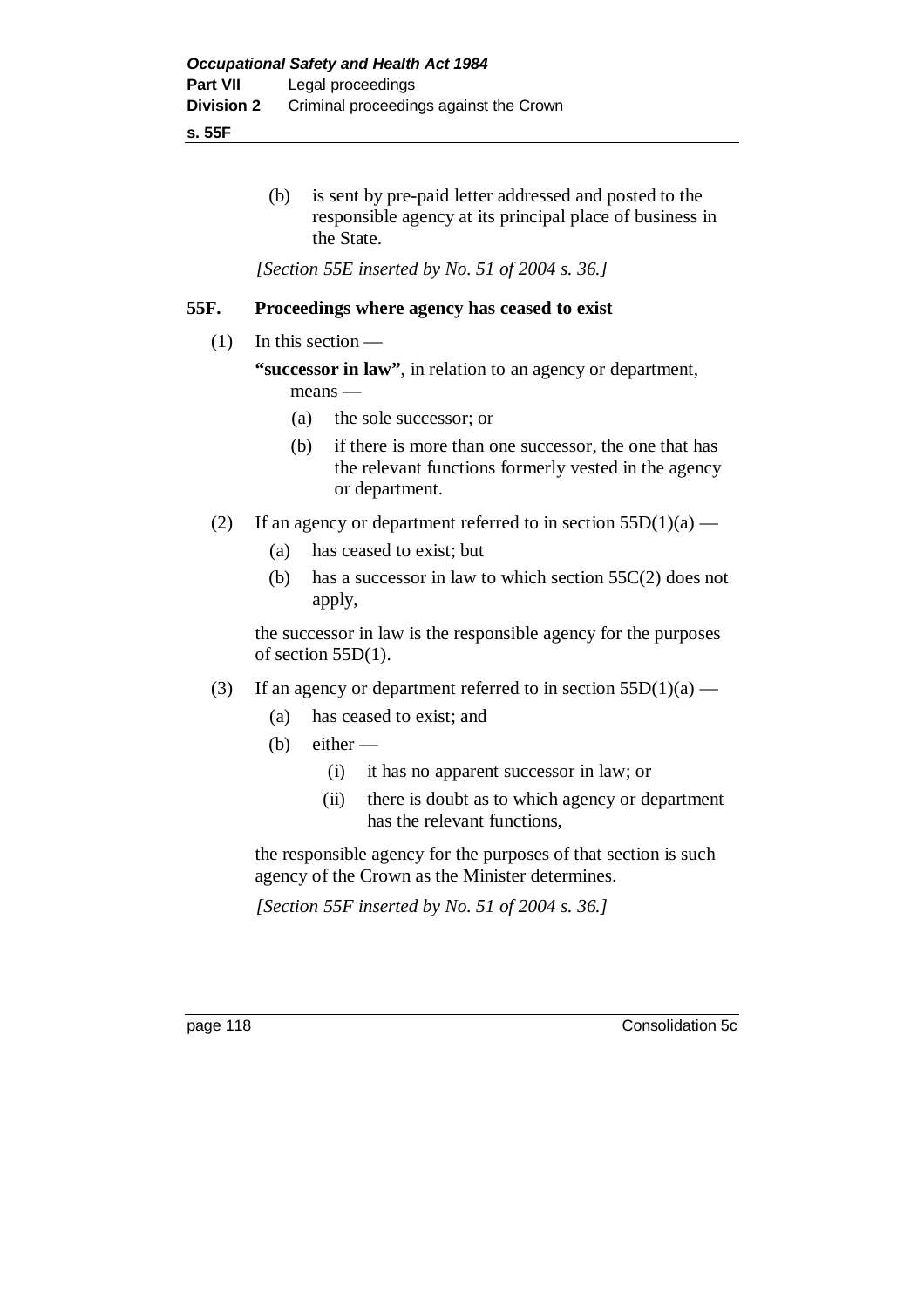#### **55G. Penalties in proceedings against the Crown**

(1) In subsection  $(3)(b)$  —

**"successor in law"**, in relation to an agency or department, means —

- (a) the successor in law as defined in section 55F(1); or
- (b) the agency of the Crown determined under section 55F(3).
- (2) The penalty that may be imposed on the Crown if it is convicted of an offence against this Act in proceedings referred to in section 55D(1) is the penalty applicable to a body corporate.
- (3) In proceedings referred to in section 55D(1), a higher penalty may be imposed for an offence involving a responsible agency on the ground that it is a subsequent offence, only if the acts or omissions constituting the previous offence or offences were those of —
	- (a) the same responsible agency; or
	- (b) a responsible agency of which it is the successor in law.
- (4) A penalty imposed in proceedings referred to in section 55D(1) cannot be enforced under the *Fines, Penalties and Infringement Notices Enforcement Act 1994*.

*[Section 55G inserted by No. 51 of 2004 s. 36.]*

#### **Division 3 — Undertaking by offender in lieu of payment of fine**

*[Heading inserted by No. 51 of 2004 s. 36.]*

### **55H. Terms used in this Division**

In this Division —

- **"convicted"** means found guilty of an offence, whether after a plea of guilty or otherwise;
- **"court"** means a safety and health magistrate exercising jurisdiction under section  $51C(1)(b)$ ;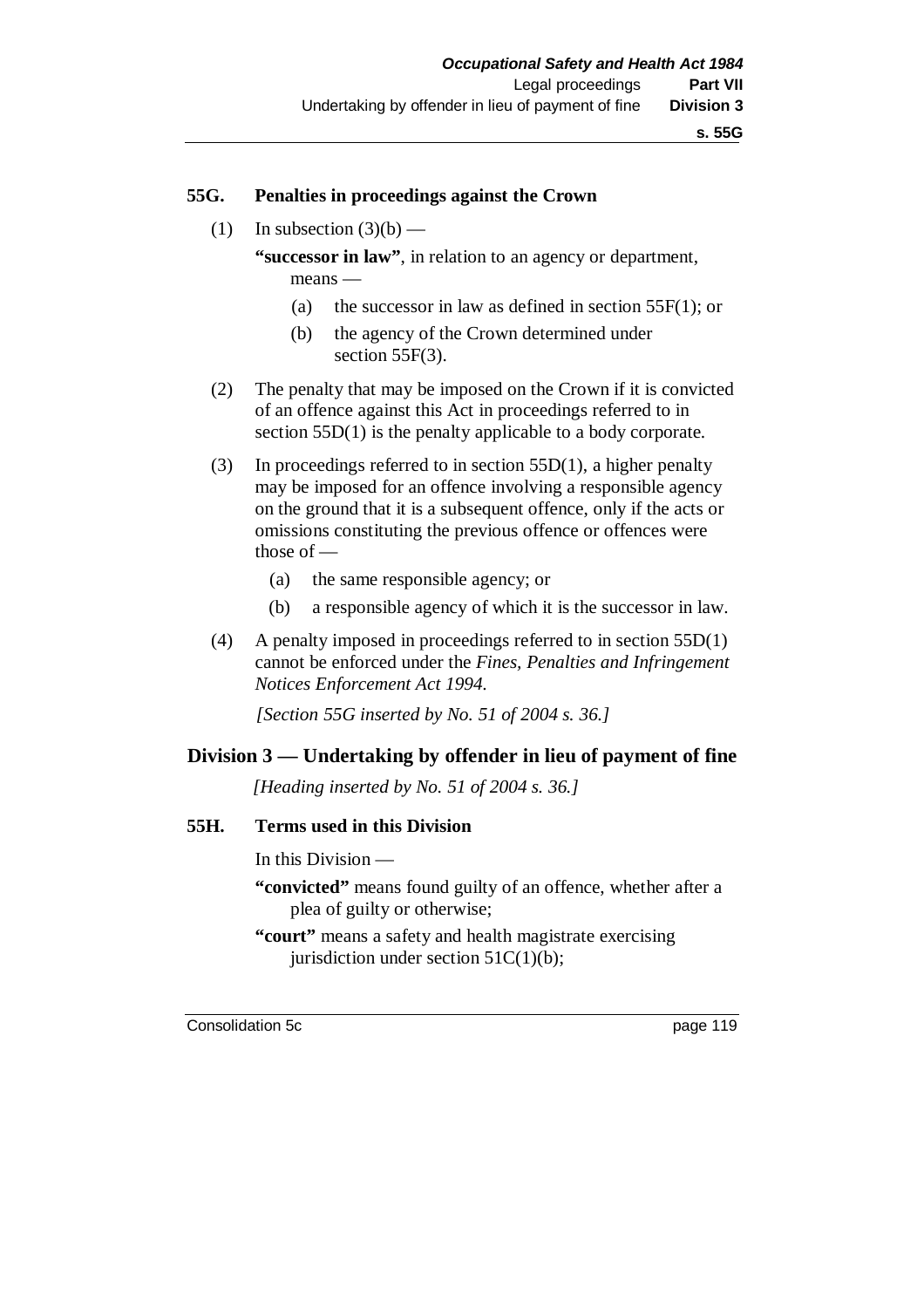#### **s. 55I**

**"relevant offence"** means an offence against —

- (a) section 24(4), 30(7), 35(4), 38(2), 39(3), 45(5), 47(1), 48(4), (5) or (6) or 49(5) or (6); or
- (b) the regulations.

*[Section 55H inserted by No. 51 of 2004 s. 36.]*

## **55I. Court may allow offender to make election**

- $(1)$  Where
	- (a) a person (the **"offender"**) is convicted of one or more relevant offences; and
	- (b) the court has fined the offender,

the court may, subject to subsection (2), make an order allowing the offender to elect either —

- (c) to pay the fine or fines; or
- (d) as an alternative, to enter into an undertaking with the Commissioner under section 55M not later than a day specified by the court.
- (2) A court is not to make an order under this section unless the court is satisfied that —
	- (a) the breach of the relevant offence did not result in physical harm to any person;
	- (b) the offender wishes an order to be made and the complainant does not oppose that being done;
	- (c) the offender and the Commissioner are likely to reach agreement on the provisions of the proposed undertaking within the time that the court proposes to specify under subsection  $(1)(d)$ ; and
	- (d) the cost to the offender of complying with the proposed undertaking will be substantially equivalent to the amount of the fine or fines imposed.
- (3) After the court has fined the offender, the court may adjourn the proceedings to allow —

page 120 Consolidation 5c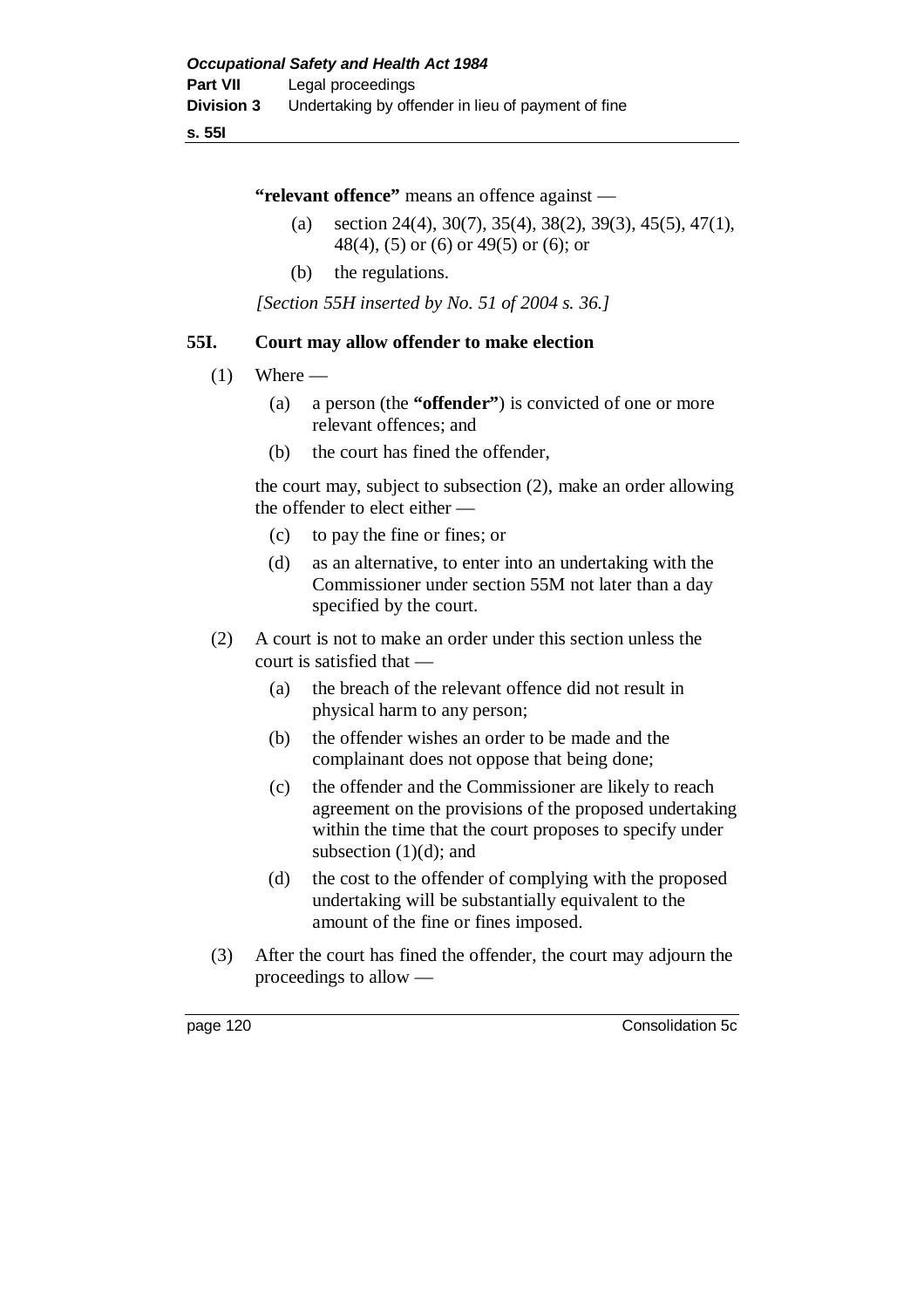- (a) the offender time to consider whether the offender wishes an order to be made; and
- (b) the complainant time to consider whether to oppose that being done,

as mentioned in subsection (2)(b).

(4) Nothing in this Division limits the powers of a court under the *Sentencing Act 1995*.

*[Section 55I inserted by No. 51 of 2004 s. 36.]*

#### **55J. Making of election**

- (1) An election is made, pursuant to an order under section 55I(1), by the offender —
	- (a) lodging an election in writing with the clerk of the court in which the order was made; and
	- (b) serving a copy of the election on the Commissioner,

not later than 28 days after the day on which the order was made.

- $(2)$  If
	- (a) an order is made under section 55I(1); but
	- (b) the offender fails to make an election in accordance with subsection  $(1)$ ,

the offender is taken, at the expiry of the period mentioned in subsection (1), to have elected to pay the fine or fines.

*[Section 55J inserted by No. 51 of 2004 s. 36.]*

#### **55K. Failure to enter into undertaking**

An election under section 55J to enter into an undertaking lapses if the undertaking is for any reason not entered into before the time allowed under section  $55I(1)(d)$ .

*[Section 55K inserted by No. 51 of 2004 s. 36.]*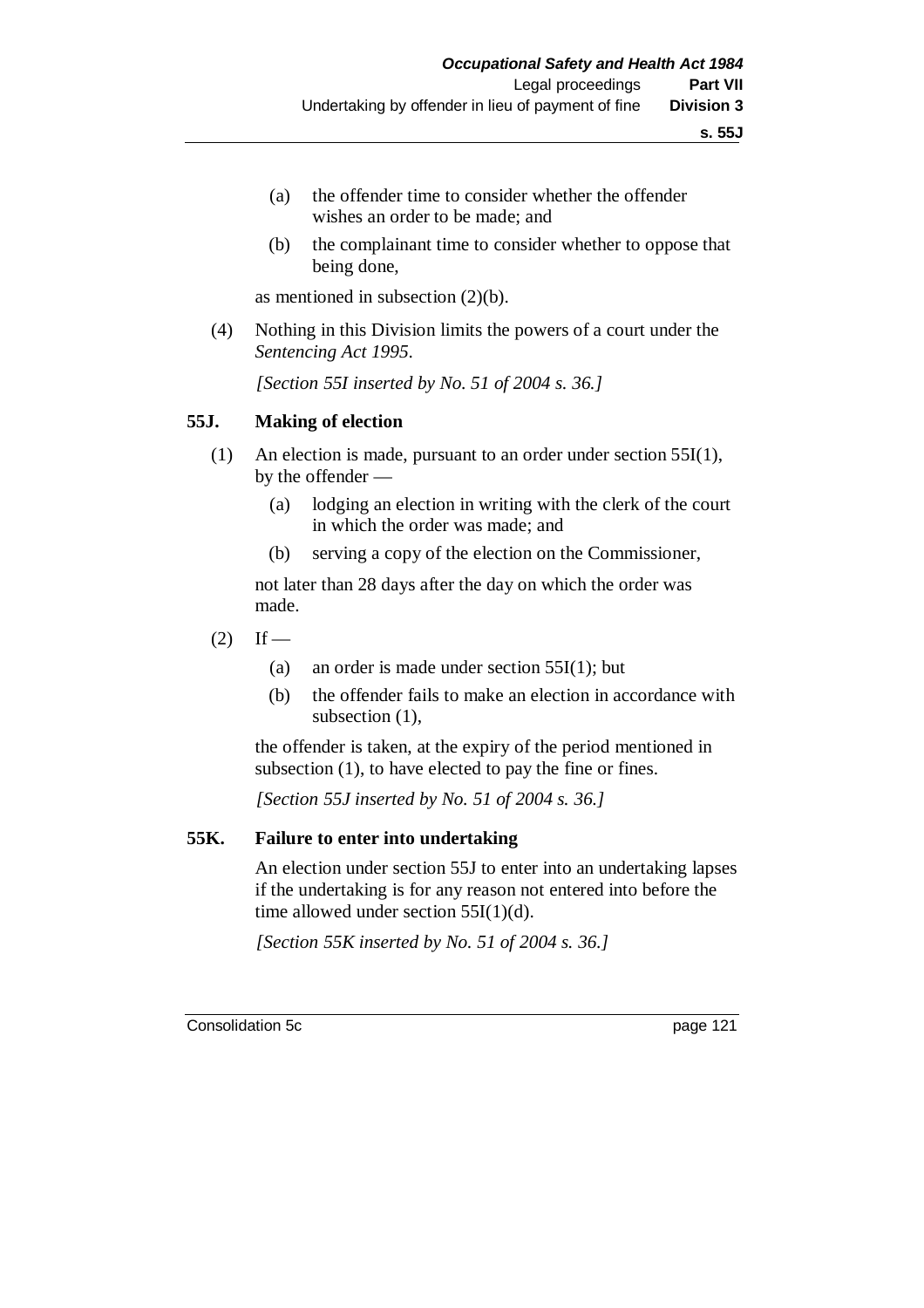#### **55L. Time for payment of fines**

- (1) The liability of the offender to pay the fine or fines in connection with which an order is made under section 55I(1) is suspended by the making of the order.
- (2) If the offender elects to pay the fine or fines, for the purposes of section 32 of the *Fines, Penalties and Infringement Notices Enforcement Act 1994* the fine or fines are taken to have been imposed on the day on which the election is made.
- (3) If the offender is taken by section 55J(2) to have elected to pay the fine or fines, for the purposes of the section referred to in subsection (2) the fine or fines are taken to have been imposed at the time mentioned in section 55J(2).
- $(4)$  If
	- (a) the offender elects to enter into an undertaking; but
	- (b) the election lapses under section 55K,

for the purposes of the section referred to in subsection (2) the fine or fines are taken to have been imposed on the day specified under section 55I(1)(d).

*[Section 55L inserted by No. 51 of 2004 s. 36.]*

#### **55M. Nature and terms of undertaking**

- (1) An undertaking for the purposes of this Division is a document by which the offender gives undertakings to the Commissioner that the offender will —
	- (a) take the action specified in the undertaking;
	- (b) bear the costs and expenses of doing so; and
	- (c) complete all of the required action not later than a day specified in the document.
- (2) The action required to be taken by the offender is to come within the provisions described in section 55N(2) or (3).

page 122 Consolidation 5c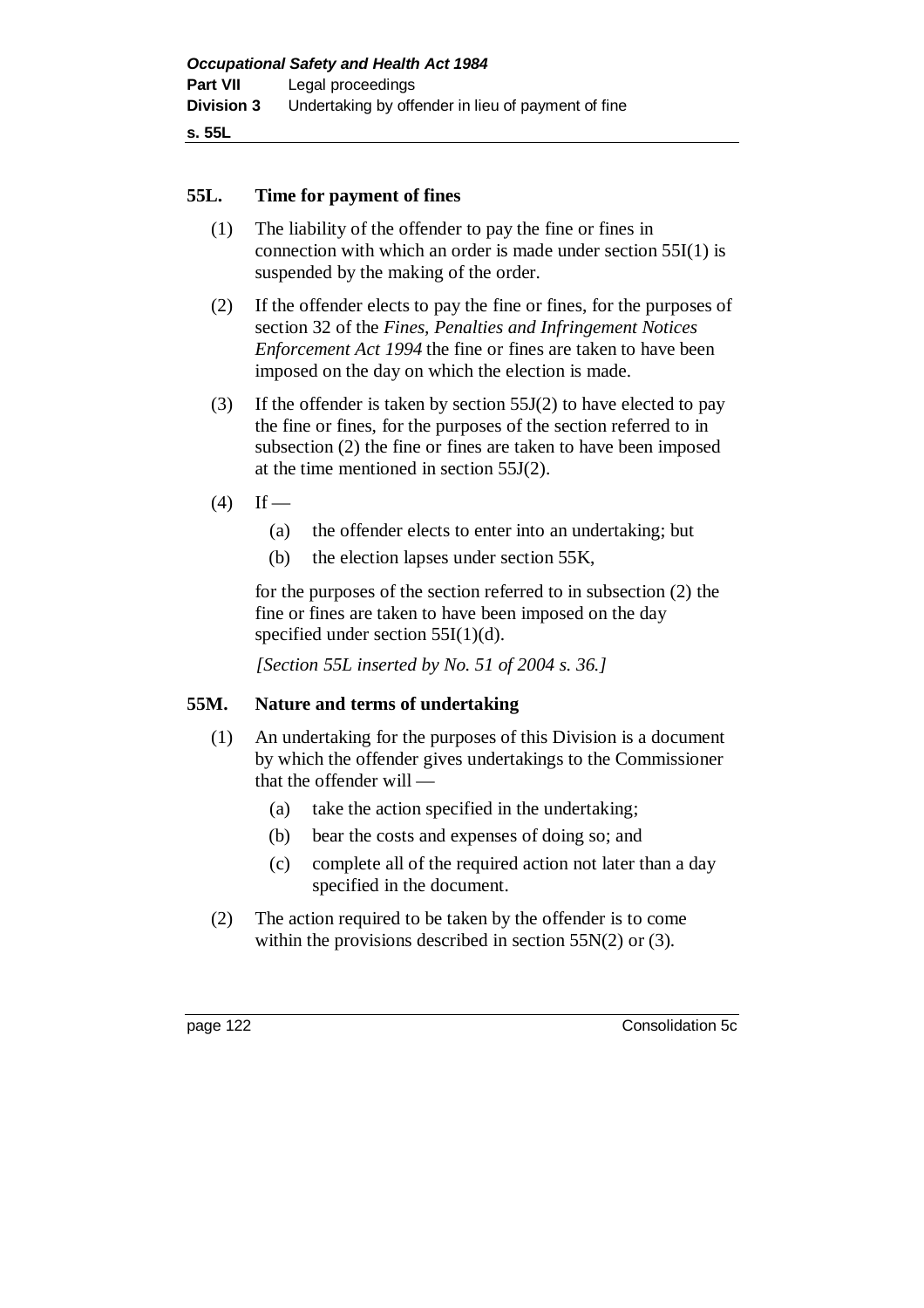- (3) The provisions of the undertaking are to be such as are agreed between the Commissioner and the offender.
- (4) The Commissioner is to furnish a copy of an undertaking, and of any amendment made under section 55Q, to the court concerned.

*[Section 55M inserted by No. 51 of 2004 s. 36.]*

#### **55N. What may be included in undertaking**

- $(1)$  In this section **"specified"** means specified in the undertaking.
- (2) An undertaking is to provide for the offender to do one or more of the following —
	- (a) to take specified steps for the improvement of occupational safety and health —
		- (i) at a specified workplace; or
		- (ii) in connection with the business or operations of the offender;
	- (b) to take specified steps to publicise details of  $-$ 
		- (i) any specified offence;
		- (ii) its consequences;
		- (iii) the amount of the fine or fines imposed and the fact that the undertaking has been entered into under this Division; or
		- (iv) any other related matter;
	- (c) to remedy any consequence of a specified offence, so far as it is practicable to do so, but not in a way that is excluded by subsection (4);
	- (d) to carry out a specified project or activity for the improvement of occupational safety and health —
		- (i) in the community;
		- (ii) in a particular section of the community; or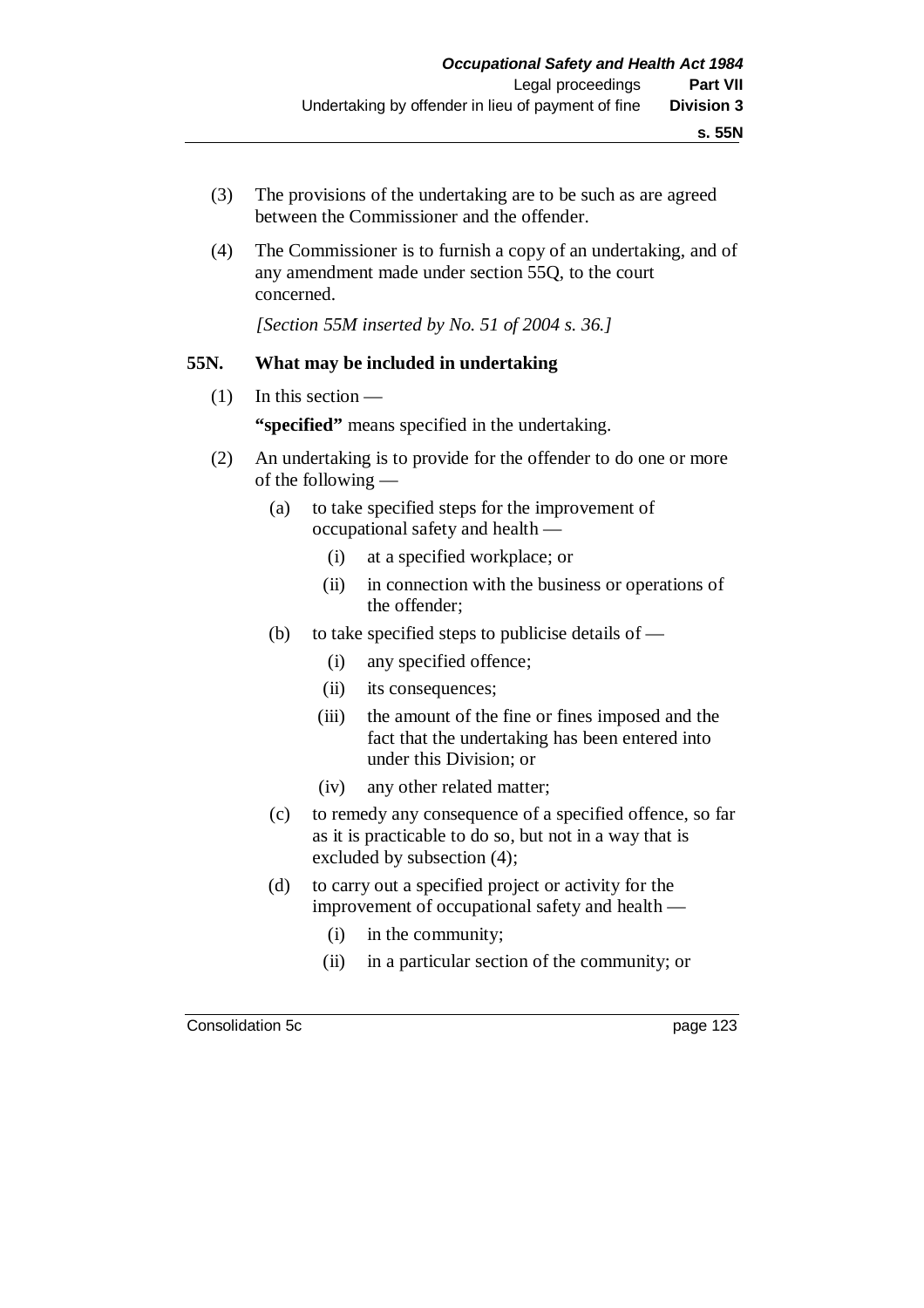**s. 55O**

- (iii) in connection with a particular kind of activity in the State.
- (3) The Commissioner may require that an undertaking contain any incidental or supplementary provision that the Commissioner considers necessary or expedient to achieve its purpose, including provision for —
	- (a) the reporting of matters; and
	- (b) providing proof of compliance,

to the Commissioner.

- (4) An undertaking cannot provide for the offender to take any action —
	- (a) that the offender has a duty to take in order to comply with any provision of this Act; or
	- (b) for the taking of which an improvement notice or a prohibition notice could be issued.

*[Section 55N inserted by No. 51 of 2004 s. 36.]*

## **55O. Effect of undertaking**

The liability of the offender to pay the fine or fines in connection with which the undertaking is given —

- (a) is suspended by the giving of the undertaking; and
- (b) is cancelled by the full discharge of the offender's obligations under the undertaking.

*[Section 55O inserted by No. 51 of 2004 s. 36.]*

## **55P. Failure to comply with undertaking**

- (1) An offender commits an offence if the offender fails to fully discharge the obligations under an undertaking before the day specified in the undertaking in accordance with section  $55M(1)(c)$ .
- (2) A court that convicts an offender of an offence against subsection (1) must order that the fine or fines to which the

page 124 Consolidation 5c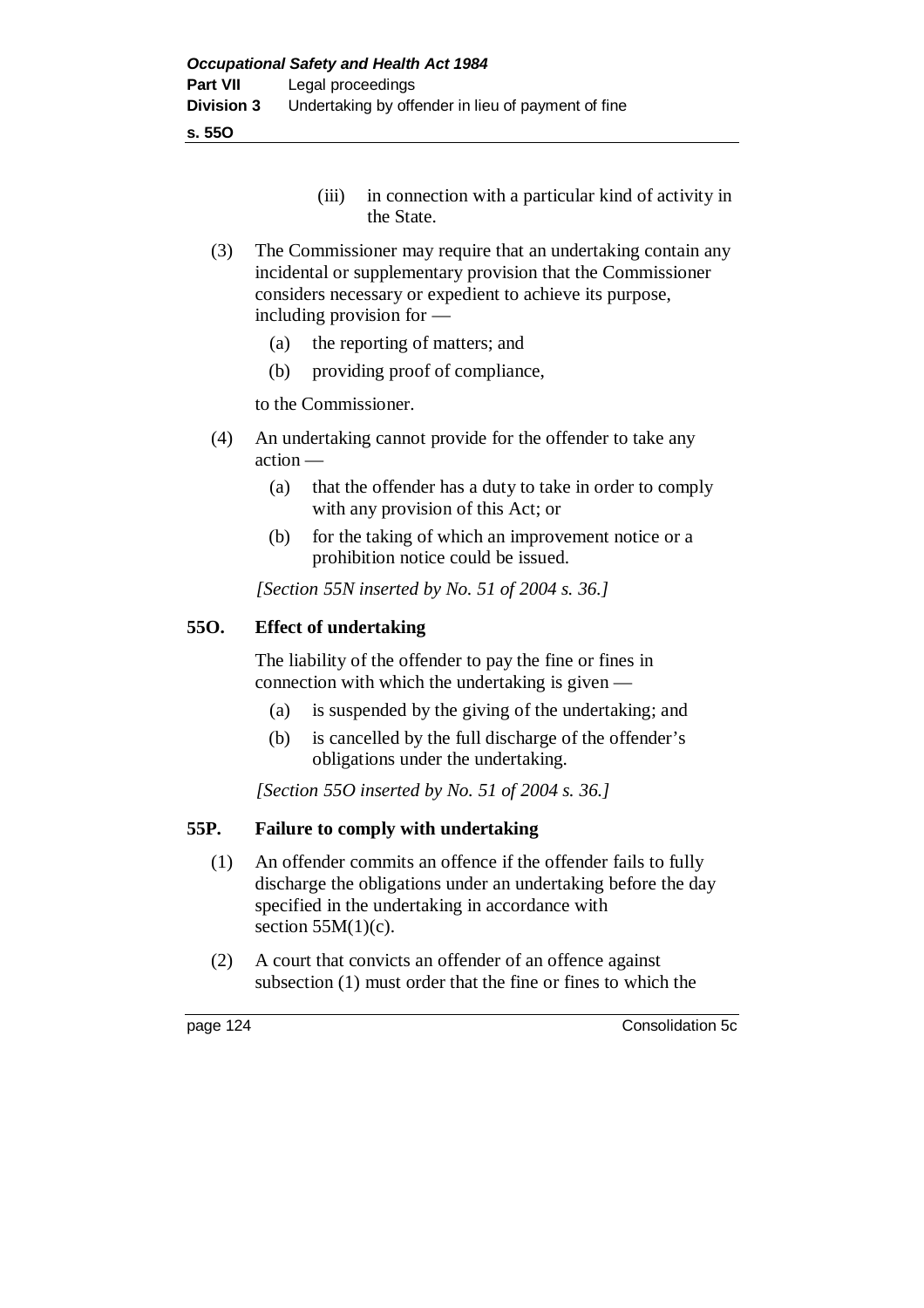undertaking relates be paid in addition to any penalty imposed for the offence against subsection (1).

(3) For the purposes of section 32 of the *Fines, Penalties and Infringement Notices Enforcement Act 1994*, the fine or fines to which an order under subsection (2) applies are taken to be imposed on the day on which that order is made.

*[Section 55P inserted by No. 51 of 2004 s. 36.]*

## **55Q. Amendment of undertaking**

An undertaking may be amended by an instrument in writing signed by the offender and the Commissioner.

*[Section 55Q inserted by No. 51 of 2004 s. 36.]*

# **55R. Undertaking may be published**

The Commissioner may cause an undertaking to be published in any manner the Commissioner thinks fit including —

- (a) by publication in a newspaper; or
- (b) by posting a copy of the undertaking on an internet website maintained by the Commissioner.

*[Section 55R inserted by No. 51 of 2004 s. 36.]*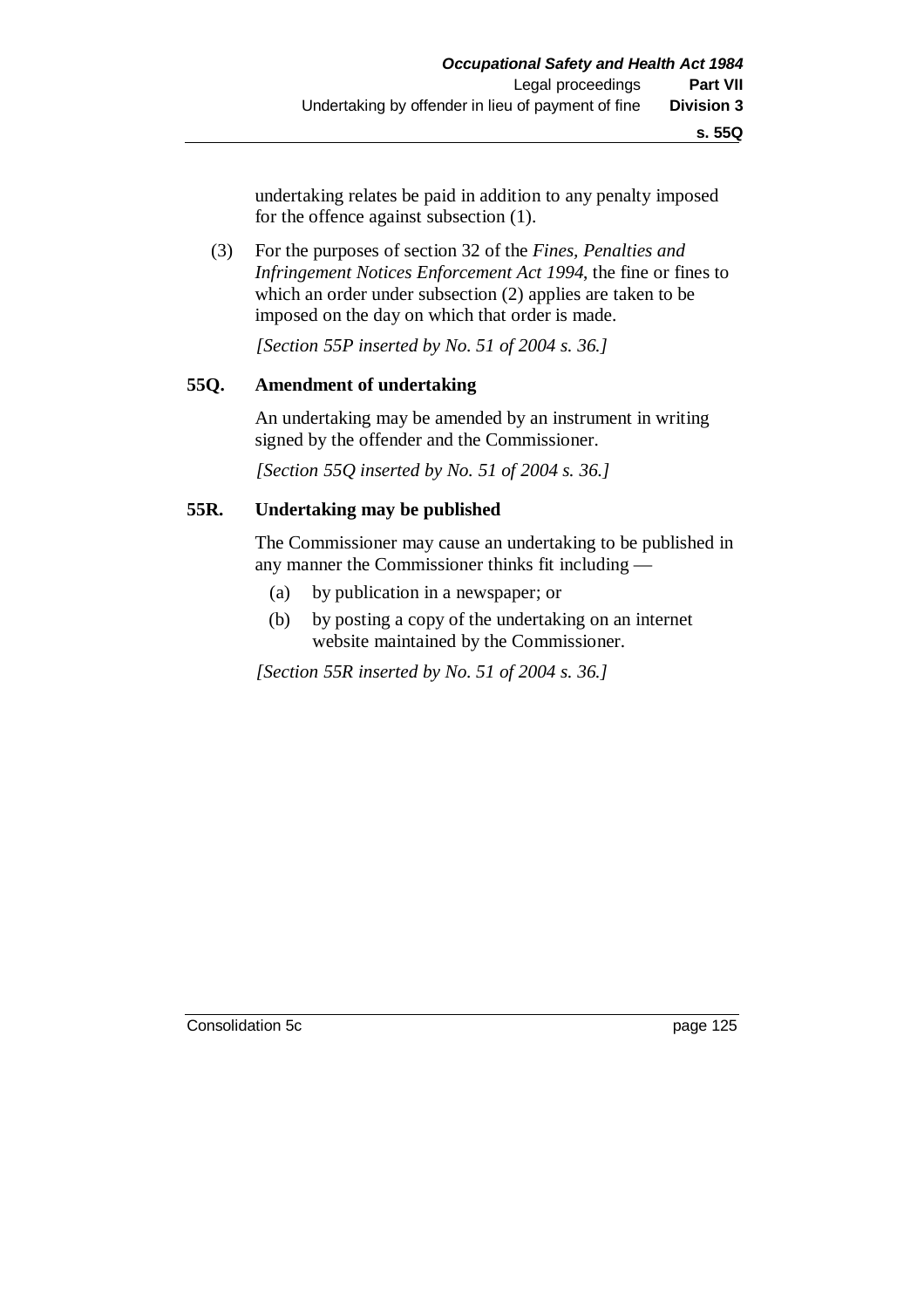**s. 56**

# **Part VIII — Miscellaneous**

*[Heading inserted by No. 43 of 1987 s. 13.]*

## **56. Discrimination**

- (1) If an employer or prospective employer in any way treats an employee or prospective employee less favourably than would otherwise be the case for the dominant or substantial reason that the employee or prospective employee —
	- (a) is or has been a member of a safety and health committee;
	- (b) performs or has performed any function as a member of a safety and health committee;
	- (c) gives or has given assistance or information to an inspector, safety and health representative or any member of a safety and health committee; or
	- (d) makes or has made a complaint in relation to safety or health to —
		- (i) the Commissioner;
		- (ii) an inspector;
		- (iii) a person who is or was his or her employer or fellow employee;
		- (iv) a safety and health representative; or
		- (v) a member of a safety and health committee,

the employer or prospective employer commits an offence.

(2) A trade union that in any way treats a person less favourably than it otherwise would for the dominant or substantial reason of the manner in which he or she performs or has performed any function as a safety and health representative or a member of a safety and health committee commits an offence.

*[Section 56 inserted by No. 43 of 1987 s. 13; amended by No. 30 of 1995 s. 43 and 47; No. 51 of 2004 s. 56, 99, 102(1) and 112.]*

page 126 Consolidation 5c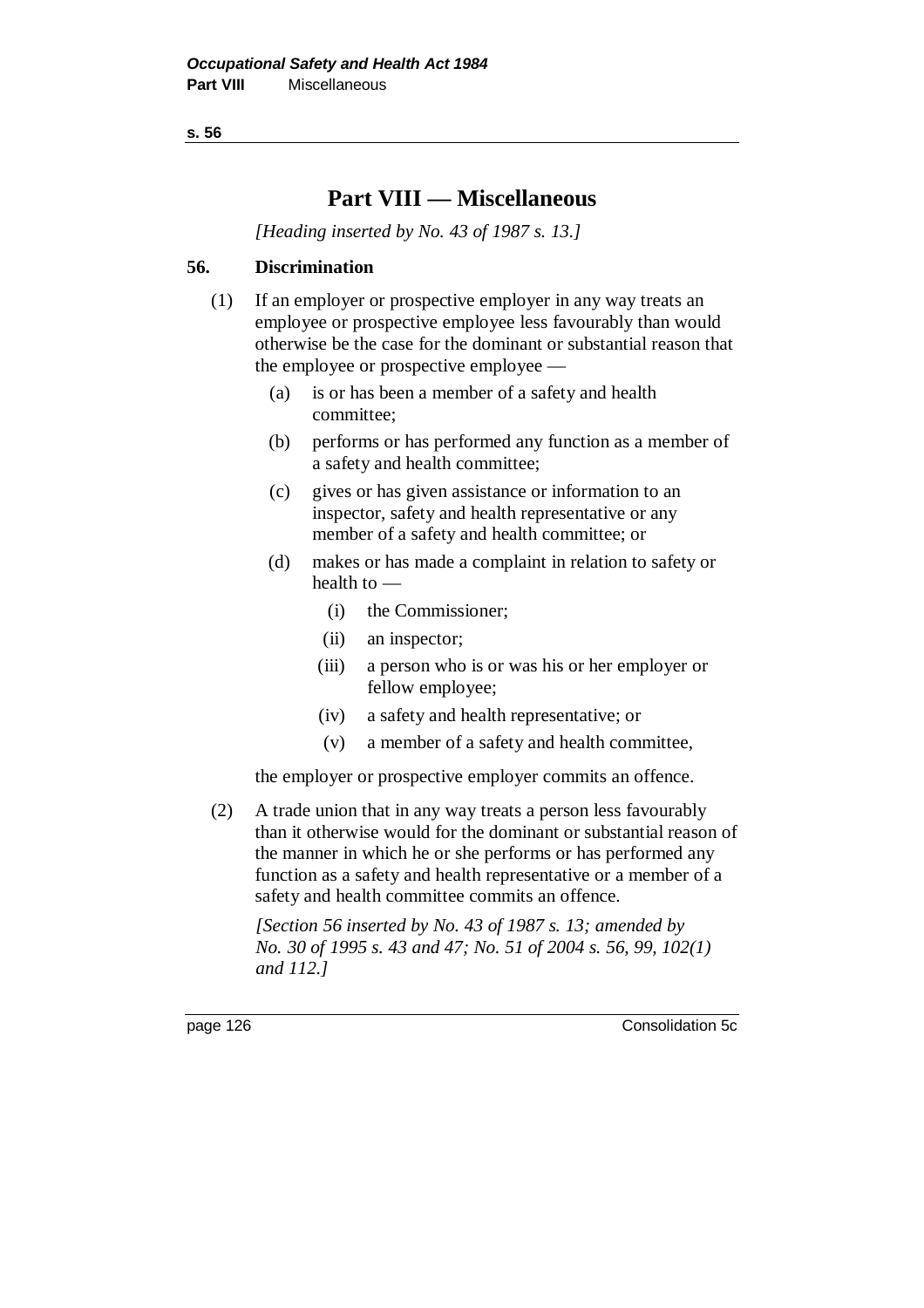## **57. Codes of practice**

- (1) For the purpose of providing practical guidance to employers, self-employed persons, employees, and other persons that are subject to a duty under Part III of this Act, the Minister may, upon the recommendation of the Commission, approve any code of practice.
- (2) A code of practice may consist of any code, standard, rule, specification or provision relating to occupational safety or health that is prepared by the Commission or any other body and may incorporate by reference any other such document either as it is in force at the time the code of practice is approved or as it may from time to time thereafter be amended.
- (3) The Minister may, upon the recommendation of the Commission, approve any revision of the whole or any part of a code of practice or revoke the approval of a code of practice.
- (4) The Minister shall cause to be published in the *Government Gazette* notice of every approval or revocation under this section and the approval or revocation comes into force on the day of such publication.
- (5) The Minister shall cause a copy of every code of practice, and any document incorporated in it by reference, and any revision or revocation of a code of practice to be laid before each House of Parliament within 14 sitting days of such House.
- (6) The Minister shall cause a copy of every code of practice, including any revision thereof and any document incorporated in it by reference, to be made available, without charge, for public inspection.
- (7) A person is not liable to any civil or criminal proceedings by reason only that the person has not complied with a provision of a code of practice.
- (8) Where it is alleged in a proceeding under this Act that a person has contravened a provision of this Act or the regulations in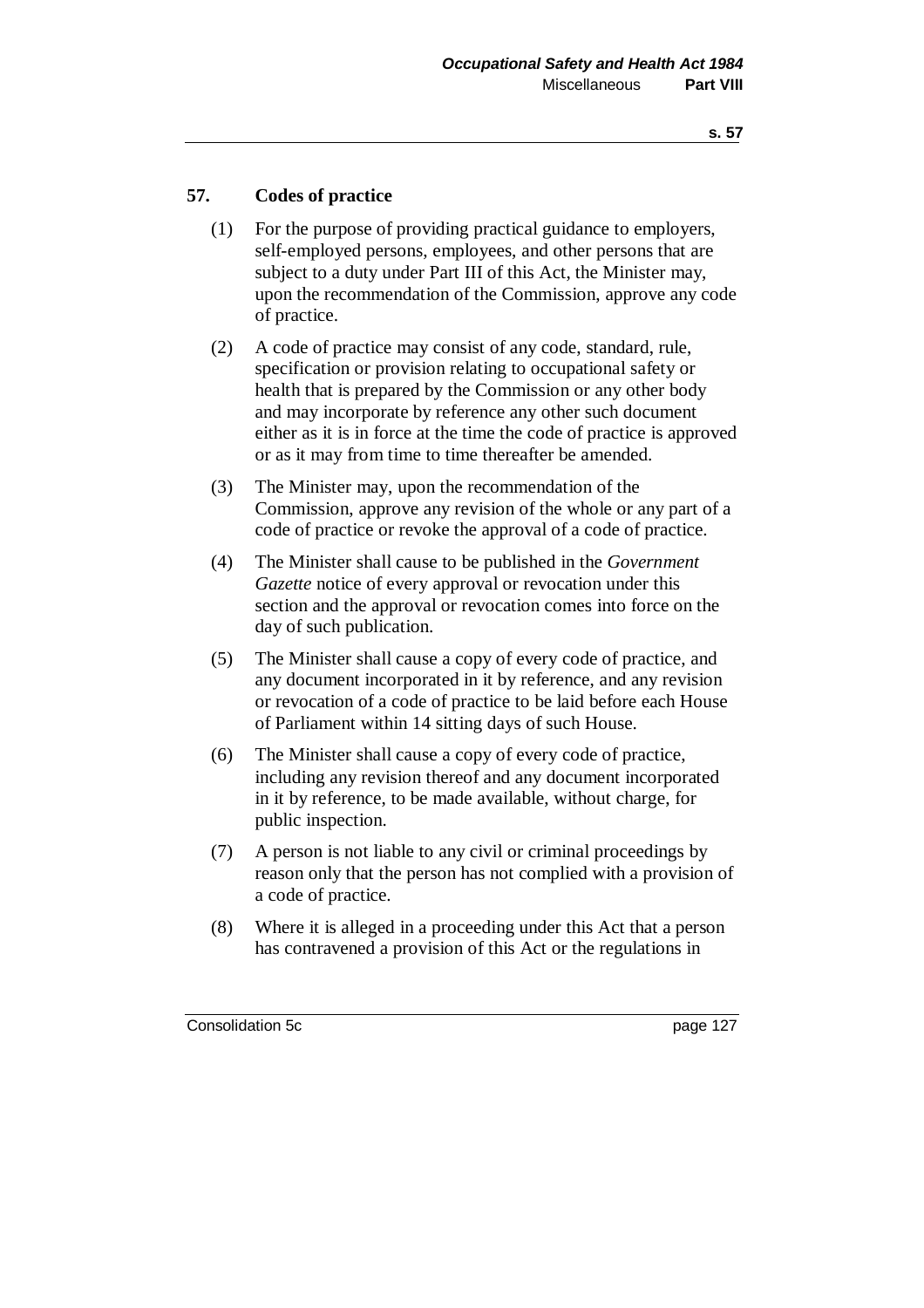#### **s. 57A**

relation to which a code of practice was in effect at the time of the alleged contravention —

- (a) the code of practice is admissible in evidence in that proceeding; and
- (b) demonstration that the person complied with the provision of the Act or regulations whether or not by observing that provision of the code of practice is a satisfactory defence.

*[Section 57 inserted by No. 43 of 1987 s. 13; amended by No. 30 of 1995 s. 44 and 47; No. 51 of 2004 s. 100.]*

## **57A. Visitors to comply with directions**

(1) In this section —

**"authorised person"**, in relation to a workplace, means —

- (a) an employer of any employee at the workplace, including a person that is an employer by operation of section 23D, 23E or 23F;
- (b) any self-employed person carrying out work at the workplace; and
- (c) a person at the workplace who has the management and control of —
	- (i) the workplace; or
	- (ii) the work being carried out at the workplace;

**"conduct"** includes a failure to do a particular act or thing;

**"employee"** includes a person who is an employee by operation of section 23D, 23E or 23F.

- (2) Subsection (3) applies if
	- (a) a person (a **"visitor"**) is at a workplace otherwise than in the capacity of —
		- (i) an employer;
		- (ii) an employee;
		- (iii) a self-employed person; or

page 128 Consolidation 5c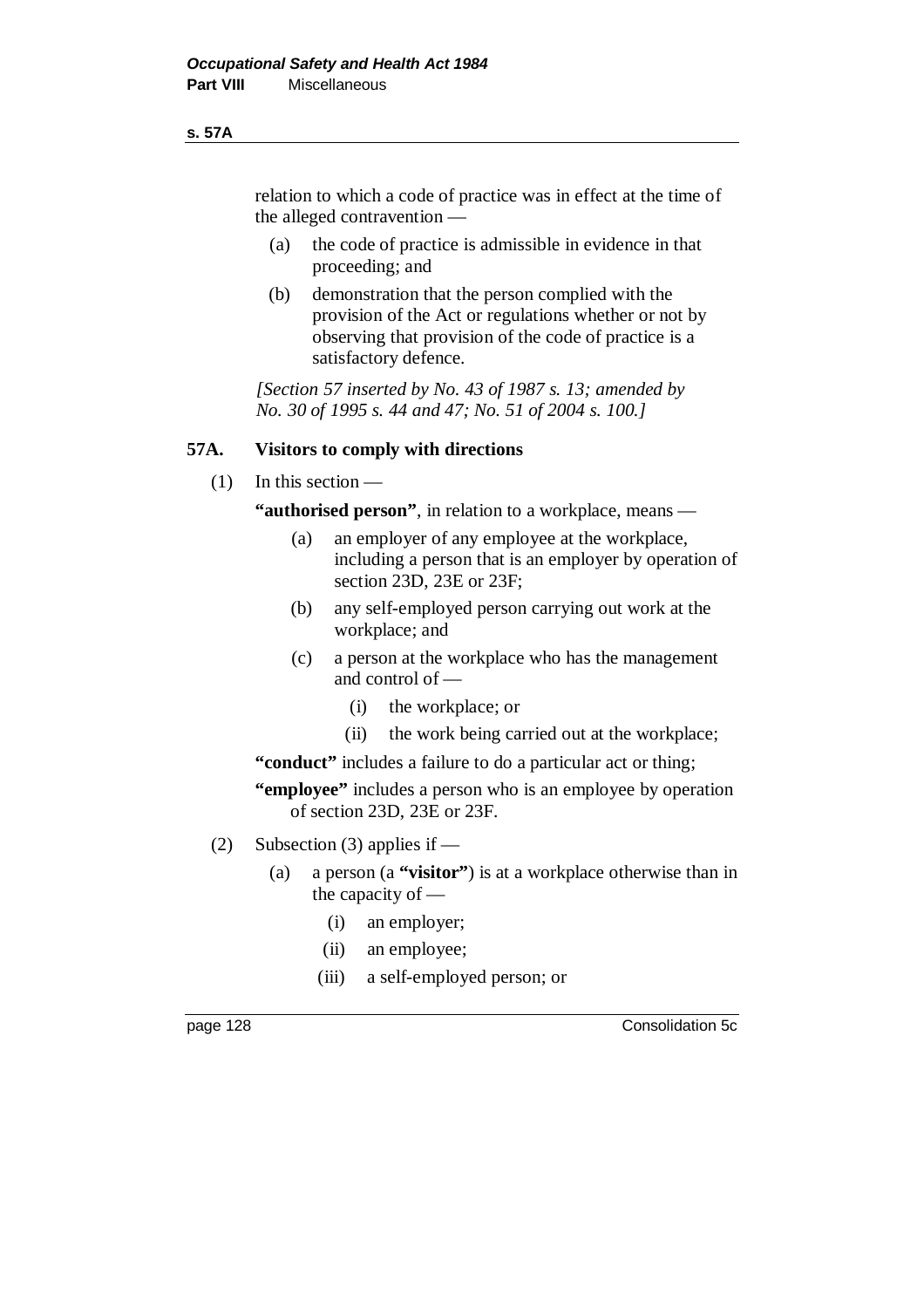(iv) a person having control, to any extent, of the workplace;

and

- (b) an authorised person believes on reasonable grounds that —
	- (i) any conduct of the visitor at the workplace; or
	- (ii) the presence of the visitor in the workplace or in a particular part of the workplace,

constitutes a hazard to any person.

- (3) The authorised person may direct the visitor
	- (a) to immediately cease engaging in the conduct concerned; or
	- (b) to immediately leave the workplace and not to return as a visitor to the workplace until permitted by the authorised person to do so.
- (4) A person who, without reasonable excuse, fails to comply with a direction given to the person under subsection (3) commits an offence.

*[Section 57A inserted by No. 51 of 2004 s. 113.]*

## **58. Governor may transfer administration of certain laws to Minister**

- (1) For the purposes of facilitating the coordination of the administration of laws relating to occupational safety and health, where the Governor is of the opinion that —
	- (a) any law or a provision of a law relates to occupational safety and health and that law or that provision is administered by a Minister other than the Minister charged with the administration of this Act the Governor may by order transfer the administration of that law or that provision to the Minister;
	- (b) any law or provision of a law not relating to occupational safety and health that is administered by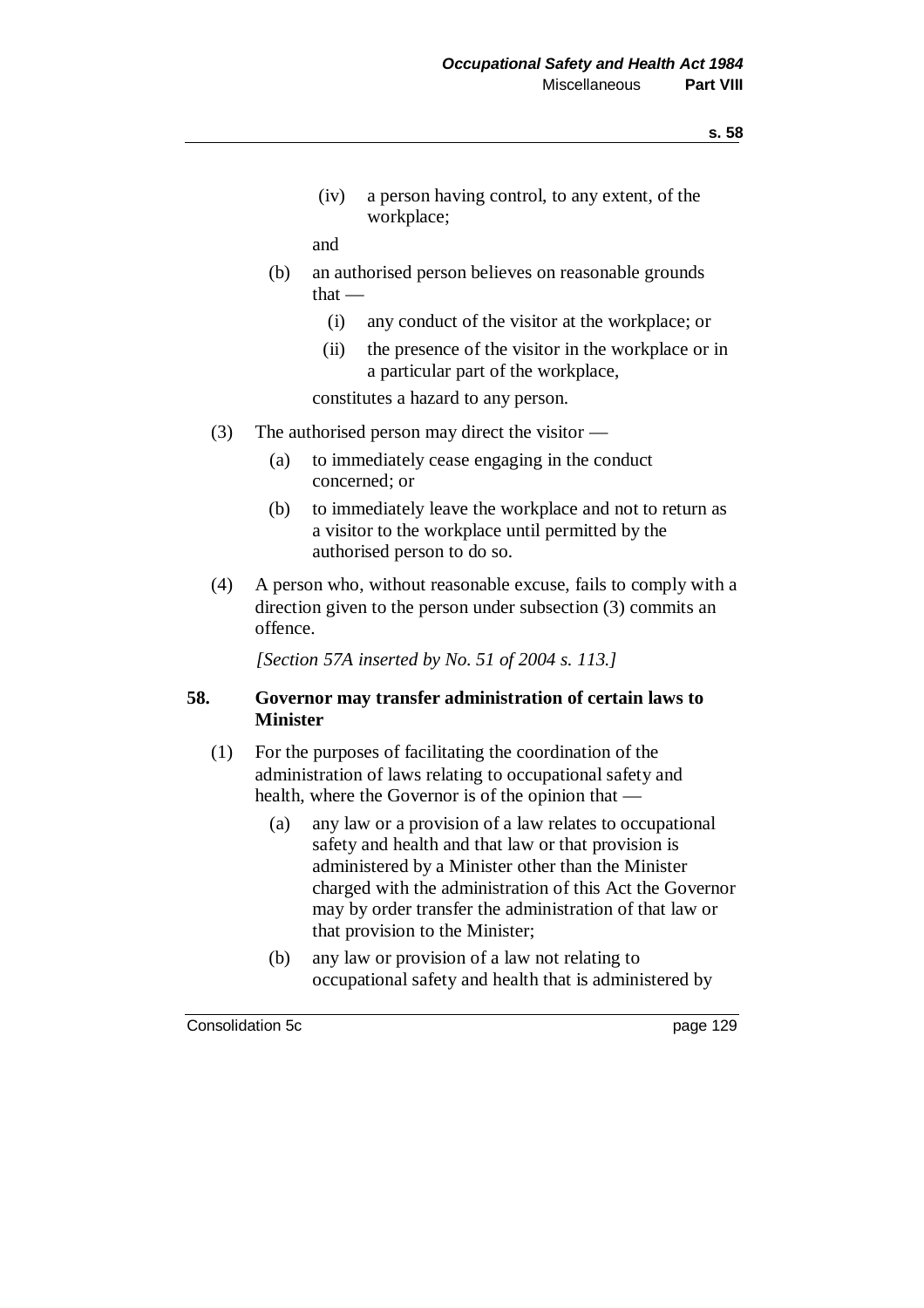the Minister refers to an officer of the department the Governor may order that the reference shall be read and construed as a reference to an officer specified in the order,

and any such order shall have effect accordingly.

- (2) An order made under subsection (1) may be amended or revoked by the Governor.
- (3) An order made under subsection (1) or subsection (2) shall be published in the *Government Gazette* and shall be laid before each House of Parliament within 14 sitting days of such House.
- (4) An order under this section may provide for the transfer of any function imposed by the transferred law from the officer or authorised person specified in that law to an officer of the department who has the relevant qualifications and whose office or designation is specified in the order and any duty or power conferred by or under the transferred law may be carried out or exercised by the officer so specified and any direction or order given by the officer so specified under or for the purposes of the transferred law shall have effect accordingly.
- (5) A transferred law is deemed to be a prescribed law for the purposes of section  $14(1)(b)(ii)$ .

*[Section 58, formerly section 19, renumbered as section 58 by No. 43 of 1987 s. 14; amended by No. 30 of 1995 s. 47.]*

#### **59. Liability of members**

A person who is or has been Commissioner or member or acting member of the Commission or an inspector is not personally liable for anything done or omitted in good faith in, or in connection with, the exercise or purported exercise of any power conferred, or the carrying out of any duty or function imposed on the Commissioner, the Commission or an inspector, as the case requires, under this Act.

*[Section 59, formerly section 20, renumbered as section 59 and amended by No. 43 of 1987 s. 15.]*

page 130 Consolidation 5c

**s. 59**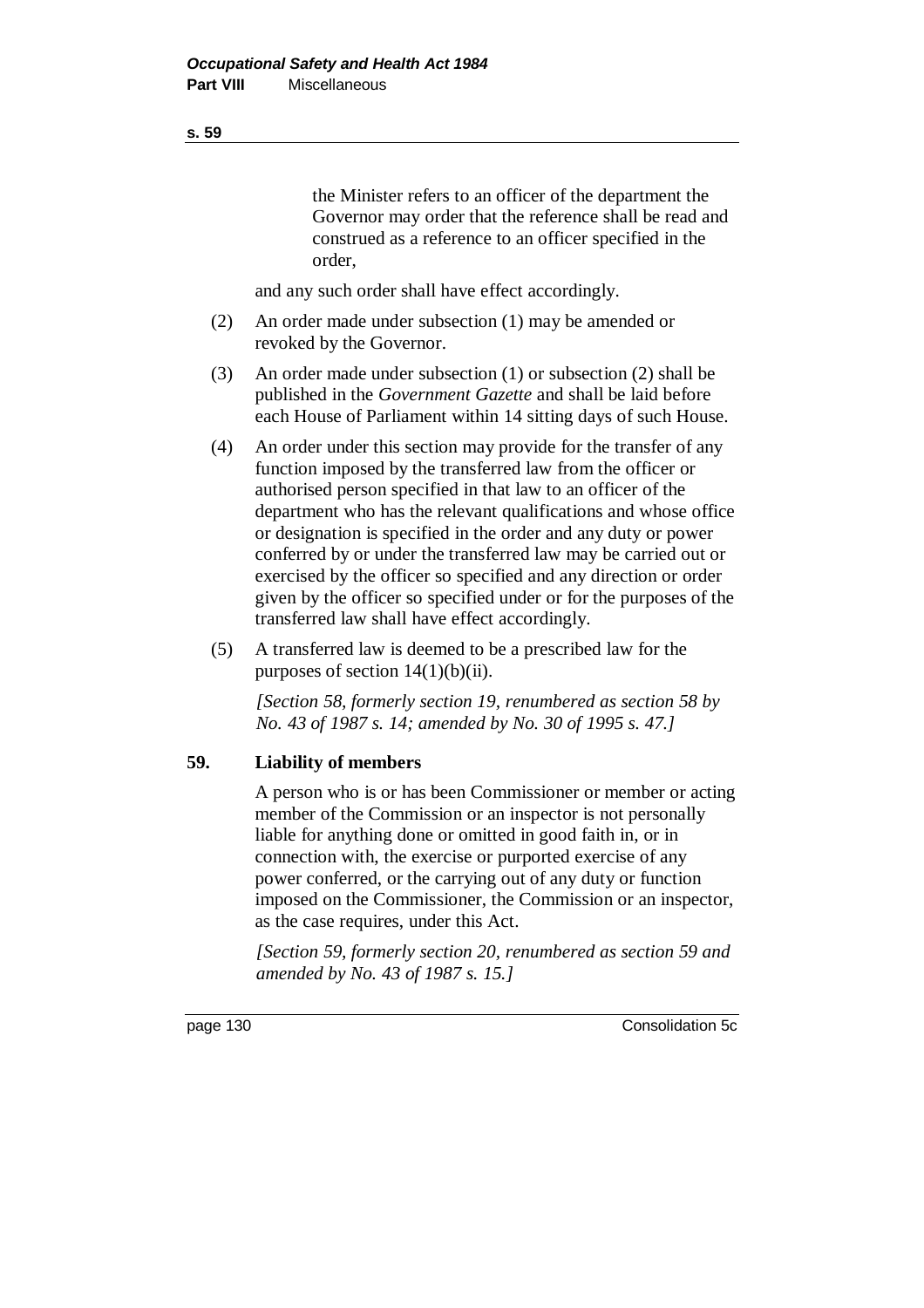## **60. Regulations**

- (1) The Governor may make regulations prescribing all matters that are necessary or convenient to be prescribed for giving effect to the purposes of this Act.
- (2) Without affecting the generality of subsection (1), the Governor may make regulations —
	- (a) requiring a reference in a transferred law to be read and construed in the manner specified in the regulations;
	- (b) containing such provisions as in the opinion of the Governor are necessary or convenient for the purpose of dealing with matters that are incidental to or consequential on the making of an order under section 58 and of a regulation made pursuant to paragraph (a), including provisions of a savings or transitional nature.
- (3) A provision of a regulation made under subsection (2) may take effect on and from a day that is earlier than the day on which the regulation is published in the *Government Gazette*.
- (4) To the extent to which a provision of a regulation made under this section takes effect on and from a day that is earlier than the day on which it is published in the *Government Gazette*, the provision does not operate —
	- (a) to affect, in a manner prejudicial to any person (other than the State or a public authority), the rights of that person existing before that day of publication; or
	- (b) to impose a liability on any person (other than the State or a public authority) in respect of anything done or omitted to be done before that day of publication.
- (5) Without affecting the generality of subsection (1) regulations may be made with respect to any of the matters specified in the Schedule.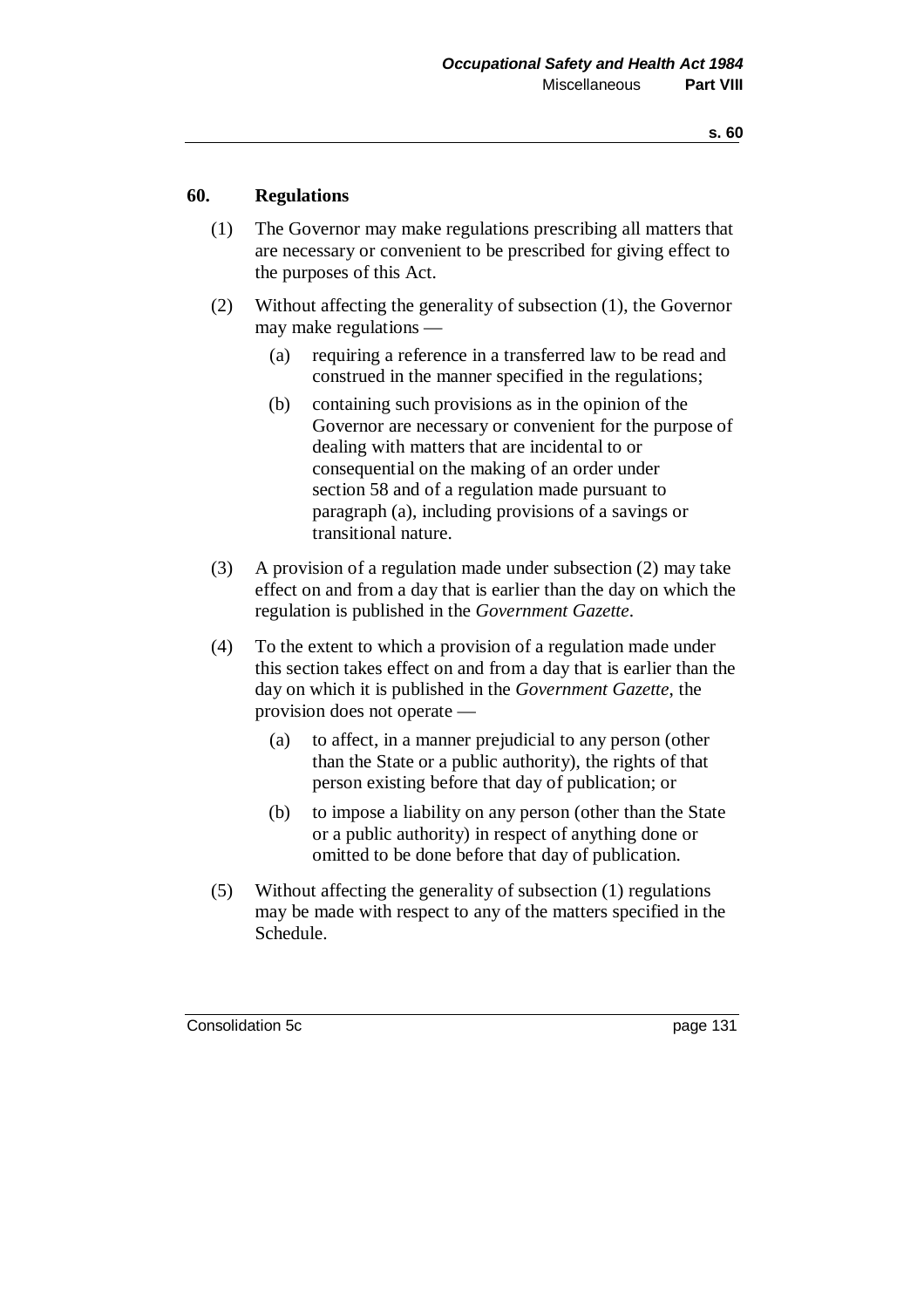#### **s. 60**

- (6) Regulations made under this Act may provide that contravention of a regulation constitutes an offence and provide for penalties not exceeding —
	- (a) in the case of an offence committed by a person as an employee —
		- (i) for a first offence, a fine of \$5 000; and
		- (ii) for a subsequent offence, a fine of \$6 250;
	- (b) in the case of an offence committed by an individual where paragraph (a) does not apply —
		- (i) for a first offence, a fine of \$25 000; and
		- (ii) for a subsequent offence, a fine of \$31 250;
		- or
	- (c) in the case of an offence committed by a body corporate —
		- (i) for a first offence, a fine of \$50 000; and
		- (ii) for a subsequent offence, a fine of \$62 500,

and if the offence is a continuing one a further penalty not exceeding —

- (d) \$200, in the case of an offence committed by a person as an employee;
- (e) \$1 000, in the case of an offence committed by an individual where paragraph (d) does not apply; and
- (f) \$2 000, in the case of an offence committed by a body corporate,

for each day or part of a day during which the offence continues after notice of the offence has been given by or on behalf of an inspector to the offender.

*[Section 60, formerly section 21, renumbered as section 60 and amended by No. 43 of 1987 s. 16; No. 30 of 1995 s. 45; No. 51 of 2004 s. 37.]*

page 132 Consolidation 5c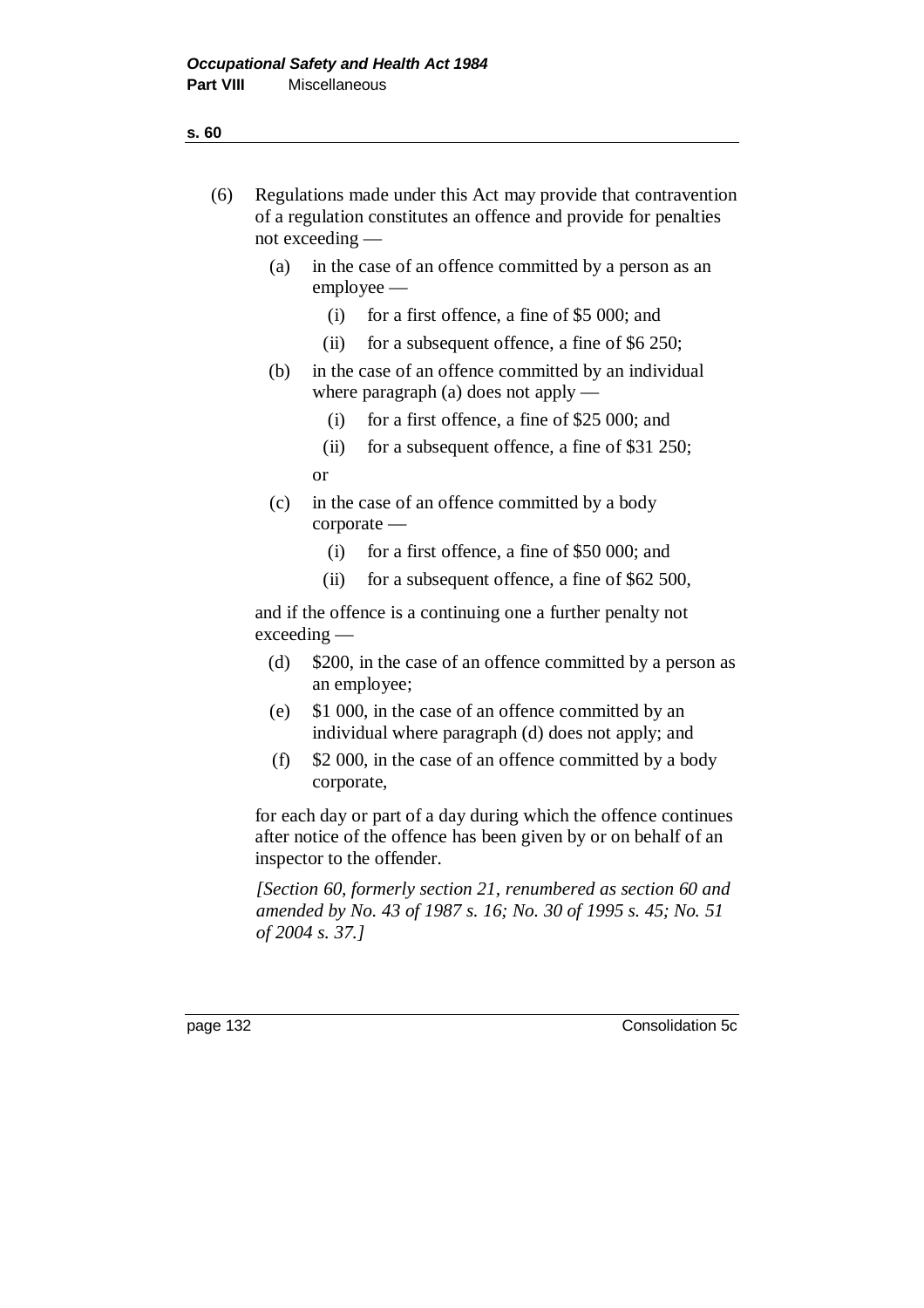## **61. Review of Act**

- (1) The Minister shall carry out a review of the operations of this Act on every fifth anniversary of the commencement of this Act and in the course of such review the Minister shall consider and have regard to —
	- (a) the attainment of the objects of this Act;
	- (b) the administration of the Acts and laws relating to occupational safety and health administered by the Minister;
	- (c) the effectiveness of the operations of the Commission, any advisory committees and the department;
	- (d) the need for the continuation of the Commission and any committees established under this Act;
	- (e) such other matters as appear to him or her to be relevant.
- (2) The Minister shall prepare a report based on his or her review of this Act and shall, as soon as is practicable after its preparation, cause the report to be laid before each House of Parliament.

*[Section 61, formerly section 22, renumbered as section 61 by No. 43 of 1987 s. 17; amended by No. 30 of 1995 s. 47; No. 51 of 2004 s. 102(2) and (3).]*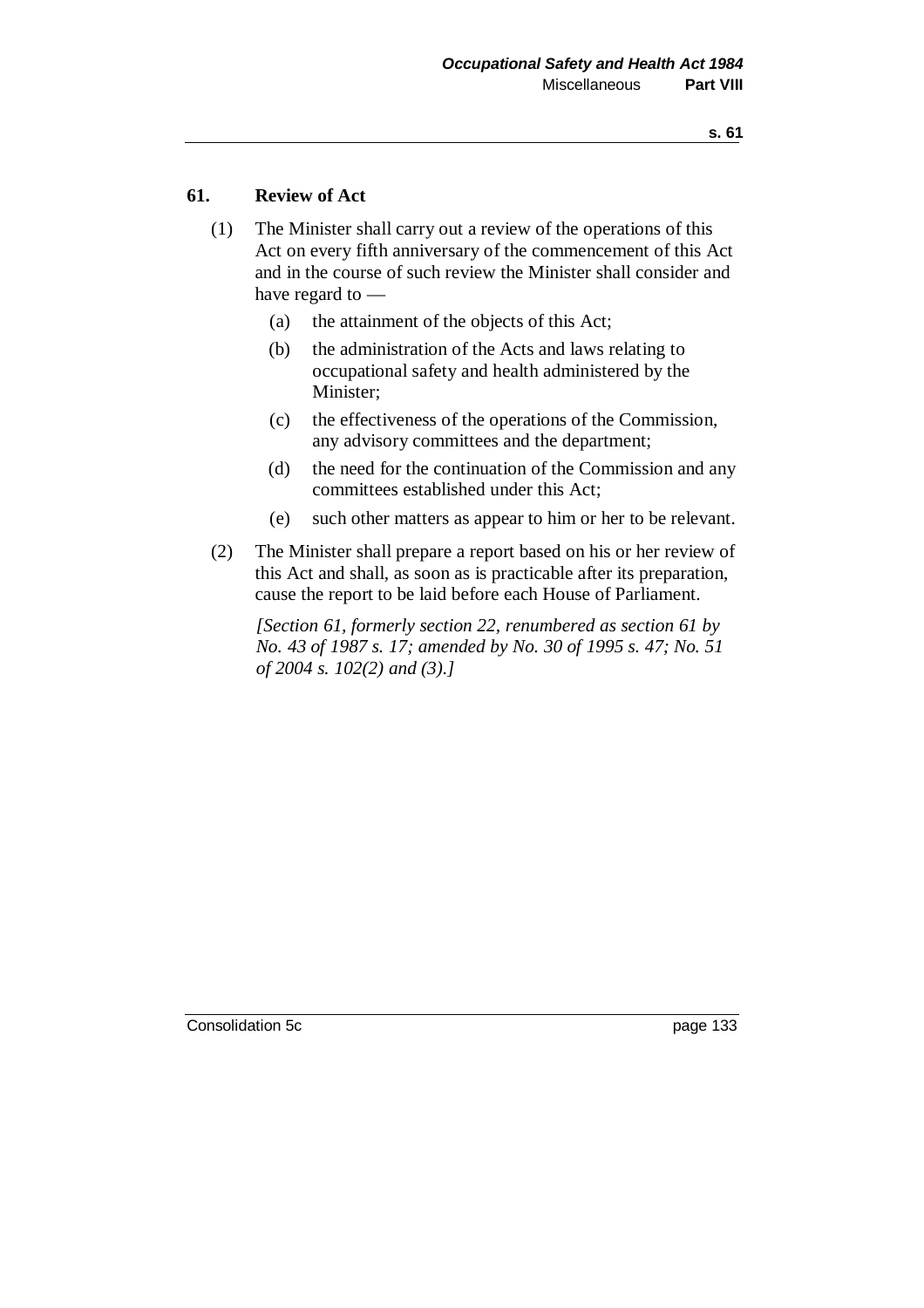# **Schedule**

# **Subject matter for regulations**

- 1. Safety and health standards or procedures to be complied with
	- (a) at any workplace;
	- (b) in the performance of any work;
	- (c) in the use, cleaning, maintenance, disposal or transportation of any plant;
	- (d) in the use, handling, treatment, removal, processing, storing, transport or disposal of any substance;
	- (e) in the design, manufacture, importing or supplying of any plant;
	- (f) in the design, manufacture, importing or supplying of any substance; or
	- (g) in the design or construction of any building or structure, including a temporary structure.
- 1A. The imposition of duties on persons in relation to
	- (a) the identification of hazards at workplaces;
	- (b) the assessment of risks resulting from such hazards; and
	- (c) the taking of remedial or other action.
	- 2. The safeguarding, siting, installing, testing, altering, repairing, maintaining or dismantling of any plant.
	- 3. The testing, analysis, labelling or marking of any plant or substance.
	- 4. The registration or licensing of
		- (a) any work, plant, process, substance or workplace;
		- (b) any person carrying out any kind of work,

by the Commissioner or any other prescribed person or authority.

- 4A. Duties to be observed by
	- (a) the owner; or
	- (b) a person having the control,

of plant used at a workplace.

page 134 Consolidation 5c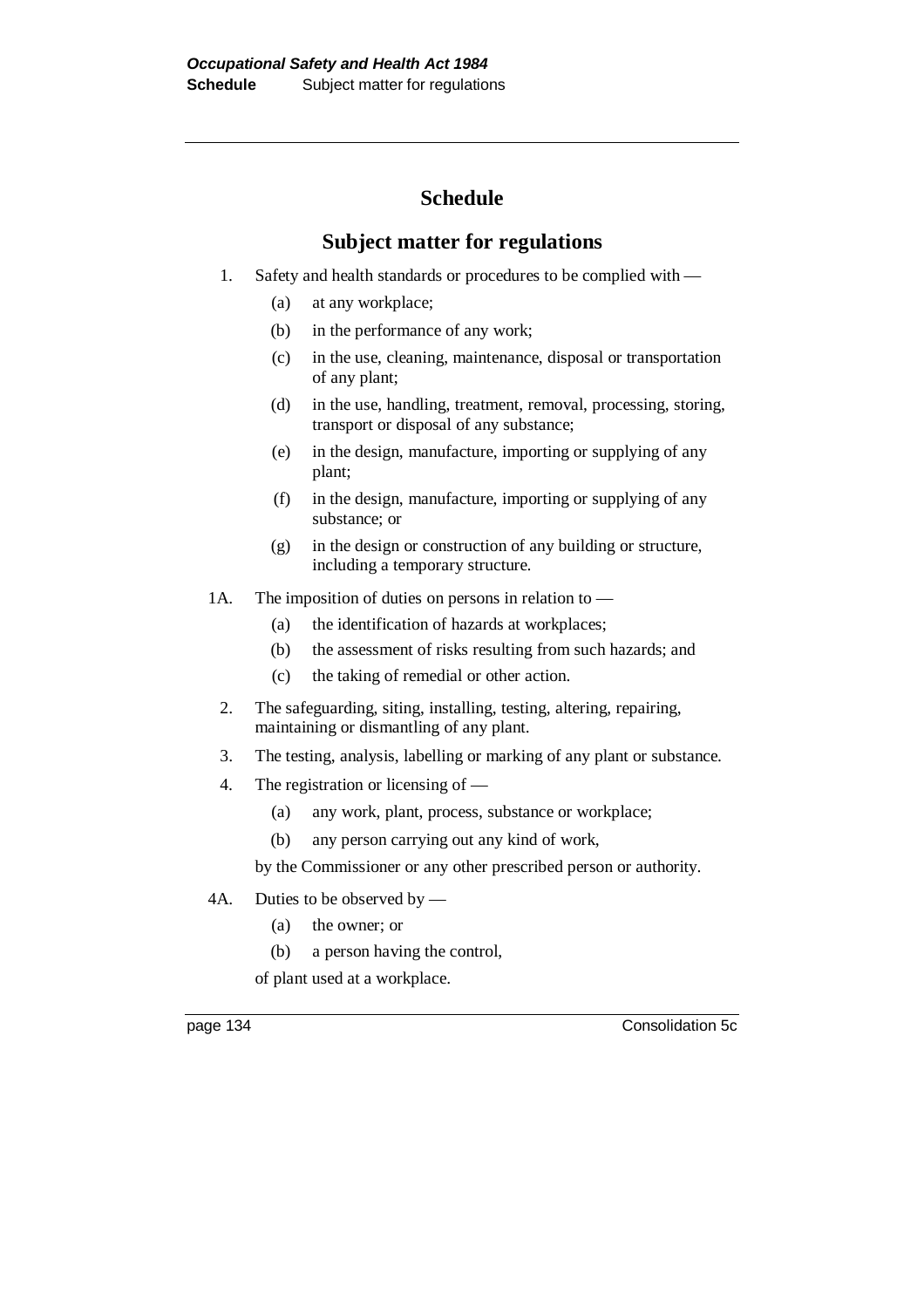- 5. The issuing of certificates of competency or provisional certificates of competency for persons engaged in prescribed work and for the duration, variation, suspension or cancellation of such certificates.
- 6. The prohibition of the carrying on of prescribed activities at workplaces or the performance of prescribed work except by or under the supervision of persons with prescribed qualifications, training or experience.
- 6A. The prohibition of the use, handling, treatment, storage, transportation or disposal of any prescribed substance at a workplace.
	- 7. The taking of any measures or precautions to avoid any accident or dangerous occurrence at any workplace.
	- 8. The taking of any action in the event of any accident, injury, disease or dangerous occurrence.
	- 9. The monitoring by an employer of
		- (a) the health of the employees of the employer, subject to their consent; and
		- (b) working conditions at each workplace at which an employee of the employer, carries out work.
- 10. The supply, use and maintenance of clothing and equipment for occupational safety or health purposes and the approval of such clothing and equipment for particular purposes.
- 11. Fire-safety rules and procedures and the provision and maintenance of fire protection equipment.
- 12. The appointment of persons who are to be responsible for the supervision of occupational safety and health in prescribed circumstances or industries.
- 13. The form and use of scaffolding, form work, false work and related equipment.
- 14. The carriage and handling of cash.
- 15. The provision of first aid facilities at workplaces and the standards for such facilities.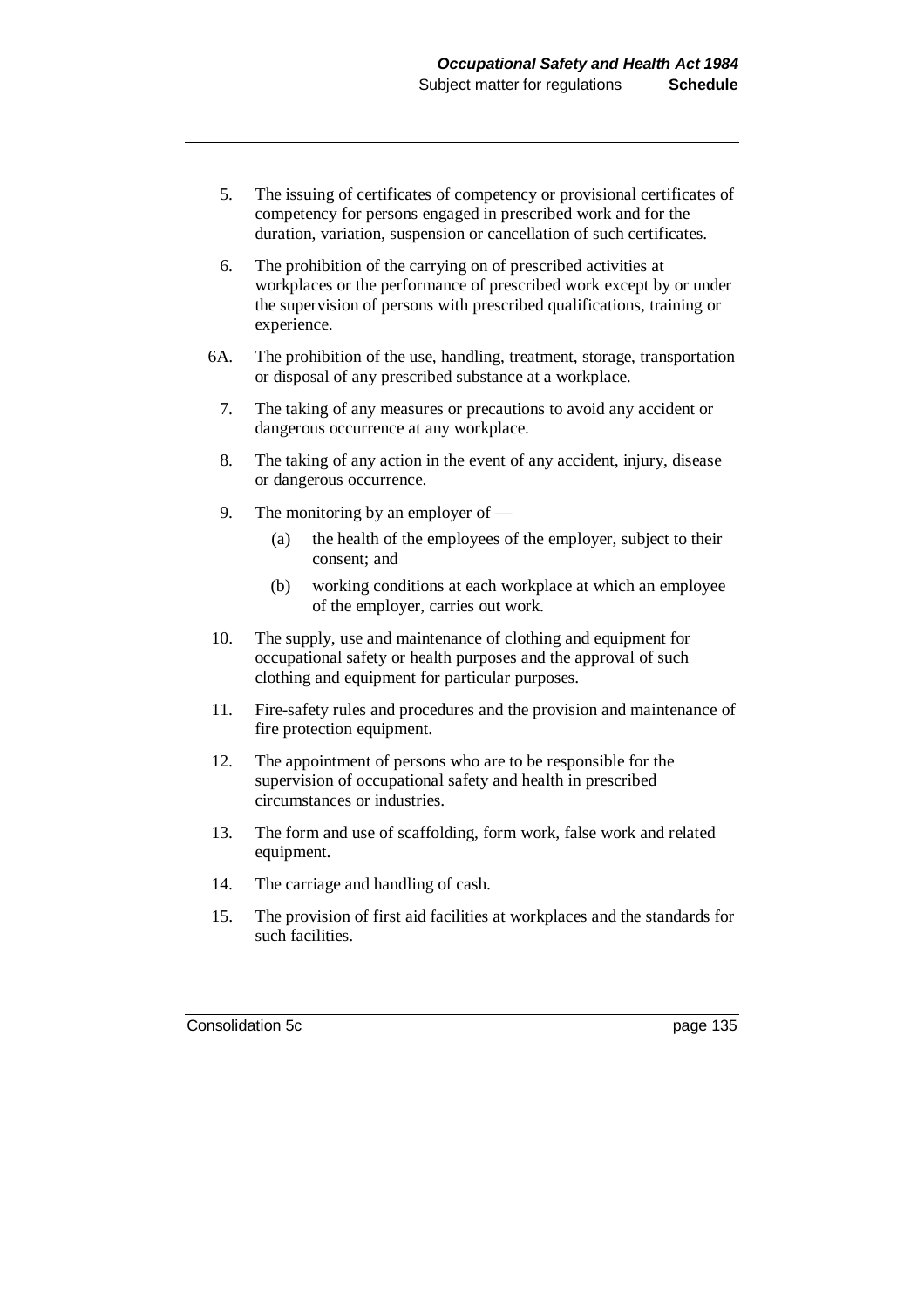- 16. The provision by an employer of suitably qualified persons who are available to advise the employer on matters concerning the safety and health of the employees of the employer.
- 17. The medical examination of employees subject to their consent.
- 18. The provision by employers or occupiers of prescribed facilities for the safety and health of persons at the workplace.
- 19. The employment of young persons.
- 20. The safety of persons in isolated or remote areas.
- 21. Standards for the manual handling of loads by employees.
- 22. The safety of persons in the vicinity of any workplace.
- 23. The giving of notices, in specified circumstances, to the Minister, an inspector or other prescribed person or authority.
- 24. The keeping and provision of records and returns for the purposes of this Act (including records relating to accidents and dangerous occurrences that occur at work and work-related injuries suffered by employees).
- 24A. The reporting of injuries incurred at workplaces, or diseases affecting employees at workplaces, other than injuries and diseases prescribed for the purposes of section 23I.
	- 25. The provision by an employer to the employees of the employer, in such languages as may be appropriate, of information relating to safety and health in connection with the work carried out by the employee.
	- 26. Procedures that are to be carried out on inspections under this Act.
- 26A. The conduct of elections under this Act by secret ballot.
- *[26B. deleted]*
- 26C. The remuneration of agents for services performed in connection with appearances under section 51D.
- 26D. The establishment of safety and health committees by employers.
	- 27. Fees (including differential and periodic fees) for the purpose of this Act.

page 136 Consolidation 5c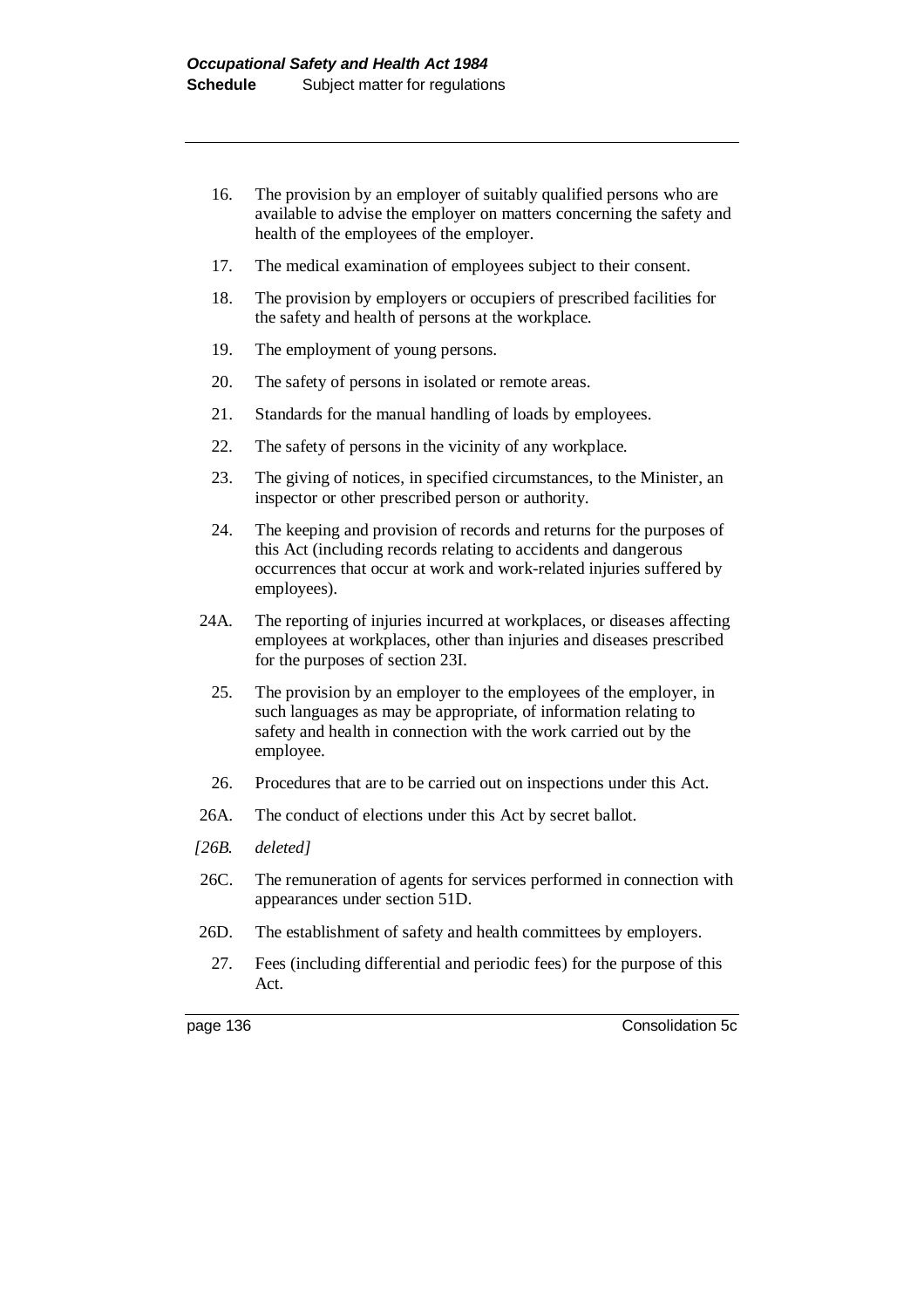- 28. Forms to be used for the purposes of this Act.
- 29. The recovery of fees under this Act.
- 30. Standards in relation to the use of any physical, biological, chemical or psychological hazard (including standards concerning exposure to any of those hazards).
- 31. The approval of laboratories for the analysis of samples taken under this Act and the conduct of tests for the purposes of this Act.

*[Schedule inserted by No. 43 of 1987 s. 18; amended by No. 30 of 1995 s. 46 and 47; No. 51 of 2004 s. 13, 57, 69(4), 101 and 114.]*

Consolidation 5c page 137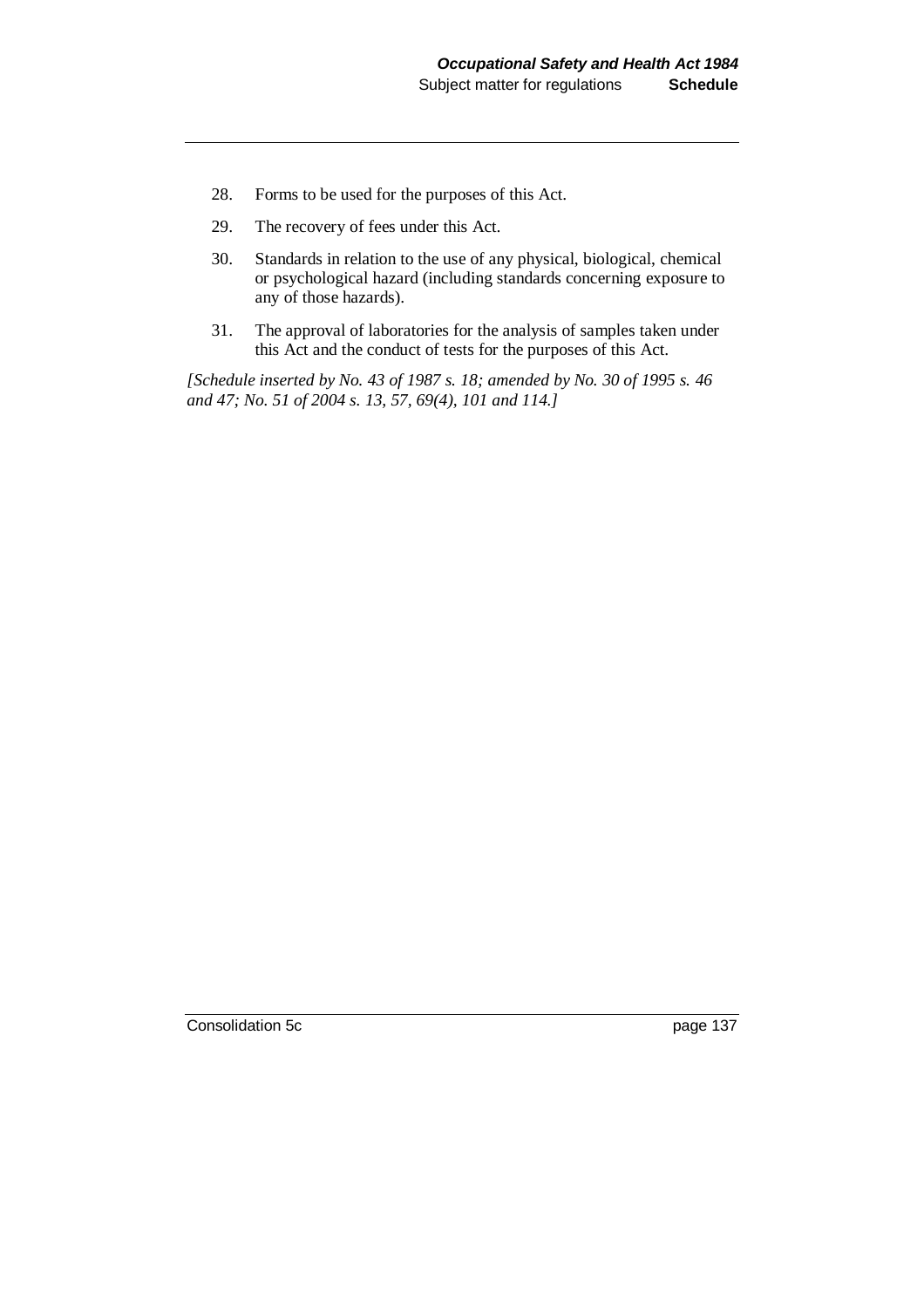# **Notes**

<sup>1</sup> This is a compilation of the *Occupational Safety and Health Act 1984* and includes the amendments made by the other written laws referred to in the following table  $14$ . The table also contains information about any reprint.

# **Compilation table**

| <b>Short title</b>                                                                          | <b>Number</b><br>and year | <b>Assent</b> | Commencement                                                                       |
|---------------------------------------------------------------------------------------------|---------------------------|---------------|------------------------------------------------------------------------------------|
| Occupational Health,<br>Safety and Welfare<br>Act 1984 <sup>4</sup>                         | 101 of 1984               | 19 Dec 1984   | 4 Apr 1985 (see s. 2 and<br>Gazette 4 Apr 1985 p. 1241)                            |
| Occupational Health,<br>Safety and Welfare<br>Amendment Act 1987                            | 43 of 1987                | 6 Jul 1987    | 16 Sep 1988 (see s. 2 and<br>Gazette 16 Sep 1988 p. 3757)                          |
| Occupational Health,<br>Safety and Welfare<br>Amendment Act<br>$(No. 2)$ 1987               | 55 of 1987                | 3 Nov 1987    | 3 Nov 1987 (see s. 2)                                                              |
| (includes amendments listed above)                                                          |                           |               | Reprint of the Occupational Health, Safety and Welfare Act 1984 as at 23 Jan 1989  |
| Occupational Health,<br>Safety and Welfare<br>Amendment Act 1990                            | 84 of 1990                | 17 Dec 1990   | 14 Jan 1991                                                                        |
| <b>Acts Amendment (Public</b><br>Sector Management)<br>Act 1994 s. 19                       | 32 of 1994                | 29 Jun 1994   | 1 Oct 1994 (see s. 2 and<br>Gazette 30 Sep 1994 p. 4948)                           |
| Mines Safety and<br><b>Inspection Act 1994</b><br>s. 109                                    | 62 of 1994                | 7 Nov 1994    | 9 Dec 1995 (see s. 2 and<br>Gazette 8 Dec 1995 p. 5935)                            |
| Occupational Safety and<br><b>Health Legislation</b><br>Amendment Act 1995<br>Pt. $2^{5,6}$ | 30 of 1995                | 11 Sep 1995   | 1 Oct 1995 (see s. 2 and<br>Gazette 15 Sep 1995 p. 4301)                           |
| amendments listed above)                                                                    |                           |               | Reprint of the Occupational Safety and Health Act 1984 as at 16 Nov 1995 (includes |

| <i>Sentencing</i>            | 78 of 1995 | 16 Jan 1996 4 Nov 1996 (see s. 2 and |
|------------------------------|------------|--------------------------------------|
| (Consequential               |            | <i>Gazette</i> 25 Oct 1996 p. 5632)  |
| <i>Provisions</i> ) Act 1995 |            |                                      |
| Pt. 55                       |            |                                      |

page 138 Consolidation 5c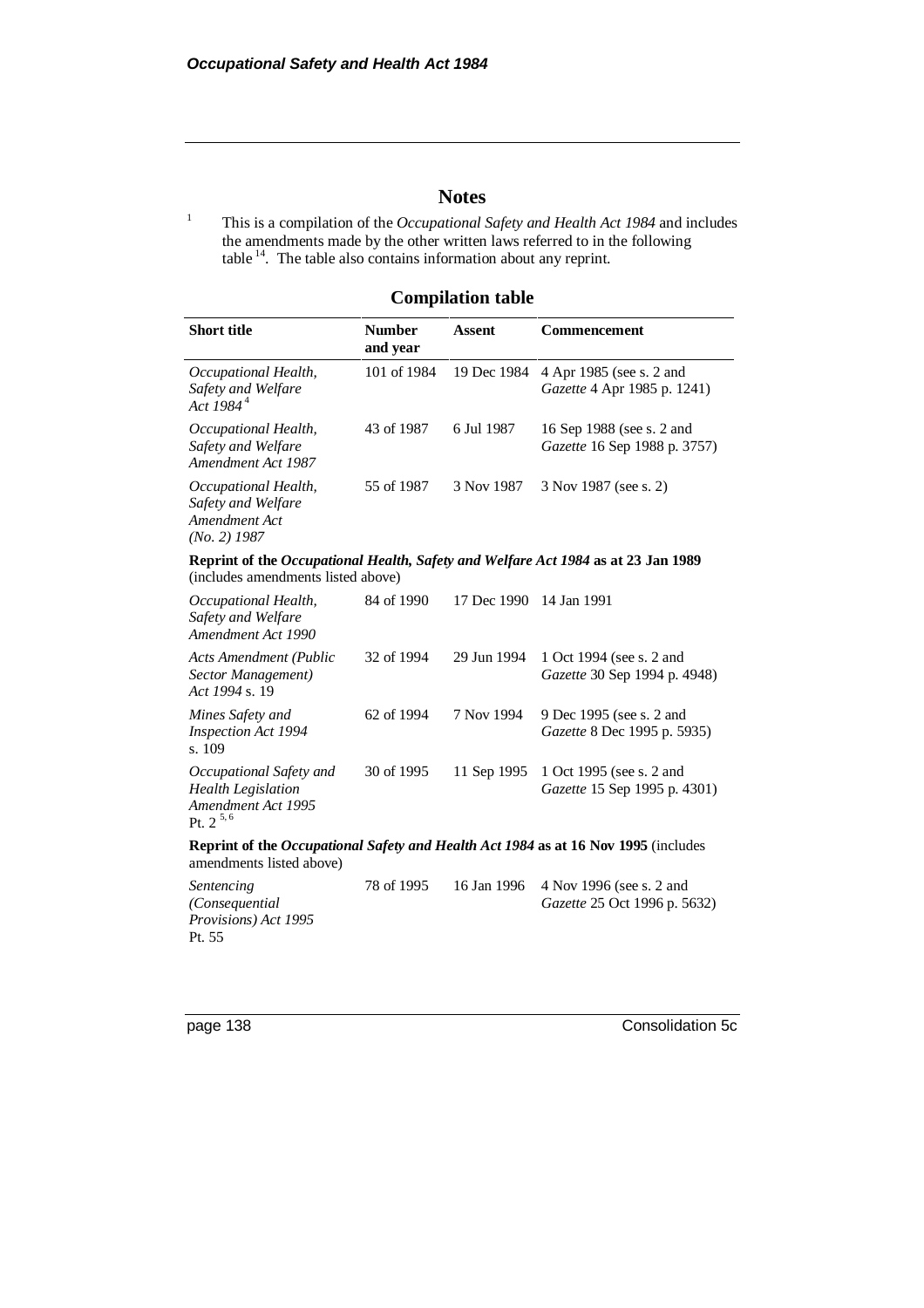| <b>Short title</b>                                                                                                                                                               | <b>Number</b><br>and year | Assent      | Commencement                                                                                                                                                                                                                                                      |
|----------------------------------------------------------------------------------------------------------------------------------------------------------------------------------|---------------------------|-------------|-------------------------------------------------------------------------------------------------------------------------------------------------------------------------------------------------------------------------------------------------------------------|
| <b>Industrial Relations</b><br>Legislation Amendment<br>and Repeal Act 1995<br>s. $67(5)$                                                                                        | 79 of 1995                | 16 Jan 1996 | 16 Jan 1996 (see s. $3(1)$ )                                                                                                                                                                                                                                      |
| amendments listed above except those in the Sentencing (Consequential Provisions)<br>Act 1995)                                                                                   |                           |             | Reprint of the Occupational Safety and Health Act 1984 as at 15 May 1996 (includes                                                                                                                                                                                |
| Statutes (Repeals and<br>Minor Amendments)<br>Act (No. 2) 1998 s. 56                                                                                                             | 10 of 1998                | 30 Apr 1998 | 30 Apr 1998 (see s. $2(1)$ )                                                                                                                                                                                                                                      |
| Occupational Safety and<br>Health (Validation)<br>Act 1998 <sup>7,8</sup>                                                                                                        | 63 of 1998                | 12 Jan 1999 | 12 Jan 1999 (see s. 2)                                                                                                                                                                                                                                            |
| amendments listed above)                                                                                                                                                         |                           |             | Reprint of the Occupational Safety and Health Act 1984 as at 22 Mar 1999 (includes                                                                                                                                                                                |
| Occupational Safety and<br>Health Amendment<br>Act 2002 <sup>9</sup>                                                                                                             | 54 of 2002                | 3 Jan 2003  | s. 8: 3 Jan 2003 (see s. 2(2));<br>balance: 3 Jan 2004<br>(see s. $2(1)$ )                                                                                                                                                                                        |
| Statutes (Repeals and<br>Minor Amendments)<br>Act 2003 s. 87 $10$                                                                                                                | 74 of 2003                | 15 Dec 2003 | 15 Dec 2003 (see s. 2)                                                                                                                                                                                                                                            |
| Occupational Safety and<br><b>Health Legislation</b><br>Amendment and Repeal<br>Act 2004 Pt. 1-6 (other<br>than s. 65, 66 and 68), Pt. 7<br>and s. 104-114 <sup>11, 12, 13</sup> | 51 of 2004                | 12 Nov 2004 | Act other than Pt. 4 and 6 and<br>s. 105 and 106: 1 Jan 2005 (see<br>s. 2 and <i>Gazette</i> 14 Dec 2004<br>p. 5999-6000);<br>Pt. 4 and 6 (other than s. $65, 66$<br>and 68), s. 105 and 106:<br>4 Apr 2005 (see s. 2 and<br>Gazette 14 Dec 2004<br>p. 5999-6000) |
| <b>Courts Legislation</b><br><b>Amendment and Repeal</b><br>Act 2004 s. 141                                                                                                      | 59 of 2004                | 23 Nov 2004 | 1 May 2005 (see s. 2 and<br>Gazette 31 Dec 2004 p. 7128)                                                                                                                                                                                                          |
| Mines Safety and<br><b>Inspection Amendment</b><br>Act 2004 s. 94                                                                                                                | 68 of 2004                | 8 Dec 2004  | 4 Apr 2005 (see s. 2(1) and<br>Gazette 11 Feb 2005 p. 695)                                                                                                                                                                                                        |
| Criminal Procedure and<br>Appeals (Consequential<br>and Other Provisions)<br>Act 2004 s. 78 and 80                                                                               | 84 of 2004                | 16 Dec 2004 | 2 May 2005 (see s. 2 and<br>Gazette 31 Dec 2004 p. 7129<br>(correction in Gazette<br>7 Jan 2005 p. 53))                                                                                                                                                           |

Consolidation 5c page 139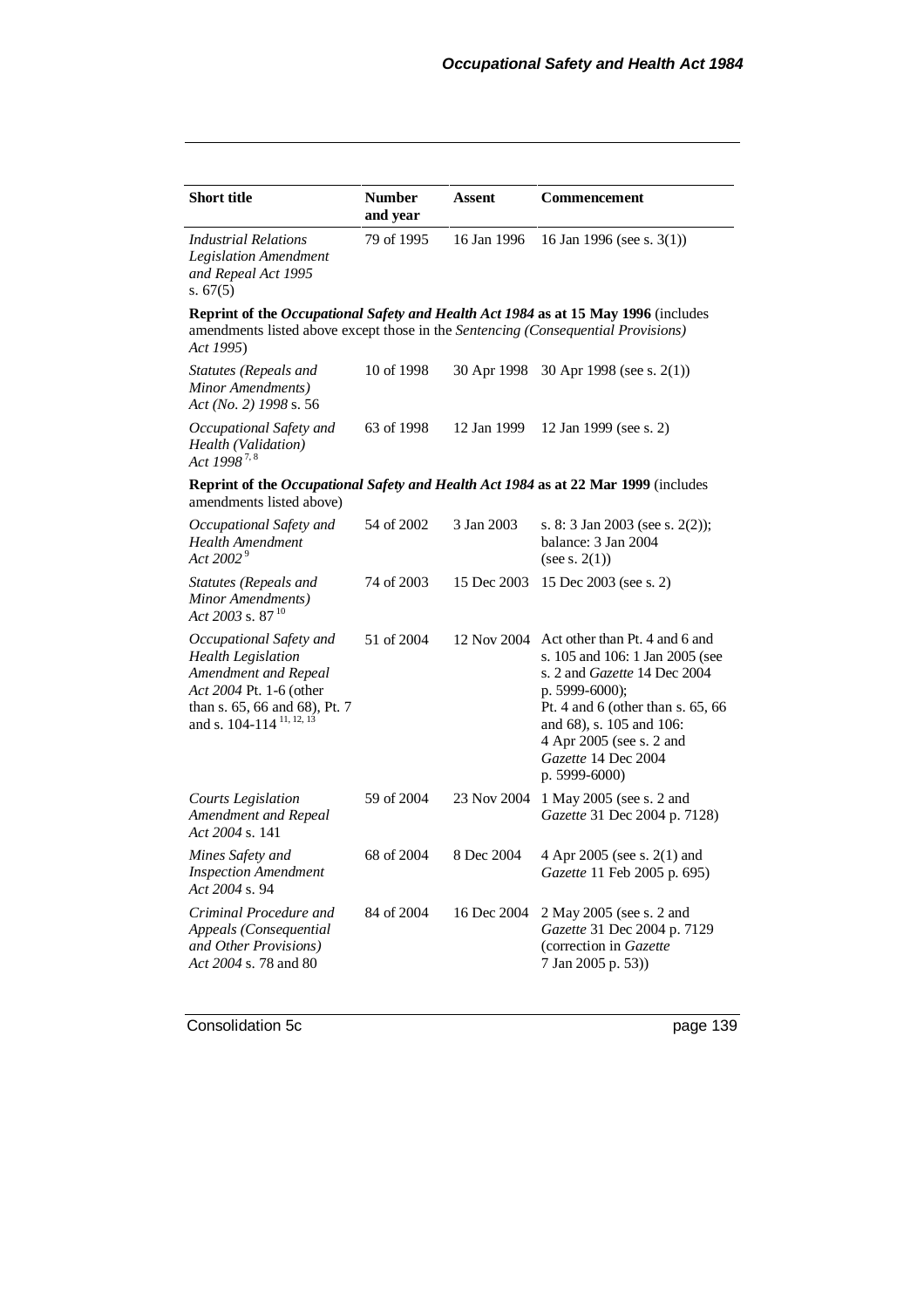| <b>Short title</b>                                                                                              | <b>Number</b><br>and year | Assent | <b>Commencement</b>                                                                       |
|-----------------------------------------------------------------------------------------------------------------|---------------------------|--------|-------------------------------------------------------------------------------------------|
| amendments listed above)                                                                                        |                           |        | <b>Reprint 5: The Occupational Safety and Health Act 1984 as at 24 Jun 2005</b> (includes |
| Planning and Development 38 of 2005<br>(Consequential and<br><b>Transitional Provisions</b> )<br>Act 2005 s. 15 |                           |        | 12 Dec 2005 9 Apr 2006 (see s. 2 and<br>Gazette 21 Mar 2006 p. 1078)                      |

<sup>1a</sup> On the date as at which this compilation was prepared, provisions referred to in the following table had not come into operation and were therefore not included in this compilation. For the text of the provisions see the endnotes referred to in the table.

| <b>Provisions that have not come into operation</b> |  |  |  |  |  |  |
|-----------------------------------------------------|--|--|--|--|--|--|
|-----------------------------------------------------|--|--|--|--|--|--|

| <b>Short title</b>                                                                                                | <b>Number</b><br>and year | Assent     | <b>Commencement</b>                     |
|-------------------------------------------------------------------------------------------------------------------|---------------------------|------------|-----------------------------------------|
| Occupational Safety and<br><b>Health Legislation</b><br>Amendment and Repeal<br>Act 2004 s. 65, 66 and 68 $^{15}$ | 51 of 2004                |            | 12 Nov 2004 To be proclaimed (see s. 2) |
| Petroleum Legislation<br>Amendment and Repeal<br>Act 2005 s. $50^{16}$                                            | 13 of 2005                | 1 Sep 2005 | To be proclaimed (see s. 2)             |

<sup>2</sup> Now see the *Workplace Relations Act 1996* of the Commonwealth.

- <sup>3</sup> Under the *Public Sector Management Act 1994* s. 112(2), a reference in a written law to the Public Service Commissioner is, unless the contrary intention appears or it is otherwise provided under the *Acts Amendment (Public Sector Management) Act 1994*, to be construed as if it had been amended to be a reference to the Minister for Public Sector Management (as defined in the *Interpretation Act 1984*). This reference was amended under the *Reprints Act 1984* s. 7(5)(a).
- <sup>4</sup> Now known as the *Occupational Safety and Health Act 1984*; short title changed (see note under s. 1).
- <sup>5</sup> The *Occupational Safety and Health Legislation Amendment Act 1995* s. 49 is a transitional provision that is of no further effect.
- <sup>6</sup> The *Occupational Safety and Health Legislation Amendment Act 1995* s. 50 is a transitional provision that is of no further effect.

page 140 Consolidation 5c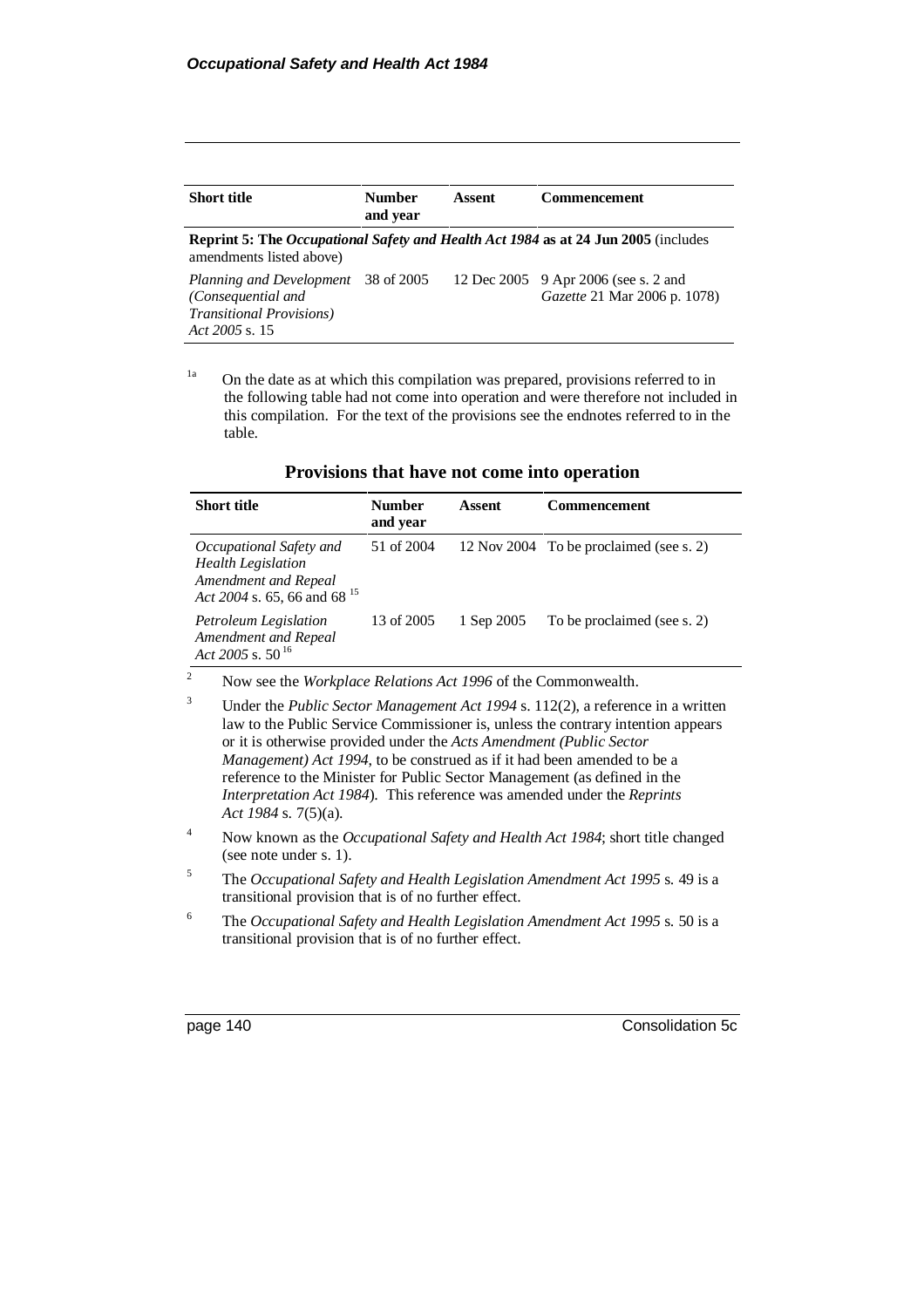<sup>7</sup> The *Occupational Safety and Health (Validation) Act 1998* s. 4 reads as follows:

### **4. Validation**

.<br>د د

## (1) In this section —

**"Commissioner"** means —

- (a) the Commissioner for Occupational Health, Safety and Welfare within the meaning of the *Occupational Health, Safety and Welfare Act 1984* as in force before 1 October 1995; or
- (b) the WorkSafe Western Australia Commissioner within the meaning of the *Occupational Safety and Health Act 1984* as in force on and from 1 October 1995.
- (2) No act, matter or thing done before 8 October 1996
	- (a) by or in respect of William Neil Bartholomaeus; or
	- (b) under the direction, authority or control or purported direction, authority or control of, or pursuant to a delegation or purported delegation made by, William Neil Bartholomaeus,

in his capacity or purported capacity as Commissioner is, or ever has been, invalid by reason that there was a defect in his appointment as Commissioner, or that he had not been appointed at all.

- (3) Each act, matter or thing referred to in subsection (2) is, and always has been, as valid, and effective and authorised by the principal Act as it would have been if William Neil Bartholomaeus had been duly appointed as Commissioner at the time the act, matter or thing was done, the direction, authority or control exercised or the delegation made.
- <sup>8</sup> The *Occupational Safety and Health (Validation) Act 1998* s. 5(2) reads as follows:
	- (2) Section 52(3) of the *Occupational Safety and Health Act 1984*, as inserted by subsection (1), applies in respect of an offence committed against that Act before the commencement of subsection (1) despite the fact that the time for commencing proceedings for that offence expired before the commencement of subsection  $(1)$ .

Consolidation 5c page 141

"

".

".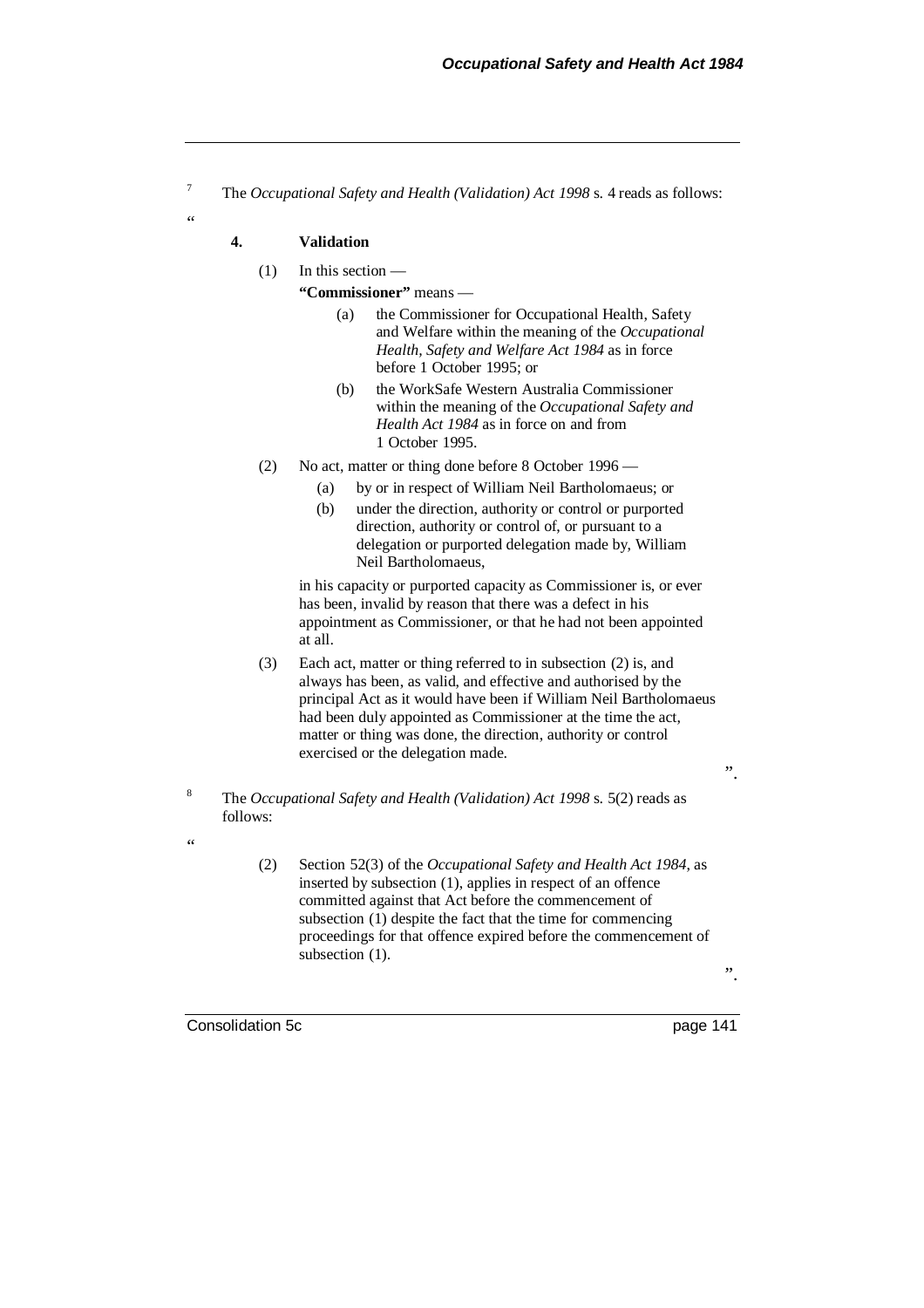| 8.  |    | before the commencement of this Act                                         | Election of safety and health representatives by police officers                                                                                                                                                                                                          |
|-----|----|-----------------------------------------------------------------------------|---------------------------------------------------------------------------------------------------------------------------------------------------------------------------------------------------------------------------------------------------------------------------|
| (1) |    | In this section -                                                           |                                                                                                                                                                                                                                                                           |
|     |    | "commencement day" means the day on which this Act comes<br>into operation; |                                                                                                                                                                                                                                                                           |
|     |    | commencement day;                                                           | "police officer" has the same meaning as it has in section $3(1)$ of<br>the Occupational Safety and Health Act 1984 on and after the                                                                                                                                      |
|     |    |                                                                             | "transition period" means the period of 9 months ending<br>immediately before the commencement day.                                                                                                                                                                       |
| (2) |    | representatives during that period.                                         | The provisions listed in the Table to this subsection are to be<br>treated as being in operation during the transition period for the<br>purposes of allowing police officers to elect safety and health<br>representatives for a workplace and for the training of those |
|     |    |                                                                             | <b>Table</b>                                                                                                                                                                                                                                                              |
|     | 1. | <b>This Act</b>                                                             |                                                                                                                                                                                                                                                                           |
|     |    | s.4                                                                         |                                                                                                                                                                                                                                                                           |
|     |    | s.5                                                                         |                                                                                                                                                                                                                                                                           |
|     | 2. |                                                                             | <b>Occupational Safety and Health Act 1984</b>                                                                                                                                                                                                                            |
|     |    | s. $3(1)$                                                                   | s. $32(2)(b)$ and (c)                                                                                                                                                                                                                                                     |
|     |    | s. 29                                                                       | s. $35(1)(e)$                                                                                                                                                                                                                                                             |
|     |    | s.30                                                                        | s. $35(3)(b)$                                                                                                                                                                                                                                                             |
|     |    | s. 31                                                                       | s. $56(1)$                                                                                                                                                                                                                                                                |
|     |    | s. $32(1)$                                                                  |                                                                                                                                                                                                                                                                           |
|     | 3. | r. 2.2                                                                      | <b>Occupational Safety and Health Regulations 1996</b>                                                                                                                                                                                                                    |
| (3) |    |                                                                             | The term of a safety and health representative elected before the                                                                                                                                                                                                         |

- *Occupational Safety and Health Act 1984*, on the commencement day.
- (4) Despite subsection (3), regulation 2.2(3) of the *Occupational Safety and Health Regulations 1996* applies to a safety and health representative elected before the commencement day in relation to the first 12 months of being so elected.

".

page 142 Consolidation 5c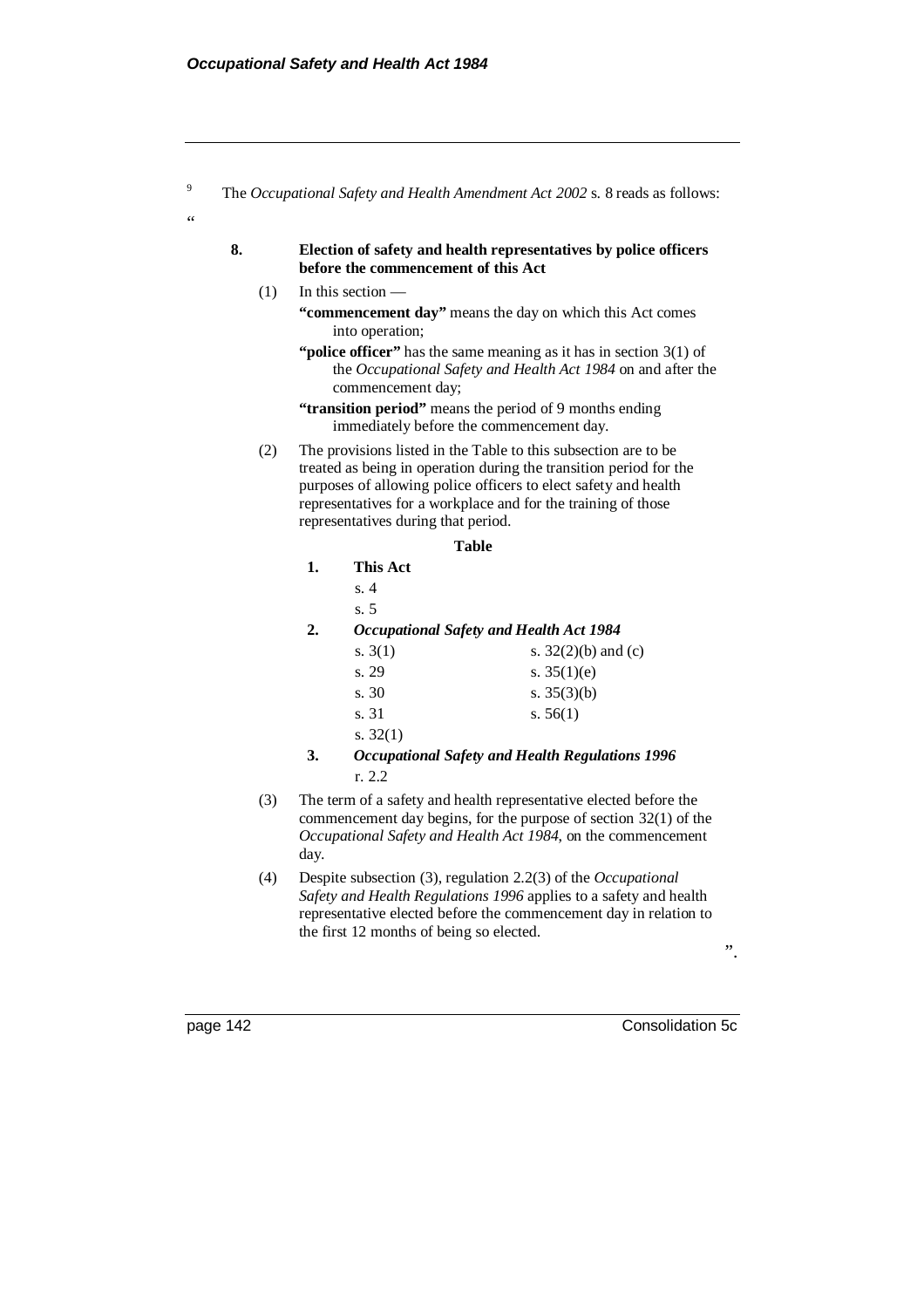<sup>10</sup> The *Statutes (Repeals and Minor Amendments) Act 2003* s. 87(6) reads as follows: .<br>"

- (6) The amendment made by subsection (5) to the name of the Commission referred to in that subsection does not affect the appointment of a member of that Commission who holds office immediately before the commencement of this section.
- ".

".

- <sup>11</sup> The *Occupational Safety and Health Legislation Amendment and Repeal Act 2004* s. 44 reads as follows:
	- **44. Saving provision for existing safety and health representatives** The amendments made by section 43 do not affect the continuation in office of any safety and health representative who

held office under Part IV of the *Occupational Safety and Health Act 1984* immediately before the commencement of that section.

<sup>12</sup> The *Occupational Safety and Health Legislation Amendment and Repeal Act 2004* s. 51 reads as follows:

**51. Savings and transitional provisions for existing safety and health committees**

- (1) The repeal of section 37 of the *Occupational Safety and Health Act 1984* (the **"OSH Act"**) by section 50 does not affect the status of a safety and health committee that is in existence under the OSH Act immediately before that repeal.
- (2) Any such committee is to be taken, after the commencement of section 50, to have been established under section 38 or 39B of the OSH Act inserted by section 50, as the case may be.
- (3) If before the commencement of section 50
	- (a) a request was made in respect of a workplace under section 36(1) of the OSH Act repealed by section 50; but
	- (b) a safety and health committee had not been established for the workplace under section 37 of the OSH Act so repealed,

the duty of the employer under section 37 of the OSH Act to establish a safety and health committee for the workplace lapses on that commencement.

".

Consolidation 5c page 143

 $\epsilon$ 

 $\epsilon$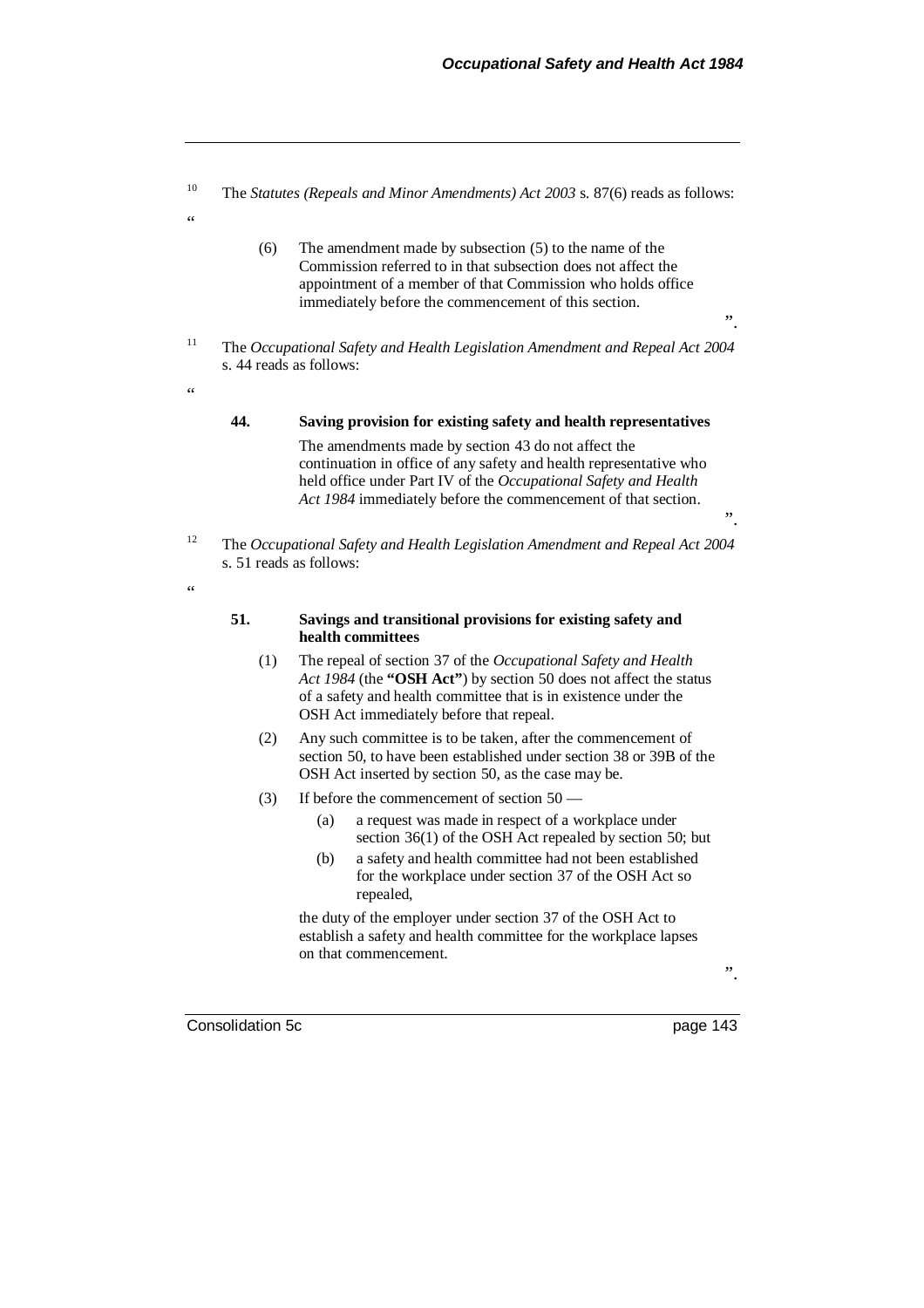"

<sup>13</sup> The *Occupational Safety and Health Legislation Amendment and Repeal Act 2004* Pt. 6 Div. 3 reads as follows:

#### **Division 3 — Transitional provisions**

### **71. Existing referrals to safety and health magistrate**

- (1) A matter referred to a safety and health magistrate under the *Occupational Safety and Health Act 1984* and not finally determined before the commencement of section 65 —
	- (a) may continue to be dealt with; and
	- (b) any order made in such a proceeding may be appealed against or enforced,

as if that section and section 68 had not been enacted.

- (2) A determination or decision of a safety and health magistrate made before the commencement of section 65 may be the subject of —
	- (a) an application for leave to appeal under section 54B(2) of the *Occupational Safety and Health Act 1984* repealed by section 68; and
	- (b) an appeal for which leave is granted under section 54B(2),

as if section 68 had not been enacted.

## **72. Appeal proceedings in progress**

- (1) An application for leave to appeal made under section 54B(2) of the *Occupational Safety and Health Act 1984* but not finally determined before the commencement of section 68, and an appeal for which leave is granted on such an application, may be dealt with and determined as if that section had not been enacted.
- (2) An appeal brought under section 54B(2) of the *Occupational Safety and Health Act 1984* but not finally determined before the commencement of section 68, may be dealt with and determined as if that section had not been enacted.

".

- <sup>14</sup> The amendment in the *Petroleum Safety Act 1999* Sch. 2 that was to amend this Act was repealed by the *Petroleum Legislation Amendment and Repeal Act 2005* s. 51 before the amendment came into operation.
- <sup>15</sup> On the date as at which this compilation was prepared, the *Occupational Safety and Health Legislation Amendment and Repeal Act 2004* s. 65, 66 and 68 had not come into operation. They read as follows:

page 144 Consolidation 5c